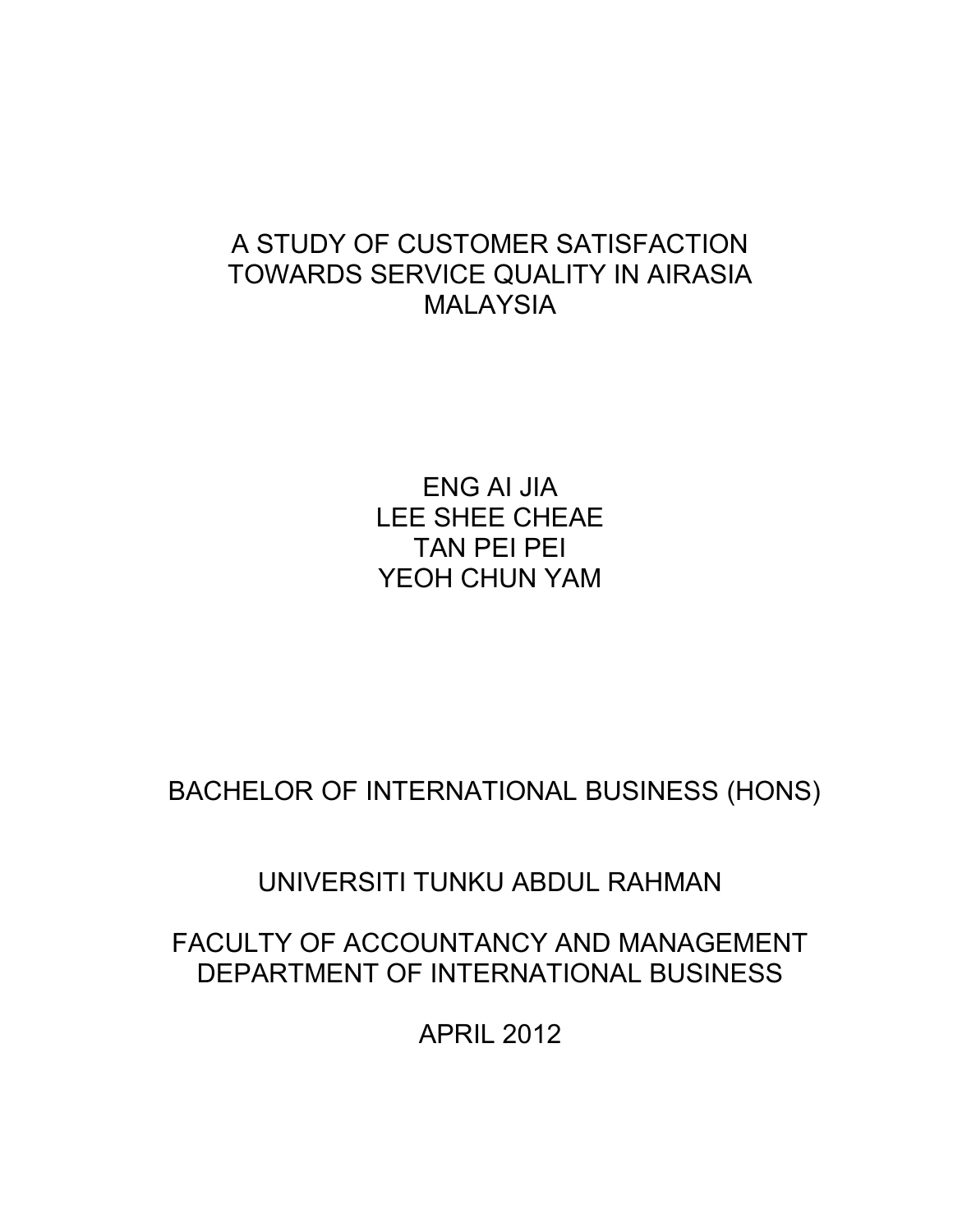# A STUDY OF CUSTOMER SATISFACTION TOWARDS SERVICE QUALITY IN AIRASIA MALAYSIA

**BY** 

ENG AI JIA LEE SHEE CHEAE TAN PEI PEI YEOH CHUN YAM

A research project submitted in partial fulfillment of the requirement for the degree of

BACHELOR OF INTERNATIONAL BUSINESS (HONS)

UNIVERSITI TUNKU ABDUL RAHMAN

# FACULTY OF ACCOUNTANCY AND MANAGEMENT DEPARTMENT OF INTERNATIONAL BUSINESS

APRIL 2012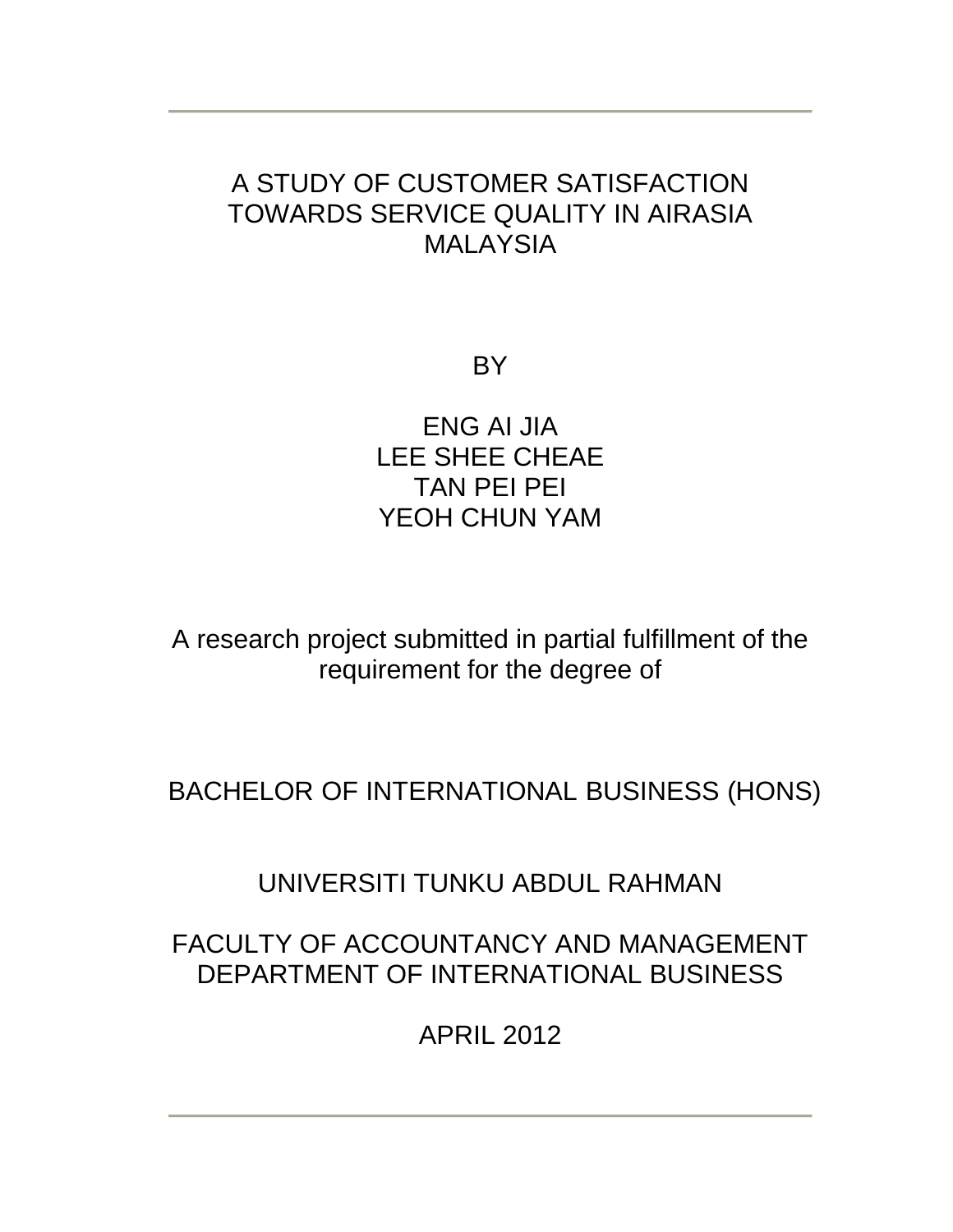# A STUDY OF CUSTOMER SATISFACTION TOWARDS SERVICE QUALITY IN AIRASIA MALAYSIA

ENG AI JIA LEE SHEE CHEAE TAN PEI PEI YEOH CHUN YAM

This research project is supervised by:

Ms. Fitriya Binti Abdul Rahim

**Lecturer** 

Department of International Business

Faculty of Accountancy and Management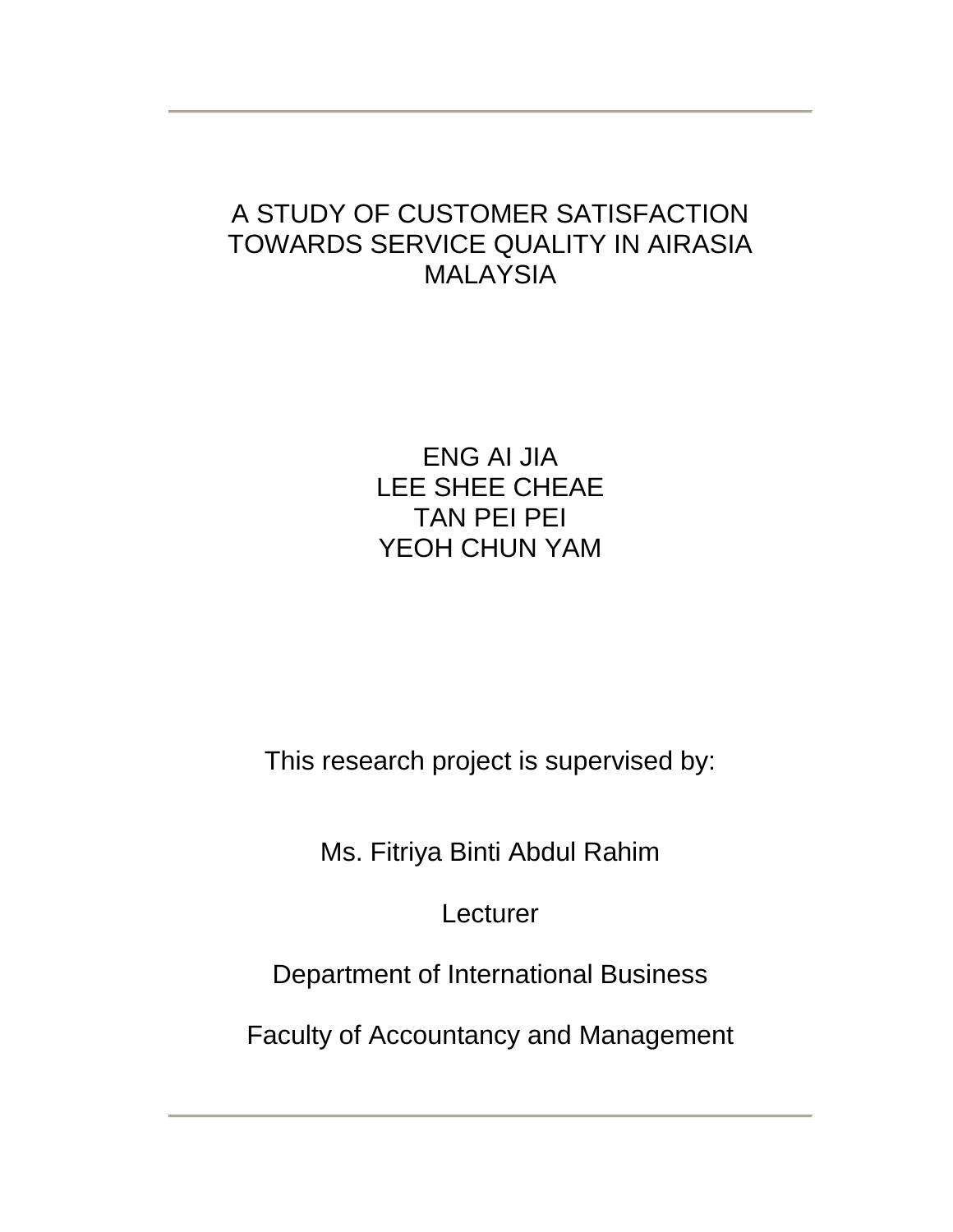Copyright @2012

**ALL RIGHTS RESERVED.** No part of this paper may be reproduced, stored in a retrieval system, or transmitted in any form or by any means, graphic, electronic, mechanical, photocopying, recording, scanning, or otherwise, without the prior consent of the authors.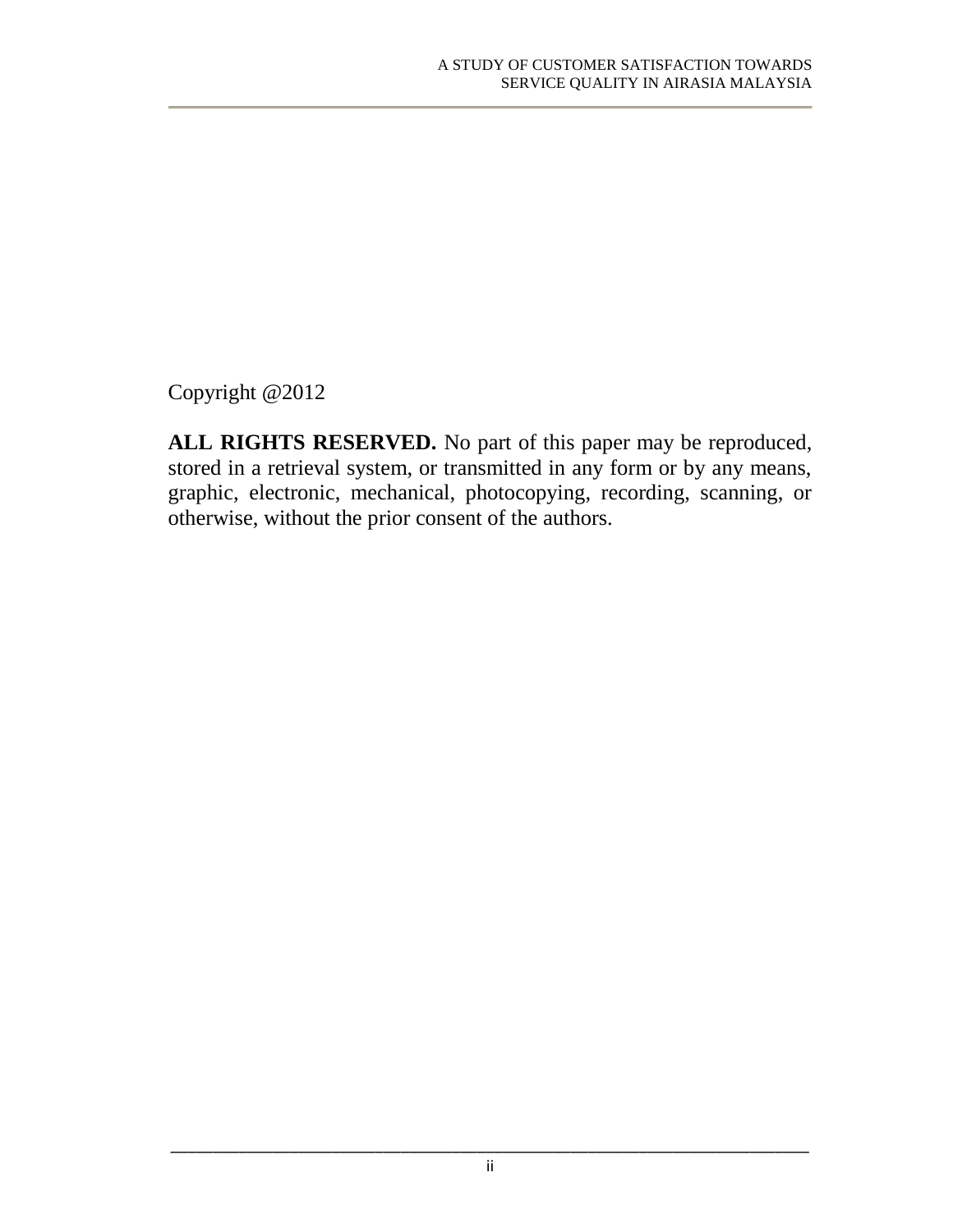### **DECLARATION**

We hereby declare that:

1) This UKMZ 3016 Research Project is the end result of our own work and due to the acknowledgement has been given in the references. ALL resources of information are in printed, electronic, or personal.

2) No portion of this research project has been submitted in support of any application for any other degree or qualification of this or any other university, or other institutes of learning.

3) Equal contribution has been made by each group members in completing the research project.

4) The word count of this research report is 13775 words.

| <b>Student Name</b> | <b>Student ID</b> | <b>Signature</b> |
|---------------------|-------------------|------------------|
| 1. Eng Ai Jia       | 10UKB07185        |                  |
| 2. Lee Shee Cheae   | 10UKB04219        |                  |
| 3. Tan Pei Pei      | 10UKB06447        |                  |
| 4. Yeoh Chun Yam    | 10UKB05945        |                  |

Date:  $20^{th}$  April 2012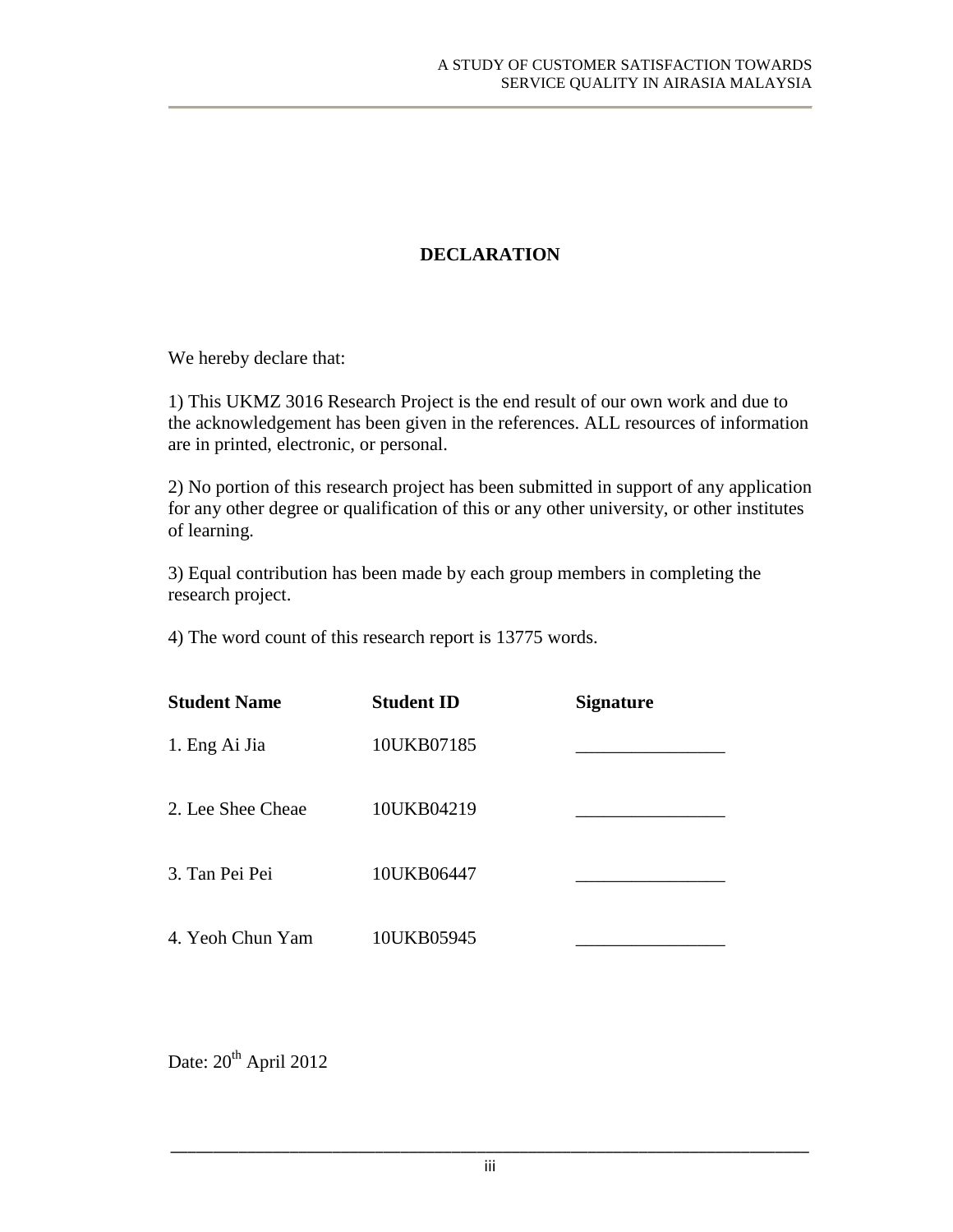## **ACKNOWLEDGEMENT**

Researchers are hereby would like to acknowledge and appreciate individuals who gave support and involvement throughout the process of completing this research project.

First of all, we would like to express our earnest gratefulness and appreciation to our supervisor, Ms Fitriya Binti Abdul Rahim for her supportive and excellent guidance and also comments during the progress of this research project. Her enthusiasm and encouragement for this project had helped us to a great extent towards completing our final year project.

Besides, we are also very thankful to all the respondents for giving their precious time to complete the questionnaires and fill up the respond sincerely.

Furthermore, we would like to appreciate to all our friends for their continuous support and assistance during the progress of research. Last but not least, our greatest gratitude to our family members for the moral support and the stimulation for us in completing this project.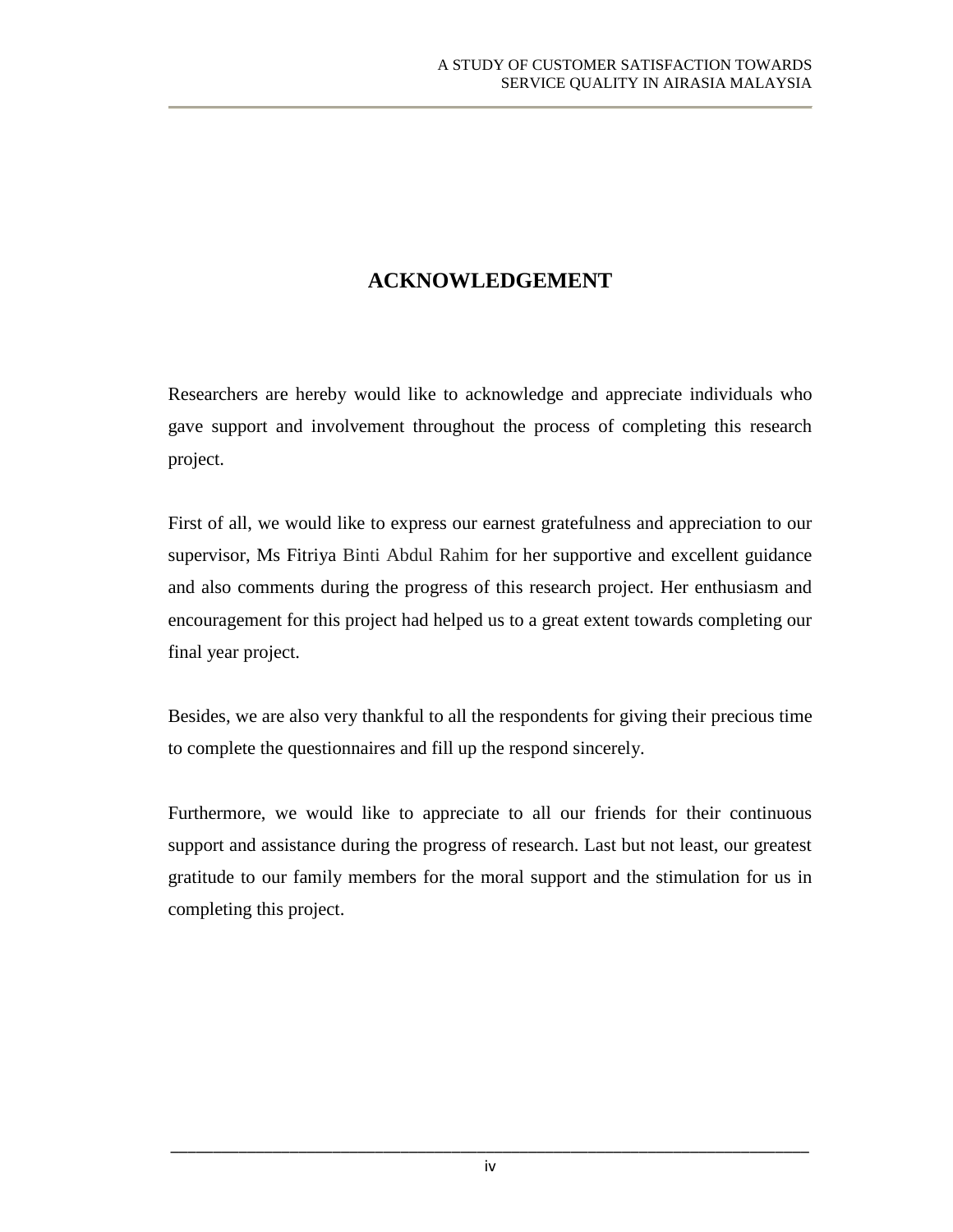# **TABLE OF CONTENTS**

#### Page

| 1.0   |  |
|-------|--|
| 1.1   |  |
| 1.2   |  |
| 1.3   |  |
| 1.3.1 |  |
| 1.3.2 |  |
| 1.4   |  |
| 1.5   |  |
| 1.6   |  |
| 1.7   |  |
| 1.8   |  |
|       |  |
| 2.1   |  |
| 2.2   |  |
| 2.2.1 |  |
| 2.2.2 |  |
| 2.3   |  |
| 2.4   |  |
|       |  |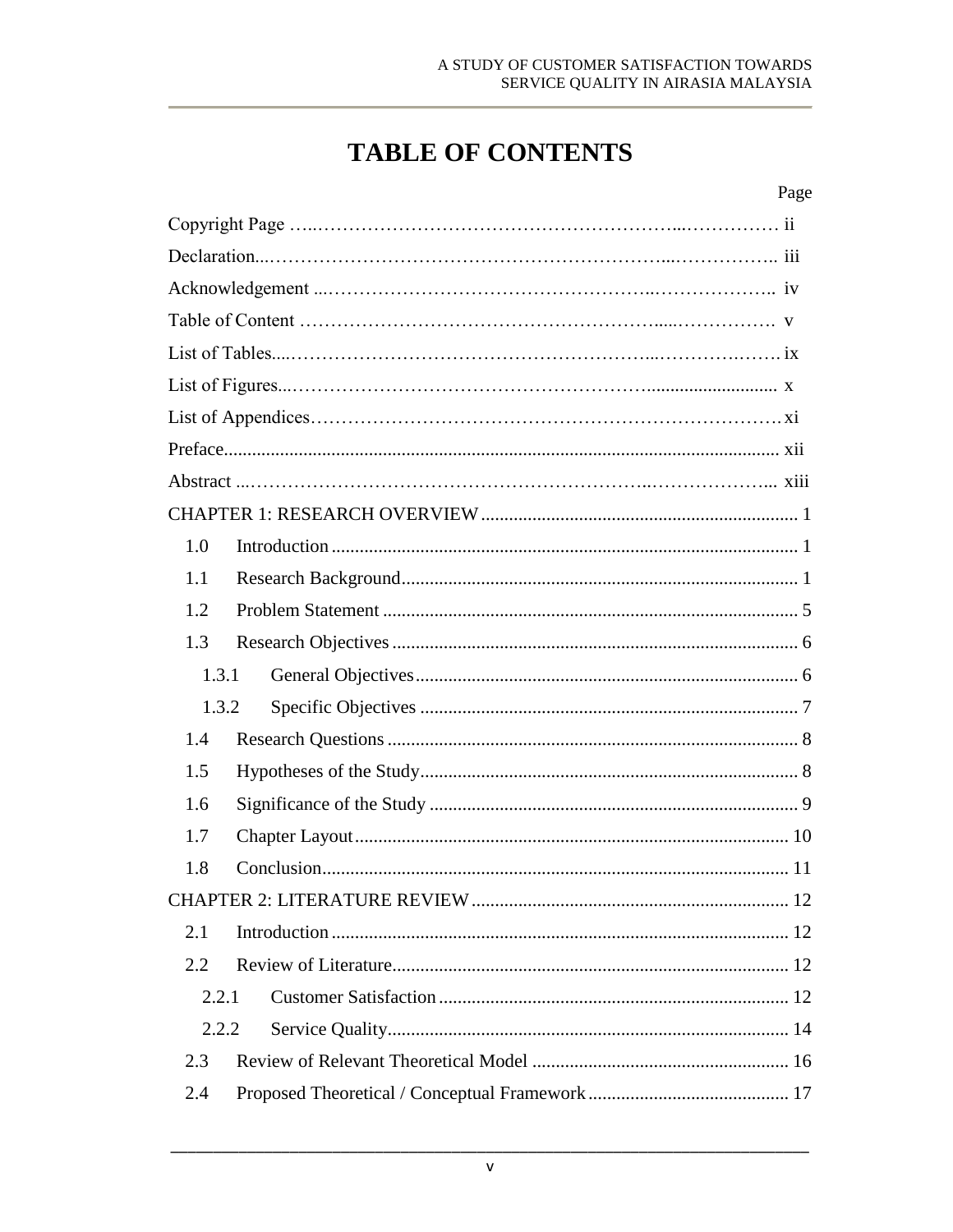| 2.5   |                                                                      |  |
|-------|----------------------------------------------------------------------|--|
| 2.5.1 | Relationship between tangible features and customer satisfaction 18  |  |
| 2.5.2 | Relationship between schedule and customer satisfaction  19          |  |
| 2.5.3 |                                                                      |  |
| 2.5.4 | Relationship between flight attendants and customer satisfaction  20 |  |
| 2.5.5 | Relationship between online services and customer satisfaction  22   |  |
| 2.5.6 | Relationship between food services and customer satisfaction  23     |  |
| 2.6   |                                                                      |  |
|       |                                                                      |  |
| 3.1   |                                                                      |  |
| 3.2   |                                                                      |  |
| 3.3   |                                                                      |  |
| 3.3.1 |                                                                      |  |
| 3.3.2 |                                                                      |  |
| 3.4   |                                                                      |  |
| 3.4.1 |                                                                      |  |
| 3.4.2 |                                                                      |  |
| 3.4.3 |                                                                      |  |
| 3.4.4 |                                                                      |  |
| 3.4.5 |                                                                      |  |
| 3.5   |                                                                      |  |
| 3.5.1 |                                                                      |  |
| 3.6   |                                                                      |  |
| 3.6.1 |                                                                      |  |
| 3.7   |                                                                      |  |
| 3.7.1 |                                                                      |  |
| 3.7.2 |                                                                      |  |
| 3.7.3 |                                                                      |  |
| 3.7.4 |                                                                      |  |
| 3.7.5 |                                                                      |  |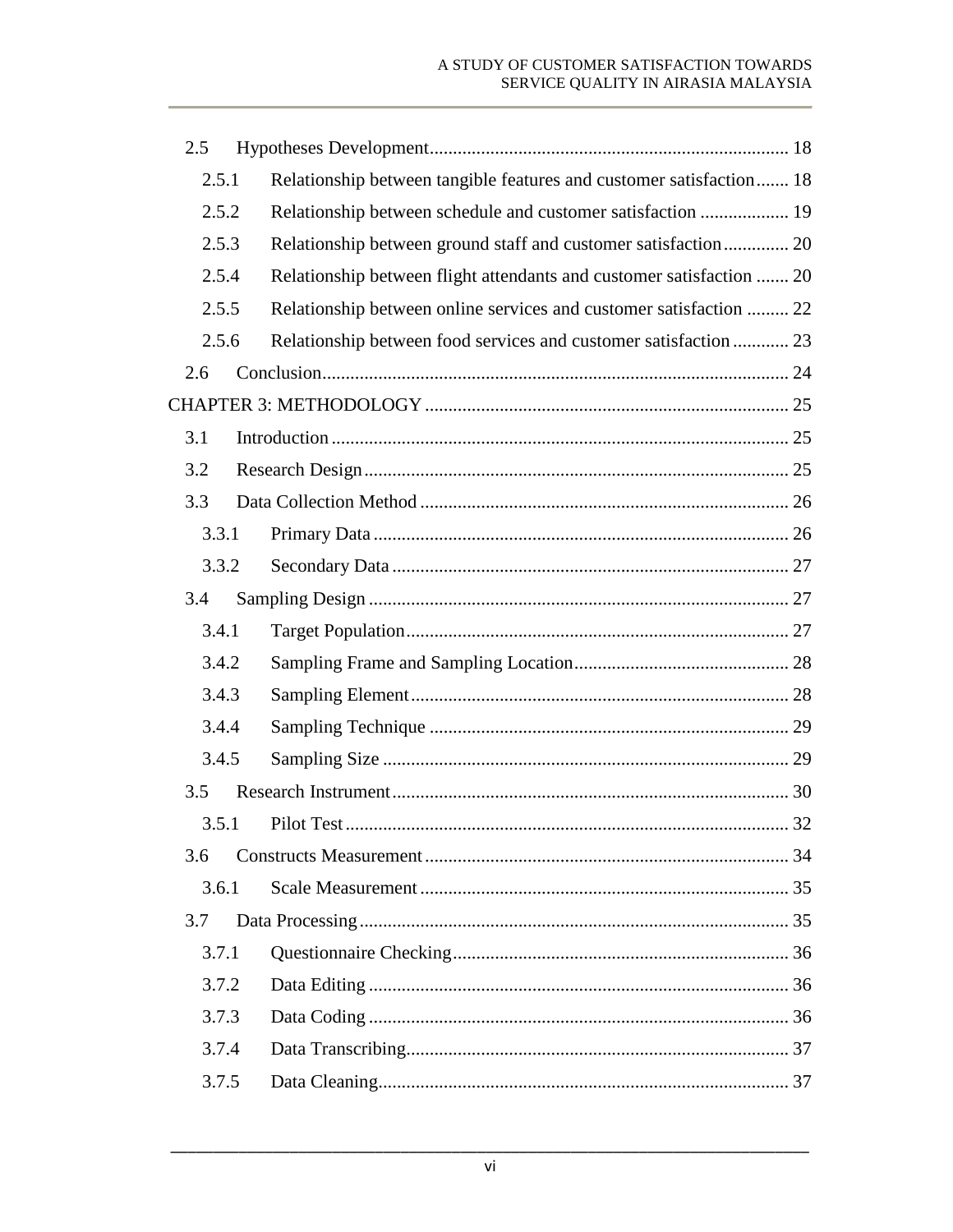#### A STUDY OF CUSTOMER SATISFACTION TOWARDS SERVICE QUALITY IN AIRASIA MALAYSIA

| 3.8 |       |       |                                                        |  |
|-----|-------|-------|--------------------------------------------------------|--|
|     | 3.8.1 |       |                                                        |  |
|     | 3.8.2 |       |                                                        |  |
|     | 3.8.3 |       |                                                        |  |
|     | 3.8.4 |       |                                                        |  |
| 3.9 |       |       |                                                        |  |
|     |       |       |                                                        |  |
| 4.1 |       |       |                                                        |  |
| 4.2 |       |       |                                                        |  |
|     |       | 4.2.1 |                                                        |  |
|     | 4.2.2 |       |                                                        |  |
| 4.3 |       |       |                                                        |  |
|     | 4.3.1 |       |                                                        |  |
| 4.4 |       |       |                                                        |  |
|     | 4.4.1 |       |                                                        |  |
|     | 4.4.2 |       |                                                        |  |
| 4.5 |       |       |                                                        |  |
|     |       |       | CHAPTER 5: DISCUSSION, CONCLUSION AND IMPLICATIONS  65 |  |
| 5.1 |       |       |                                                        |  |
| 5.2 |       |       |                                                        |  |
|     | 5.2.1 |       |                                                        |  |
|     |       |       | 66                                                     |  |
| 5.3 |       |       |                                                        |  |
| 5.4 |       |       |                                                        |  |
|     | 5.4.1 |       |                                                        |  |
|     | 5.4.2 |       |                                                        |  |
|     | 5.4.3 |       |                                                        |  |
|     | 5.4.4 |       |                                                        |  |
|     | 5.4.5 |       |                                                        |  |
|     | 5.4.6 |       |                                                        |  |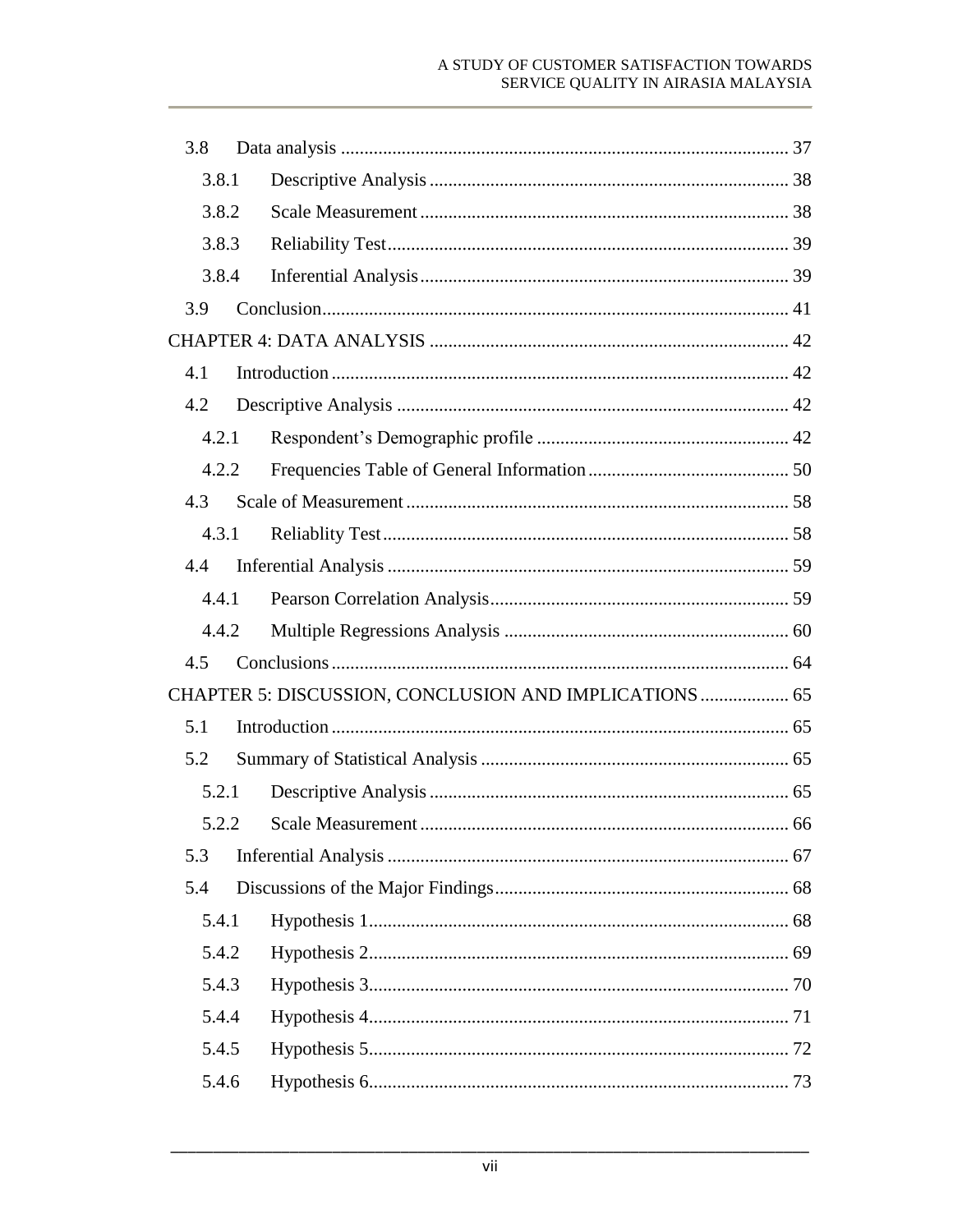#### A STUDY OF CUSTOMER SATISFACTION TOWARDS SERVICE QUALITY IN AIRASIA MALAYSIA

| 57 |  |  |
|----|--|--|
|    |  |  |
|    |  |  |
|    |  |  |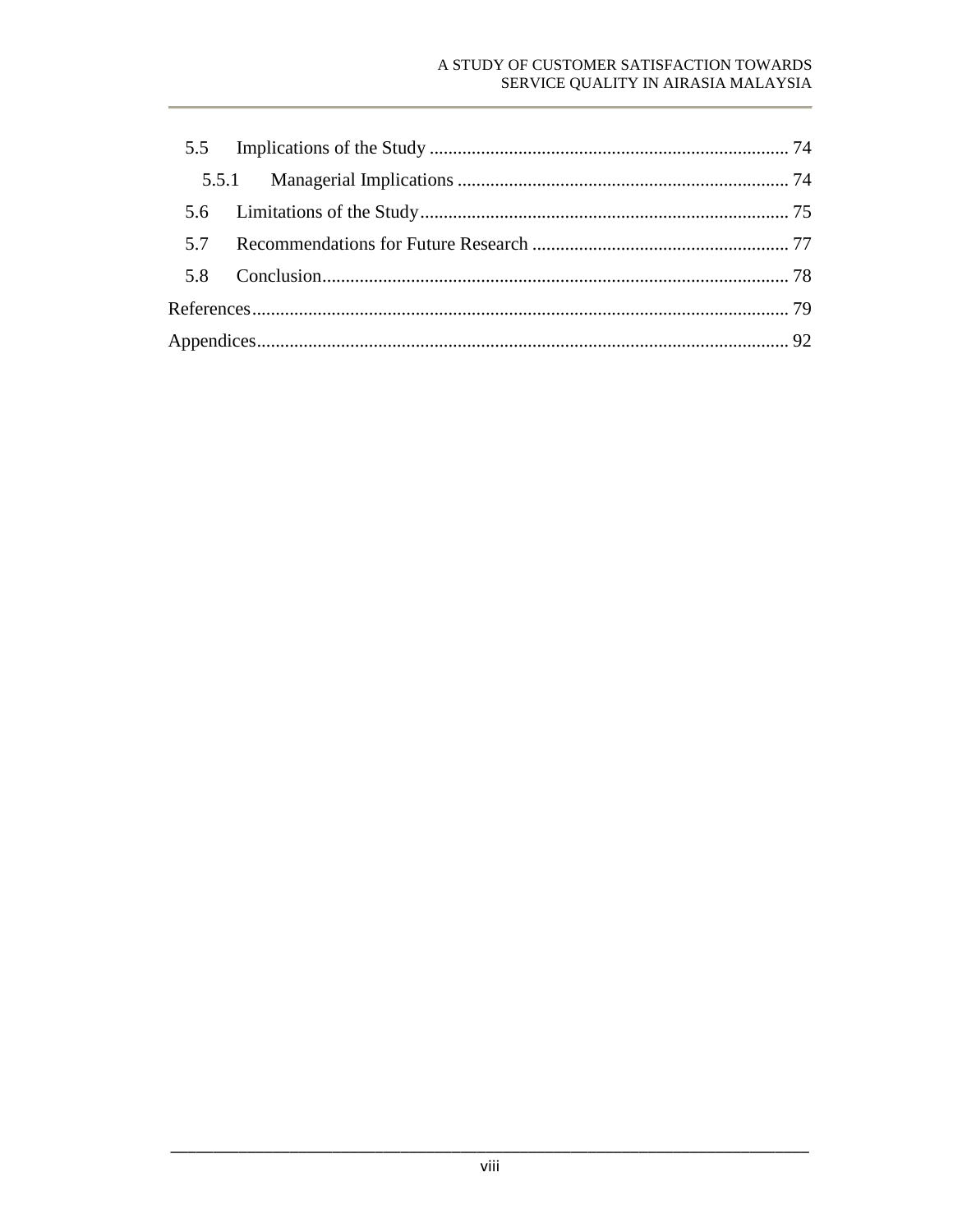## **List of Tables**

| Table |                                                 | Page |
|-------|-------------------------------------------------|------|
| 1.1   | AirAsia Group Operating Statistic               | 3    |
| 3.1   | <b>Result of Pilot Test</b>                     | 33   |
| 3.2   | Origin of Constructs                            | 34   |
| 4.1   | Gender of respondents                           | 43   |
| 4.2   | Age of respondents                              | 44   |
| 4.3   | Race of respondents                             | 45   |
| 4.4   | Marital Status of respondents                   | 46   |
| 4.5   | Work status of respondents                      | 47   |
| 4.6   | Income of respondents                           | 48   |
| 4.7   | Education of respondents                        | 49   |
| 4.8   | Reliability Statistics for each of the variable | 58   |
| 4.9   | <b>Pearson Correlation</b>                      | 59   |
| 4.10  | <b>Model Summary</b>                            | 60   |
| 4.11  | <b>ANOVA</b> test                               | 61   |
| 4.12  | Coefficients                                    | 61   |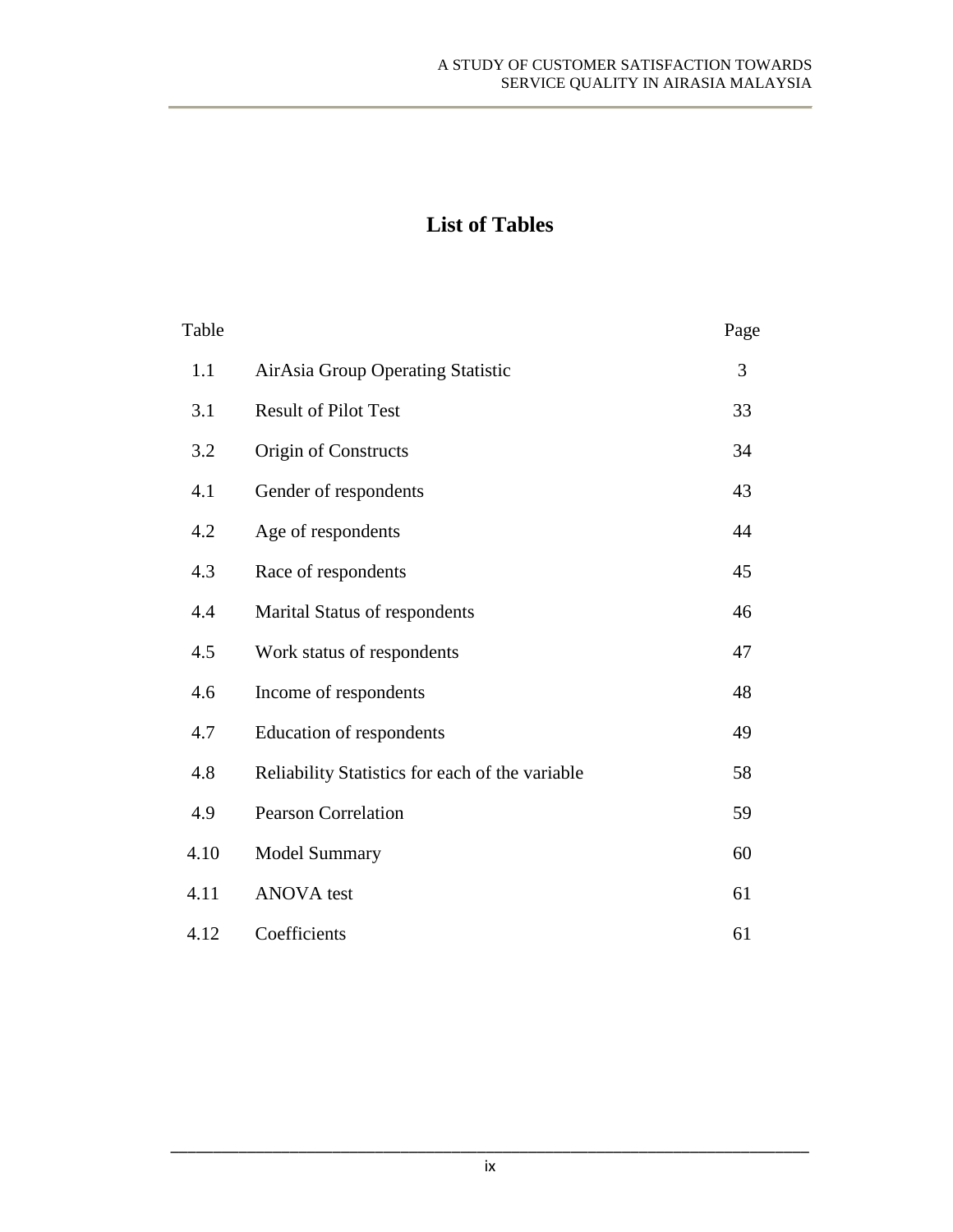# **List of Figures**

| Figures |                                      | Page |
|---------|--------------------------------------|------|
| 2.1     | Review of Relevant Theoretical Model | 16   |
| 2.2     | <b>Conceptual Framework</b>          | 17   |
| 4.1     | Gender of respondents                | 43   |
| 4.2     | Age of respondents                   | 44   |
| 4.3     | Race of respondents                  | 45   |
| 4.4     | Marital Status of respondents        | 46   |
| 4.5     | Work status of respondents           | 47   |
| 4.6     | Income of respondents                | 48   |
| 4.7     | Education of respondents             | 49   |
| 4.1.2.1 | Ever Travelled by Air                | 50   |
| 4.1.2.2 | Travelling by Air Asia               | 51   |
| 4.1.2.3 | <b>Travel Regularly</b>              | 52   |
| 4.1.2.4 | Times Travel in a Year               | 53   |
| 4.1.2.5 | <b>Travel with Low Cost Airlines</b> | 54   |
| 4.1.2.6 | <b>Class of Airline</b>              | 55   |
| 4.1.2.7 | <b>Airline Tickets</b>               | 56   |
| 4.1.2.8 | Categorize of Air Travel             | 57   |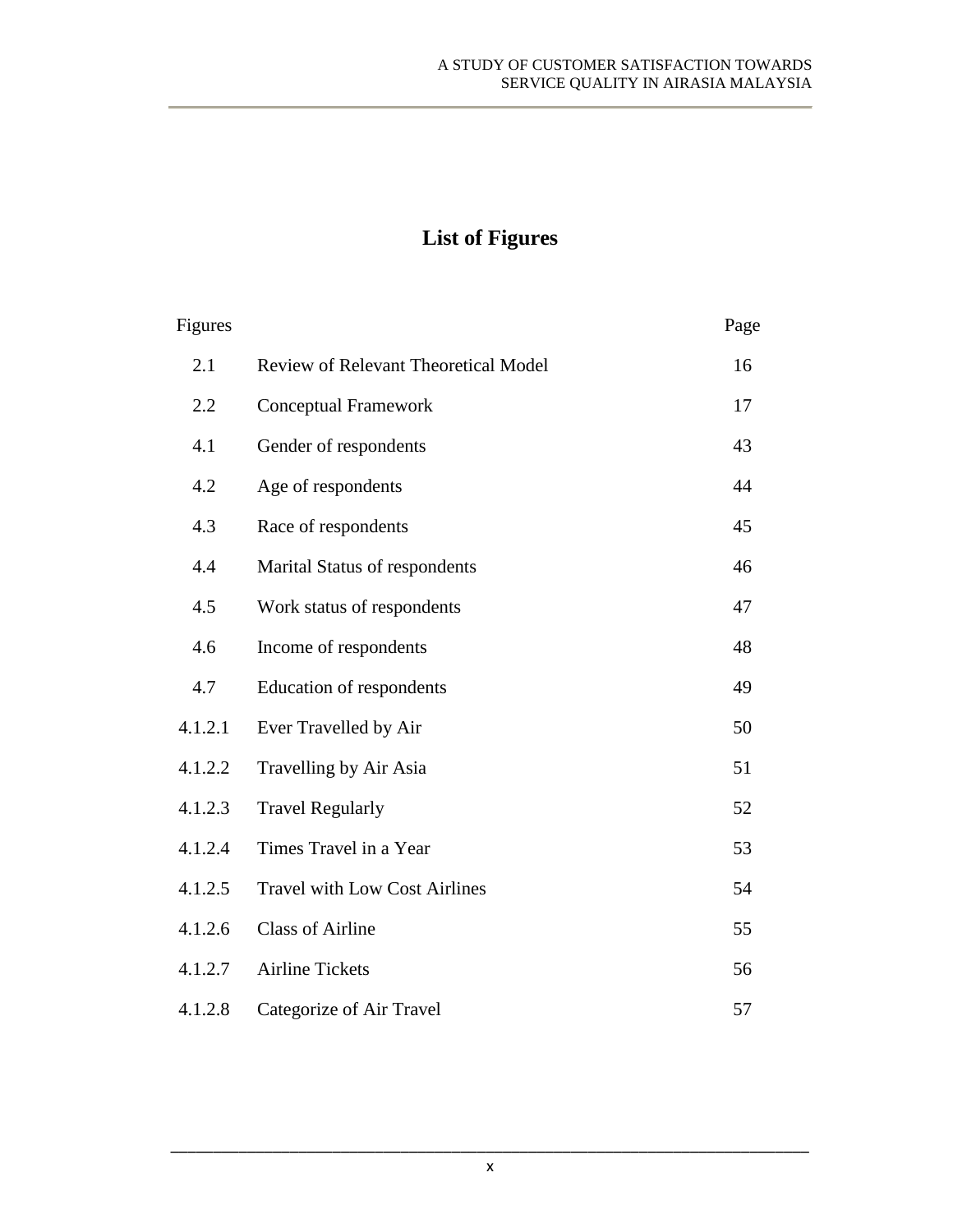# **List of Appendices**

|                                 | Page |
|---------------------------------|------|
| Appendix A Survey Questionnaire |      |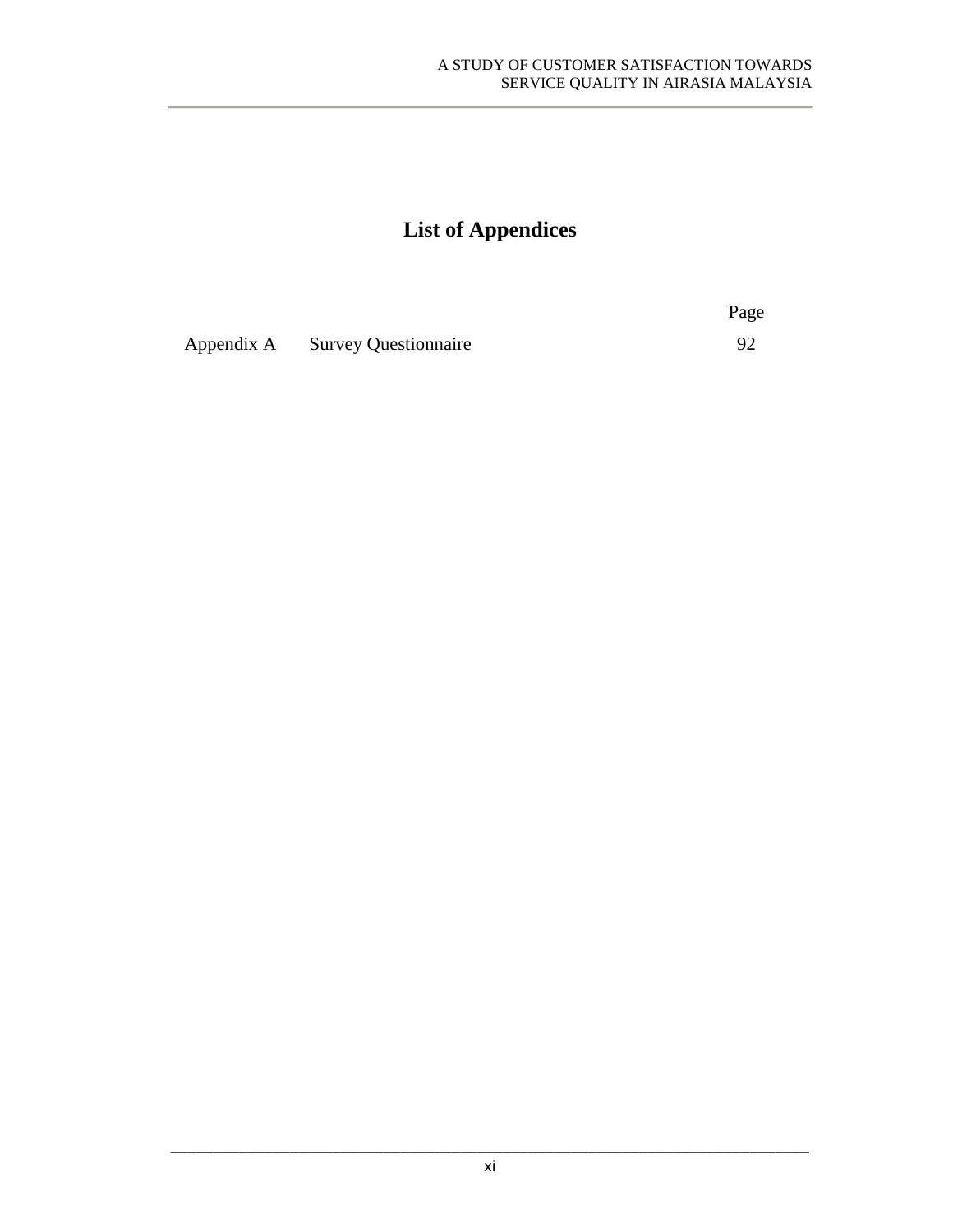#### **PREFACE**

<span id="page-13-1"></span><span id="page-13-0"></span>First of all, this study is a partial requirement for the academic studies of "Bachelor of International Business (HONS)". In addition, the project targets to cultivate the intellectual interest and critical thinking among the undergraduates besides their regular responsibilities. This prohibits the integration of research capability and application of theoretical elements into group written, oral and discussion ability.

<span id="page-13-2"></span>This study is conducted to investigate the significant relationship of the factors that influence customer satisfaction and service quality of the airlines industry. The project is further scrutinized into the determination of the latter for AirAsia Malaysia. The contributors towards customer satisfaction and service quality in AirAsia are identified in this research project to be tangible features, schedules, services provided by the ground staff, services provided by the flight attendants, online services and food services. The emerging dominance of AirAsia Malaysia in the airlines industry further increases the attractiveness of this project. The rationale of conducting this research project increases the empirical knowledge and critical thinking about customer satisfaction and service quality, varying from the diversity of definition for service quality and customer satisfaction to the extent of how significant are the factors in relative to each other towards customer satisfaction. It lays the foundation for the airlines industry to further enhance and improve on the service quailty and its effective means of service delivery. Through this project, the understanding of customer satisfaction and service quality can be fostered both from the viewpoints of the organization and customers.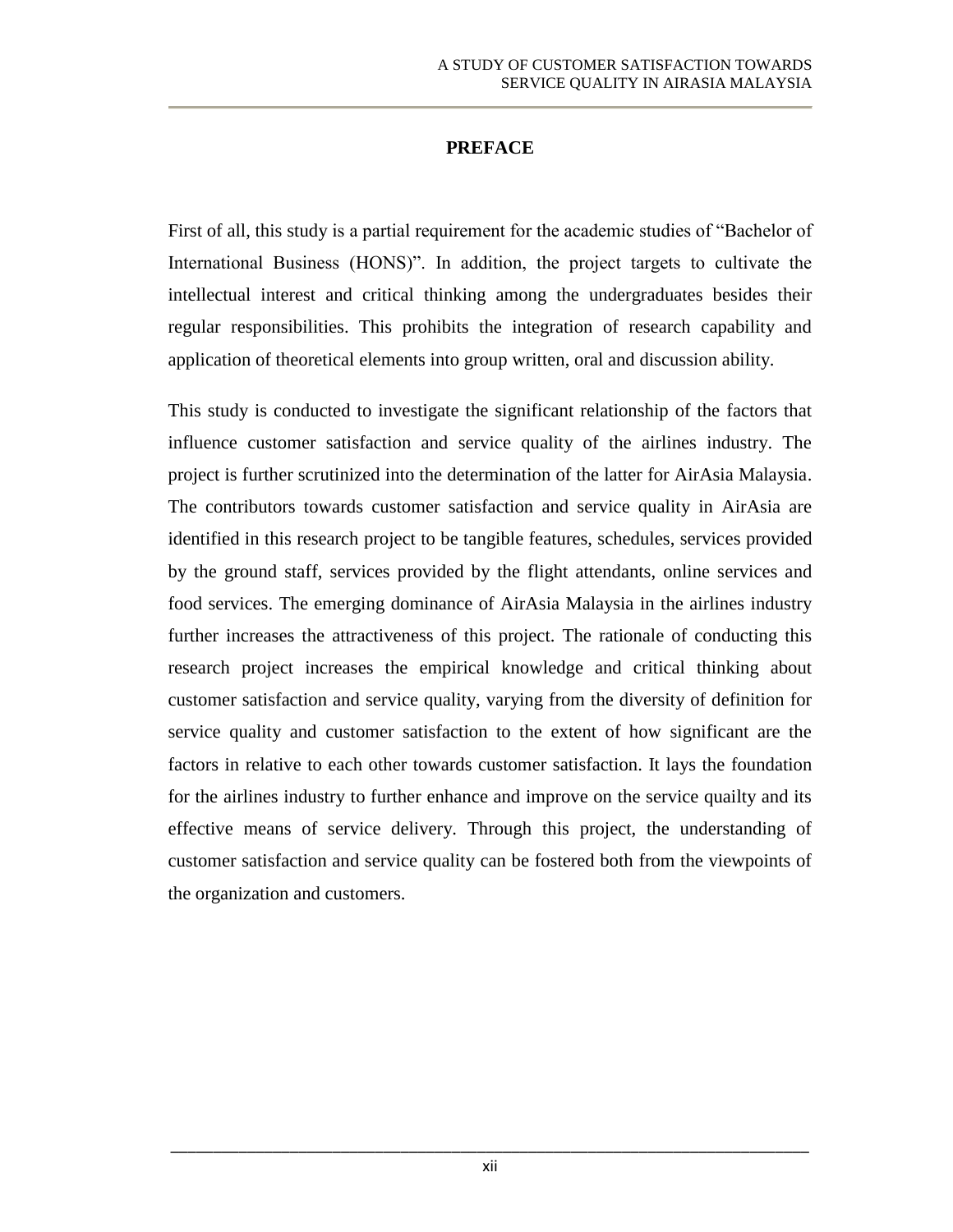### **ABSTRACT**

In rapidly changing contemporary business world, the emerging significance of the airlines industry has been one of the most crucial economic developments of the past decade. A paradigm shift was recorded in terms of the ease of transportation and reliability of the airlines corporations across the globe. The airlines industry has played an important role in the global economy especially in serving as a vital component in the tourism industry and remains essential to the conduct of international business. Moreover, low cost carriers have become dominant players in the airlines industry in the recent years. AirAsia Malaysia has made a remarkable revolution in the air travel with rapidly increasing growth over the years.

The most concern of any airlines corporation would always be the fulfilling the customers' needs by providing benefits and services top of its class. Service quality remains essential in reflecting sales profitability and sustainability of the firm. This creates an attention for the researchers to investigate the key factors that affect the customer satisfaction in service quality of the airlines industry. The airlines organization being investigated is AirAsia Malaysia due to its identity of a local company and classification of LCC. Hence, this study aims to determine the significance of contributing factors towards customer satisfaction and service quality of AirAsia Malaysia.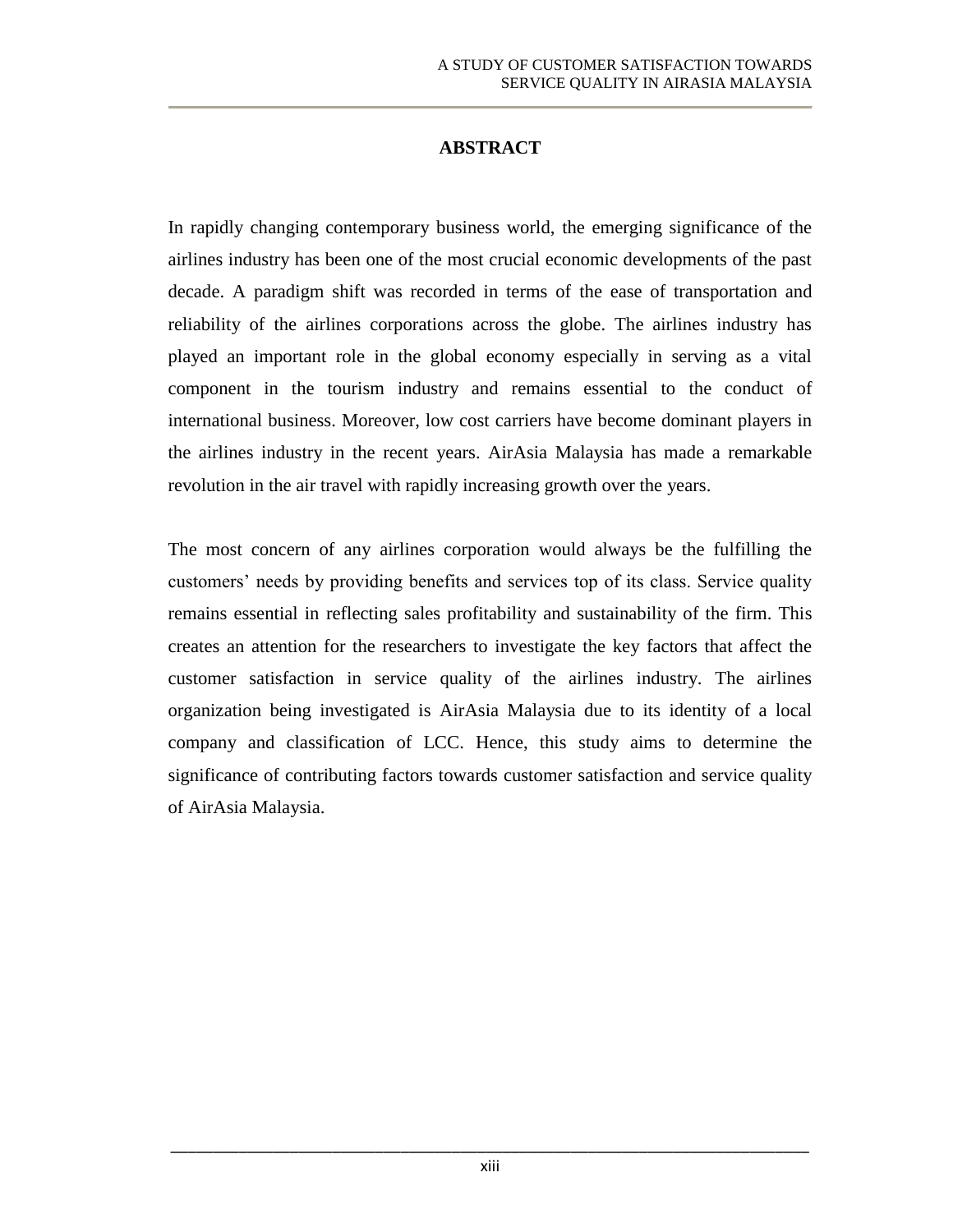The overall purpose of the thesis is analyzed from different perspectives: by identying the factors that contribute towards customer satisfaction and service quality in AirAsia as well as by investigating the relative significance of the customer satisfaction and service quality determinants. The researches have distributed 200 copies of questionnaires around Kuala Lumpur, Klang Valley, Low Cost Carriers Terminals and target respondents are air travellers who have experienced the air travel in AirAsia. Moreover, the statistical package for Social Sciences (SPSS) is being used to analyze the data collected through the survey. A recommendation is presented to propose beneficial suggestions and call for further studies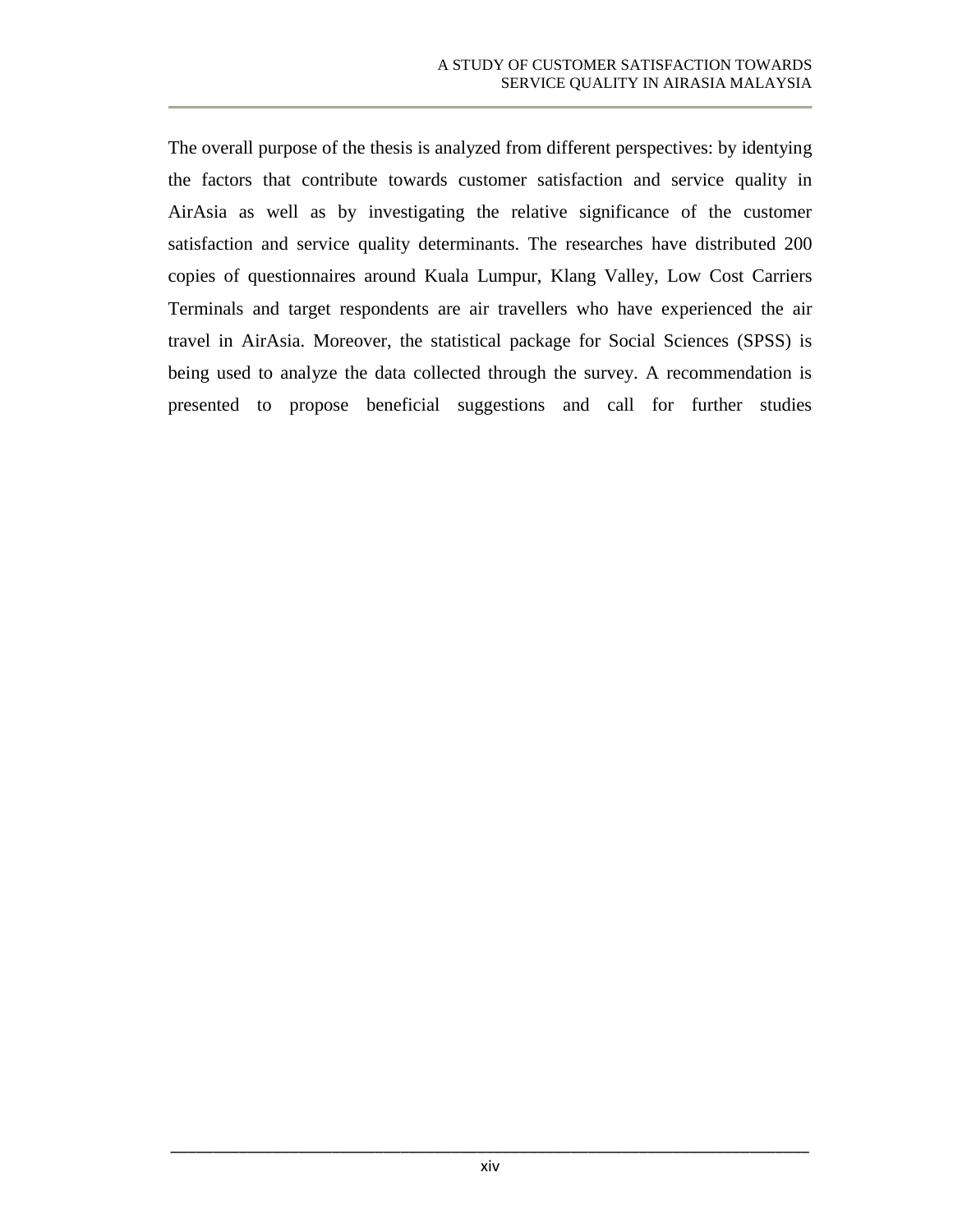## **CHAPTER 1: RESEARCH OVERVIEW**

### **1.0 Introduction**

Chapter 1 provides an overview of the whole study. It outlines the background of the study, problem statement, research objectives, research questions, and hypotheses of the study, significance of the study, chapter layout and the overall conclusion of the chapter.

### **1.1 Research Background**

The airlines industry consists of two types of operation namely Full Cost Carriers (FCC), also known as traditional airlines and Low Cost Carriers (LCC). The first airlines corporation in Malaysia was started in October 1937 by Malayan Airways Limited (MAL) which is now named Malaysia Airlines (MAS) (MAS, 2011). MAS is classified under the full cost carriers category.

In Malaysia, there are several LCC such as AirAsia, AirAsia X, Firefly, Maswings, Berjaya Air, and Sabah Air Aviation (David, 2011). AirAsia is the first LCC Company in Malaysia established in 2001. AirAsia is now classified as one of the largest low fare and world's best airlines in Asia. Tan Sri Dr. Tony Fernandes is the founder and the current CEO for AirAsia. With a route network that spans through more than 20 countries, AirAsia continues to pave the way for low-cost aviation through their innovative solutions, efficient processes and a passionate approach to business. With their company philosophy, "Now Everyone Can Fly", AirAsia has made a revolution in air travel with more and more people around the world choosing AirAsia as preferred choice of Airlines.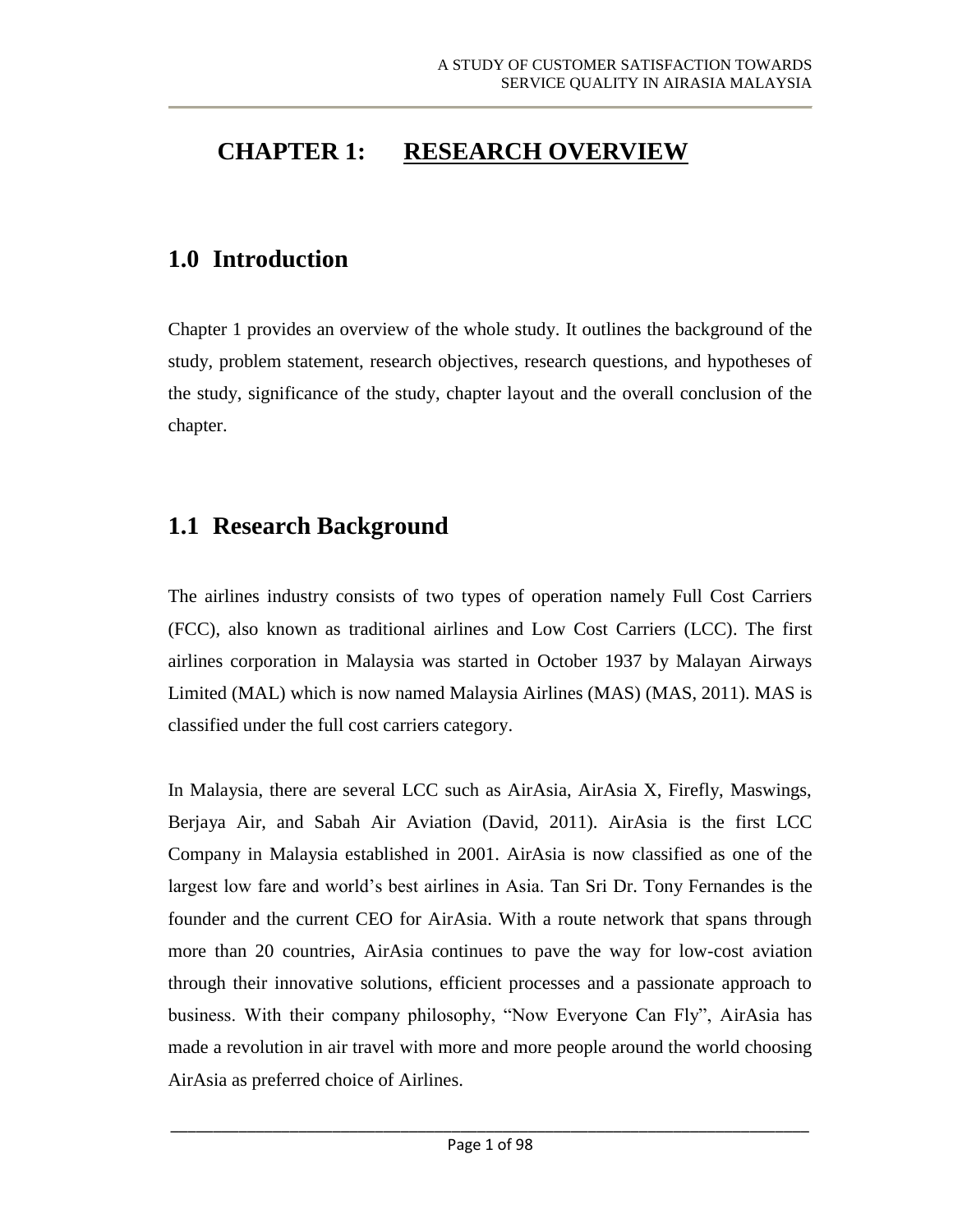<span id="page-17-0"></span>Based on Uherek (2006), the real start for nation-wide LCC was after the implementation of Aircraft Deregulation Act in 1978 which meant liberation of the market for flight routes and flight prices between the states in the US. The history of LCC was first offered by Southwest Airlines since 1967 in Texas, United States.

Besides, the concept of LCC was initially incepted in 1950 by Pacific Southwest and 1967 by Southwest Airlines with a sole objective of offering cheap airfares to the consumers. With the concept, it has created a situation where the already established flagship carriers or legacy airlines to lose a significant amount of the market share to these newly formed LCC, merely because of the ability to offer at a lower price over traditional FCC (Hameed, 2011).

According to Uherek (2006), LCC do not have absolute sharp difference with the traditional FCC. LCC is also known as budget carriers or no-frills carriers. LCC offer lower fare with limited services. The biggest benefit to the passengers would be the extreme low price. LCC applies additional charges on services such as baggage, food and beverage, seat allocation and priority boarding.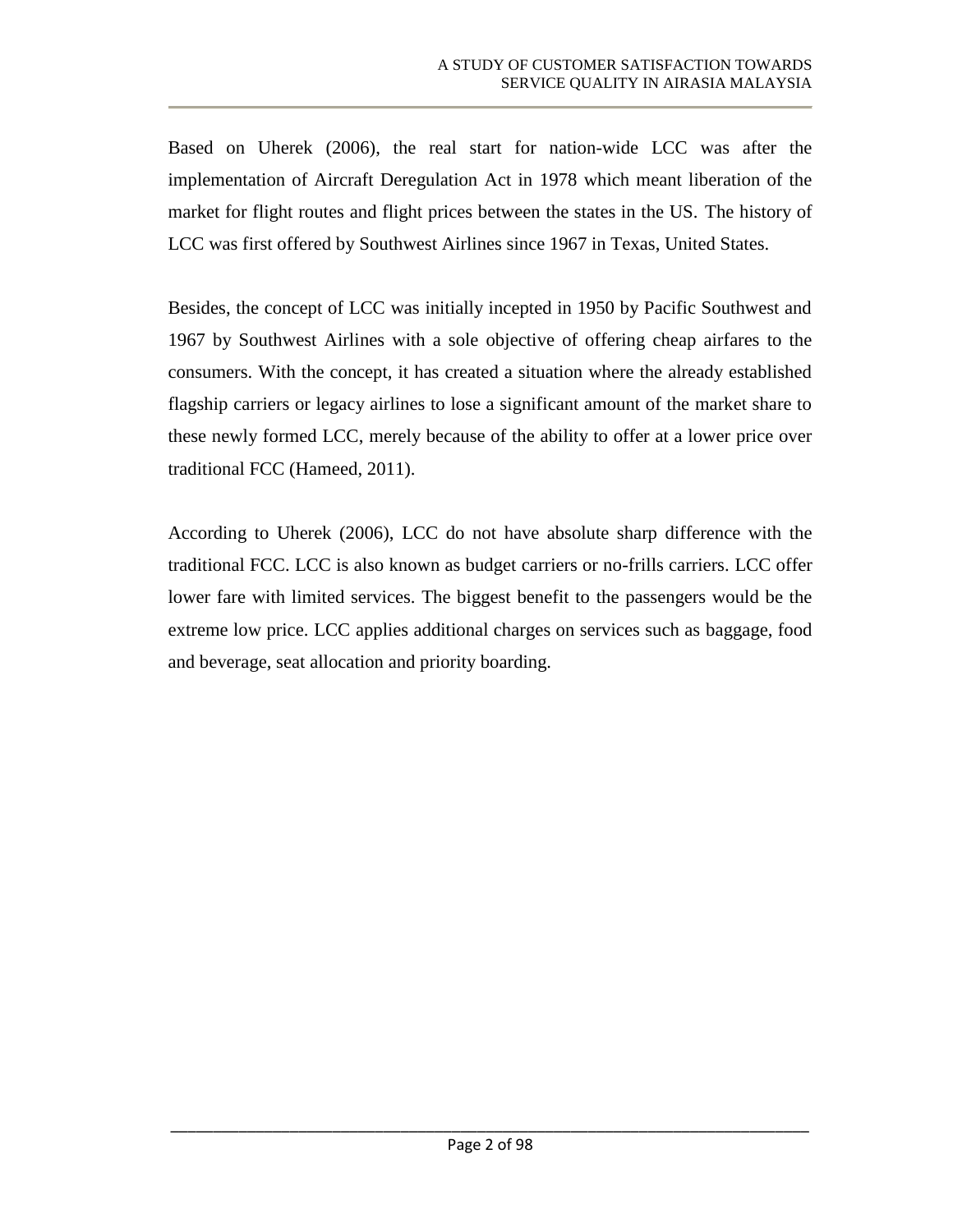According to AirAsia Group, the following table displays the total passengers of AirAsia between 2009 and 2010.

<span id="page-18-1"></span><span id="page-18-0"></span>

| <b>FY 2010 Operating Statistic</b><br>Air Asia.com<br>- AirAsia Group |            |            |                |  |  |
|-----------------------------------------------------------------------|------------|------------|----------------|--|--|
| <b>Malaysia AirAsia</b>                                               | 2010       | 2009       | Change (%)     |  |  |
| Passenger Carried                                                     | 16,054,738 | 14,235,244 | 12.6           |  |  |
| Capacity                                                              | 20,616,120 | 19,016,280 | 8.4            |  |  |
| Load factor $(\%)$                                                    | 78         | 75         | 3ppt           |  |  |
| <b>Thai AirAsia</b>                                                   | 2010       | 2009       | Change $(\% )$ |  |  |
| Passenger Carried                                                     | 5,704,832  | 4,988,315  | 14.4           |  |  |
| Capacity                                                              | 7,317,097  | 6,558,768  | 11.6           |  |  |
| Load factor (%)                                                       | 78         | 76         | 2ppt           |  |  |
| <b>Indonesia AirAsia</b>                                              | 2010       | 2009       | Change $(\% )$ |  |  |
| Passenger Carried                                                     | 3,921,039  | 3,461,896  | 13.3           |  |  |
| Capacity                                                              | 5,124,980  | 4,701,608  | 9.0            |  |  |
| Load factor $(\%)$                                                    | 77         | 74         | 3ppt           |  |  |
|                                                                       |            |            |                |  |  |
| <b>AirAsia Group</b>                                                  | 2010       | 2009       | Change $(\% )$ |  |  |
| Passenger Carried                                                     | 25,680,609 | 22,703,455 | 13.1           |  |  |
| Capacity                                                              | 33,058,197 | 30,276,656 | 9.2            |  |  |
| Load factor (%)                                                       | 78         | 75         | 3ppt           |  |  |

#### Table 1.1: AirAsia Group Operating Statistics

(Adopted from AirAsia Group, 2011)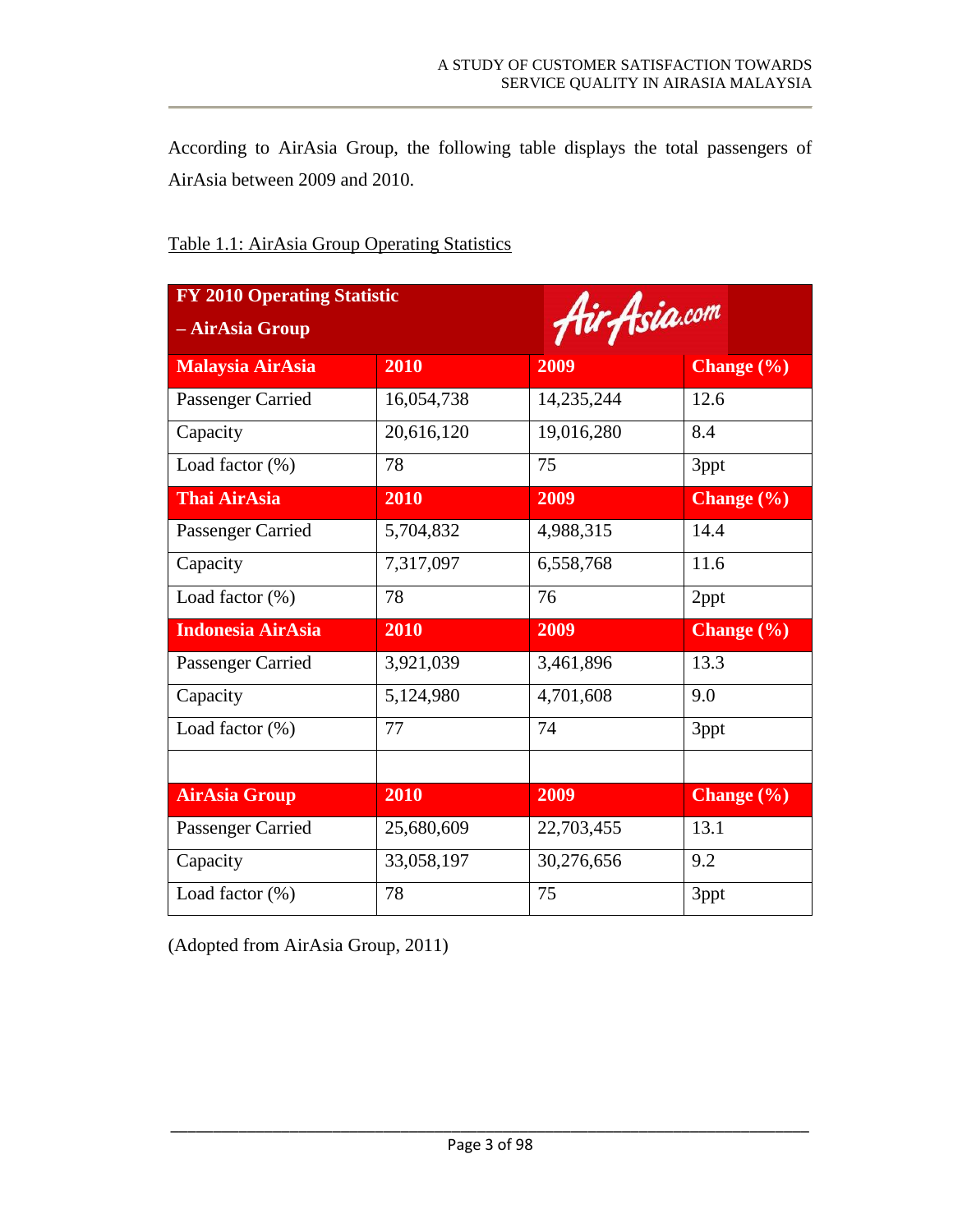In order to fulfill the customers' needs, the ultimate concern for Airlines Corporation is the service offered. The contributing factor for the latter is due to the fact that only satisfied customers will have the intention of repeat purchase (Jusuf, 2011). Additionally, they will tend to share their great experiences and benefits with their network of friends. Many people would argue that price is the most crucial element of concern among the customers. However, the service provided is closely related as the most significant concern in the airlines industry. Continuous improvement in the service provided to the customers should be planned and executed to maximize the business performance.

The improvement in CS for airlines industry can be linked with the measurements of service quality such as tangible features (TF), schedule, services provided by ground staff (GS) and flight attendants (FA), online services (OS), food services (FS) and level of passenger satisfaction. According to Brown (1991), SQ is difficult to define because of the intangible nature of the service offering. The definition of quality may differ from situation to situation and from person to person.

<span id="page-19-0"></span>In this study, CS towards SQ was focused on AirAsia Malaysia. By applying the measurements of SQ like TF, schedule, services provided by GS and FS, OS, FS and level of passenger satisfaction, the researchers have identified the dimension of SQ that affects the CS. This dimension serves as the most critical dimension for AirAsia. By conducting this study, the information and results have practical implications for AirAsia' managers as they can manage company resources to make improvement for CS.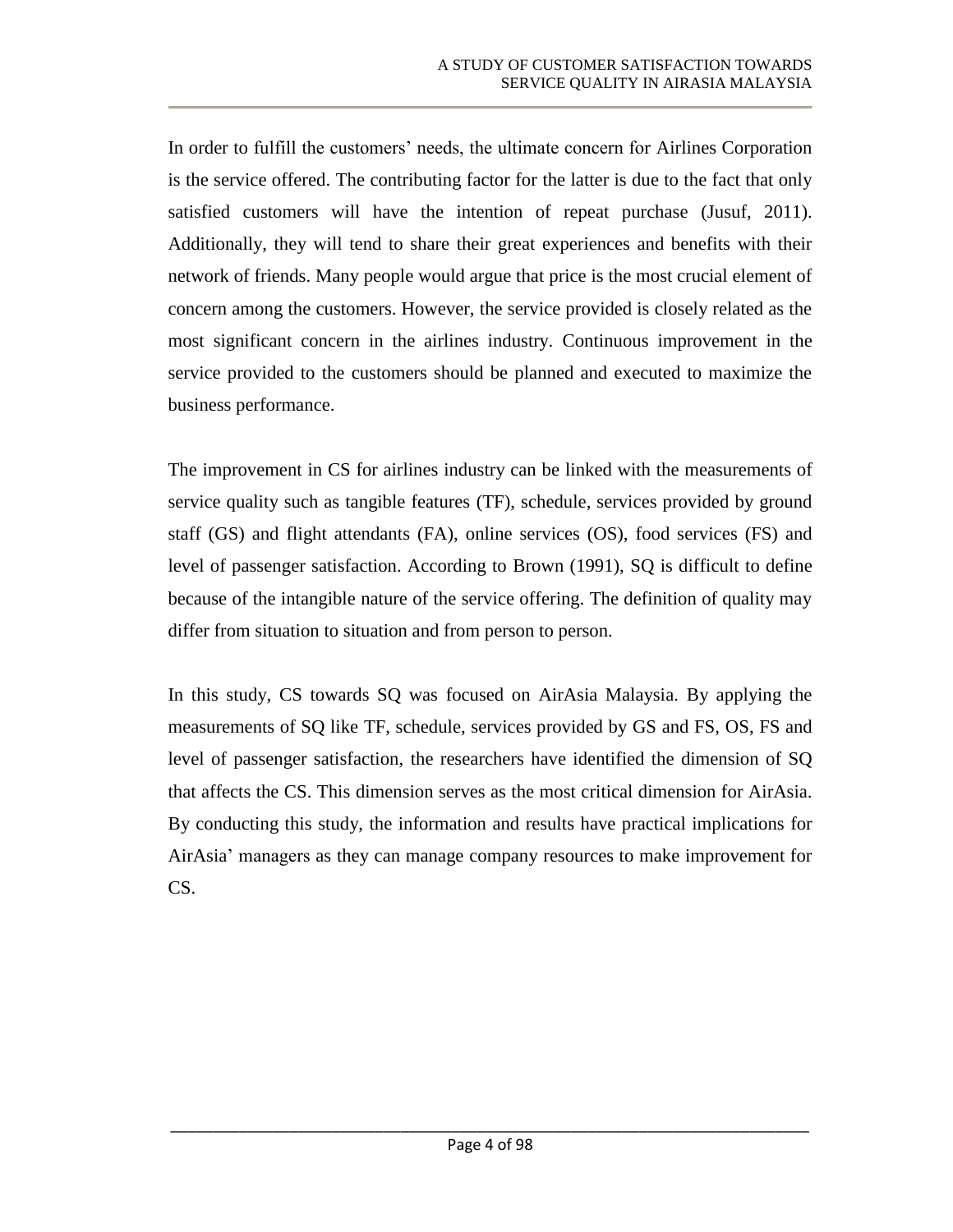## **1.2 Problem Statement**

A focus of quality is crucial to service business and it has acted as a basic for organization to survive the competition, get society's acceptance and be able to achieve its missions (Natalisa & Subroto, 2003). Besides, airlines industry has played an important role in the global economy especially serving as a vital component in the tourism industry and remains essential to the conduct of international business (Tiernan, Rhoades, & Jr, 2008). Moreover, LCC have become dominant players in the airlines industry in recent years. Therefore, AirAsia Malaysia will be evaluated in this study.

<span id="page-20-1"></span><span id="page-20-0"></span>Likewise, there are several past related studies of the airlines industry. Babbar and Koufteros (2008) examined the human element in airline SQ in United States; Saha and Theingi (2009) studied SQ, satisfaction and behavioral intentions of LCC in Thailand. However, there are limited research studies on the SQ and CS on Malaysia airlines. Additionally, researches on the airlines industry that have been conducted by researchers in foreign countries might not be applicable for Malaysia due to the different cultures and norms. Relate to it, Winsted (2001) has indicated that consumers have differed service evaluations based on their respective cultures as well as industries.

As there are limited studies of CS towards SQ in airlines industry, and a thorough framework can only be developed with more resources in terms of journal database and time. Thus, researchers used the four SQ dimensions (TF, schedule, services provided by GS and FA) that were evaluated and cited based on previous researchers. Researchers also included two dimensions which are OS and FS into this study. The emerging significance and dependence on OS is more tangible in the airlines industry. AirAsia is fully dependent on the OS for ticketing and enquiry purposes.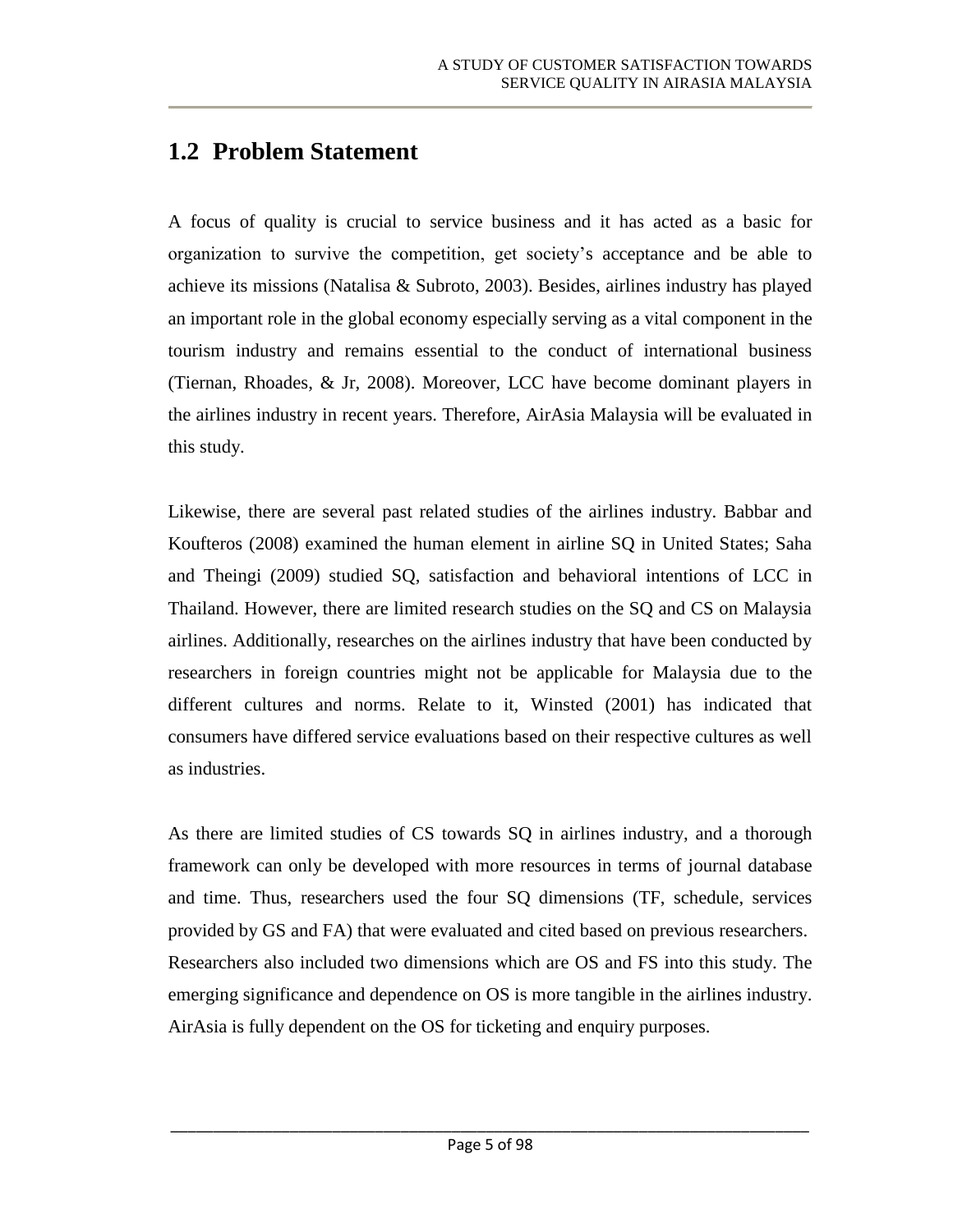Conversely, as food serves as one of the basic human needs, the passengers tend to compare and evaluate the FS on board with their personal consumption experience, be it by the airlines companies or other food and beverage companies. For overall, these six dimensions were be investigated by researchers to have a clearer understanding on CS towards the SQ of AirAsia Malaysia.

## **1.3 Research Objectives**

### <span id="page-21-0"></span>**1.3.1 General Objectives**

The purpose of this study is to identify the relationship of the factors that affects the CS and SQ in AirAsia. The factors include TF, schedule, services provided by GS, services provided by FA, OS and FS.

In terms of TF, several researchers have agreed that not only the planes and the flight scheduling, but other tangible and intangible factors such as ticket price, in flight service, employee attitudes, facilities and the ticket procedures are key contributing factors which influence the decision making to select the airlines service (Proussaloglou & Koppelman, 1995; Kanafani & Ghobrial, 1995; Cunningham, Young, & Lee, 2002; Sultan & Simpson, 2000; Lu & Tsai, 2003).

Besides, the flight schedule is anticipated by most of the airline travelers. Regarding the recovery expectations, recovery performance and justice realistic must be address to passengers when there is a flight delay or cancellation (McCollough, Berry, & Yadav, 2000).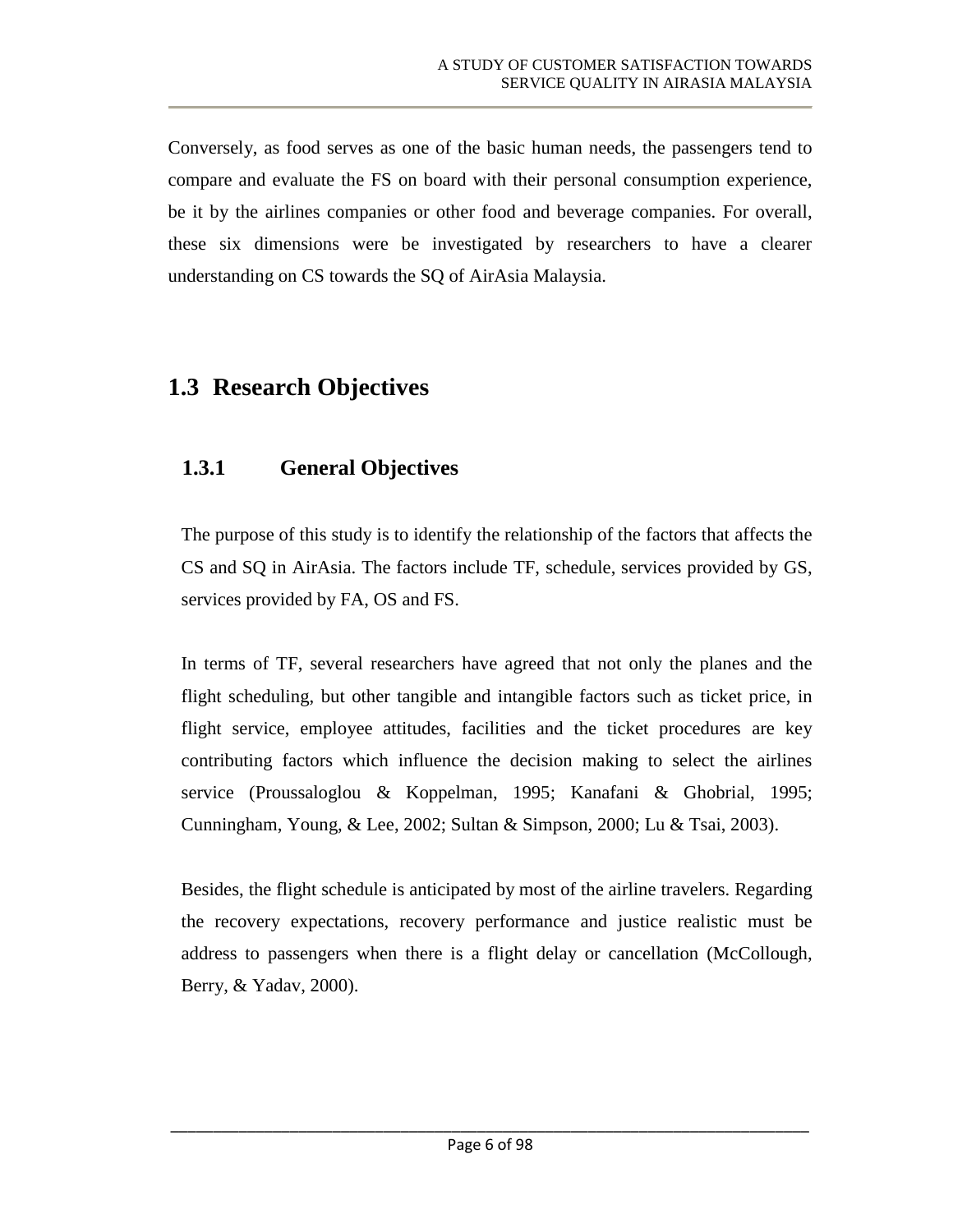<span id="page-22-0"></span>Moreover, services provided by GS are actually evaluated by the real services that given in terms of the flight context which will gain the satisfaction of the passengers for the overall flight experiences (Oliver, 1993).

Conversely, the services provided by FA about the flight schedule or the individual attention might produce a greater satisfaction and also with an optimistic emotion linked during the flight (Crompton & Love, 1995).

Furthermore, according to Liu (2005), most of the LCC Company use OS to minimize the manual work which caters for a more convenient means for the customers to book air tickets and receive information via online platforms.

Finally, FS is crucial as it is associated as the basic human need for life nutrition and long life (Agrich, 1993; Lidz, Fischer, & Arnold, 1992).

### **1.3.2 Specific Objectives**

- (i) To identify the degree of tangible features towards customer satisfaction in service quality of AirAsia.
- (ii) To identify the degree of schedules towards customer satisfaction in service quality of AirAsia.
- (iii) To identify the degree of services provided by ground staff towards customer satisfaction in service quality of AirAsia.
- (iv) To identify the degree of services provided by flight attendants towards customer satisfaction in service quality of AirAsia.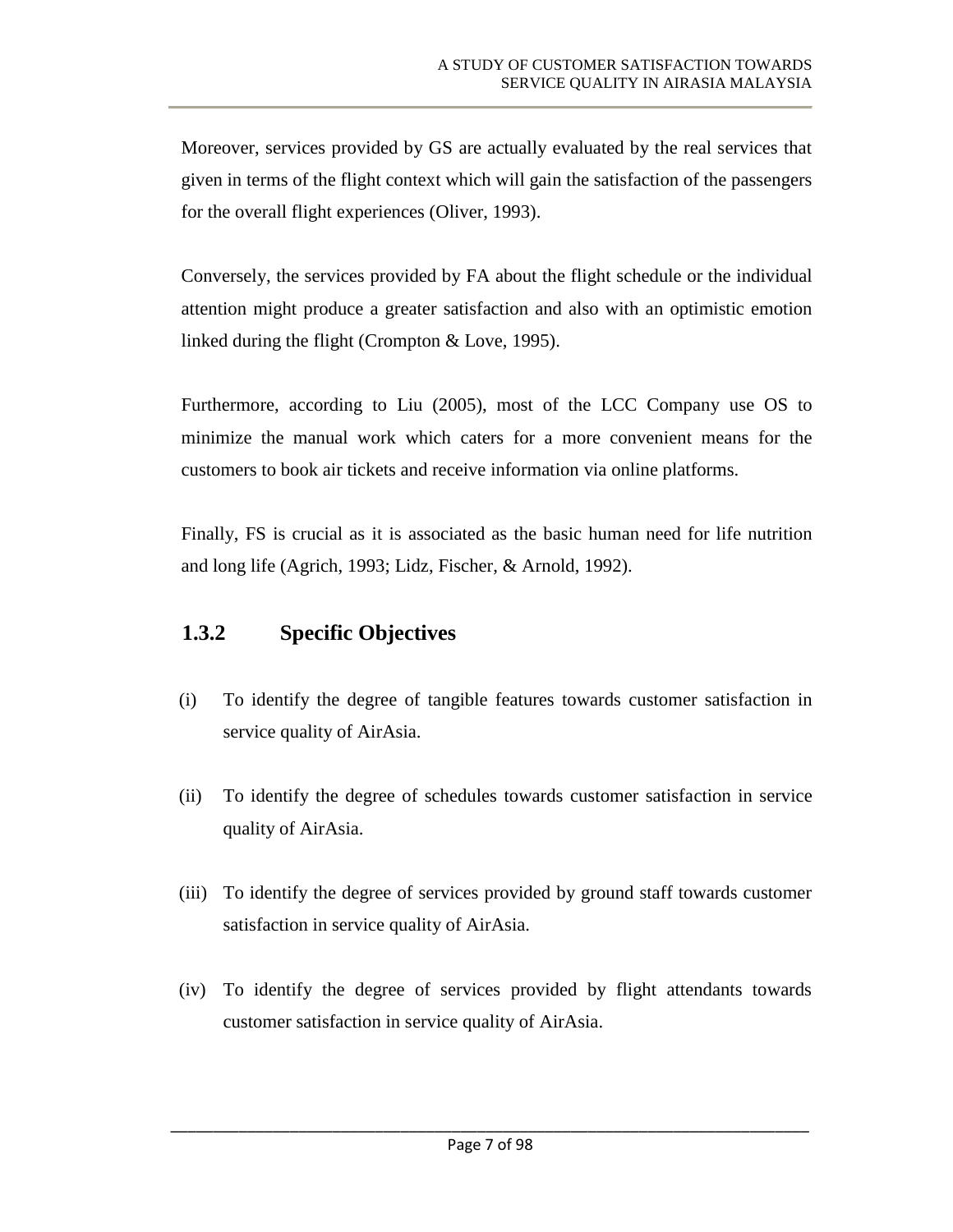- (v) To identify the degree of online services towards customer satisfaction in service quality of AirAsia.
- (vi) To identify the degree of food services towards customer satisfaction in service quality of AirAsia.

### <span id="page-23-0"></span>**1.4 Research Questions**

- (i) How can customer satisfaction in service quality of AirAsia be improved?
- (ii) Do tangible features, schedules, services provided by ground staff, services provided by flight attendants, online services and food services affect customer satisfaction in service quality of AirAsia?

## **1.5 Hypotheses of the Study**

There are six hypotheses that have been derived in this study namely:

H1- There is a positive relationship between tangible features and customer satisfaction in service quality of AirAsia Malaysia.

H2- There is a positive relationship between schedules and customer satisfaction in service quality of AirAsia Malaysia.

H3- There is a positive relationship between services provided by ground staff and customer satisfaction in service quality of AirAsia Malaysia.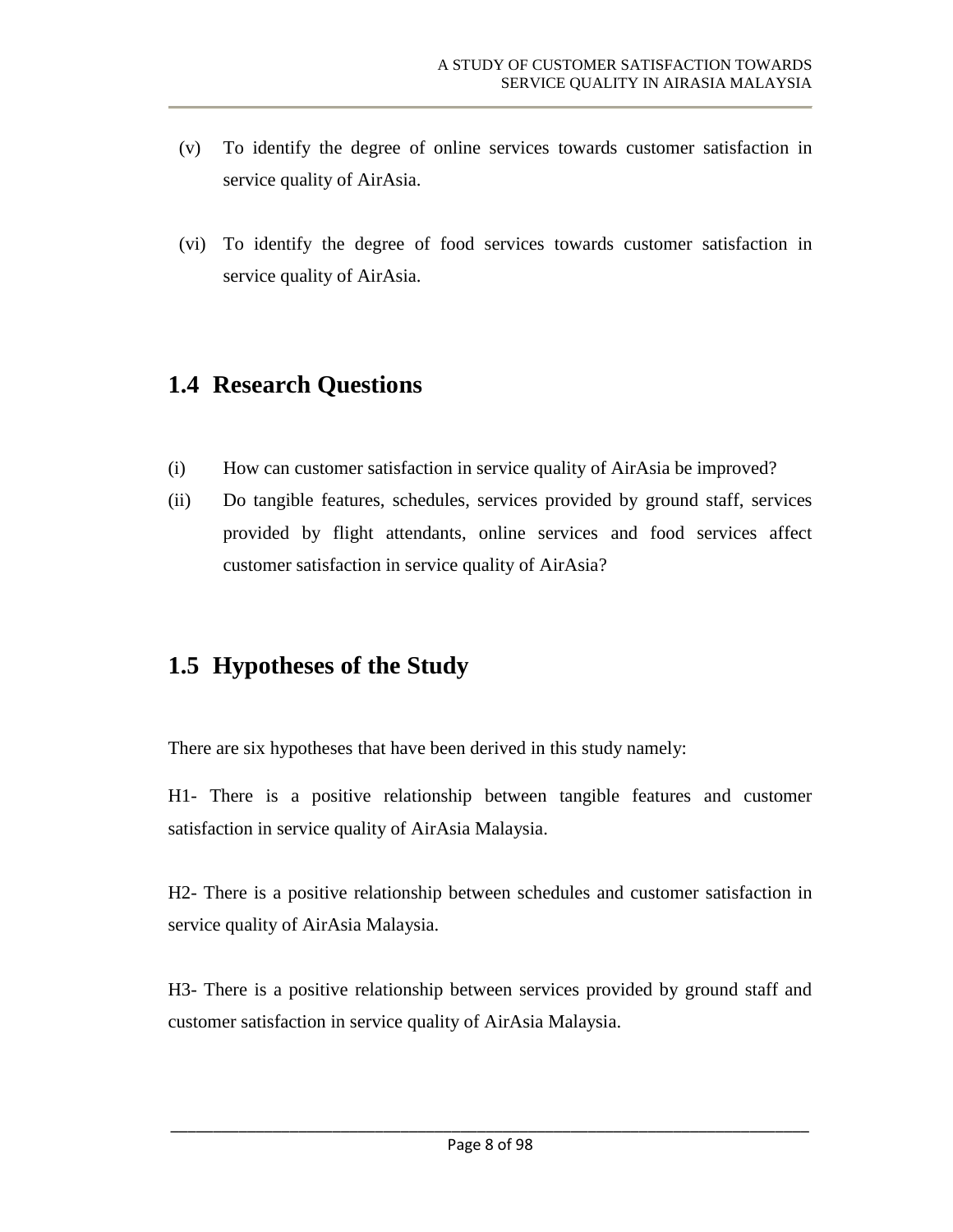<span id="page-24-0"></span>H4- There is a positive relationship between services provided by flight attendants and customer satisfaction in service quality of AirAsia Malaysia.

<span id="page-24-1"></span>H5- There is a positive relationship between online services and customer satisfaction in service quality of AirAsia Malaysia.

H6- There is a positive relationship between food services and customer satisfaction in service quality of AirAsia Malaysia.

## **1.6 Significance of the Study**

<span id="page-24-3"></span><span id="page-24-2"></span>This study contributes to further research, organizational perspective and individual perspective (customer). The certainty and reliability of the result are able to act as a guideline for future research in Malaysia airlines industry.

In organizational perspective, this study helps to foster better understanding and knowledge on the CS between SQ with TF, schedule, services provided by GS and FA, OS and FS. Besides, this study helps to determine the contributing variable which has the most significant relationship on SQ. It also helps Airlines Company to identify the real needs and wants of the customers in putting effort to acquire as well as retain the customer quality.

Furthermore, this study helps the airlines company by providing useful information to set appropriate policy in making sure that the customer experiences maximum level of satisfaction.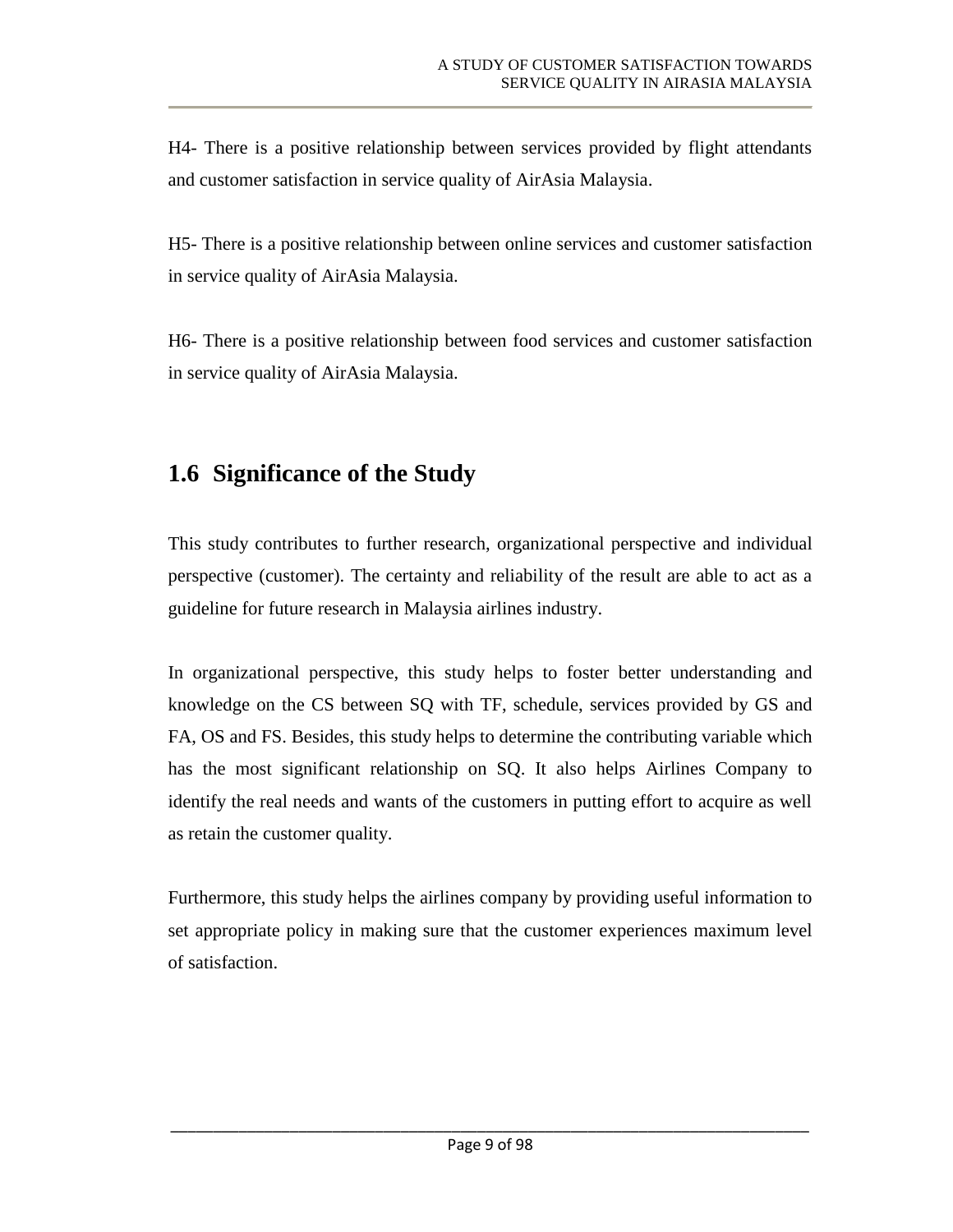# **1.7 Chapter Layout**

Generally this study consists of five chapters as listed below:

#### Chapter 1: Introduction

It is the synopsis of the study. It provides research background, problem statement, research objectives, research questions, hypothesis of the study, and significance of the study, chapter layout and conclusion.

### Chapter 2: Literature Review

It discusses the literature review of this study. Besides, the theoretical model and the conceptual framework are proposed for further study. The hypothesis development for this study is conducted.

### Chapter 3: Research Methodology

It is mainly about the research methodology. In this chapter, it provides the discussion on how the study is conducted and its descriptions by using research design, data collection methods, sampling design, research instrument and construct measurement (scale and operation definitions). Furthermore, it discusses about the data processing and data analysis.

### Chapter 4: Data Analysis

Description analysis is conducted in which it includes the respondent demographic profile and central tendencies measurement of constructs. Furthermore, discussion of scale measurement is provided with the result of the reliability analysis and inferential analyses which will be used to examine the individual variables and its relationship with other variables.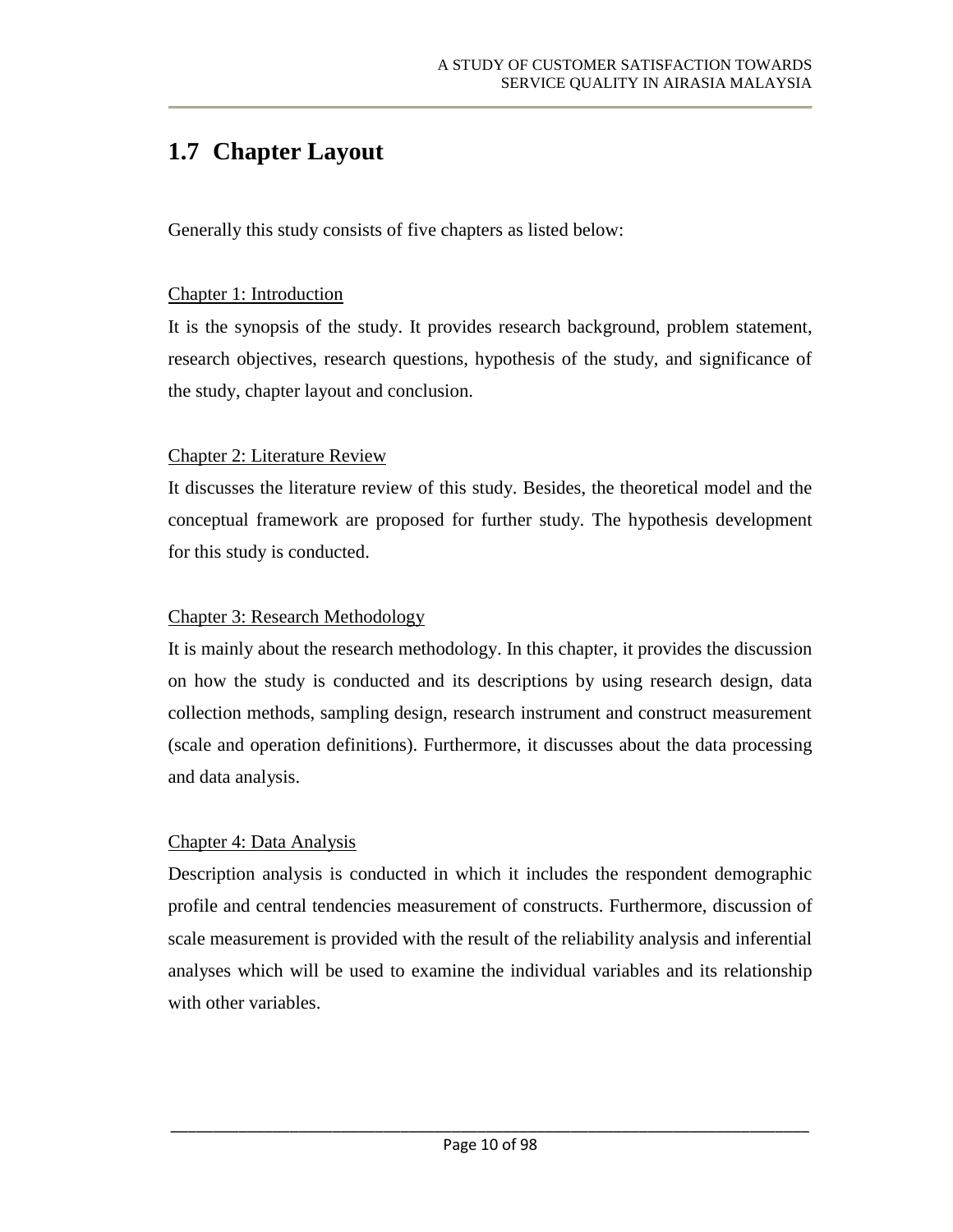#### <span id="page-26-0"></span>Chapter 5: Discussion and Conclusion

It outlines the discussions, conclusion and implications of this study. In this chapter, it provides a summary on statistical analyses and the discussions on the major findings. Besides, it provides the implications and limitations of the study as well as recommendation for future research. Furthermore, there will be an overall conclusion of the entire study.

## **1.8 Conclusion**

This study has examined the study of CS towards SQ in AirAsia Malaysia. The problem statement, research objectives, research questions and hypotheses have been developed based on previous literature. Additionally, the next chapter will discuss in depth on each of the variables and the proposed conceptual framework.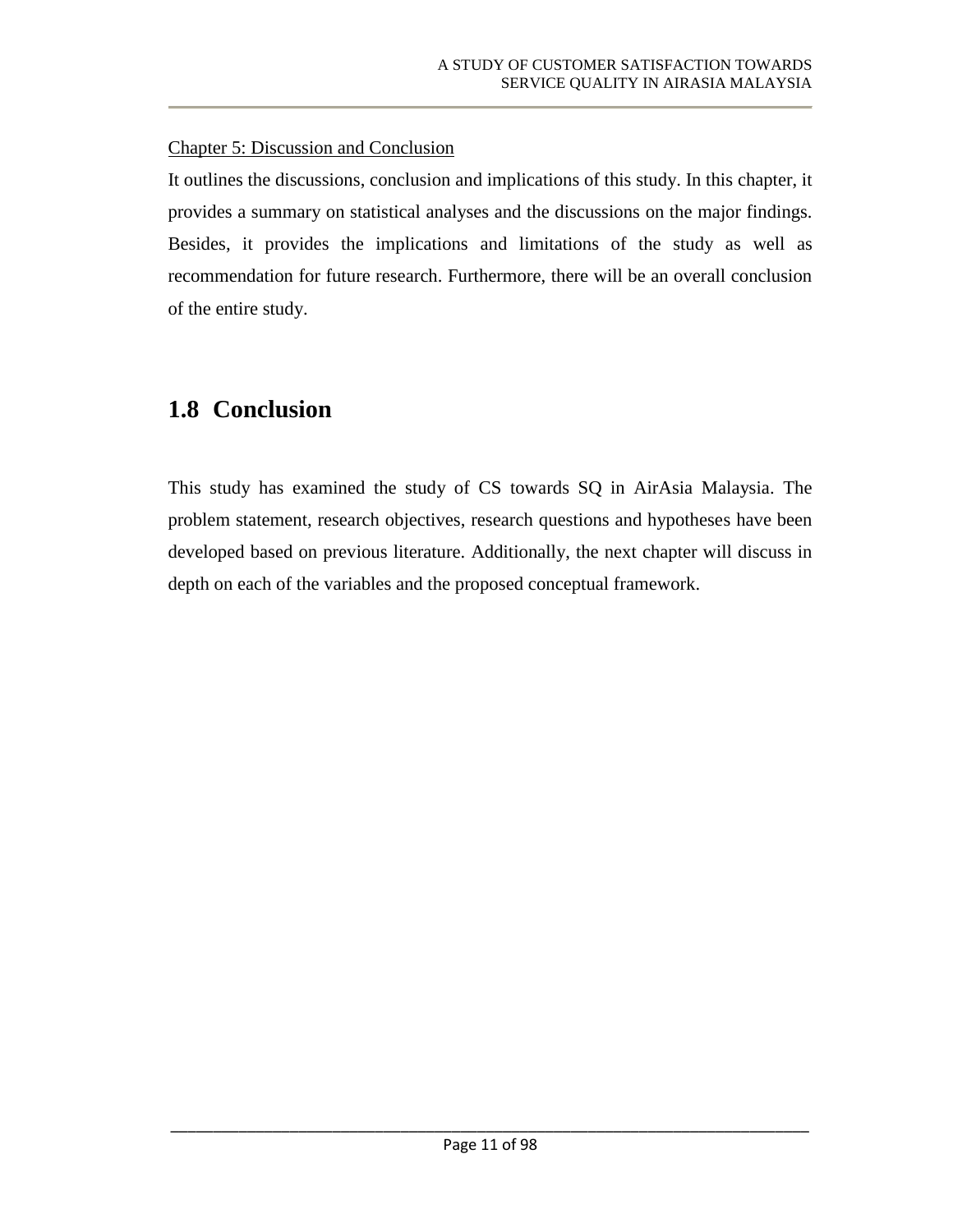# **CHAPTER 2: LITERATURE REVIEW**

## **2.1 Introduction**

Published articles, journals and books were collected to investigate the theories and past empirical studies which are related to this study. This chapter consists of literature review, review of relevant theoretical model, conceptual framework, hypothesis development and overall conclusion for Chapter 2.

### **2.2 Review of Literature**

### **2.2.1 Customer Satisfaction**

Customer Satisfaction (CS) has continuously gained increasing attention in business to measure products or service performance. In the simpler terms, CS is regarded as customers' evaluation of their purchases and consumption experience with a product or service to meet the customers' needs (Chen, Chang, Hsu, & Yang, 2011).

Cadotte, Woodruff and Jenkins (1987) defined CS as the emotional response of the customers. Helms and Mayo (2008) defined CS or dissatisfaction as the derivation from the customers' experience with a service encountered and the comparison of that experience to a given standard. In marketing literature, service satisfaction can be classified as an emotional feeling by the consumers after experiencing a certain service which in turn leads to an individual overall attitude towards purchasing of service (Oliver, 1981). Hence, customer emotional response, feeling, personal experience will determine the satisfaction and dissatisfaction of the service delivered.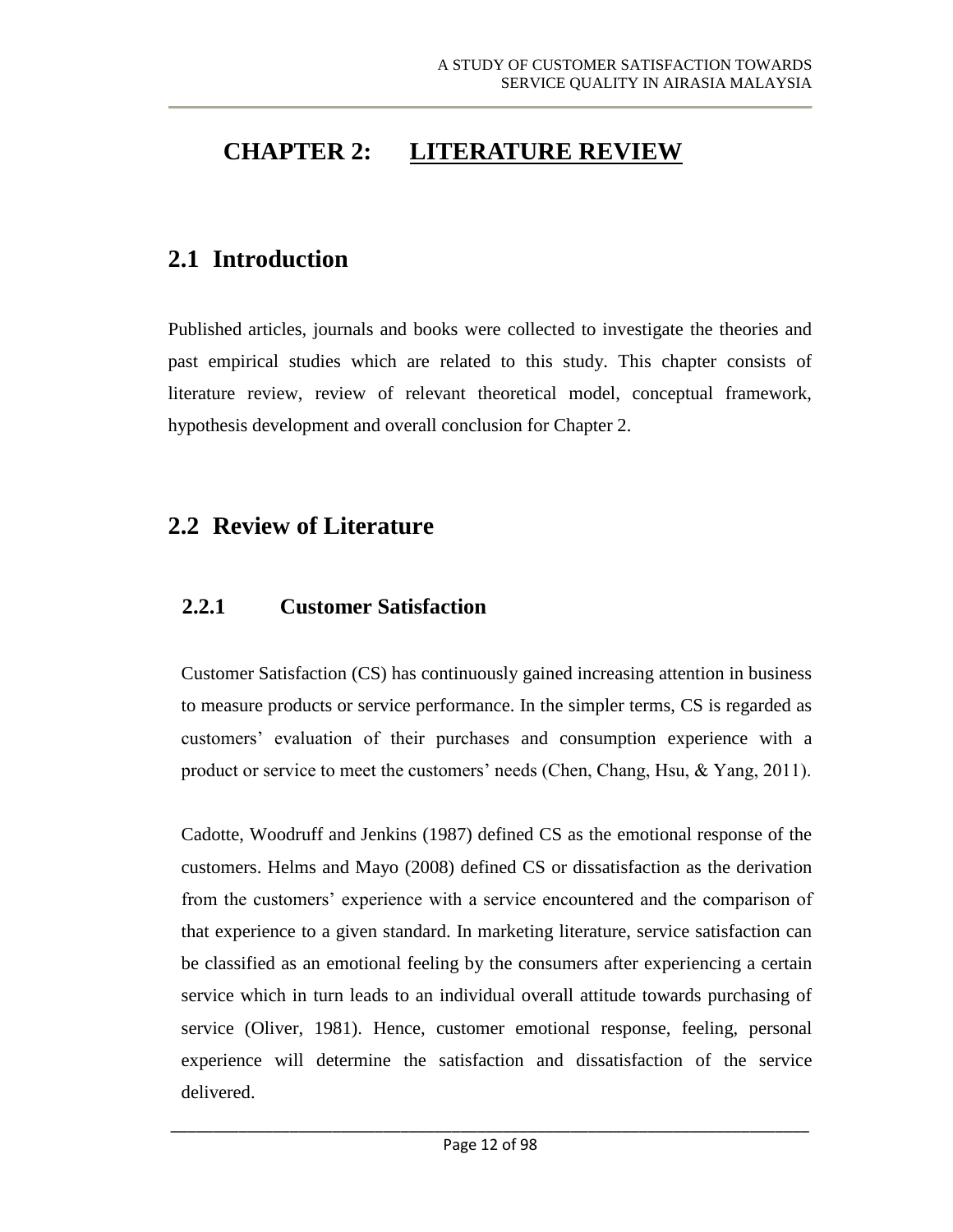<span id="page-28-0"></span>Additionally, Gronroos (1984) stated that satisfaction of airlines passengers can be determined through the contacts with the employees of the company, physical and technical resources, plane itself, meals and other passengers in the flight. For the airlines industry, service quality (SQ) is more visible and passengers may use it as a basis to judge the overall quality. Service provided by the employees is the most visible for customers (Rhoades &Waguespack, 1999). According to Lorenzoni and Lewis (2004), an understanding of the airlines customers and showing their involvement and enthusiasm in delivering customer services is the key in satisfying and retaining the customers.

There are empirical researchers who have identified SQ, expectations, disconfirmation, performance, desires and equity as significant antecedents of customer satisfaction (Kaushik, Kaushik & Taneja, 2008). Carman (1990) stated that CS is fostered when the service offered by the organization has exceeded their expectations. At the same time, Woodside, Wilson and Milner (1992) stated that the customers of business services tend to stay with the same provider (organization) if they are satisfied with service delivered in a consistent basis. Besides, customer who satisfied with the service provider could recommend the provider to other customers as well (Lam, Shanker, Erramilli & Murthy, 2004). In a service-profit chain, Heskett, Jones, Loveman, Sasser and Schesinger (1994) defined that a low level of CS will lead to lower customer retention rates and fewer referrals, which translates to reduced profitability and slow down the growth of company's revenue.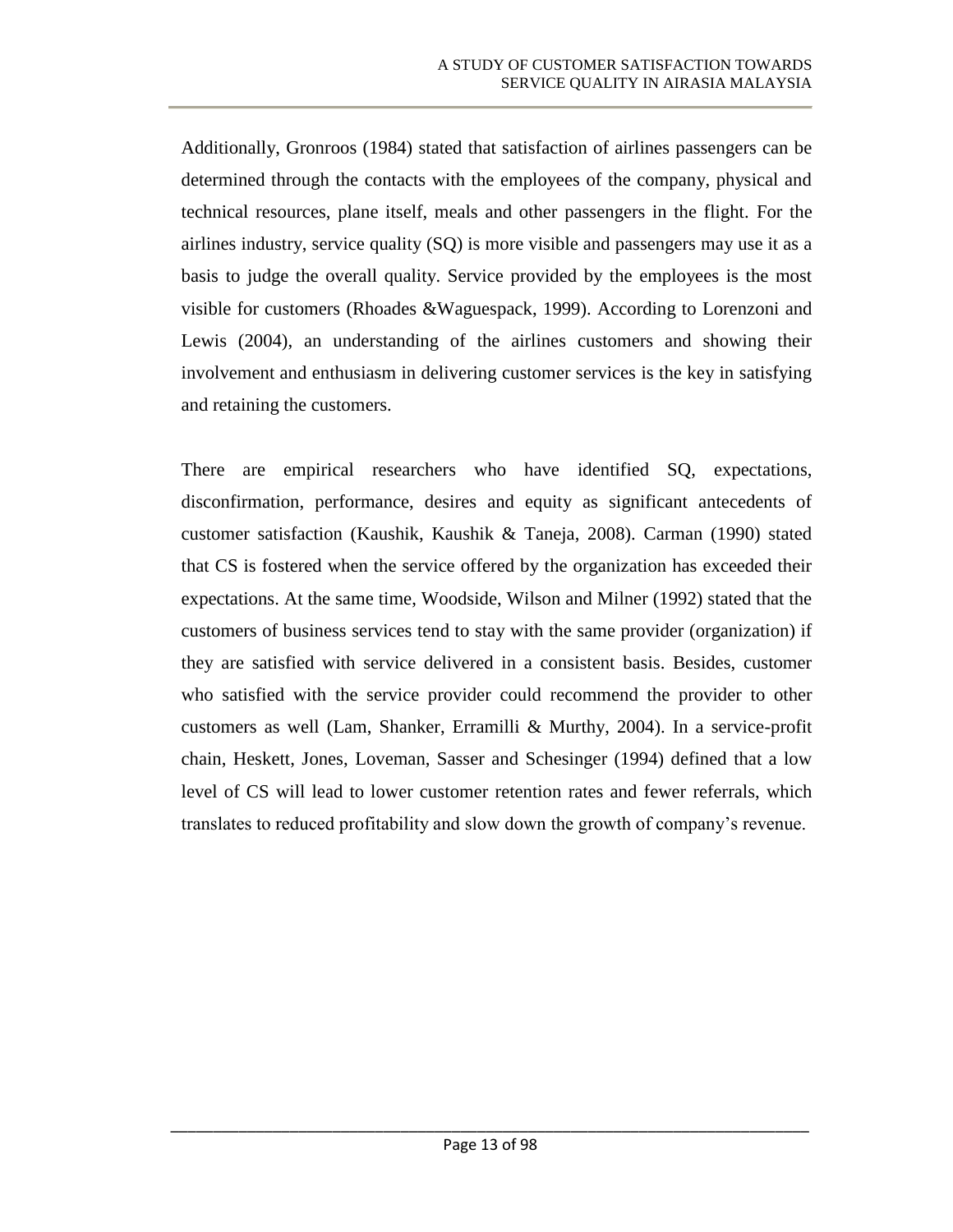### <span id="page-29-0"></span>**2.2.2 Service Quality**

Leonard and Sasser (1982) and Rabin (1983) stated that the quality of goods and services has become a recognized issue in the marketing context. Therefore, organization has to understand and achieve SQ to satisfy the customers' expectations and needs (Chen, et al., 2010). At the same time, SQ is at the forefront of many carriers' marketing strategies (Lorenzoni & Lewis, 2004).

SQ has been defined in many different ways. Zeithaml (1988) indicated that quality is a relatively global value judgment; it can be defined as product and/ or service excellence or superiority. Perceived SQ is evaluated by the actual performance of the service in terms of particular service attributes in the specific context (Oliver, 1993). According to Kasper, Van Helsdingen and De Vries (1999), they defined SQ as the degree of which the service, its process and its organization can fulfill the consumers' expectation.

Parasuraman, Zeithaml and Berry (1988) defined that SQ is the consumers' judgment about the overall excellence of a service provider. The judgment is the outcome of the difference between what a customer believes a service provider should offer for them which based on his or her expectation and the actual performance of the service. SERVQUAL instrument measures the SQ which is based on the assumption of the perceived SQ derived from the comparison between the expected service and the actual service delivered by the service provider. There are five dimensions under SERVQUAL model which are tangibility, reliability, responsiveness, assurance and empathy.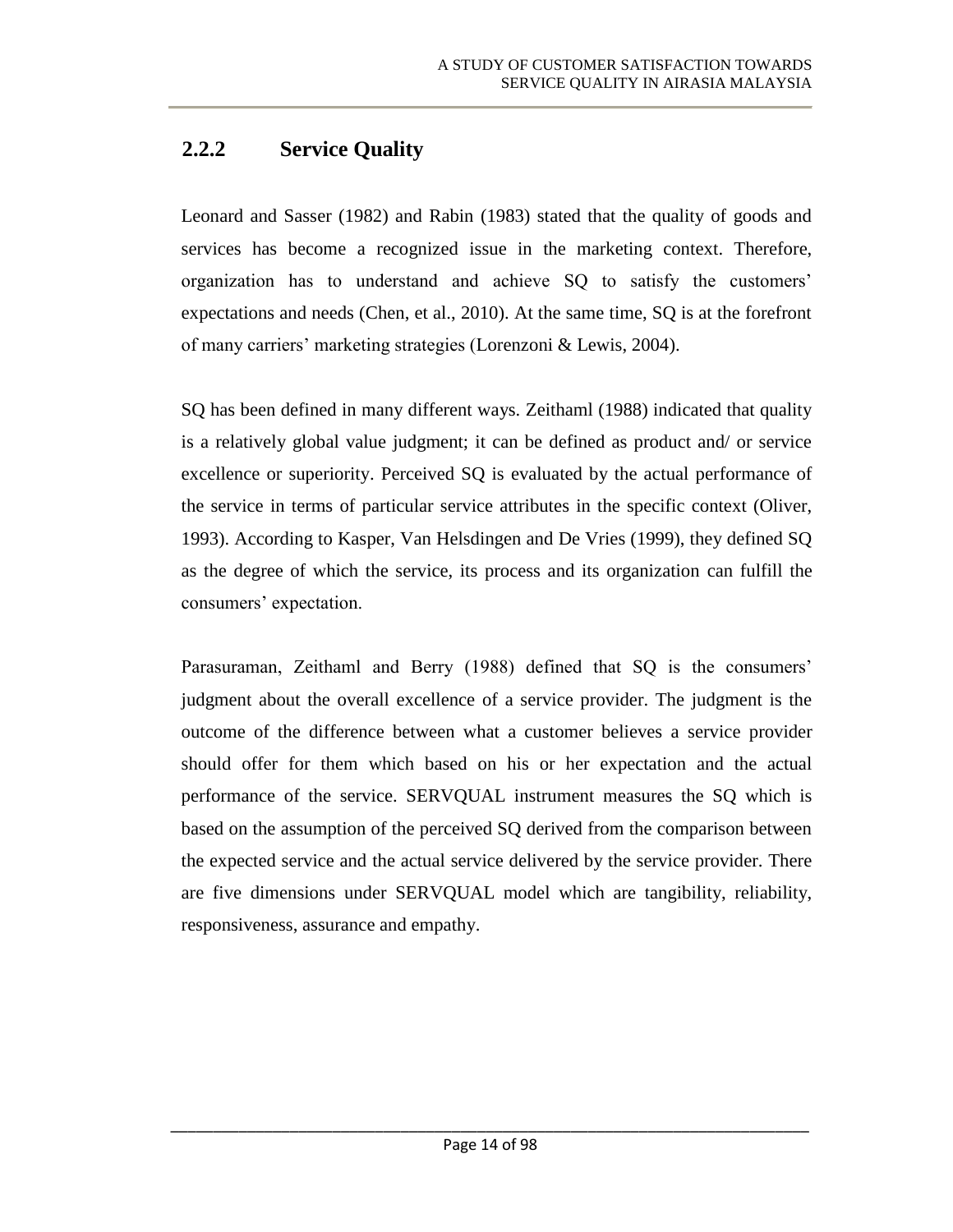<span id="page-30-1"></span><span id="page-30-0"></span>SERVQUAL instrument has been used by several researchers in their research to measure the SQ in the airlines industry (Fick & Ritchie, 1991; Sultan & Simpson, 2000). Other than SERVQUAL instrument, Zagat used five basis criteria which are overall performance, comfort, service, food and website of the firm to rate the airlines services (Rhoades, 2006).

The customers are the ones who judge the quality of service and assess SQ by comparing what they are expected with what they perceive to receive. Instead of money, the customers rely on what they have spent to judge the quality of service process delivered by the firm. According to Pham (2011), improving SQ is a conventional way for service firms to gain competitive advantages over their rivals. Hence, by improving SQ lead to improving CS which in turn gaining competitive advantages.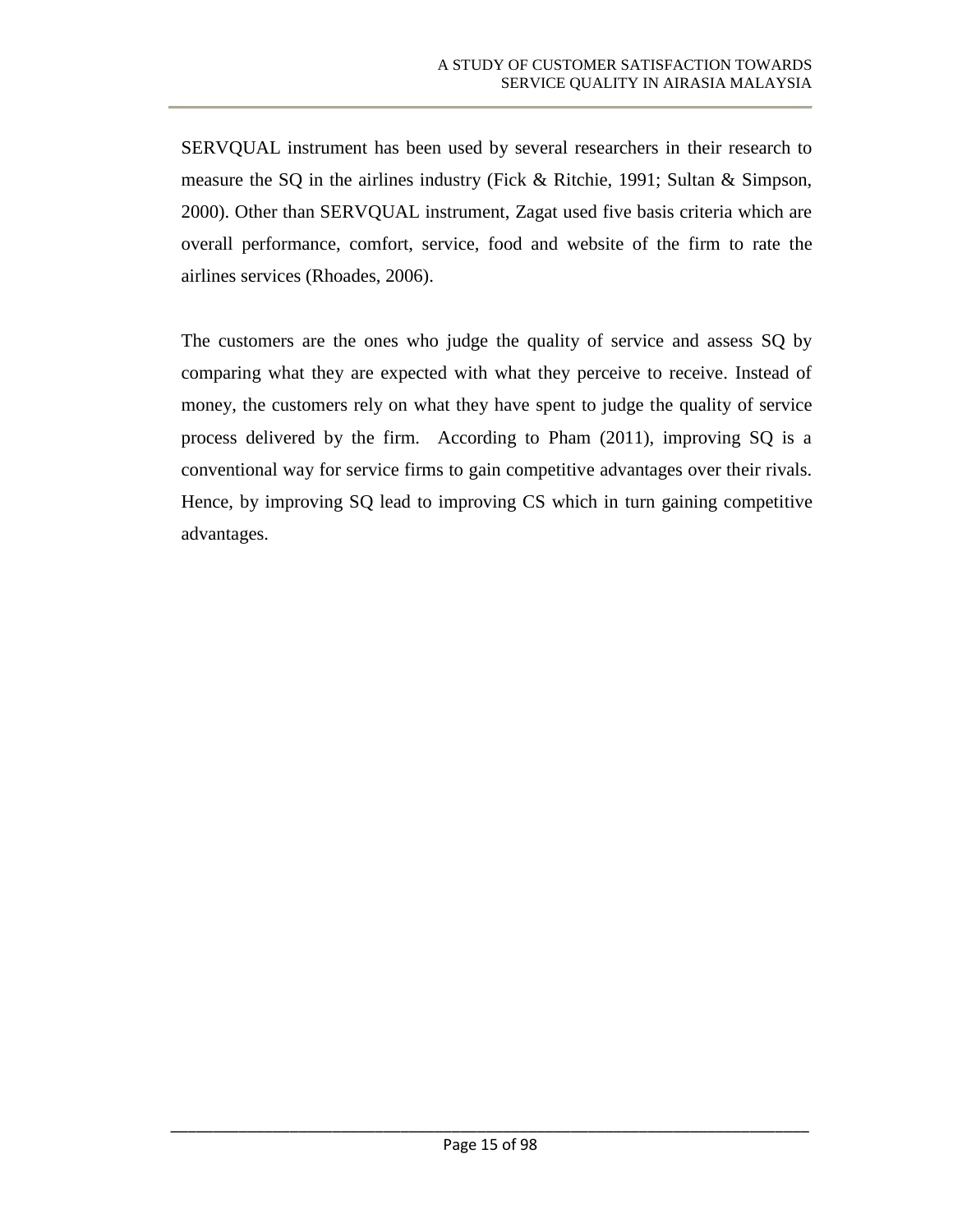# <span id="page-31-0"></span>**2.3 Review of Relevant Theoretical Model**

### Figure 2.1



Source: Journal of "Service quality, satisfaction and behavioral intentions" (Saha & Theingi, 2009).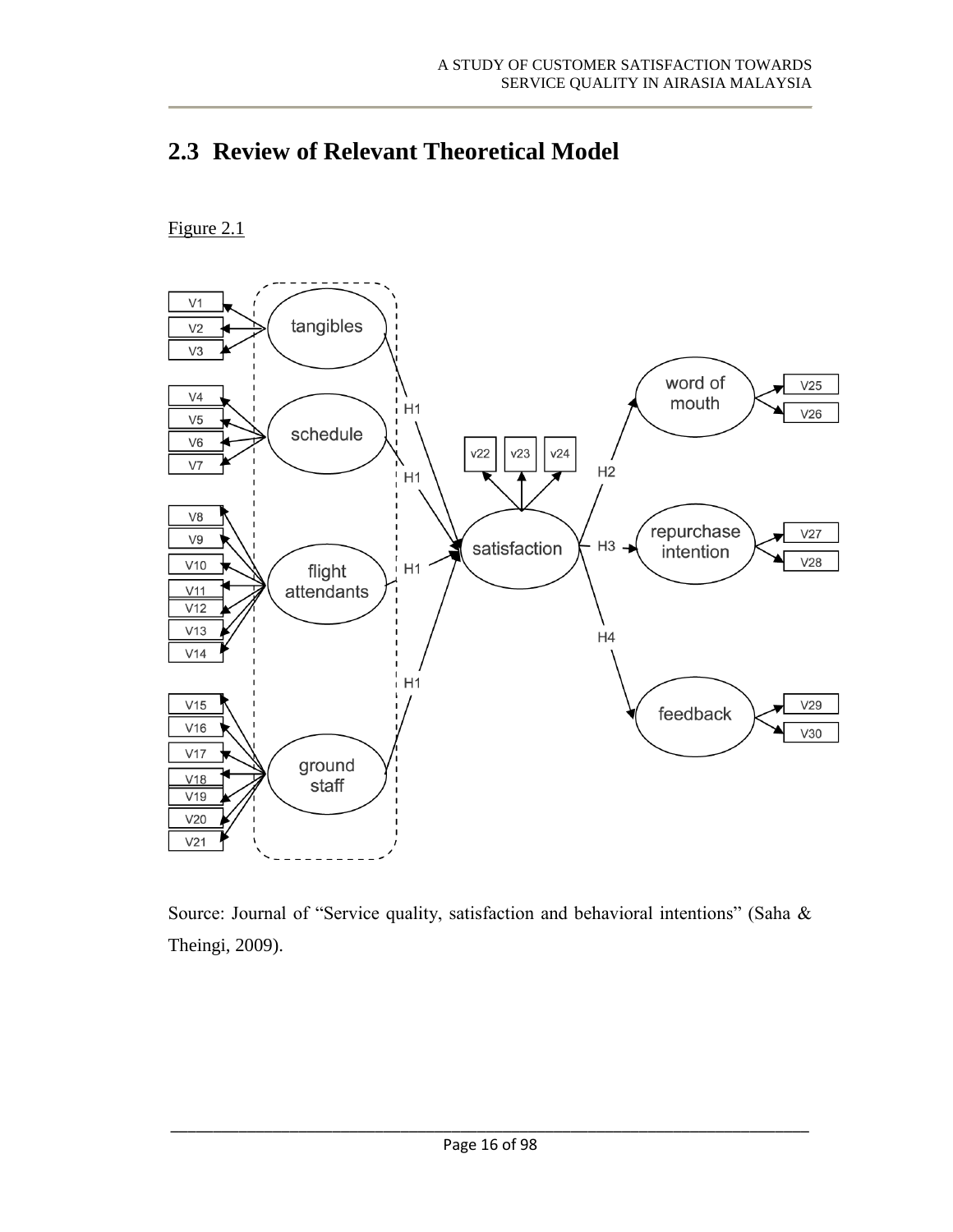# <span id="page-32-0"></span>**2.4 Proposed Theoretical / Conceptual Framework**

Based on the review of previous research, the following model was generated. Figure 2.2: A study of customer satisfaction toward service quality of AirAsia Malaysia.



<span id="page-32-1"></span>Source: Developed for the study

The model above illustrates the proposed theoretical framework that serves as the basis for this study. It is used to focus on the relationship among the six independent variables which consist of tangible features, schedule, ground staff, flight attendants, online services and food services towards CS.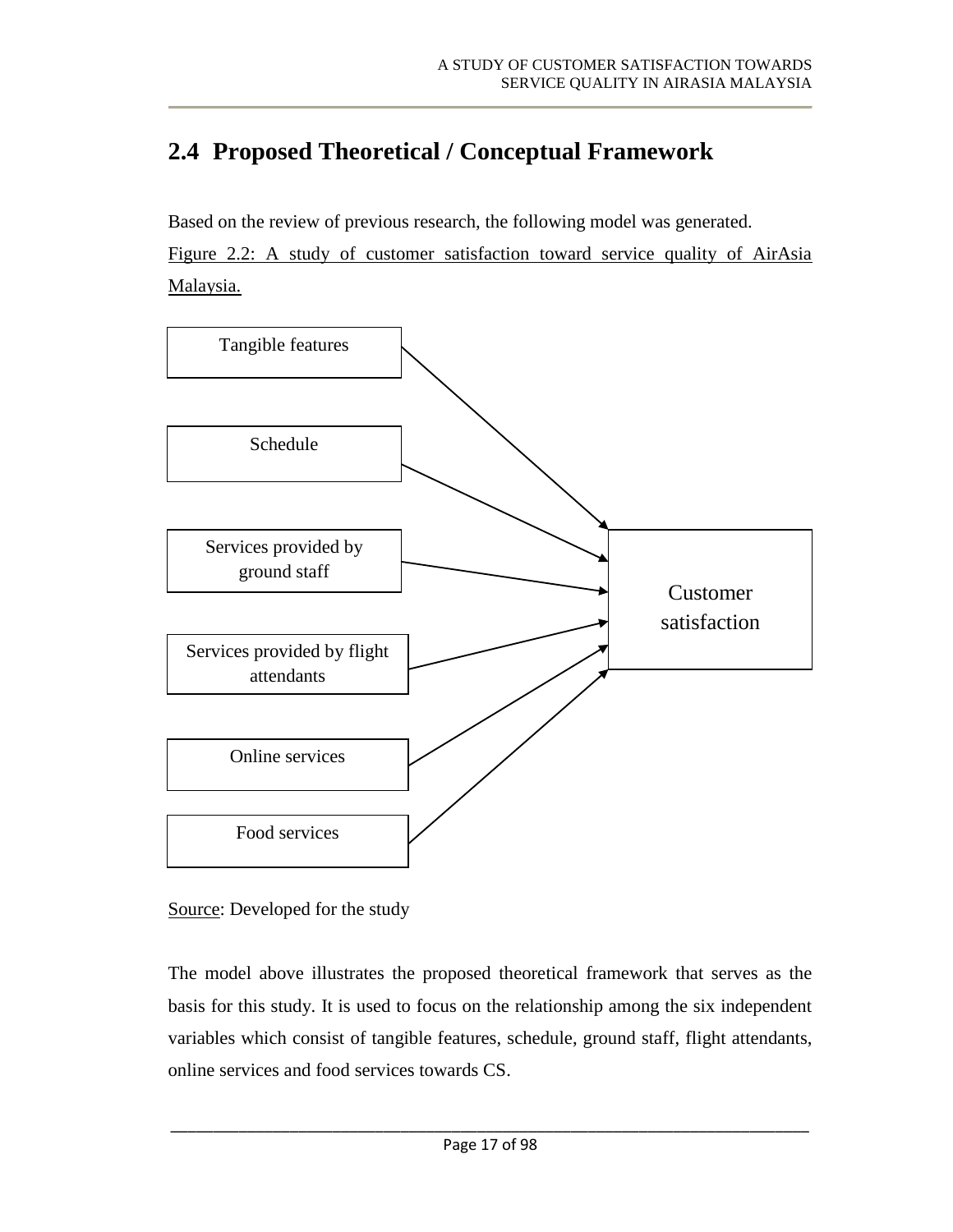## **2.5 Hypotheses Development**

# **2.5.1 Relationship between tangible features and customer satisfaction**

According to Zeithaml, Parasuraman and Berry (1990), tangible features (TF) consist of the appearance of physical facilities, equipment, personnel and communication material, thereby comprise of some of the most important aspects of servicescape. Servicescape is used to describe the physical surrounding of a service company which includes the exterior and interior design as well as ambient conditions (Bitner, 1992; Wakefield & Blodgett, 1996). Therefore, it is important for the operators to make sure that the tangible and visible aspects of the airlines are attractive, clean and comfortable (Bruna & Morales, 2008).

Based on Brady and Cronin (2001), Rust and Oliver (1994), and Parasuraman et al. (1988), environment quality is defined as the extent to how TF of the service place can play a formative role in the perception of the overall SQ. Parasuraman et al., (1988) also stated that the TF create an atmosphere within a service setting which includes visual and auditory use such as function, space, design and lighting.

According to Ries and Fries (2000), the customers infer quality on the basis of their perception of physical factors. Thus, because services are intangible and often require the customers to be present during the process, the tangible or physical factors can have a significant influence on the perception of the SQ encountered (Bitner, 1992).

**H0**: There is no relationship between the tangible features and customer satisfaction in the service quality of AirAsia Malaysia.

**H1**: There is a positive relationship between the tangible features and customer satisfaction in the service quality of AirAsia Malaysia.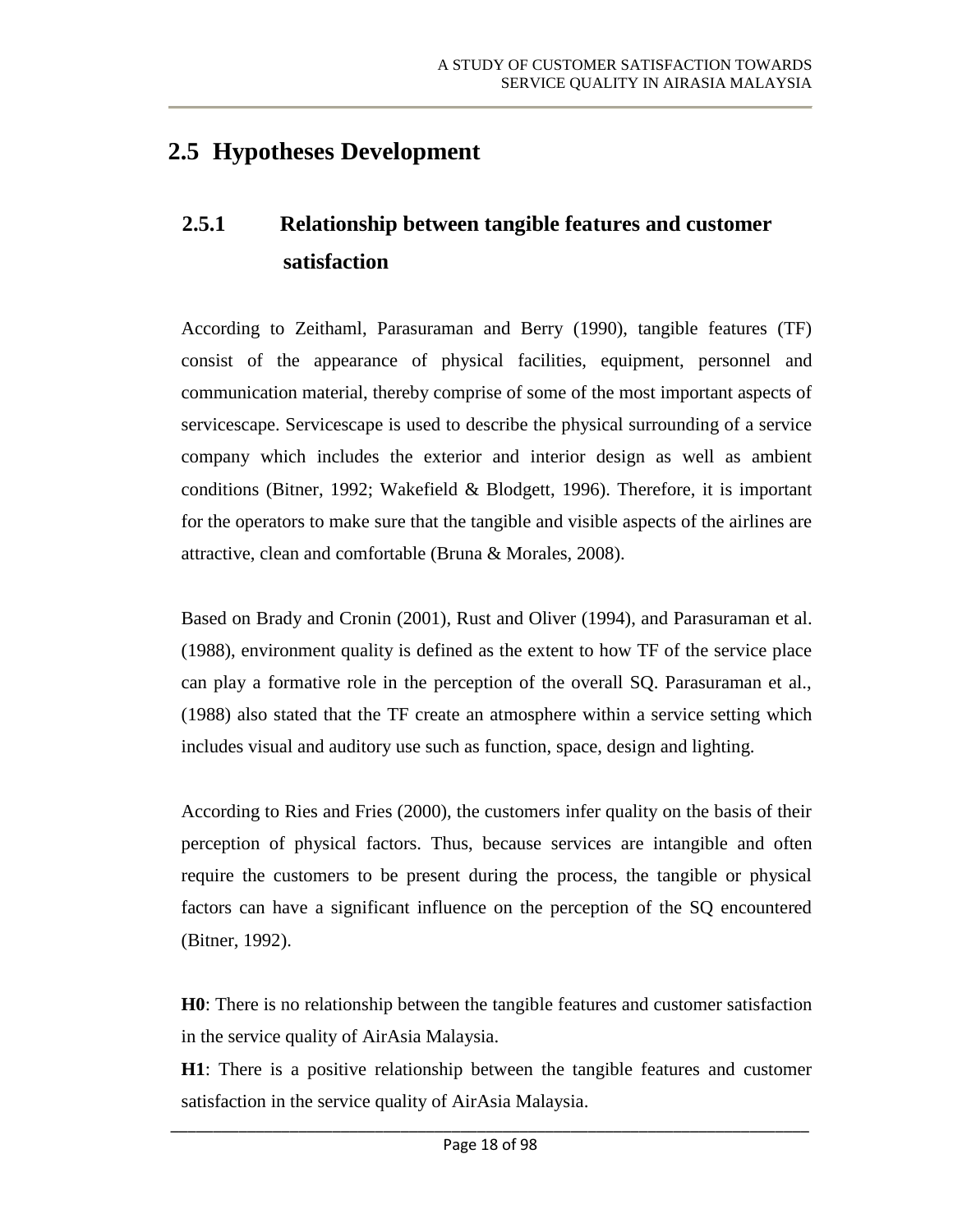### <span id="page-34-0"></span>**2.5.2 Relationship between schedule and customer satisfaction**

According to Hansman (2005), there are very few problems associated with the weather or even the excessive traffic demand that will cause the flight schedule (FS) to be delayed. Sometimes, flight delay is mostly due to the overall flight system in a non-linear fashion. The flight can still be measured to be on time if the schedule contains sufficient slack (Ater, 2007).

Based on Andrews (1999), the airspace overcrowding should be taken into consideration as the terminal and airport capacity affect the overall flight system. Therefore, a proper flight system should be implemented to ensure that everything is within good control. There is a need to focus on the process besides making any improvement of the technique parts such as investment in infrastructure and aircraft equipment (Bond, 2003). Wambsganss (1999) stated that higher system efficiency gains better airlines interest. Meanwhile, a good system will increase the predictability of the flight arrival and departure sequences (Ball & Hoffman, 2001).

Furthermore, the airlines industry needs to develop a logic model to make a proper analysis between the service variables such as the arrival time, departures time, one way fare, number of connection and displacement of the FS (Adler, Falzarone, & Spitz, 2005). Conversely, Seshadri, Baik, and Trani (2007) stated FS should segment the passengers into two categories, for business and non-business passengers where mainly due to the different preferences towards the FS.

**H0**: There is no relationship between the schedule and customer satisfaction in the service quality of AirAsia Malaysia.

**H2**: There is a positive relationship between the schedule and customer satisfaction in the service quality of AirAsia Malaysia.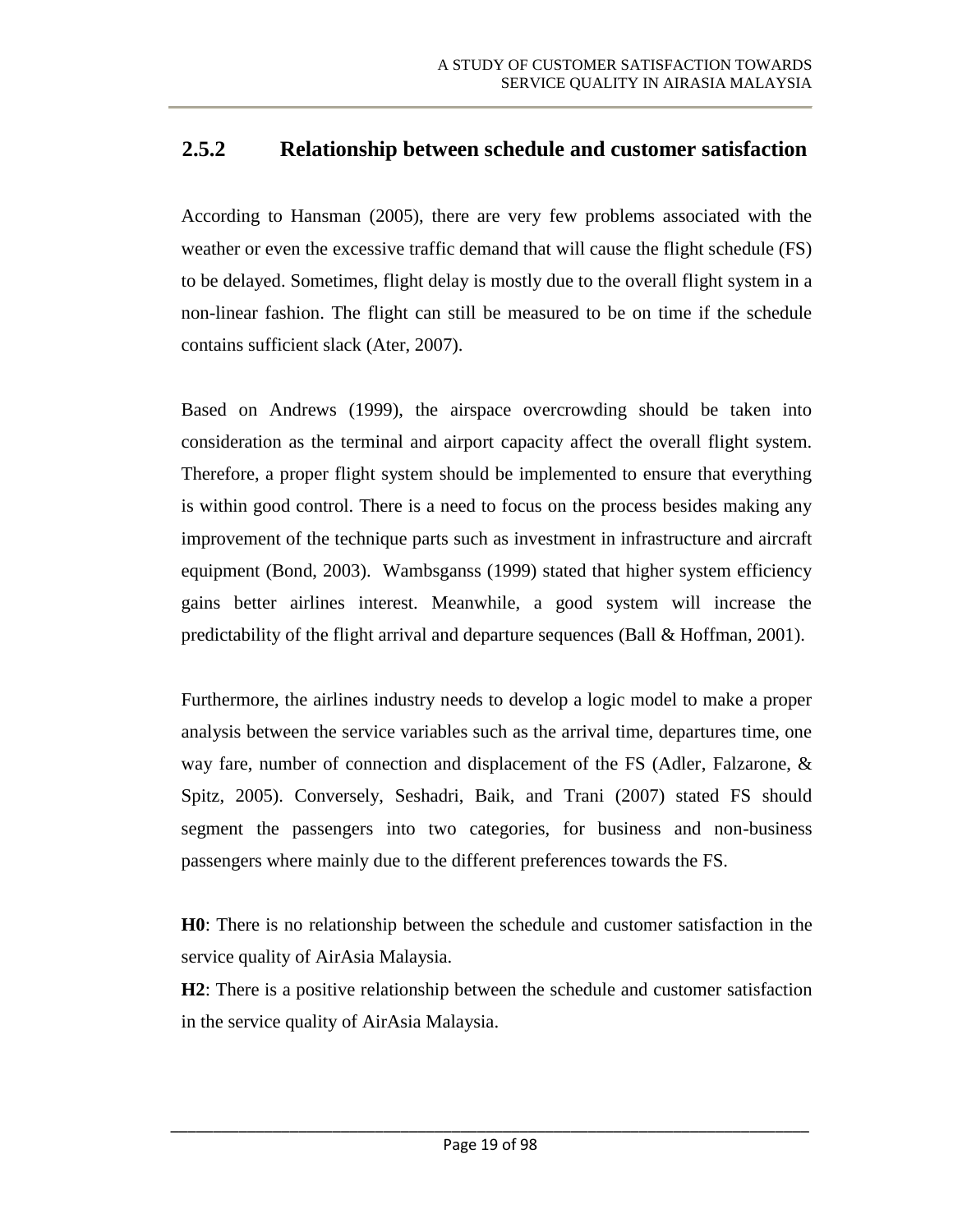# **2.5.3 Relationship between ground staff and customer satisfaction**

According to Sun and Chiou (2011), the job scope of airlines ground staff (GS) can be divided into check-in, ticket information counters, flight control center, lost and found, customs immigration-quarantine, boarding gate, transit, weight balance and load control in the main working space of the GS in airports.

Besides, "bad attitude" of GS is a major area of service failure which affects the CS. A key subject found within the airlines is the level of consistency in conducting suitable and focused training. GS who are lacked of appropriate skills and diplomacy in handling demand of the customers are not sufficiently trained for the highly "customer-focused" aspects of their jobs (Bamford & Xystouri, 2005).

<span id="page-35-0"></span>**H0**: There is no relationship between the ground staff and customer satisfaction in the service quality of AirAsia Malaysia.

**H3**: There is a positive relationship between ground staff and customer satisfaction in the service quality of AirAsia Malaysia.

# **2.5.4 Relationship between flight attendants and customer satisfaction**

Flight attendants (FA) board airplanes on a day-to-day basis. According to Weick (1995), to ensure performance of the FA, there are seven elements that can be implemented to measure how effective when dealing with emergencies.

These seven elements include identity, which defined as how the identities are constructed and reconstructed by the process of interaction between the passengers and the FA. Second is retrospective, defined as the ability to fully experience a certain occurrence only by involving in a certain occurrence. Third is ongoing,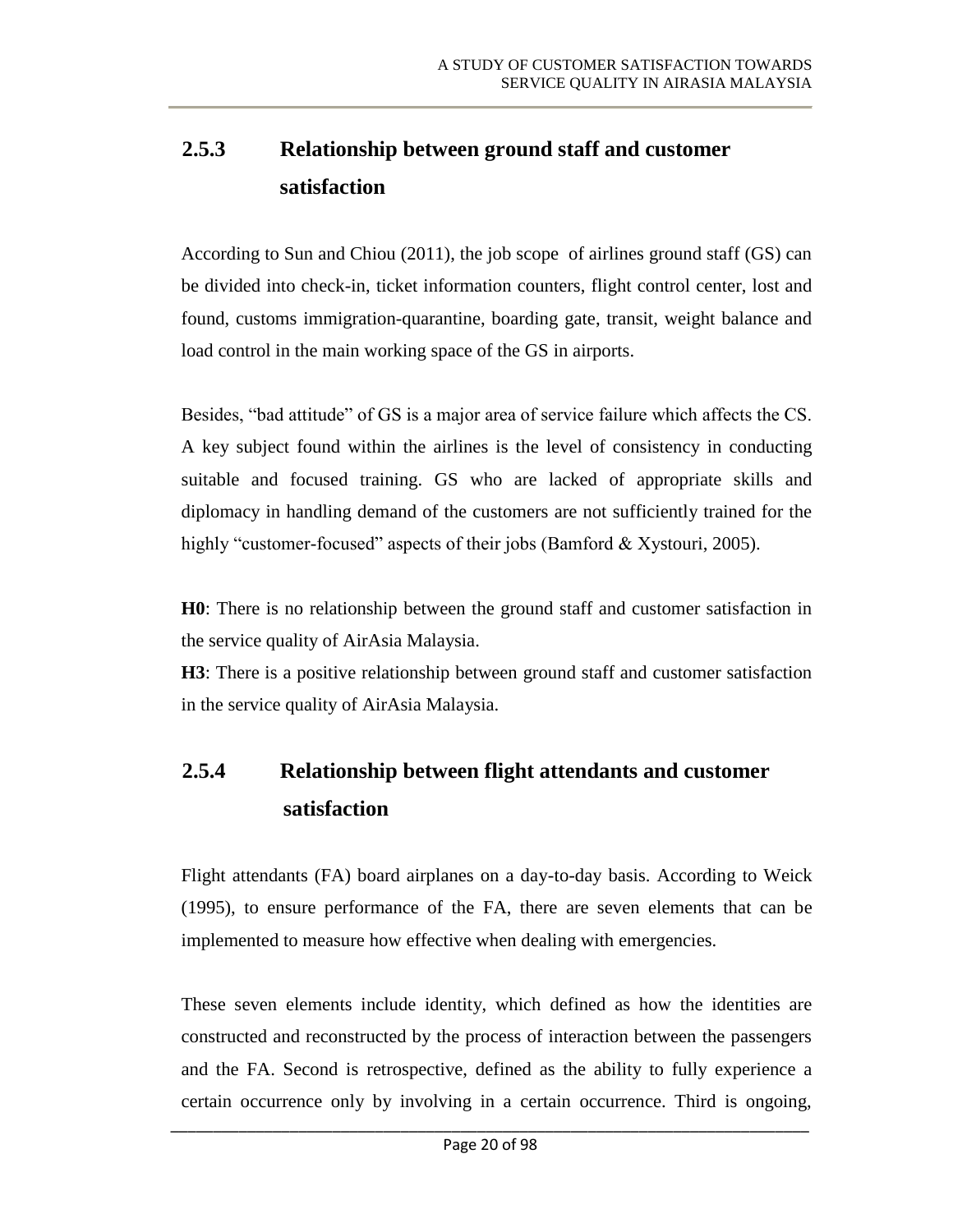which defined as the ability of individuals to represent their experiences in a continuous basis. Fourth is enactment, which defines that people react to the circumstances they face. For instance, necessary services should be provided in cases of emergencies. The fifth is extracted cues, known as clues obtained from familiar structures that will help people to develop in a better way. Sixth is social, what people do within the subject of others. Lastly, plausibility, which defines as the connection between their personal accounts and past experience may or may not be affecting the actual events (Weick, 1995).

Additionally, the studies which are related to emotions and FA have a relationship in within, were partly based on the book of "The Managed Heart, Commercialization of Human Feeling" by Hochschild (Williams, 2003; Wouters, 1989). According to Wouters (1989), "emotions are both ingredients and instruments for managing life". Good emotion management is recommended among the FA.

Instead, sense making is used to determine how the flight employees manage their rationality and emotionality duality in the organization (Dougherty & Drumheller, 2006). According to Murphy (2001), the review of FA literature can be classified into four classes which include the emotion management, resistance, job satisfaction and flight attendant as well as the pilot communication.

**H0**: There is no relationship between the services provided by flight attendants and customer satisfaction in the service quality of AirAsia Malaysia.

**H4**: There is a positive relationship between the services provided by flight attendants and customer satisfaction in the service quality of AirAsia Malaysia.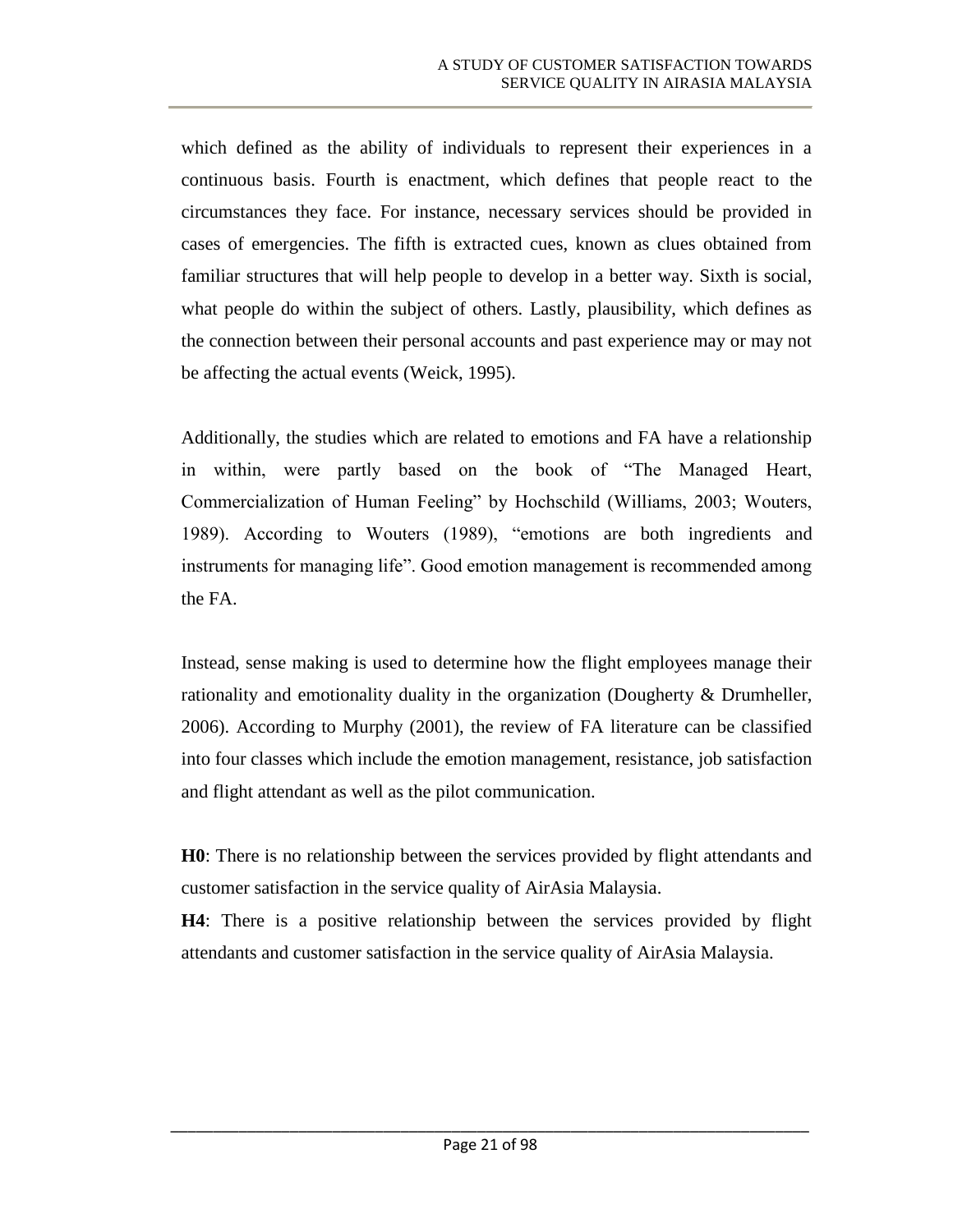# **2.5.5 Relationship between online services and customer satisfaction**

Online services (OS) can be defined as services that are "delivered" over the internet. Important data and information may be accessed through OS. Even the Internet itself is considered by some to be an online service (Pietroluongo, 2012).

According to the Star Online (2011), due to the rise of Internet penetration, online shopping through internet is a trend in Malaysia. Online shopping beats jostling with the crowd and easier to compare prices of comparable products online which leads to better cost saving (Leong & Lee, 2009). Similarly, Suhaiza, Lee and Fernando (2008) stated avoiding the crowd is the main reason online consumers prefer to shop on the web. The other reasons are lower prices, ease of comparing products and prices, travel inconvenience and wider selection of products.

However, not everyone is willing to shop online. Factors like privacy, security and trust are the main concerns for those skeptical users (Suhaiza et al., 2008). Besides, the program which is designed to trap the unwitting consumers to subscribe to certain services beyond their interest is also one of the factors of internet shopping denial. For example, in the AA website, the Go Insure travel insurance premium is automatically billed and the consumers have to cancel the insurance manually (Dr. Jayaraman & Dr. Shankar, 2011).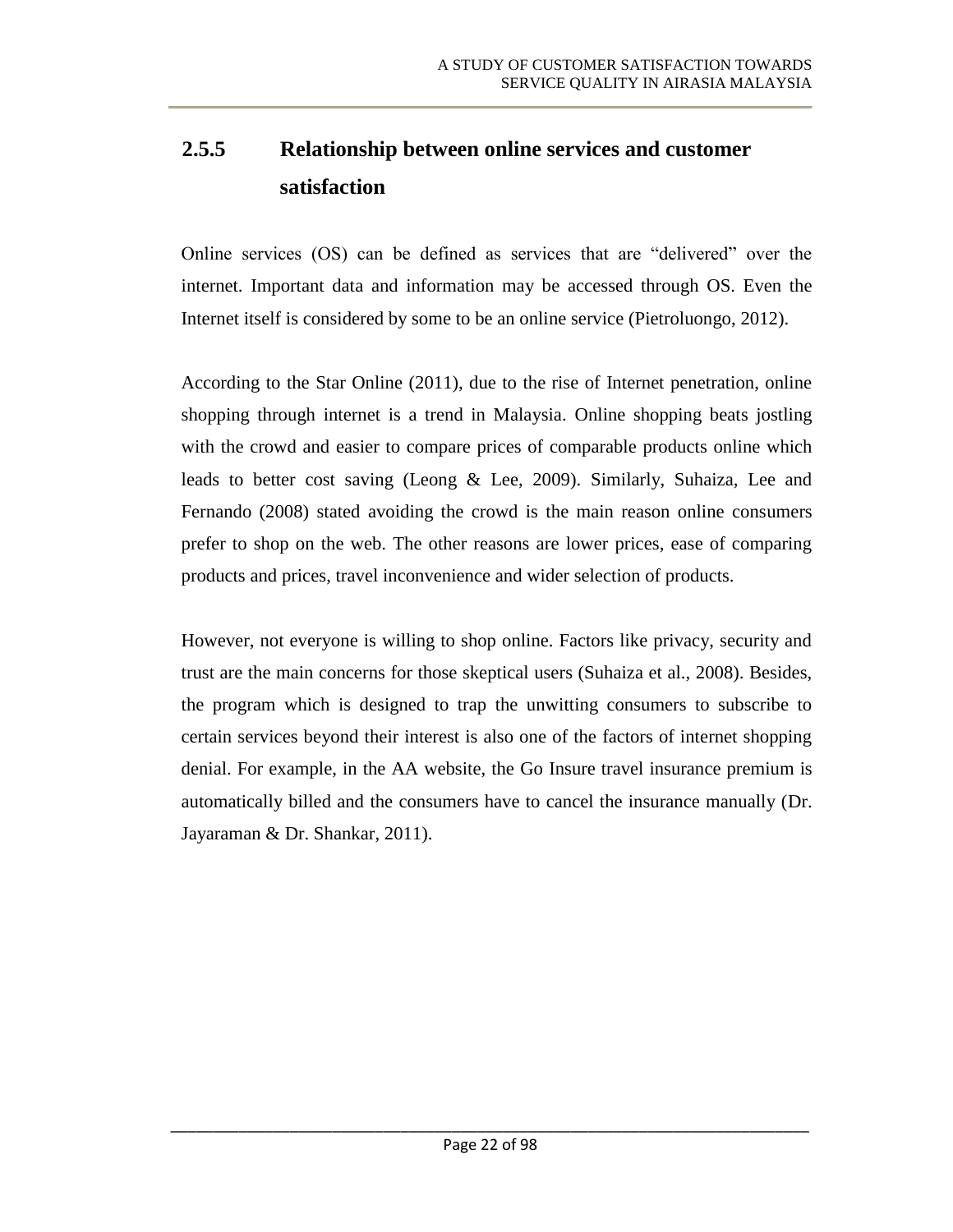Referring to Adam, Wang and Frank (2009), to fully understand online CS, there is a need to look into the interaction of customers with the website both as a store and system interface. The empirical literature on e-service satisfaction focuses on two questions. First, what dimensions do the customers evaluate an e-service organization? Second, what are the relationships between the quality of performance on those dimensions and measures of overall service performance, such as CS?

**H0**: There is no relationship between the online services and customer satisfaction in the service quality of AirAsia.

**H5**: There is a positive relationship between the online services and customer satisfaction in the service quality of AirAsia.

# **2.5.6 Relationship between food services and customer satisfaction**

According to Lovelock and Wirtz (2003) framework, food is the core attribute to determine quality. Susskind and Chan (2000) claimed that food, physical environment and service are significant determinants that can boost the guest check averages apart from competitors in the consumer's estimation.

Besides, the fundamental factors that influence CS in flights include the hygiene and healthiness of food, physical prevision such as furnishing, cleanliness and the speed, friendliness and care services received during the meal experiences (Johns & Pine, 2002). Moreover, high quality service, furniture and ornament as well as various choices of food and beverage should be provided to fulfill different customer expectations and requirements (Schall, 2003).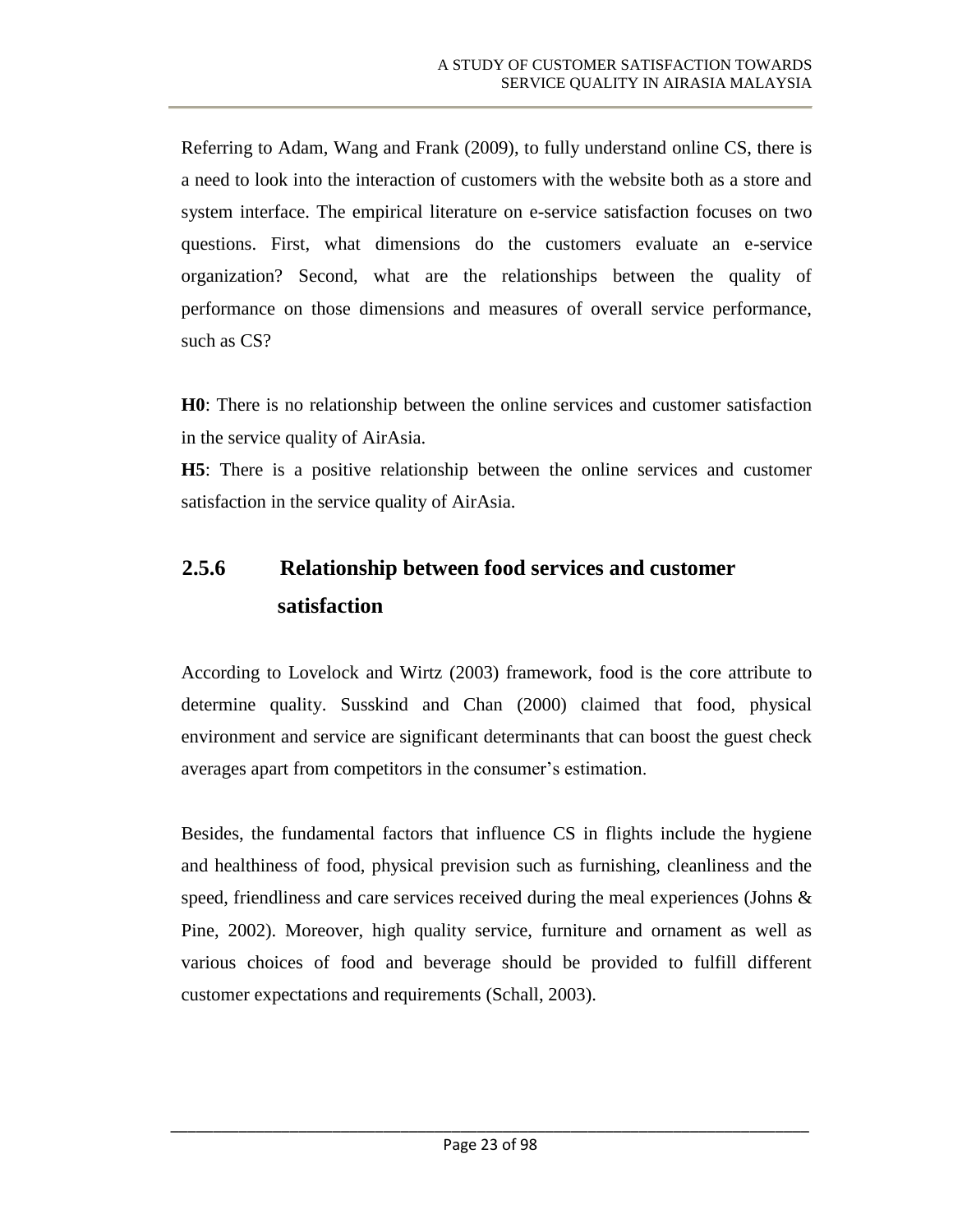Finally, Delwiche (2004) said that temperature of the food services (FS) as a predictor of high satisfaction was marginally significant ( $p= 0.0059$ ), indicating a close relationship to taste. The connection between the FS and CS as a success factor can be justified by return purchases. If a customer is satisfied with the food services, he/she will be more likely to return for further business.

**H0**: There is no relationship between the food service and customer satisfaction in the service quality of AirAsia Malaysia.

**H6**: There is a positive relationship between the food service and customer satisfaction in the service quality of AirAsia Malaysia.

# **2.6 Conclusion**

According to the findings above, this chapter can be concluded that there are significant relationships and influences between the SQ and CS based on the past researches. Thanks to the past researchers, journals and articles that have been gathered, the researchers have used this data as a guideline to study the aspects in forming the conceptual framework, developing hypotheses and setting questionnaires.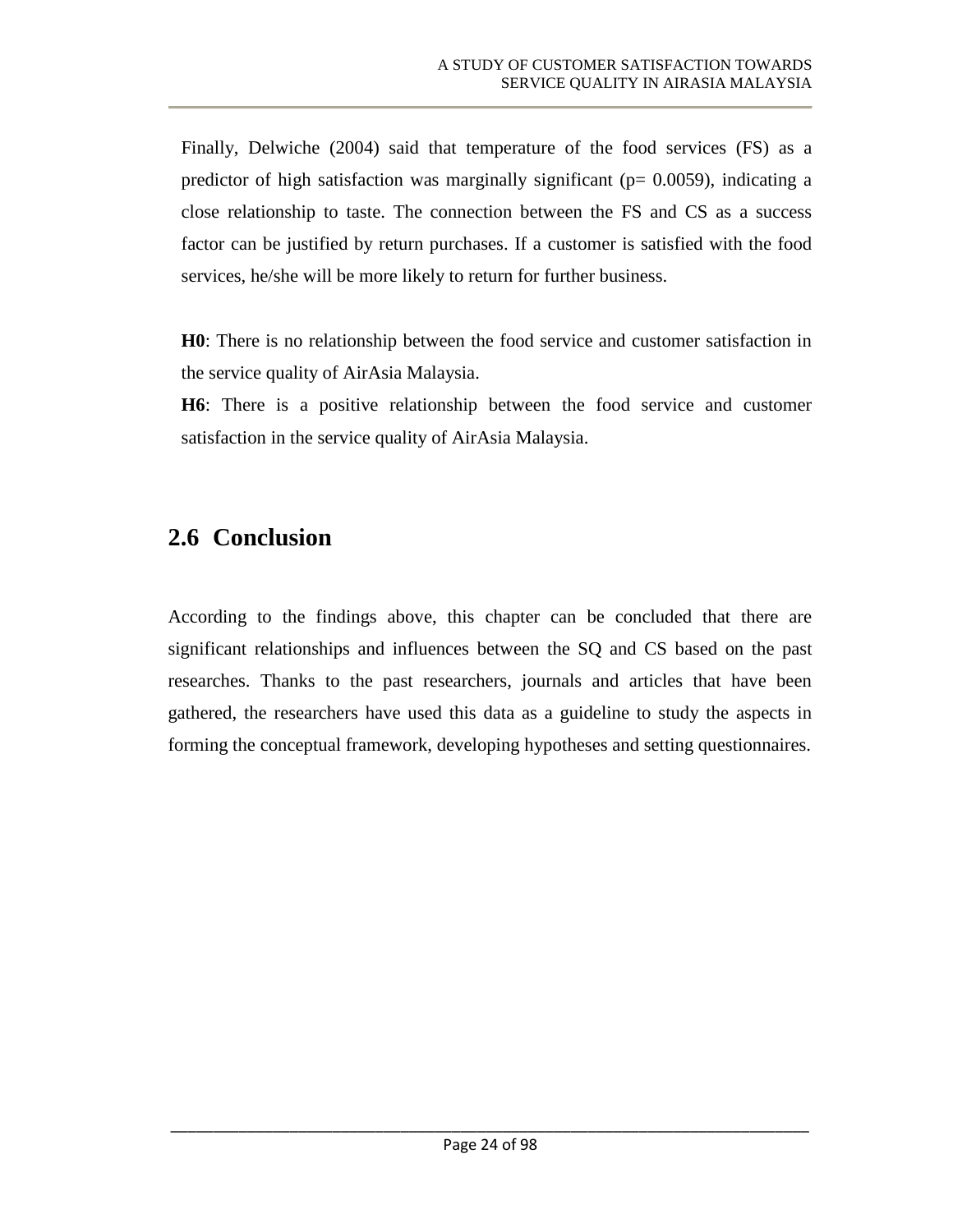# **CHAPTER 3: METHODOLOGY**

# **3.1 Introduction**

This topic included on how the research is carried out in terms of research design, data collection methods, sampling design, research instrument, and constructs measurement, data processing and data analysis.

# **3.2 Research Design**

Quantitative research method was adopted in this study. Quantitative research is the numerical representation and manipulation of observations for the purpose of describing and explaining the phenomena that those observations reflect (Sukamolson, n.d). This study outlines the study of customer satisfaction (CS) towards service quality (SQ) of AirAsia Malaysia. It is appropriate to categorize this research as exploratory research and causal research.

Exploratory research is conducted to clarify ambiguous situations or discover ideas that may be potential business opportunities (Zikmund, Babin, Carr, & Griffin, 2010). Conversely, causal research is the seeking to identifying cause-and-effectrelationships among variables when the research problem has already been narrowly defined (Zikmund et al., 2010).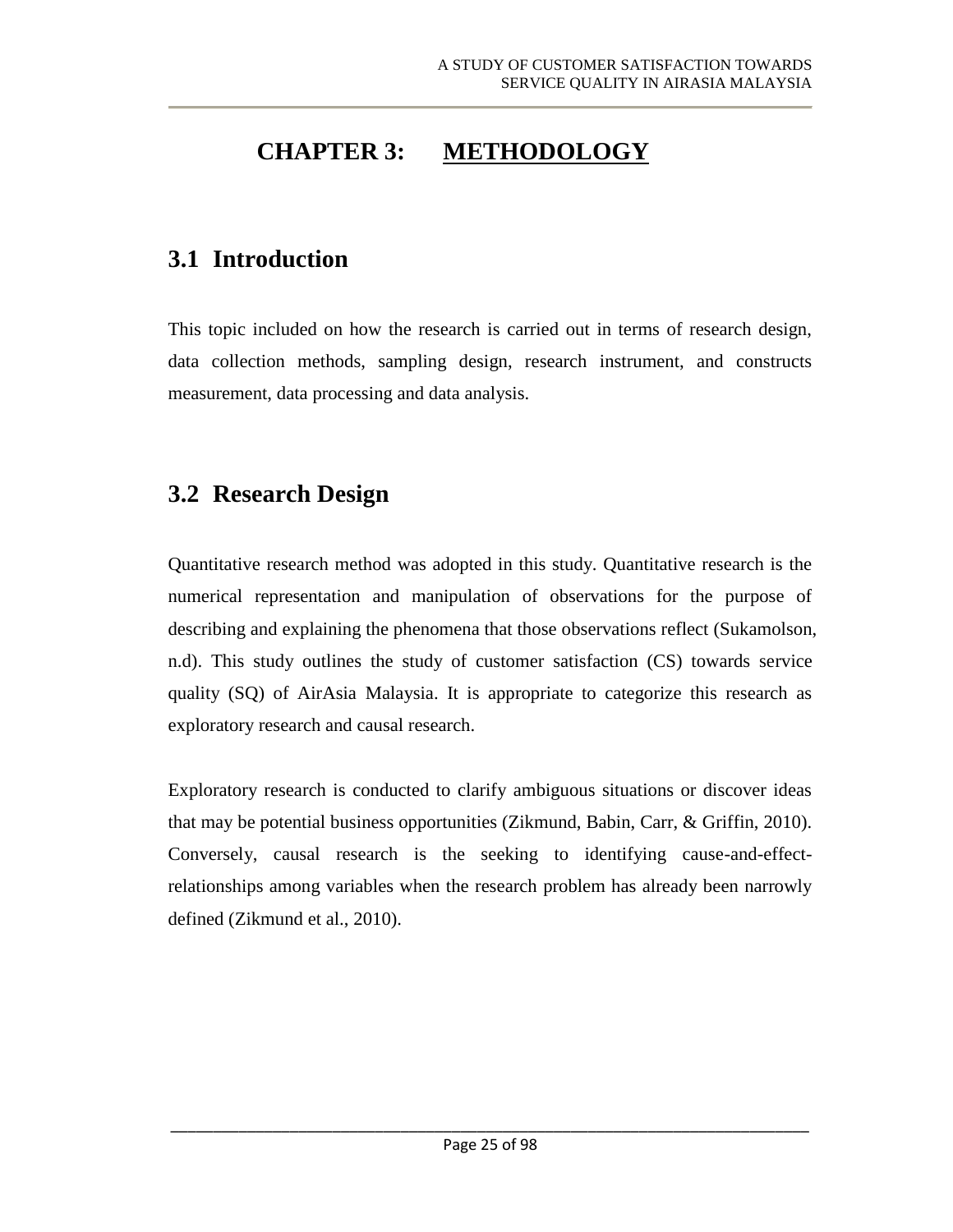This study focuses on investigating and examining the factors that affect CS. Besides, there are four basic categories of techniques for obtaining insights and gaining a clearer picture of a problem: secondary data analysis, pilot studies, case studies and questionnaires. Besides, survey questionnaire is chosen to examine the SQ factors that affect CS regards AirAsia Malaysia.

# **3.3 Data Collection Method**

Data collection method is significant for study and it is effective in assisting researchers greatly in their quest of success ("Researchers have studied," 2009). Besides, the information collected by researchers should be reliable and valid to the study because inaccurate data collection can impact the outcome of the study and ultimately lead to invalid results ("Data Collection Method," n.d.). Thus, primary and secondary methods are used to analyze the data in order to provide a clearer and indepth understanding.

### **3.3.1 Primary Data**

Primary data is the data that has been collected from first hand-experience. Hence, it is more reliable, authentic and objective in data collection (Gulnazahmad, 2011).

For current study, self-administered questionnaire is chosen due to its convenience, inexpensive, reduction of biases and greater anonymity (Data-Collection Tools," n.d.). The purpose of the questionnaire is to generalize from a sample to a population to make inferences about the characteristics of the population. Therefore, 200 questionnaires were distributed to the respondents who have been travelling by air, particularly with AirAsia in order to capture the level of passengers' satisfaction.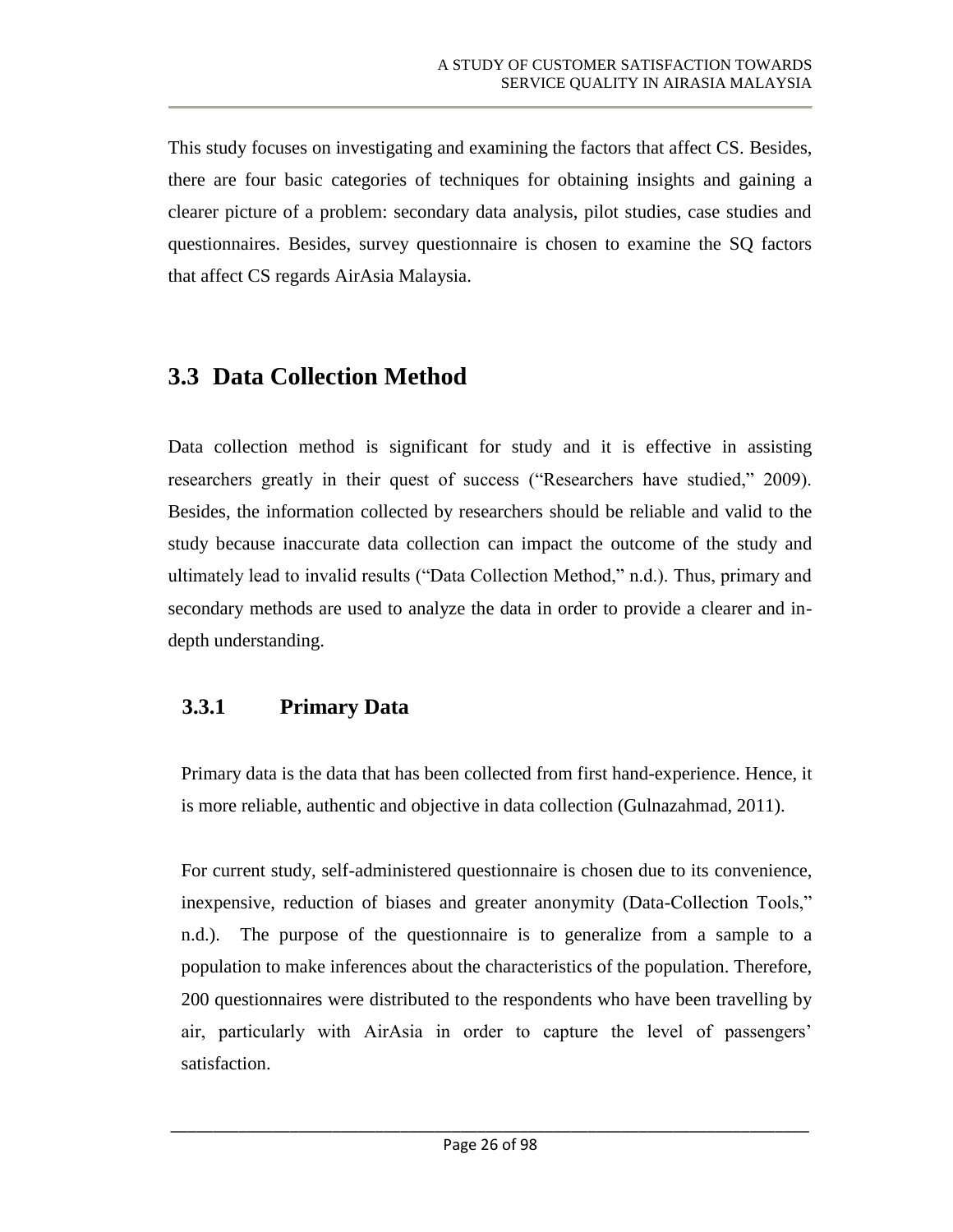## **3.3.2 Secondary Data**

Secondary data is known as data that has been collected by previous researchers and readily available. The purpose of collecting secondary data helps to make primary data collection more specific and allow researchers to figure out what are the deficiencies and what additional information which is needed to be collected for study ("Secondary Data," 2012).

ProQuest, EBSCO Host, Emerald, Science Direct online databases and Harvard Business Review are primarily used due to the nature of easily accessibility, time saving and inexpensive to obtain data. Besides, reference books are used to further support the terminologies and theories that have been used for this study.

# **3.4 Sampling Design**

Sampling design is ultimate for researchers to collect accurate information from the right people, right time and right location for research questions. Sampling process comprises of five steps that define target population, determine sampling frame and sampling location, select appropriate sampling technique, determine sampling size and execute sampling process ("Sampling in Marketing," n.d .)

## **3.4.1 Target Population**

Target population is defined as the entire group that researcher is interested in and wishes to draw a conclusion (Hitzig, 2009). Business and/or leisure travelers who have been flying with AirAsia Malaysia will be the target population. This particular population is chosen because they have been making frequent interaction with airlines staffs and have better understanding and evaluations on the SQ delivered by airlines companies.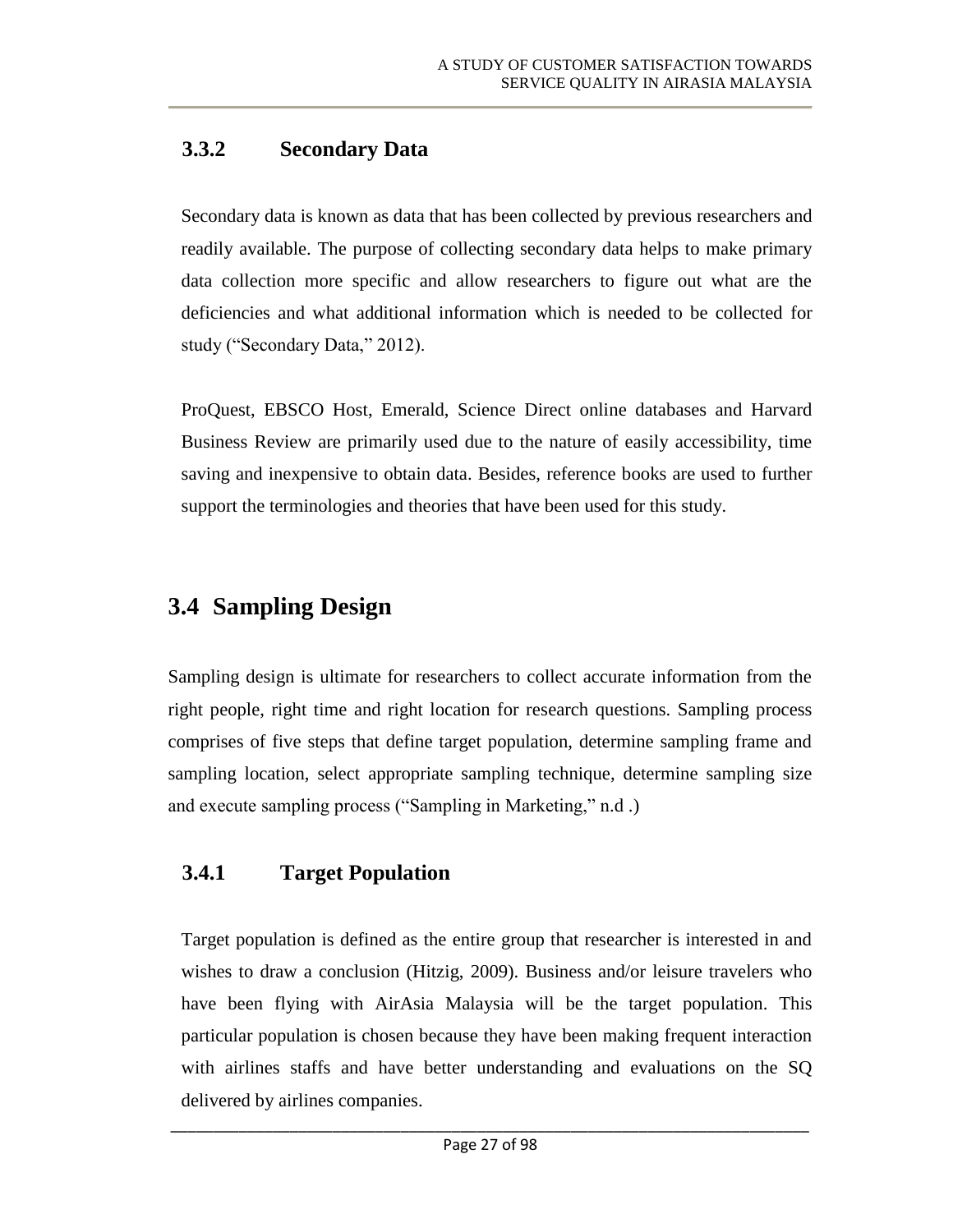The age range of target population is 18 years old and above, in which they possess sufficient spending power on travelling. Hence, they are the best respondents to collect information.

## **3.4.2 Sampling Frame and Sampling Location**

Sampling frame is "actual set of units from which a sample has been drawn". In other words, all units that have been included in the sampling frame have an equal chance to get selected as respondents ("Sampling Frames," 2012). Nevertheless, there is no sampling frames for this study due to limited resources, thus this study cannot be generalized.

For sampling location, 200 questionnaires were randomly distributed in Kuala Lumpur (KL) and Klang Valley areas due to the concentration of people and information reliability. Besides, questionnaires were distributed to respondents in Low Cost Carriers Terminal (LCCT) because there are large amount of potential respondents and able to provide reliable information about airlines' SQ for a thorough representation about the levels of passengers' satisfaction.

### **3.4.3 Sampling Element**

The elements which have been selected in this study are the travelers who fall in the age category of 18 years old and above because they are able to make decision by themselves and possess the ability to rate on the quality of service. The selected respondents must heavily rely on the services provided by airlines companies and at least travel once in a year. Travelers below 18 years old are not entitled to take part.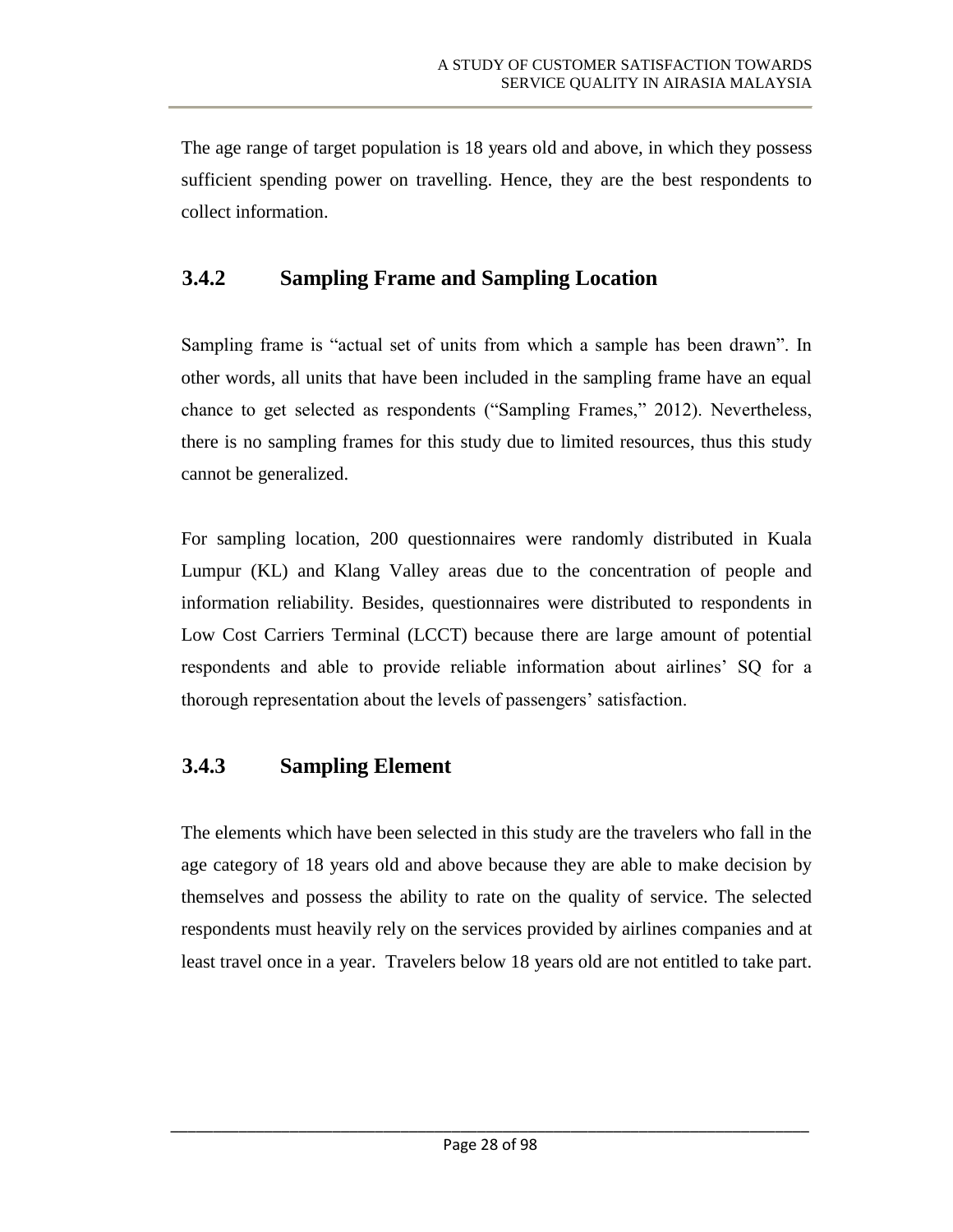## **3.4.4 Sampling Technique**

Sampling techniques can be divided into two types which are probability and nonprobability sampling. It is impossible for researchers to collect data from all travelers, thus non-probability technique is chosen in which the respondents are selected from the population in some non-random manners (Saunders, Lewis, & Thornhill, 2009).

Specifically, purposive sampling method is chosen whereby researcher has selected the respondents who are relevant and compatible to the purpose of study. In other words, it can be categorized by the use of judgment and deliberate effort to acquire representative samples (James, 1997). Besides, purposive sampling does not produce a sample to represent a large population but it can meet the purpose of the study ("Sample and Sampling," n.d.). It may be sufficient for understanding human perceptions, needs, behaviors and contexts ("Sampling," n.d.). Thus, purposive sampling method can be truly applied in this study. An advantage of using purposive sampling method is that unsuitable candidates will be eliminated and suitable candidates will be remained in this study for better accuracy and reliability in accordance to the purpose of study.

## **3.4.5 Sampling Size**

The larger of the sample' size, the lower the likely errors to generalize the population of study (Saunders, Lewis, & Thornhill, 2009). 200 questionnaires were distributed to travelers in KL, Klang Valley and LCCT randomly in order to identity the level of CS towards SQ of AirAsia Malaysia. Due to time and resources constraints, this number of sample size is appropriate in generalizing targeted population. However, there is 174 questionnaires has collected while remaining of 26 questionnaire cannot be used due to incompleteness which will lead to biasness.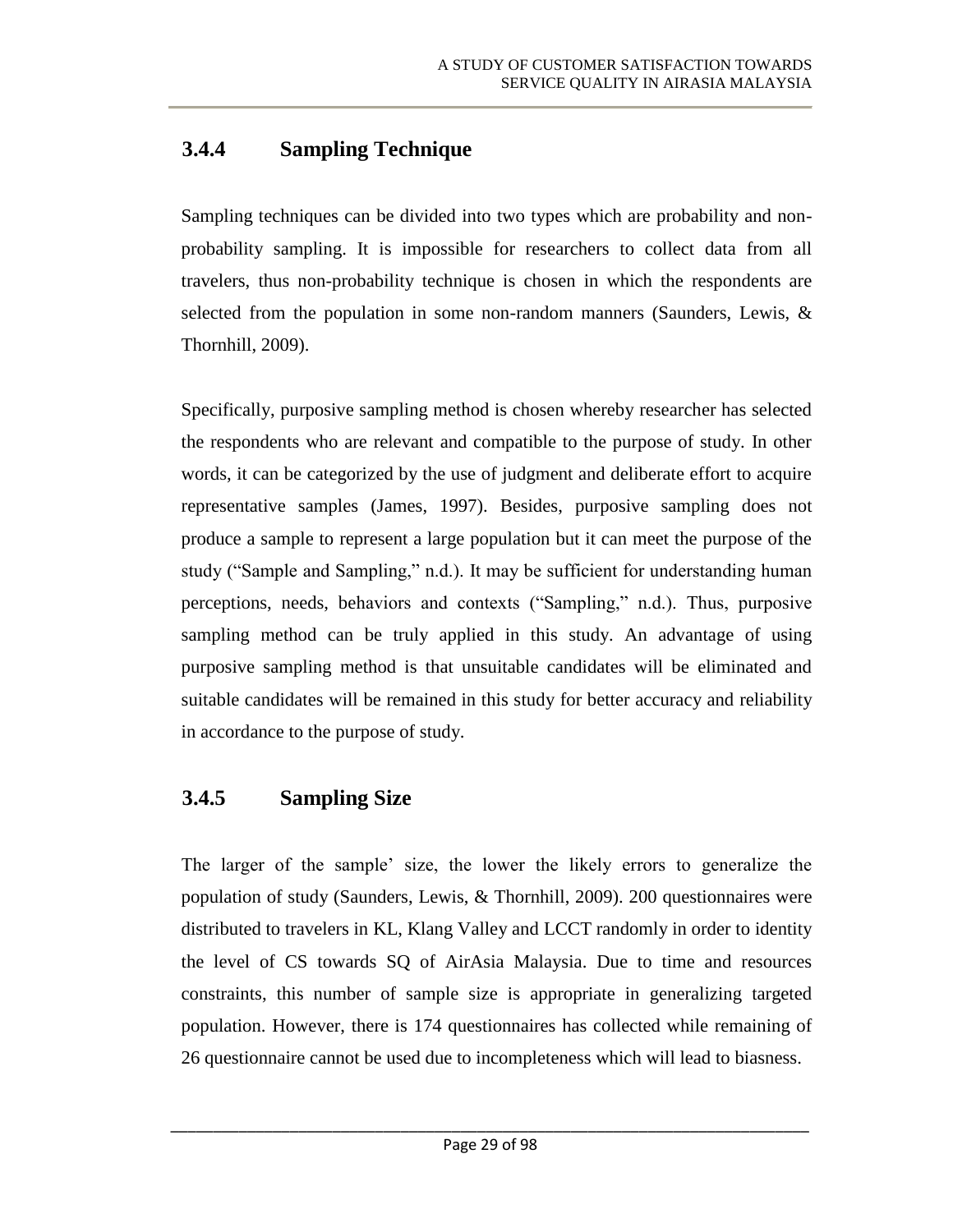Besides, a total of 20 copies of pre-test sample have been distributed and carried out before conducting formal survey to ensure the correctness and quality of the survey questionnaire.

# **3.5 Research Instrument**

For this study, self-administered questionnaires have been applied. Self-administered questionnaire defines the method in which the respondents answer the questionnaire by their own, either on the questionnaire papers or via Internet. ("Self-administered Questionnaire", n.d.).

Undeniably, the questionnaires serve as a very important tool for this study. Questionnaire is inexpensive to collect data and the results can be consistently used to compare and contrast. Besides, it can be distributed to a large number of potential respondents, increase the speed and accuracy, facilitating data processing (William, 2006).

However, extra caution must be taken in designing the questionnaires for better clarification of each question. Evaluation is done upon gathering of data from the questionnaires. Basically, the questions in the questionnaire were adopted from previous researchers and modified based upon the necessity to fit into this study (O'Brien, 1997).

The structure of the questionnaire is carried out in simple English for better understanding of question descriptions to prompt critical thinking and analytical behavior of the respondents. This encourages higher degree of accuracy in the respondents' answers due to the prevention of confusion in answering the questions. Brief introduction and the purpose for study are stated in the cover page of the questionnaire.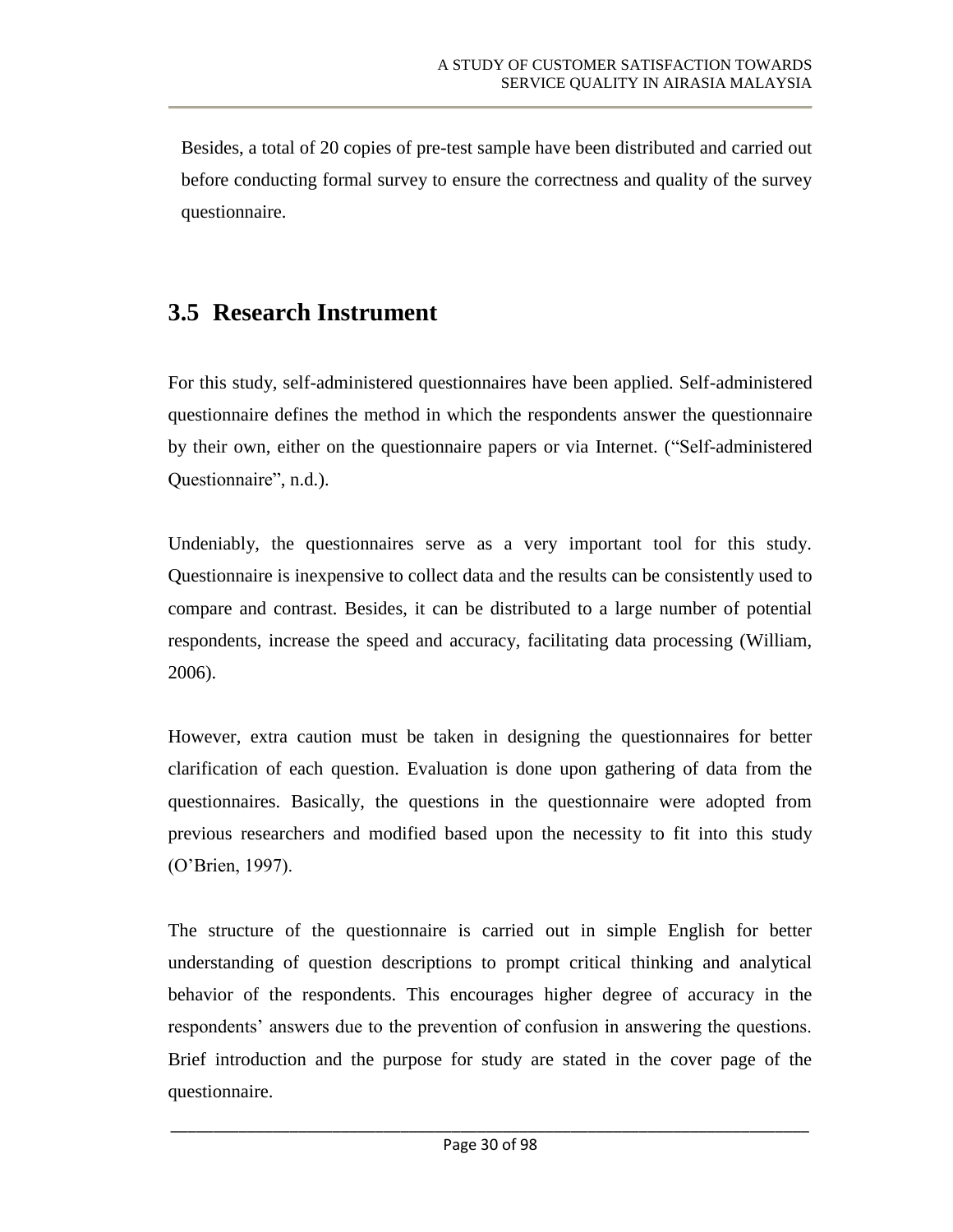Generally, the questionnaires are divided into three sections which are Section A for the demographic profile, Section B for the general information and Section C for general opinion.

In Section A, it consists of seven questions which are closely related to the demographic data namely gender, age, race, marital status, work status, income and the educational level of the respondents. It is recorded to classify the group of flight passengers for the results.

In Section B, it consists of eight questions. This section prompts for the basic information regarding the travelling by flight from the respondents.

In Section C, the general opinion relates to the construct measurement of the study in the six independent variables such as tangible features (TF), schedules, services provided by the ground staffs (GS), services provided by the flight attendants (FA), online services (OS) and food services (FS) and one dependent variable, CS. These variables are used to investigate the relationship between each of the independent variables with the dependent variable upon data collection from the answer given from the respondents.

Lastly, the 200 questionnaire was distributed to the target respondents. To increases the validity and reliability of the information gathered, the respondents are asked on their willingness to participate in the questionnaire prior to the questionnaire.

The questionnaire was distributed and collected in two weeks time. The date was from the  $23<sup>rd</sup>$  of Feb 2012 to the  $8<sup>th</sup>$  of Mar 2012. The questionnaire was carried out smoothly, thus researchers able to collect it on time.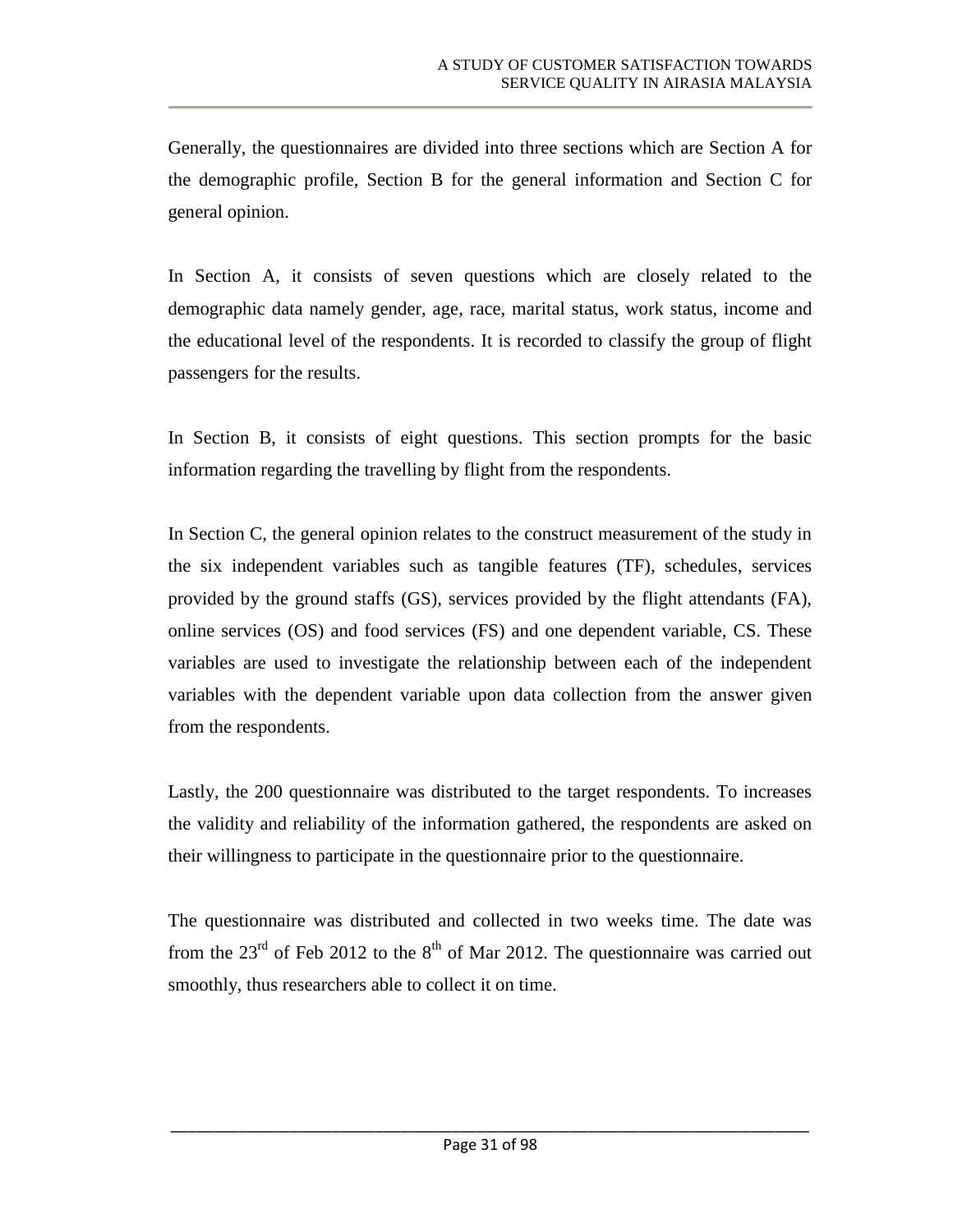## **3.5.1 Pilot Test**

Before the conduct of the actual questionnaire, a pilot test has been done to find out the possible errors done in the questionnaires such as the ambiguous questions. Meanwhile, pilot testing provides the opportunities for the researchers to find out and remedies a wide range of the potential problems that will occur in preparing the questionnaire and correct it before the actual questionnaire is conducted (Pratt, 2008).

For the pilot test, 20 questionnaires were distributed and the feedback gathered was used to improve the clarity of the question. After the questionnaires were collected, the reliability test was conducted by using the statistical project for Social Science (SPSS) Version 17.

In order to test the reliability, Cronbach's Coefficient Alpha was adopted. Table 3.1 show the result of the pilot test conducted.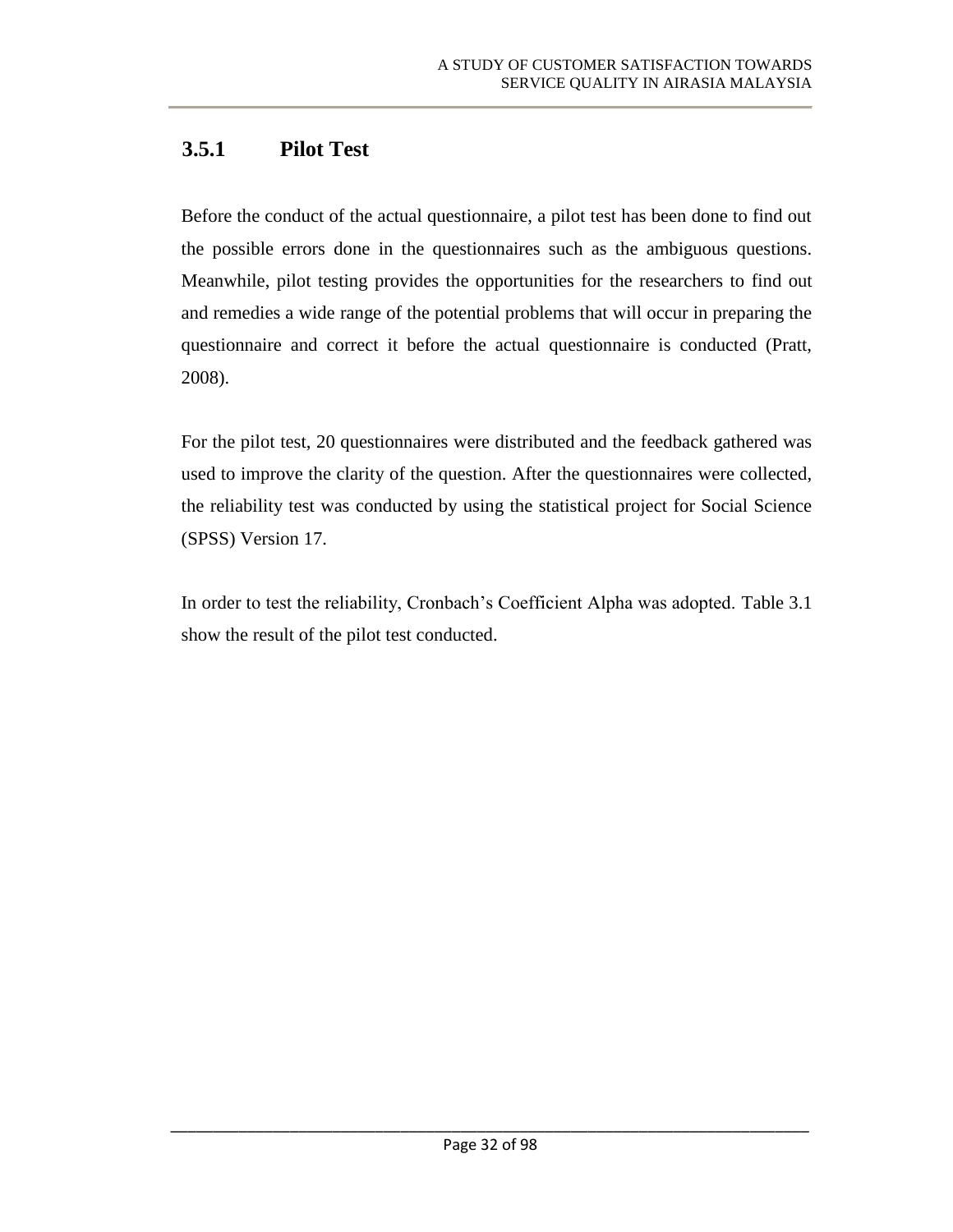| <b>Variable</b>                           | <b>Total Number</b><br>of Question | <b>Cronbach's Alpha</b> | <b>Outcome</b> |
|-------------------------------------------|------------------------------------|-------------------------|----------------|
| <b>Tangible Features</b>                  | 5                                  | 0.498                   | Poor           |
| Schedules                                 | 9                                  | 0.680                   | Acceptable     |
| Services provided<br>by ground staff      | 7                                  | 0.802                   | Very Good      |
| Services provided<br>by flight attendants | $\overline{7}$                     | 0.923                   | Excellent      |
| <b>Online Services</b>                    | 5                                  | 0.695                   | Acceptable     |
| <b>Food Services</b>                      | 6                                  | 0.697                   | Acceptable     |
| Level of Passenger<br>Satisfaction        | 5                                  | 0.562                   | Poor           |

#### Table 3.1: Result of Pilot Test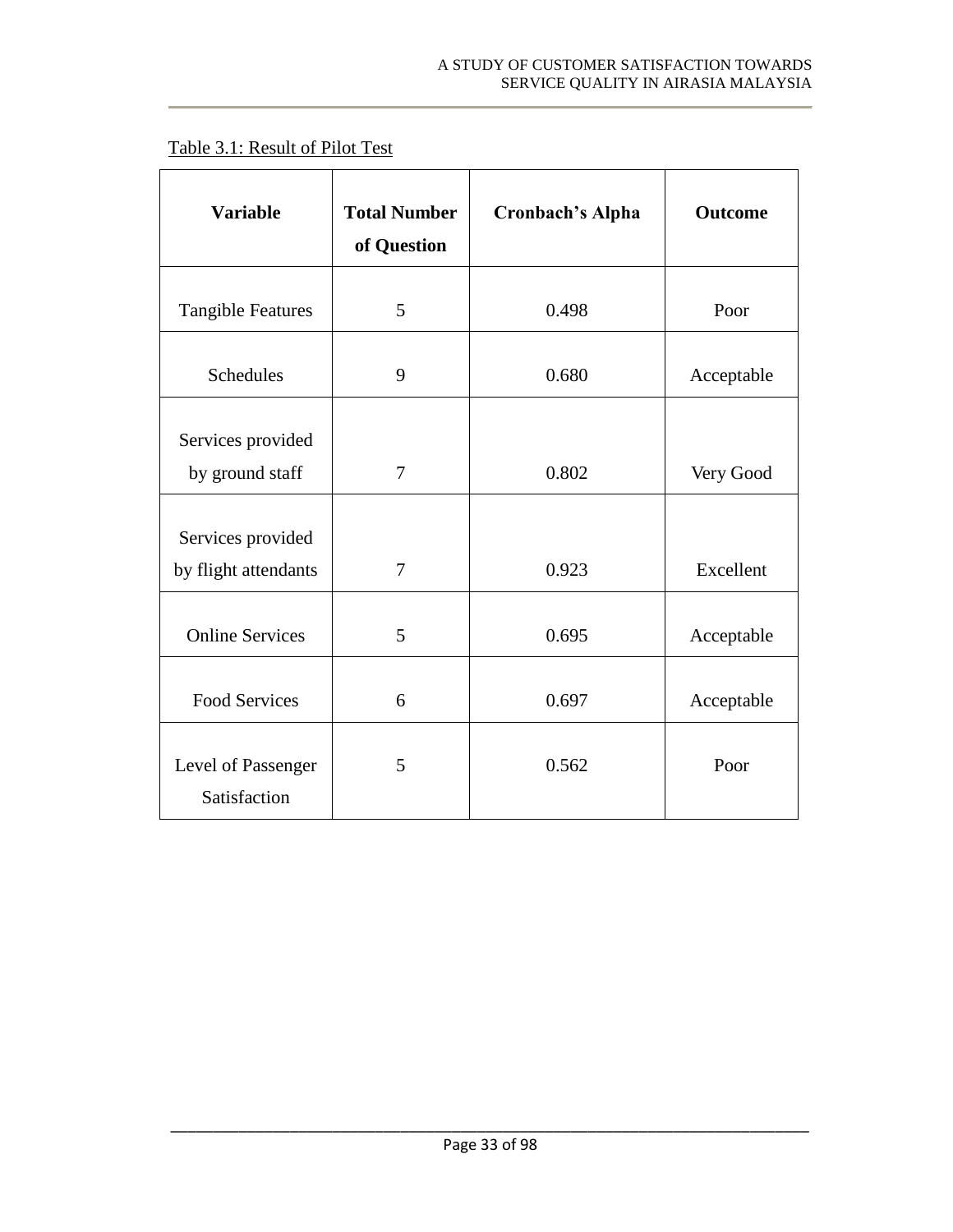# **3.6 Constructs Measurement**

| <b>Constructs</b>                    | <b>Adopted From</b>                         |  |
|--------------------------------------|---------------------------------------------|--|
| <b>Tangible Features</b>             | (i) Feng I Ling, Kuang Lin, and Jin Long Lu |  |
|                                      | (2005).                                     |  |
|                                      |                                             |  |
| Schedule                             | Jerzy A. Filar, Prabhumanyem,<br>(i)<br>and |  |
|                                      | Kevin White (2002).                         |  |
|                                      | (ii) Michael A. McCollough, Leonard L.      |  |
|                                      | Berry, and Manjit S. Yadav (2000).          |  |
|                                      | (iii) Colette Fourie and BerendienLubbe     |  |
|                                      | (2006).                                     |  |
|                                      |                                             |  |
| Services provided by ground staff    | (i) Gour C. Saha and Theingi (2009).        |  |
| provided<br>Services<br>flight<br>by | (i) Gour C. Saha and Theingi (2009).        |  |
| attendants                           |                                             |  |
|                                      |                                             |  |
| <b>Online Services</b>               | (i) Ling Liu (2005).                        |  |
|                                      |                                             |  |
| <b>Food Services</b>                 | (i) Hanan A. Jambi (2003).                  |  |
|                                      | (ii) Shannon Anderson, Lisa Klein Pearo,    |  |
|                                      | and Sally K. Widener (2008).                |  |
|                                      |                                             |  |
| Level of passenger satisfaction      | (i) Jin Woo Park, Rodger Robertson, and     |  |
|                                      | Cheng Lung Wu (2004).                       |  |
|                                      |                                             |  |

Table 3.2: Origin of Constructs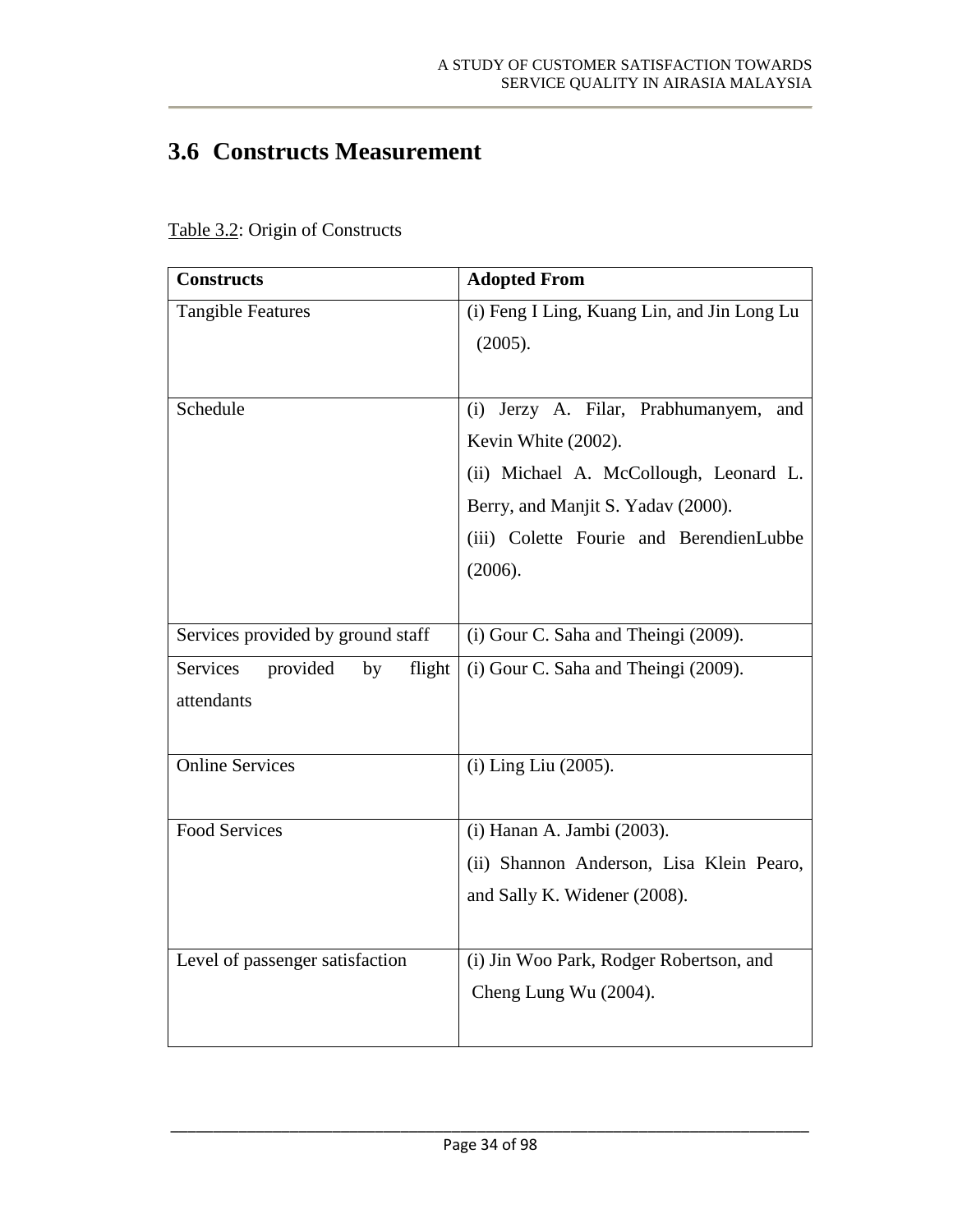## **3.6.1 Scale Measurement**

Basically in Section A and Section B which are aimed to obtain the general information and demographic data of the respective respondents, nominal scale is used to measure the most appropriate answers for the respective respondents. Meanwhile, the nominal scales are the lowest scale for all the measurement. Furthermore, the comparisons for more and less can be made ("Scale of Measurement", n.d.).

In Section C, the interval scale was used as the main scale of measurement. The 5 points of Likert scale were used for the questions in Section C which allow the respondents to identify whether they are (1) Strongly Agree, (2) Agree, (3) Neutral, (4) Disagree and (5) Strongly Disagree with the statements of TF, schedules, services provided by the GS, services provided by the FA, OS and FS and one dependent variable, CS. Hence, the Likert scale was used to enabling the researchers to tap into the cognitive and affecting components of the respondents' attitudes (McLeod, 2008).

# **3.7 Data Processing**

Data processing is a procedure that converts data into information. Data processing begins with a preliminary check of questionnaires, subsequently data editing, data coding, data transcribing, data cleaning and data analysis (Malhotra & Peterson, 2006). The information will be transferred from the questionnaires or coding sheets onto disks or directly into computers by keypunching and analyzed by the SPSS Version 17.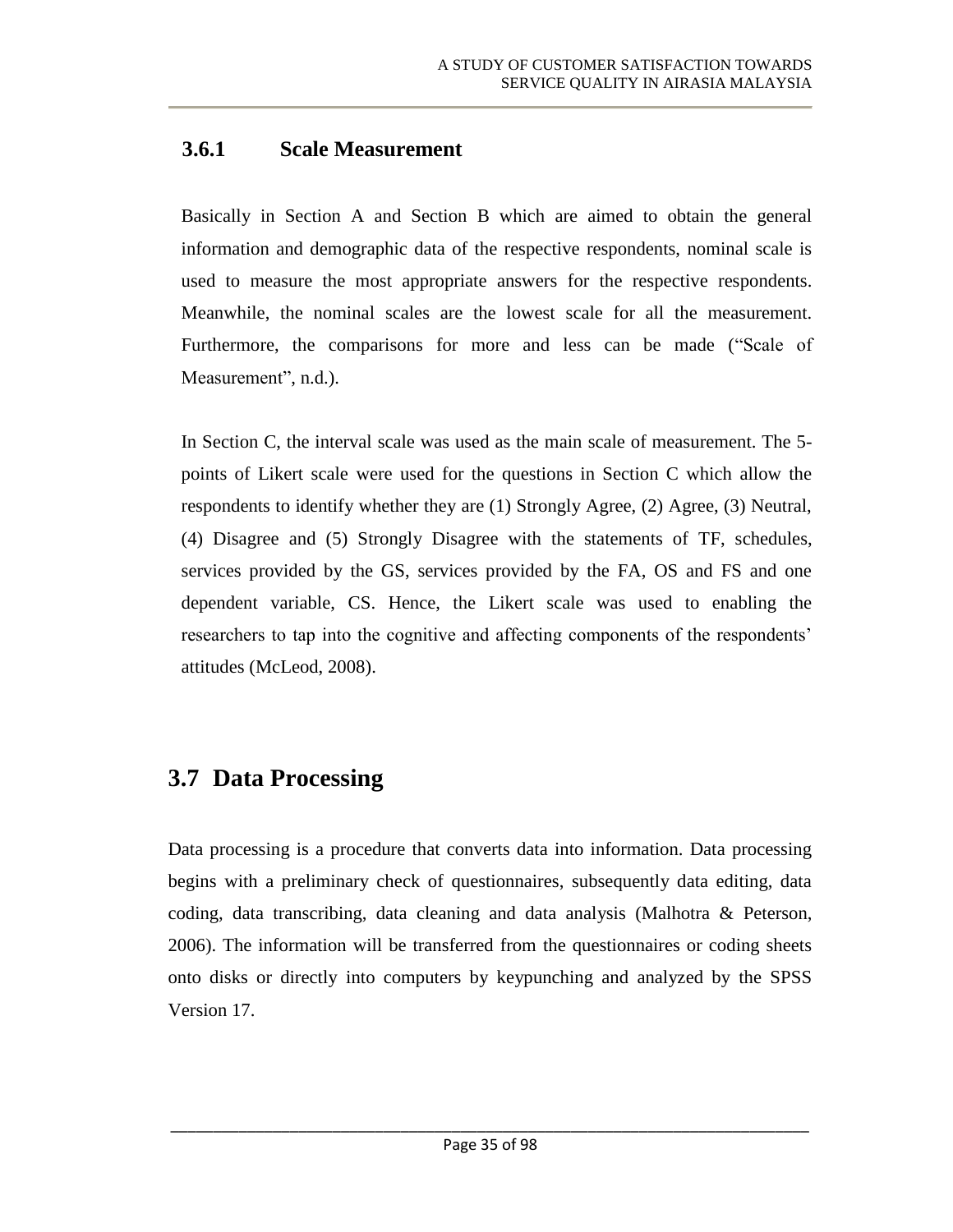## **3.7.1 Questionnaire Checking**

Questionnaire checking consists of completeness and interviewing quality. This will be checked after the first set of questionnaires was returned to detect any problems earlier on and corrective action can be taken before conducting the actual questionnaire (Malhotra & Pearson, 2006). Any mistake found is carried forward in the data editing process.

### **3.7.2 Data Editing**

Data editing is the process whereby the raw data are checked for mistakes made by either the researcher or the respondent (Hair, Bush, & Ortinau, 2006) According to Malhotra and Pearson (2006), it consists of screening questionnaires to identify illegible, incomplete or ambiguous responses for enhancing the precision of questionnaires. Besides, unsatisfactory responses are usually handled by returning to the field to get better data, by assigning missing value and discarding those unsatisfactory responses.

## **3.7.3 Data Coding**

Data coding is the assignment of a code to represent a specific response to a specific question along with the data record and column position that code will occupy. Numerical codes will be assigned into questionnaire at first due to its advantages of being quick and easy to input data into software for processing (Malhotra & Pearson, 2006). In this study, the questionnaires involved only structured questions thus the code is pre-coded.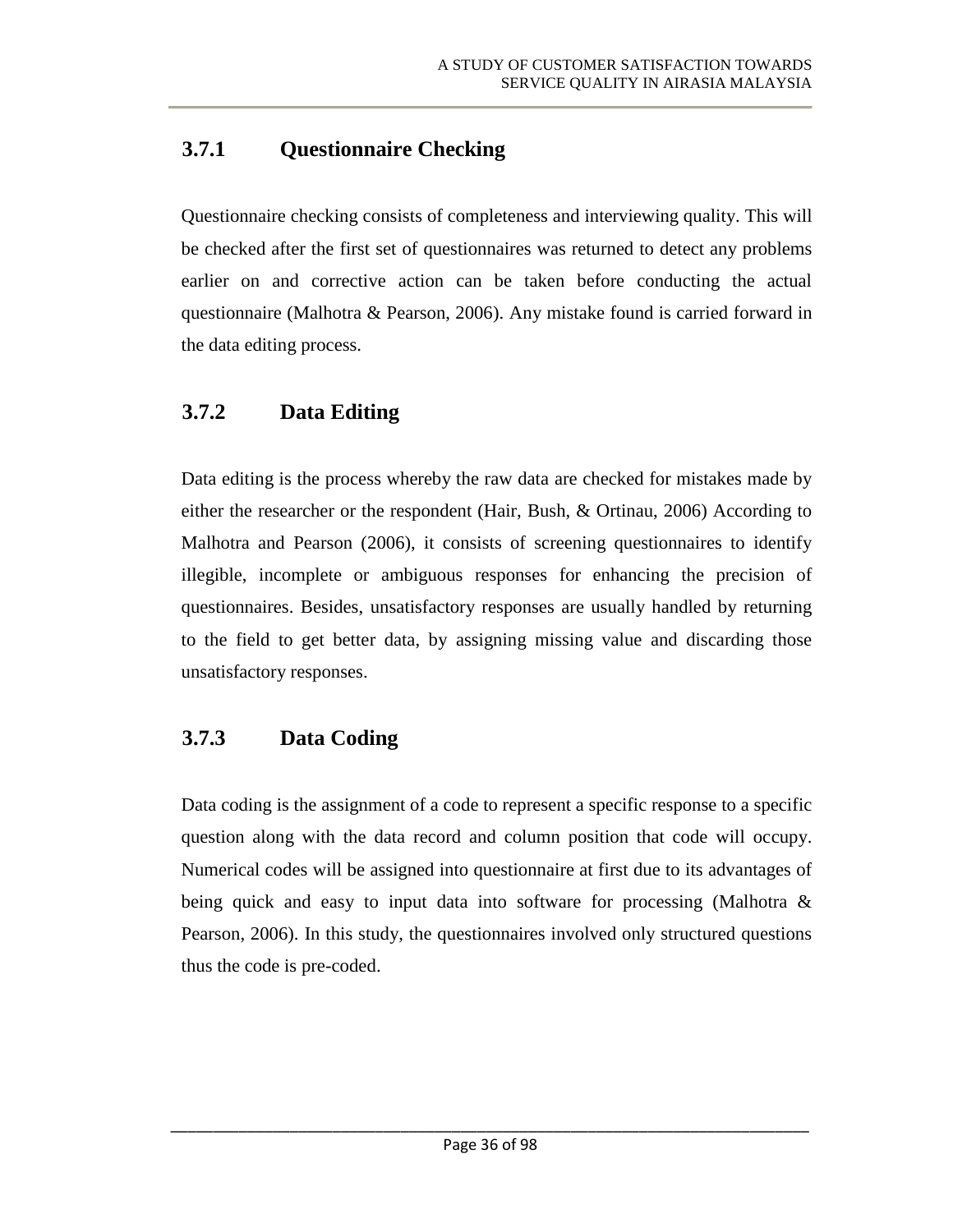## **3.7.4 Data Transcribing**

Transcribing data involves transferring the coded data from the questionnaires or coding sheets on disks or directly into computers by keypunching (Malhotra & Pearson, 2006). In this study, the data obtained was transcribed by keying in into the SPSS program. However, the main concern is the accuracy of the data entry. Hence, the verification is conducted to ensure the accuracy of data entered.

### **3.7.5 Data Cleaning**

Data cleaning involves consistency checking of data that are out of range, logically inconsistent or have extreme values and treatment of missing responses with substitute a neutral or an imputed response (Malhotra & Pearson, 2006). Missing responses are values of variable that are unknown due to the unambiguous answer to questions occurred in data cleaning process. Missing values are assigned to the missing responses occurred.

# **3.8 Data analysis**

According to Sekaran (2003), the objectives of data analysis include checking on the central tendency and the dispersion of the respondents (descriptive analysis), test the reliability and validity of the measures (scale measurement) and testing the hypotheses developed for the research (inferential analysis). The data analysis process, consisting of interrelated procedures, would transform data into useful information (Zikmund, 2003). Thus, SPSS software was utilized for obtaining the tested result by completely analyzing the data.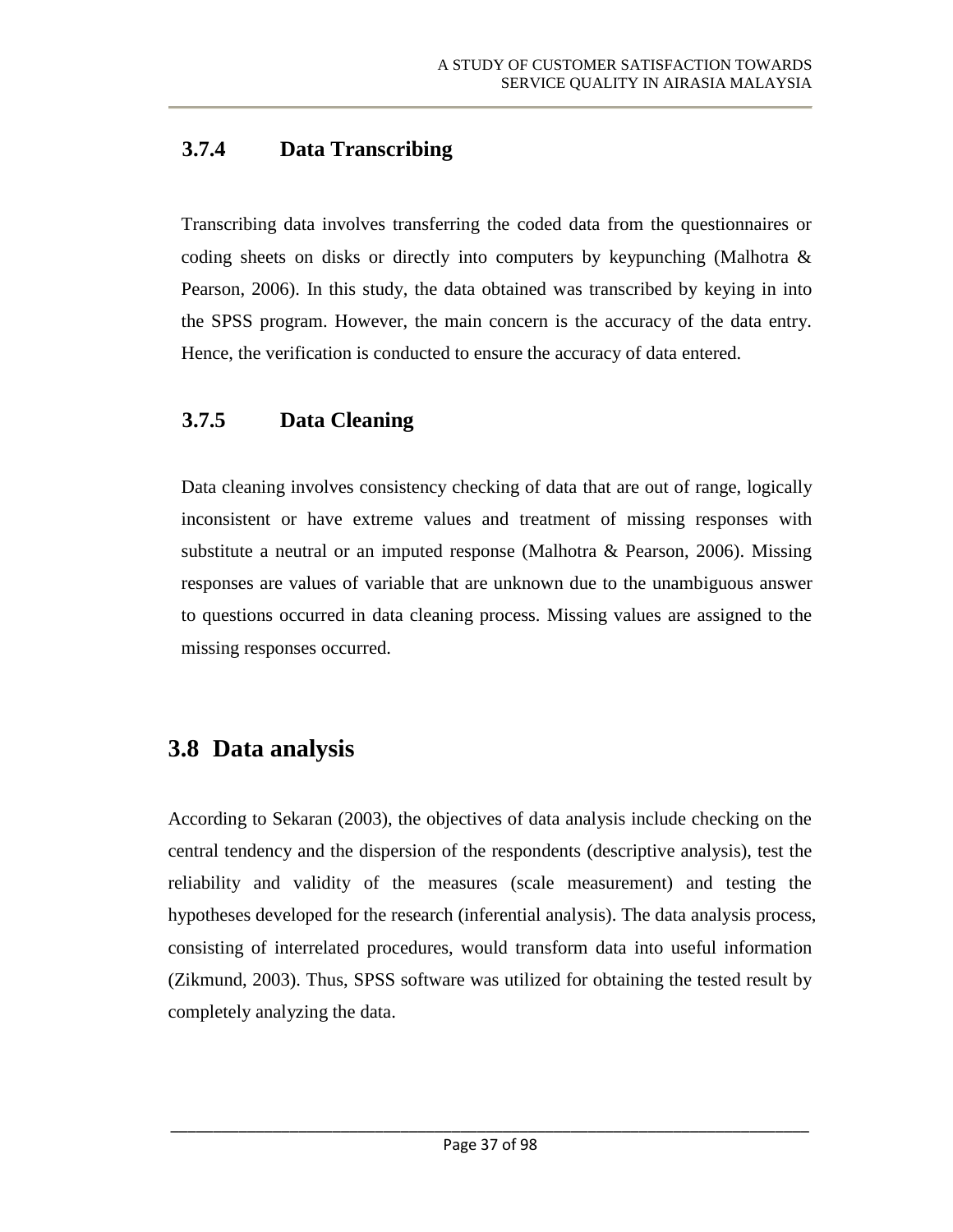## **3.8.1 Descriptive Analysis**

Descriptive analysis refers to the information of raw data into a form that will make researchers easy to understand and interpret. Descriptive statistics are provided by frequencies, measures of central tendency and dispersion. Frequencies procedure provides statistics and graphical displays which are useful in presenting many types of variables. The purpose of frequency is to demonstrate the values such as the numbers and percentages for the different categories of a single categorical variable. Its measurement involves only 1 categorical variable, which is nominal or ordinal scale (Zikmund, 2003).

Frequencies are generally obtained from nominal variables such as gender and working status. In the questionnaire of study, frequencies analyses were used in Section A and B. Finally, a frequency division for a variable would generate a table of frequency counts, percentages and cumulative percentages for all the values allied with that variable (Malhotra & Peterson, 2006).

According to Zikmund (2003), mean is a measure of central tendency which was used to analyze data collected in Section C of the questionnaire because mean is commonly used to estimate the average when the data are collected using an interval scale.

### **3.8.2 Scale Measurement**

Scale measurement was used to check the reliability and validity of this study. Reliability tests on how consistent a measuring instrument determines a particular concept (Cavana, 2001). Instead, validity tests on how well an instrument measures the particular concept it is supposed to measure. This means that validity is concerned with the stability and consistency in measurement.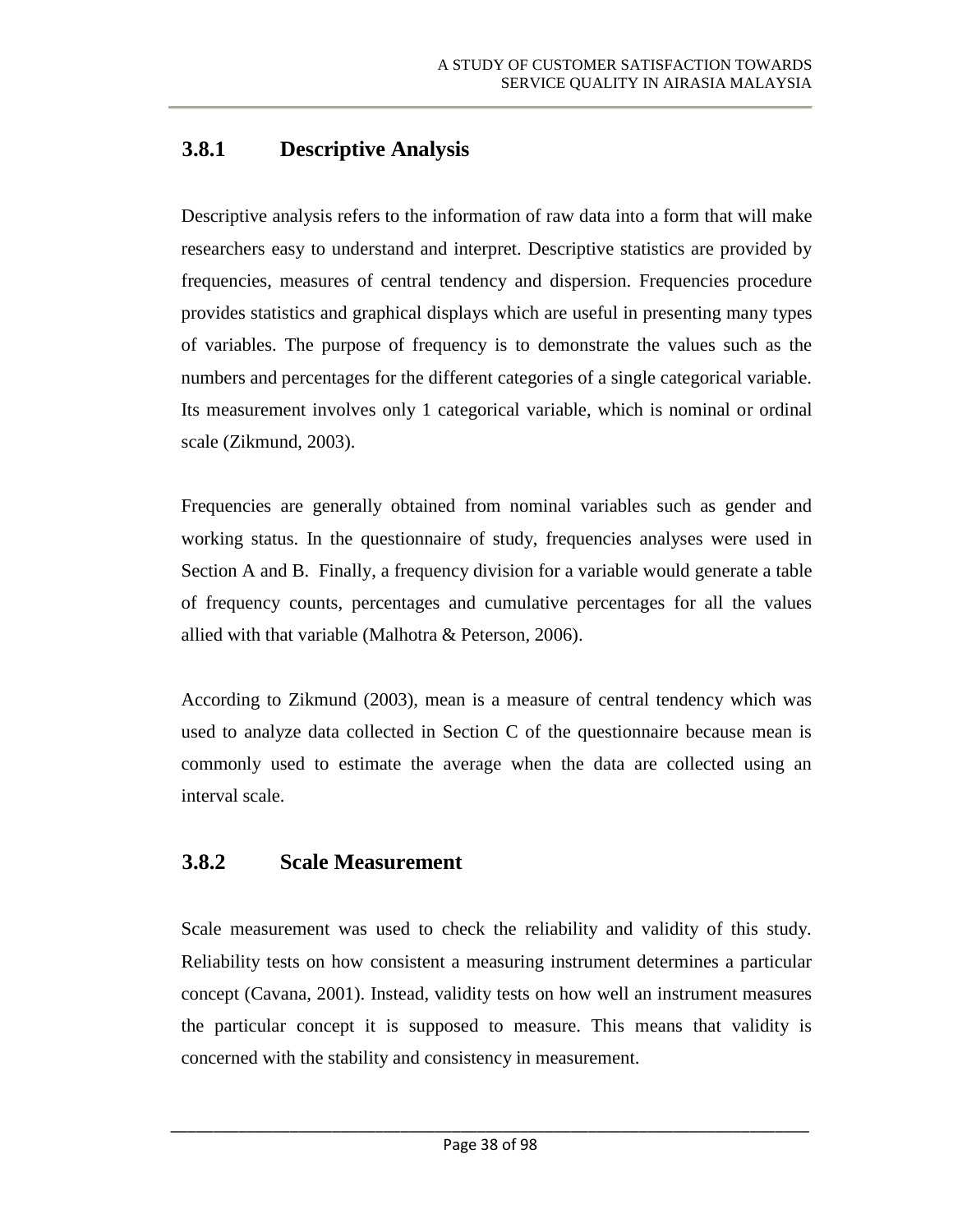## **3.8.3 Reliability Test**

Reliability test is used to determine whether the measurement items in the questionnaire are highly related to each other. Reliability refers to the extent to which a scale produces consistent results if repeated measurements are free from random (Malhotra & Peterson, 2006).

In order to test the reliability, Cronbach's Coefficient Alpha was adopted. According to Malhotra (2007), Cronbach's alpha coefficient provides the most is ranging from 0 to 1. The higher the coefficient, the more reliable are the items in measuring the constructs. A value of 0.6 or less generally indicates unsatisfactory internal consistency and reliability.

### **3.8.4 Inferential Analysis**

Inferential analysis is a group of statistical techniques and procedures used in confirmatory data to draw conclusions about a population from quantitative data collected from a sample (Collis & Hussey, 2003). SPSS version 17 was employed to conduct the following types of inferential analysis:

- I. Pearson Correlation Coefficient Analysis
- II. Multiple Regressions Analysis

### **3.8.4.1 Pearson Correlation Coefficient Analysis**

According to Zikmund (2003), the Pearson Correlation Coefficient Analysis is a statistical measure to test the correlation of two or more variables. Two-tailed significant level is used to test a null hypothesis. According to Hair et al. (2006), the coefficient ranges from −1 to 1. A value of 1 shows a perfect positive linear relationship, a value of -1 shows a perfect negative linear relationship and a value of 0 shows no linear relationship.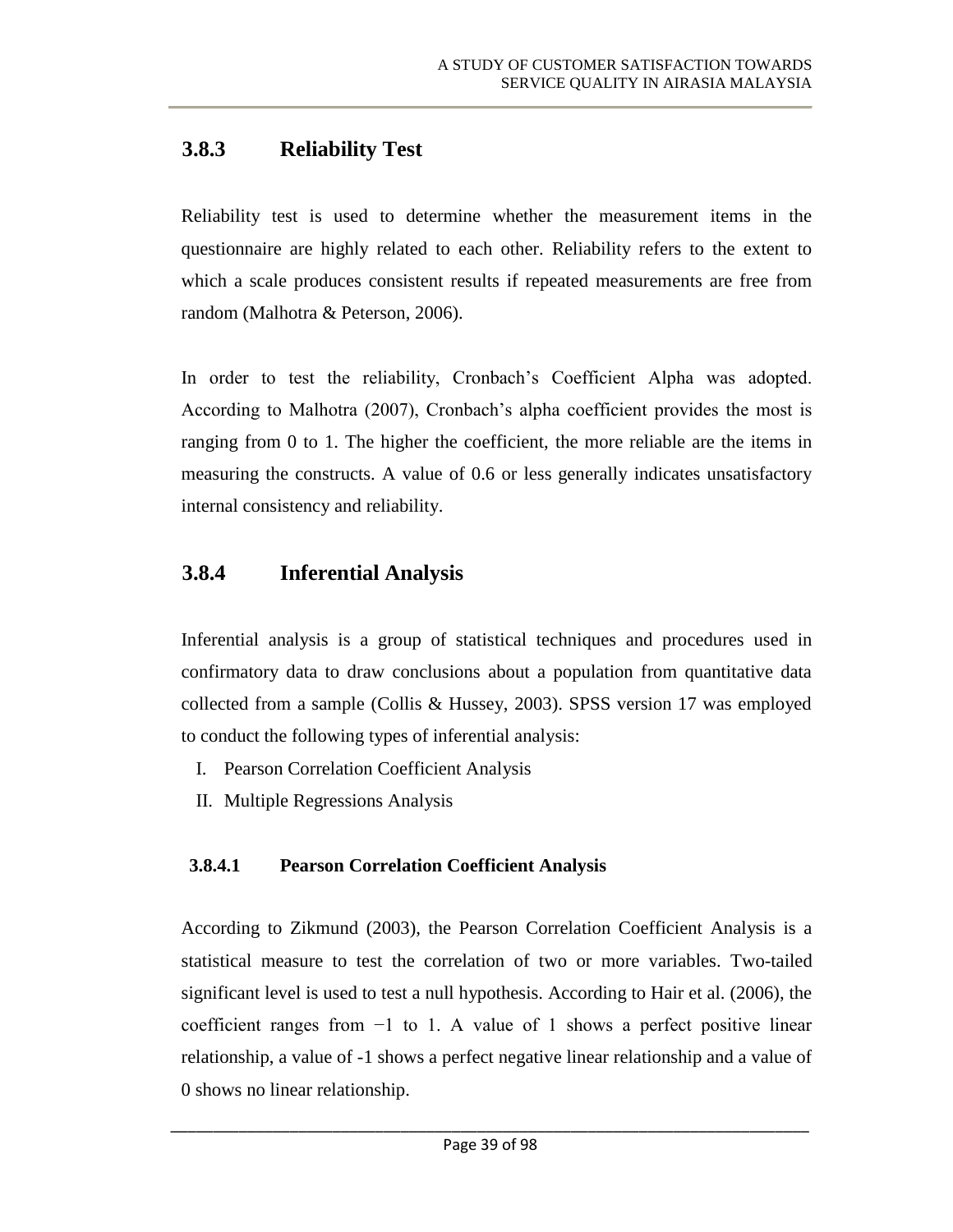Therefore, variables that have been tested on TF, schedules, services provided GS and services provided by FA, OS, and FS towards CS. The purpose of this test is to determine whether there are positive, negative or no relationship between the independent variables and dependent variable in this study.

#### **3.8.4.2 Multiple Regressions Analysis**

A multiple regression is a statistical technique used to derive an equation that relates a single continuous dependent variable to two or more independent variables (Churchill & Brown, 2004). According to Burns and Bush (2006), multiple regressions are expansions of bivariate regressions analysis in that more than one independent variable is used in the regression equation.

Multiple regressions would be calculated using this particular formula:

 $Y = a + b_1 X_1 + b_2 X_2 + b_3 X_3 + \ldots$  b

Y represents the dependent variable, coefficient (a) represents the intercept or constant, and (b) was the partial regression coefficients. The partial regressions coefficient represents the expected change in the dependent variable, where it is changed by one unit and other independent variables are held constants.

Multiple regression analysis in this study is to measure the percentage on the independent variables and dependent variable. The adjusted R Square will be tested as the result of the TF, schedules, services provided by GS, services provided by FA, OS and FS towards the CS. Higher percentage of independent variables that influence the dependent variable will signify higher relationship on the CS towards SQ.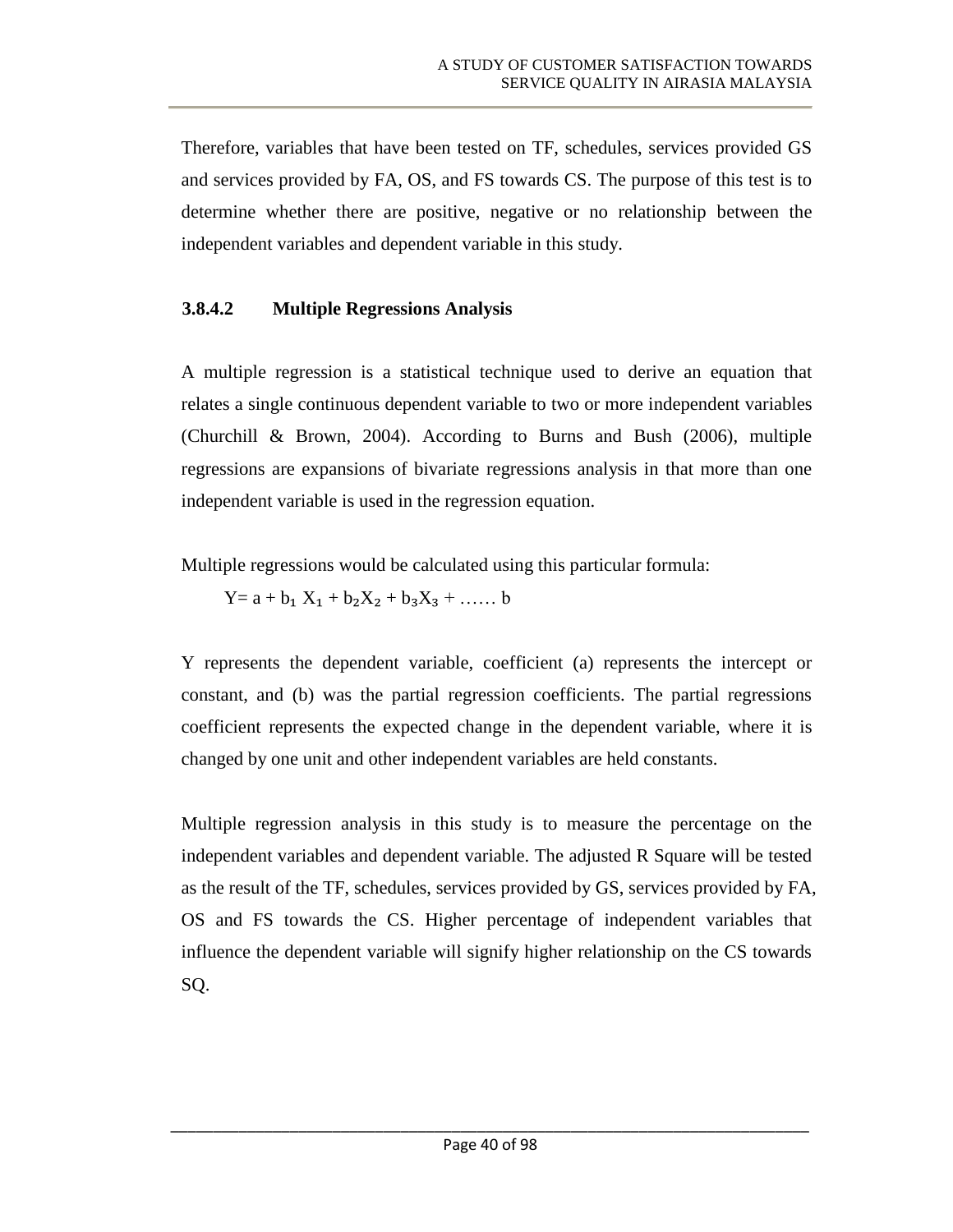# **3.9 Conclusion**

In conclusion, research methodologies were used in collecting, analyzing, and interpreting data. Computer software, SPSS 17 was used to assist in analysis and interpretation.

First, questionnaire was used to obtain more accurate information from the large group of respondents. But primary data, secondary data likes journals and reference books were used to help researchers to better understand the topic which was being investigated.

Target population, sampling frame and location, sampling elements, sampling techniques and sample size were discussed in the earlier part. Scales used in constructing the measurement were also explained. Other than that, data preparation processes such as checking, editing, coding and transcribing were discussed.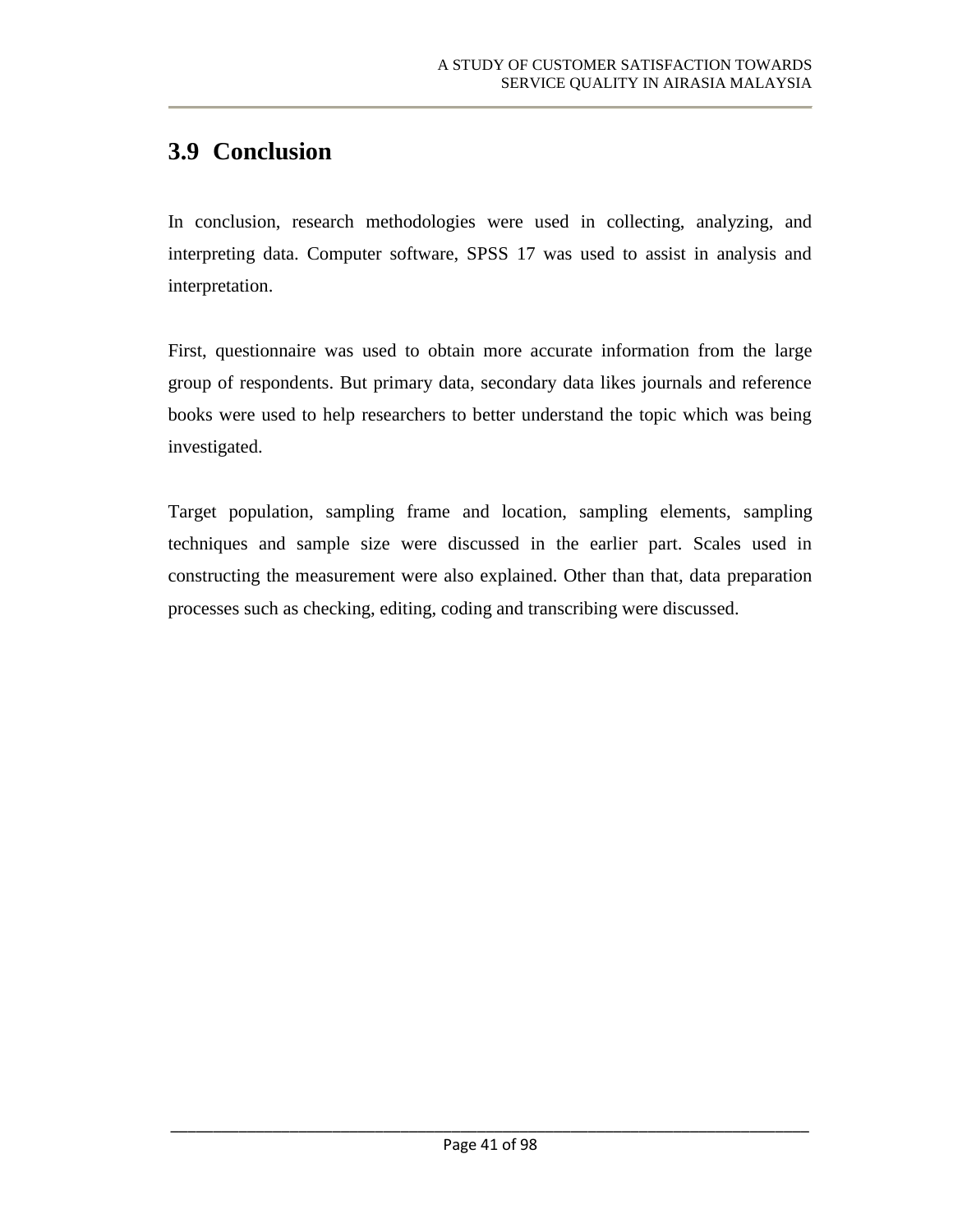# **CHAPTER 4: DATA ANALYSIS**

## **4.1 Introduction**

This chapter represents the patterns and analysis of results which are relevant to the research questions and hypotheses. This chapter will further elaborate the output of study based on the SPSS software. A pilot test was conducted with the sample size of 20 respondents. The final result of the survey was analyzed.

# **4.2 Descriptive Analysis**

## **4.2.1 Respondent's Demographic profile**

The Demographic profile of the respondents has been identified in Section A of the questionnaire. A total of seven questions were asked to collect data regarding to the respondents' gender, age, race, marital status, occupation, monthly income and education level.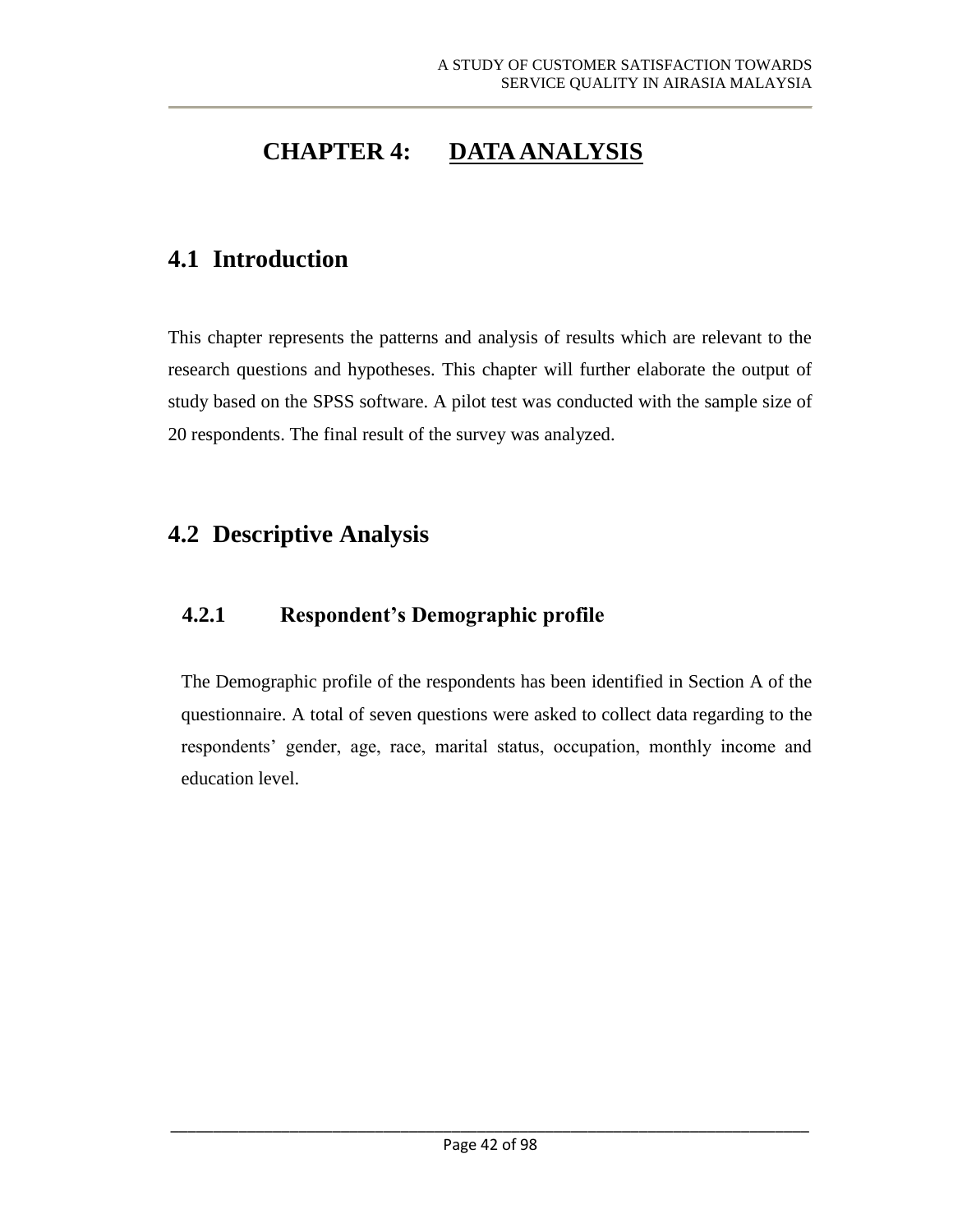#### Table 4.1 Gender of respondents

| Category      | Frequency $(N)$ | Percentage $(\% )$ |
|---------------|-----------------|--------------------|
| <b>Gender</b> |                 |                    |
| Male          | 74              | 42.6               |
| Female        | 100             | 57.5               |

Source: Developed for the study



Figure 4.1 Gender of respondents

Source: Developed for the study

As shown in Figure 4.1 and Table 4.1, the analysis of respondents' gender have revealed that 42.6% of the respondents were male while female consisted of 57.5% of the total sample size.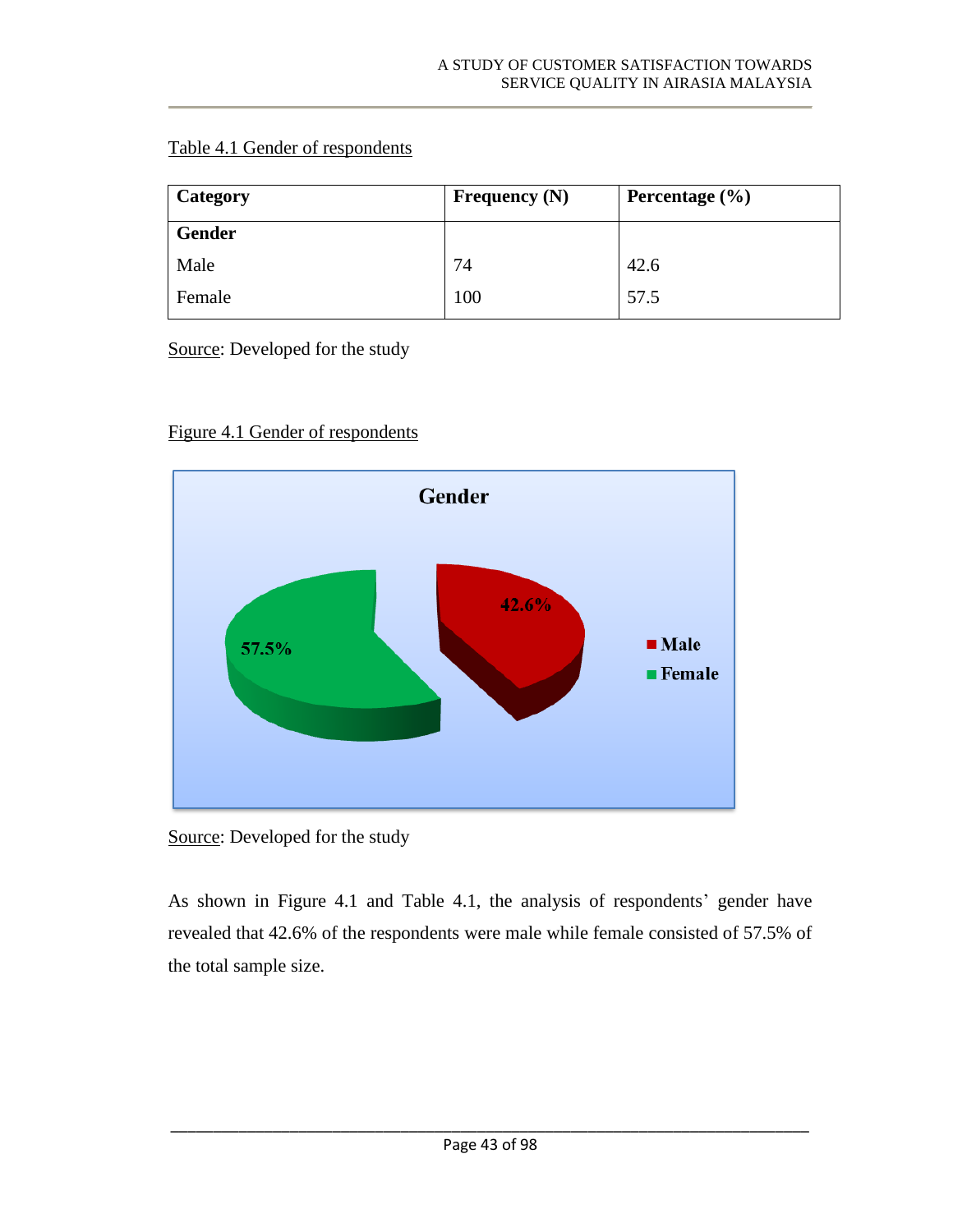| Category  | <b>Frequency (N)</b> | Percentage $(\% )$ |
|-----------|----------------------|--------------------|
| Age       |                      |                    |
| 18-20     | 13                   | 7.5                |
| 21-30     | 123                  | 70.7               |
| $31 - 40$ | 31                   | 17.8               |
| $41 - 50$ | $\overline{4}$       | 2.3                |
| Above 50  | 3                    | 1.7                |

| Table 4.2 Age of respondents |
|------------------------------|
|------------------------------|

Source: Developed for the study

#### Figure 4.2 Age of respondents



Source: Developed for the study

Based on Figure 4.2 and Table 4.2, there were 7.50% of the respondents falling into category of between 18 to 20 years old and below, 70.70% for between 21 to 30 years old, 17.8% for between 31 to 40 years old, 2.30% for between 41 to 50 years old and only 1.70% of respondents for above 50 years old.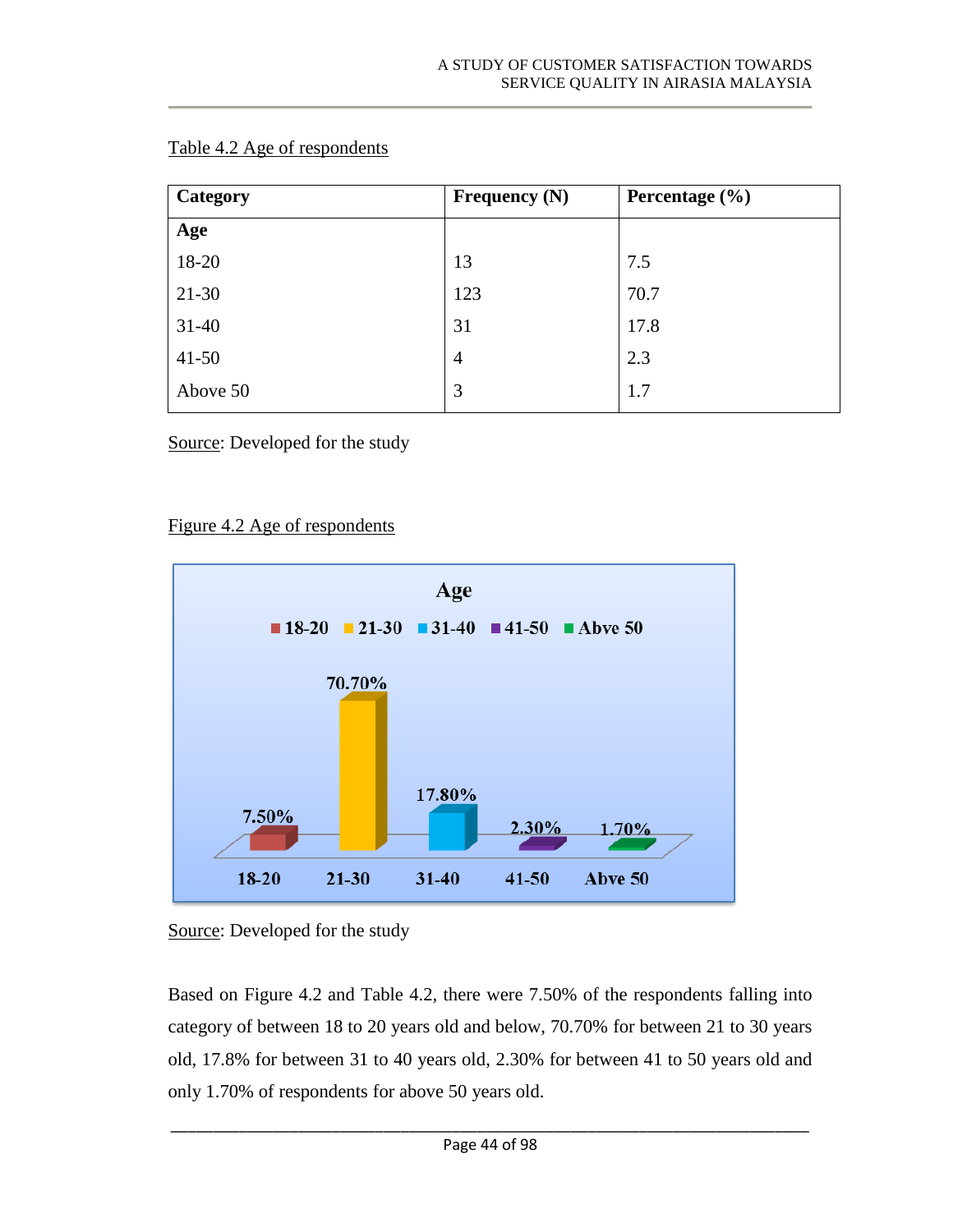#### Table 4.3 Race of respondents

| Category | Frequency $(N)$ | Percentage $(\% )$ |
|----------|-----------------|--------------------|
| Race     |                 |                    |
| Malay    | 36              | 20.7               |
| Chinese  | 105             | 60.3               |
| Indian   | 20              | 11.5               |
| Others   | 13              | 7.5                |

Source: Developed for the study

#### Figure 4.3 Race of respondents



Source: Developed for the study

Based on Figure 4.3 and Table 4.3, majority of the respondents were Chinese which represented 60.3% of the sample size. Meanwhile, Malay respondents represented 20.70% and Indian respondents represented 11.50%. Lastly, other races represented 7.50%.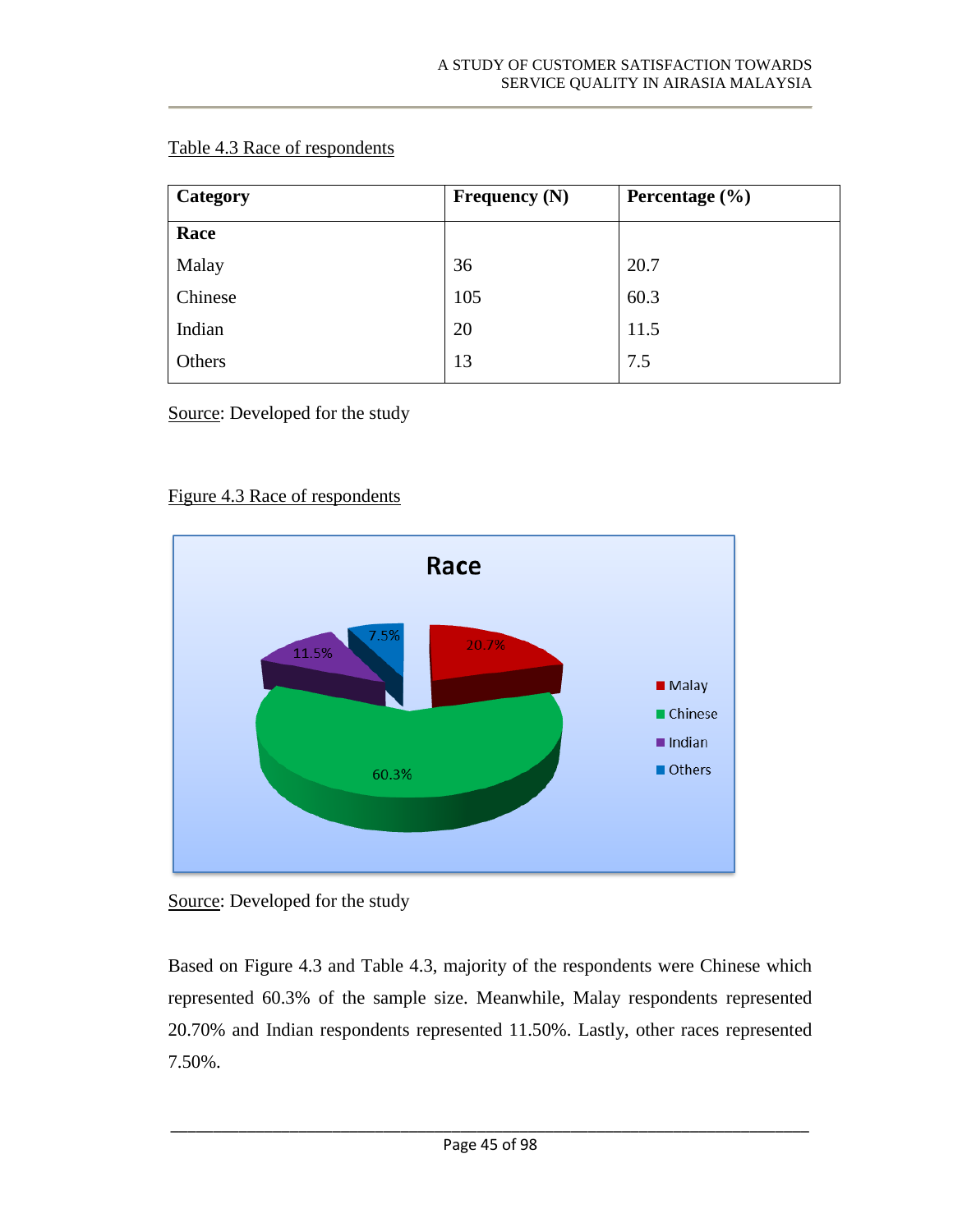#### Table 4.4 Marital Status of respondents

| <b>Category</b>       | Frequency $(N)$ | Percentage $(\% )$ |
|-----------------------|-----------------|--------------------|
| <b>Marital Status</b> |                 |                    |
| Single                | 127             | 73.0               |
| Married               | 45              | 25.9               |
| Others                | $\mathcal{D}$   | 1.1                |

Source: Developed for the study

#### Figure 4.4 Marital Status of respondents



Source: Developed for the study

As shown in Table 4.4 and Figure 4.4, there are 73% of the respondents were single and 25.9% of the respondents were married. Meanwhile, 1.10% of respondents were in other status.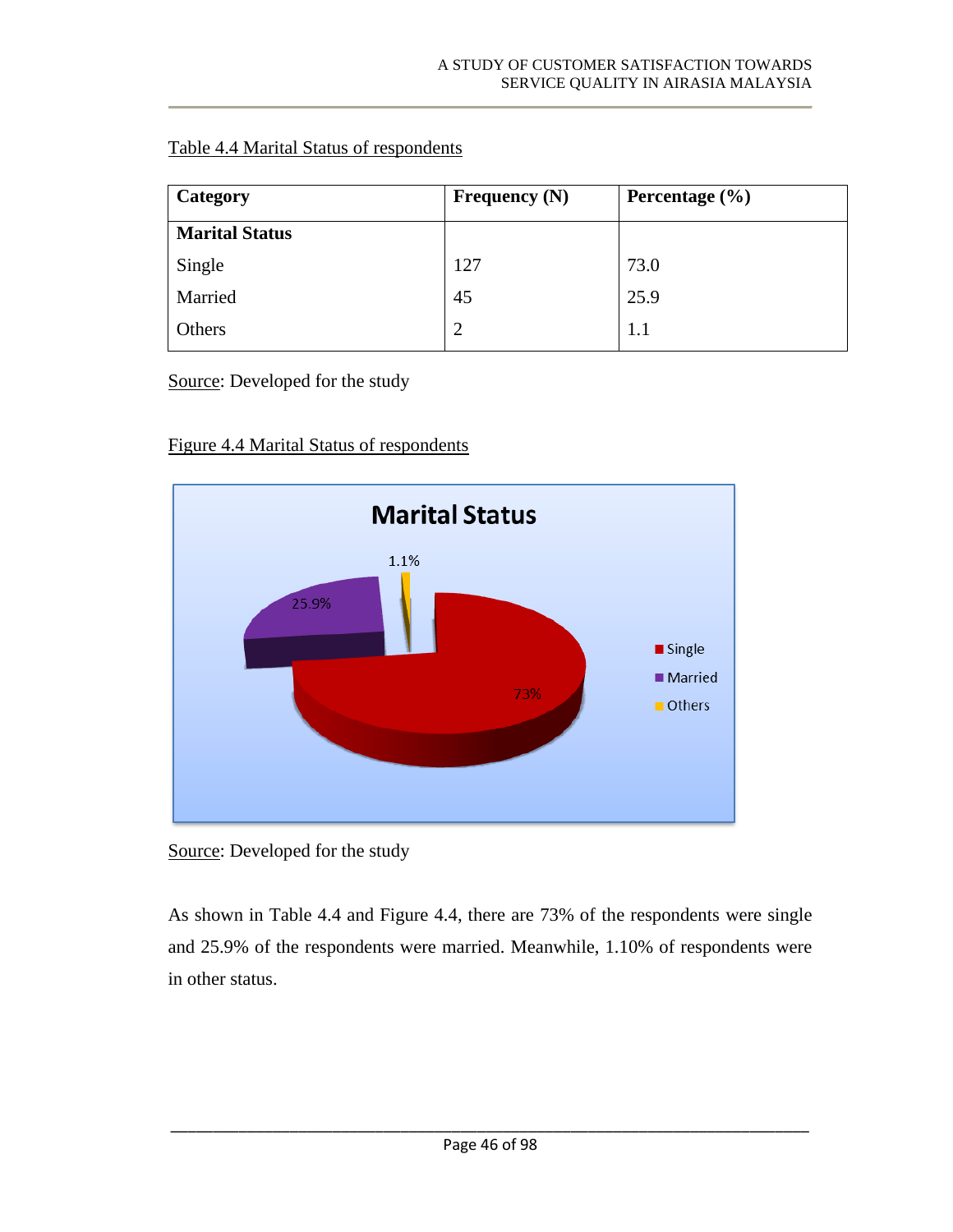#### Table 4.5 Work status of respondents

| Category           | Frequency $(N)$ | Percentage $(\% )$ |
|--------------------|-----------------|--------------------|
| <b>Work Status</b> |                 |                    |
| Student            | 77              | 44.3               |
| Full-time          | 85              | 48.9               |
| Part-time          | 9               | 5.2                |
| Retired            | $\overline{2}$  | 1.1                |
| Others             | 1               | 0.6                |

Source: Developed for the study

#### Figure 4.5 Work status of respondents



Source: Developed for the study

Referring to Figure 4.5 and Table 4.5, it has shown that the full-time respondents constituted the highest frequency which was 48.90%, followed by students for 44.30%, part-time employees for 5.20% and retired citizens for 1.10%. Lastly, others category has shown the lowest frequency which was 0.60%.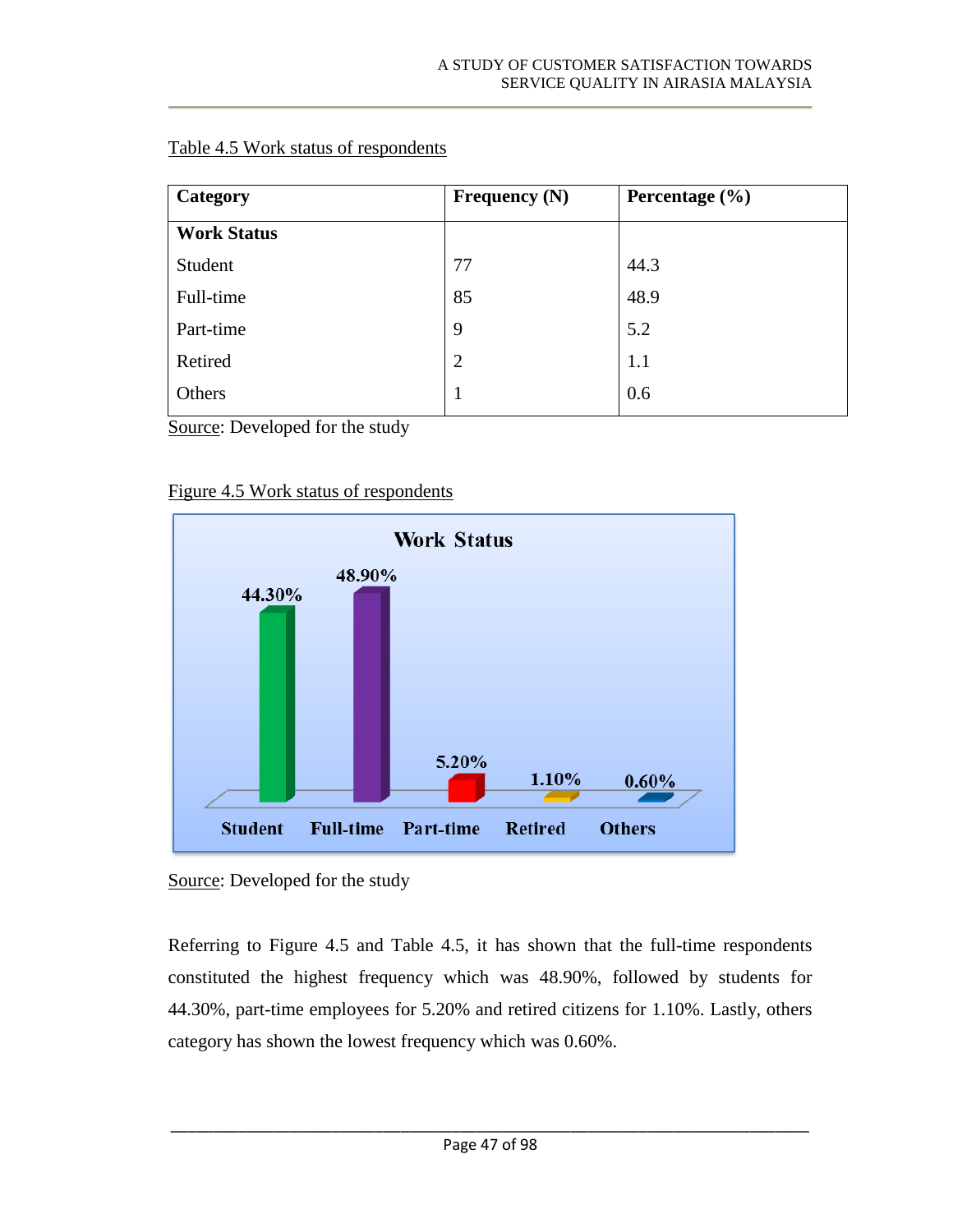| Category        | Frequency $(N)$ | Percentage $(\% )$ |
|-----------------|-----------------|--------------------|
| <b>Income</b>   |                 |                    |
| Below RM1,000   | 73              | 42.0               |
| RM1,001-RM2,000 | 18              | 10.3               |
| RM2,001-RM3,000 | 30              | 17.2               |
| RM3,001-RM4,000 | 27              | 15.5               |
| Above RM4,001   | 24              | 13.8               |
| Others          | $\overline{2}$  | 1.1                |

#### Table 4.6 Income of respondents

Source: Developed for the study

#### Figure 4.6 Income of respondents



Source: Developed for the study

From Figure 4.6 and Table 4.6, the analysis has shown that the respondents' income of below RM 1000 is 42%, RM 1001 to RM 2000 was 10.30%, RM 2001 to RM3000 was 17.20%, RM 3001 to RM 4000 was 15.50%, RM 4001 to RM 5000 was 13.80% and others income level was 1.10%.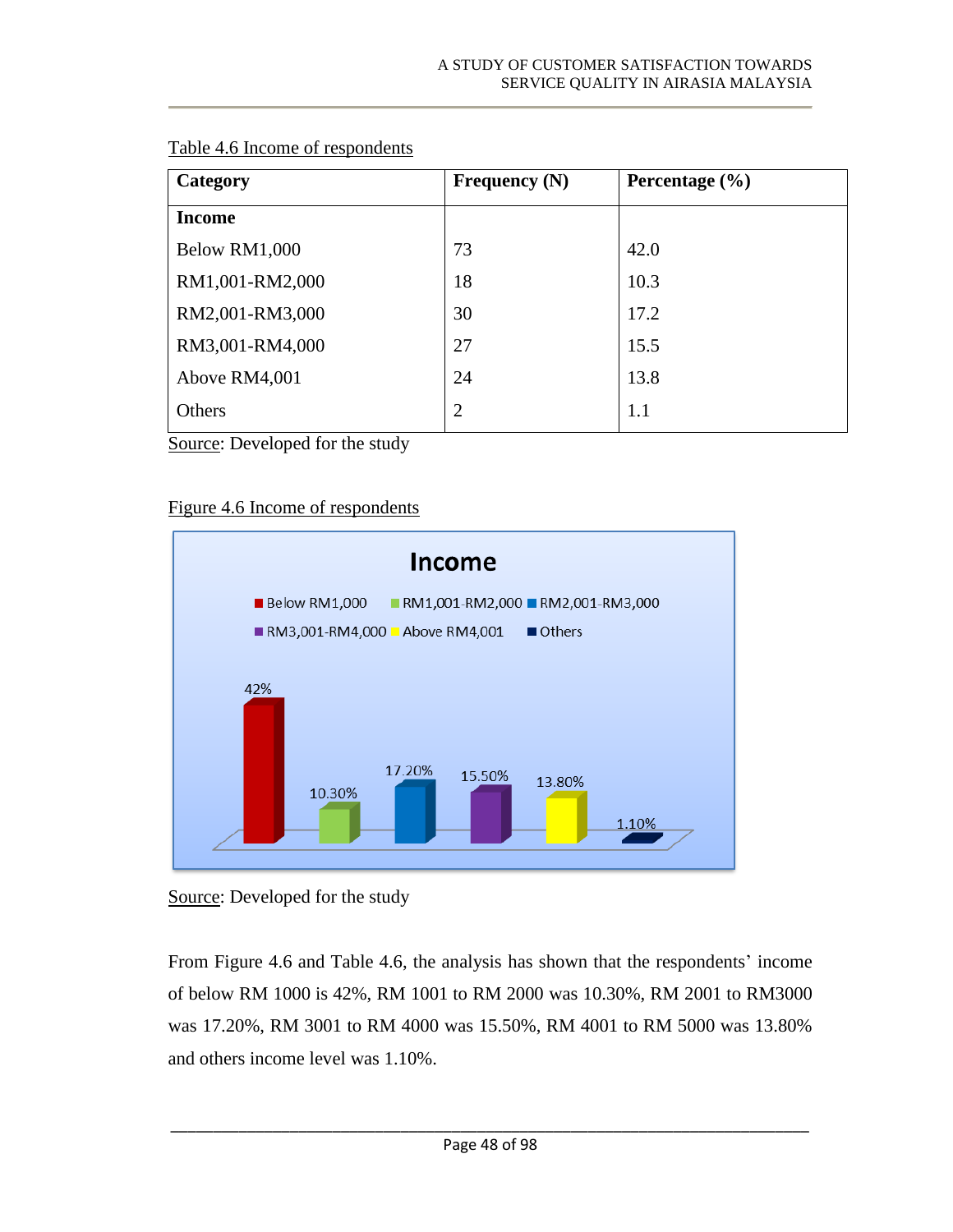| Category         | Frequency $(N)$ | Percentage $(\% )$ |
|------------------|-----------------|--------------------|
| <b>Education</b> |                 |                    |
| <b>SPM</b>       | 25              | 14.4               |
| <b>STPM</b>      | 3               | 1.7                |
| Diploma          | 34              | 19.5               |
| Degree           | 98              | 56.3               |
| Master           | 10              | 5.7                |
| Others           | $\overline{4}$  | 2.3                |

#### Table 4.7 Education of respondents

Source: Developed for the study

#### Figure 4.7 Education of respondents



#### Source: Developed for the study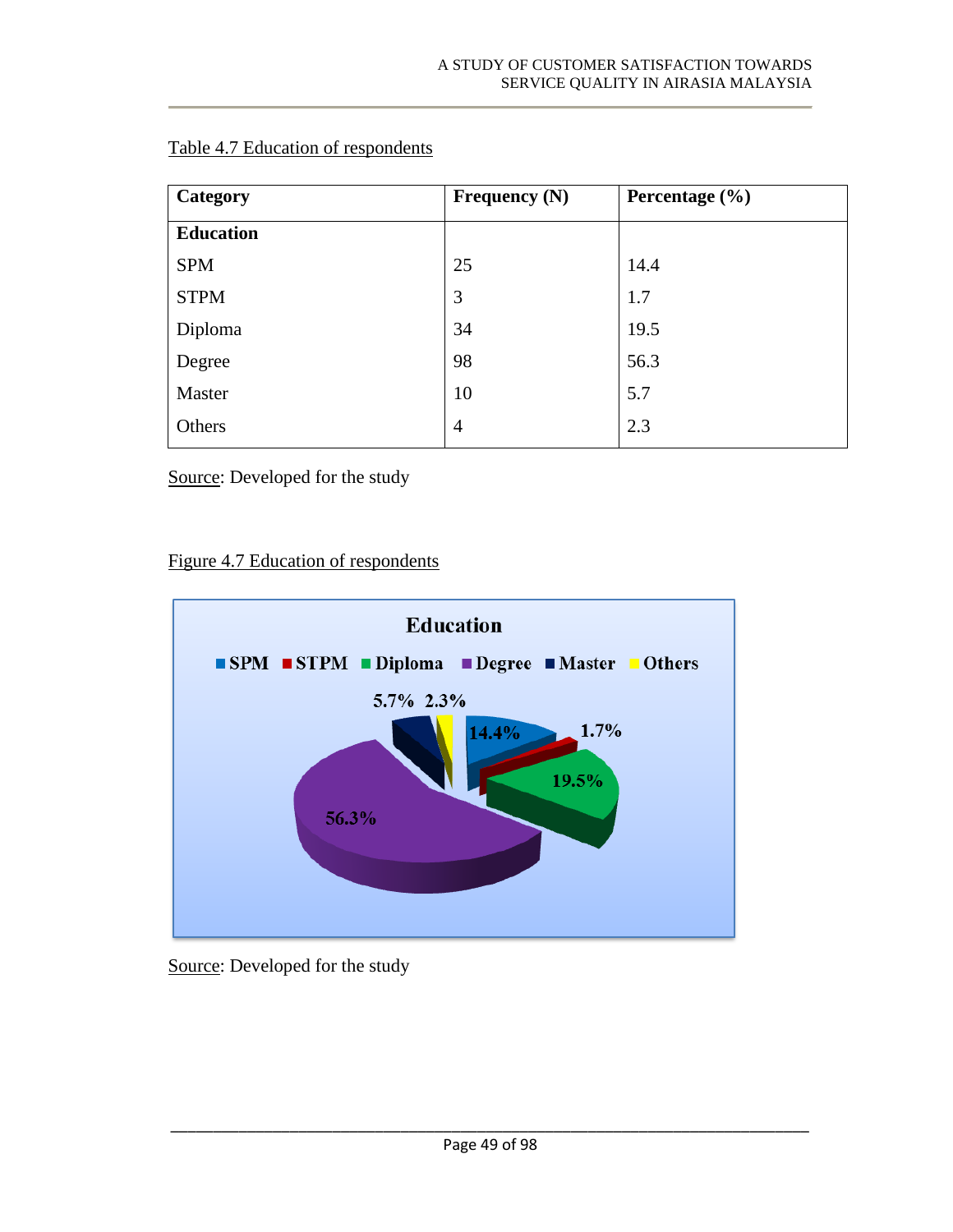Based on Figure 4.7 and Table 4.7, the results has shown that 56.30% of the respondents' education levels were Bachelor Degree, followed by 19.50% were Diploma, 14.40% and 1.70% were certificate SPM and STPM, and 5.70% were Master Degree.

## **4.2.2 Frequencies Table of General Information**



Figure 4.1.2.1 Ever travelled by air

Source: Developed for the study

Figure 4.1.2.1 has shown the percentage of the respondents who have travelled by airlines. Overall, the respondents that the researchers have selected were those who have travelled by air. Thus, the percentage was 100%.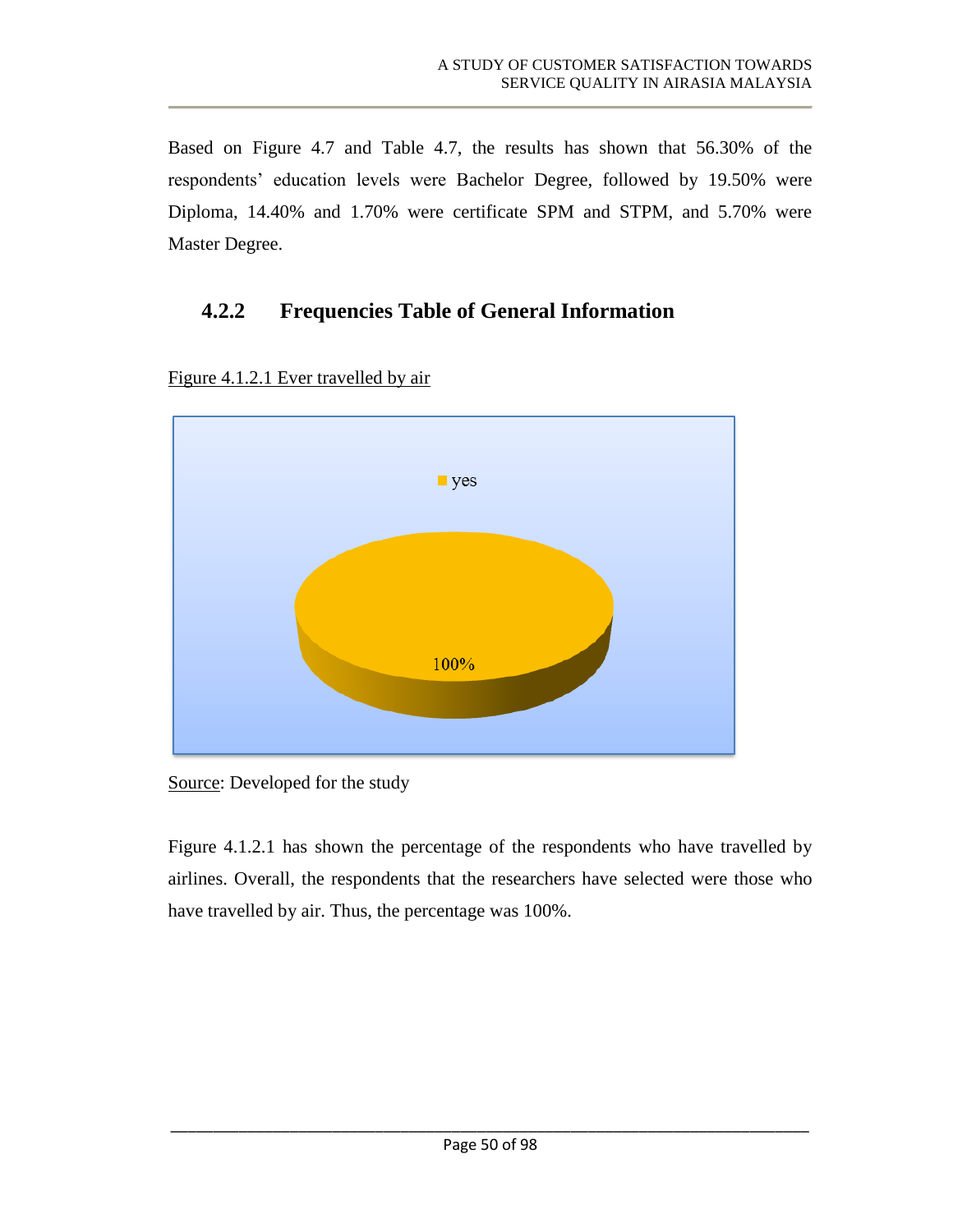Figure 4.1.2.2: Travelling by AirAsia



Source: Developed for the study

Figure 4.1.2.2 has shown that the percentage of the respondents who have travelled with AirAsia. Therefore, 100% respondents have travelled with AirAsia Malaysia before.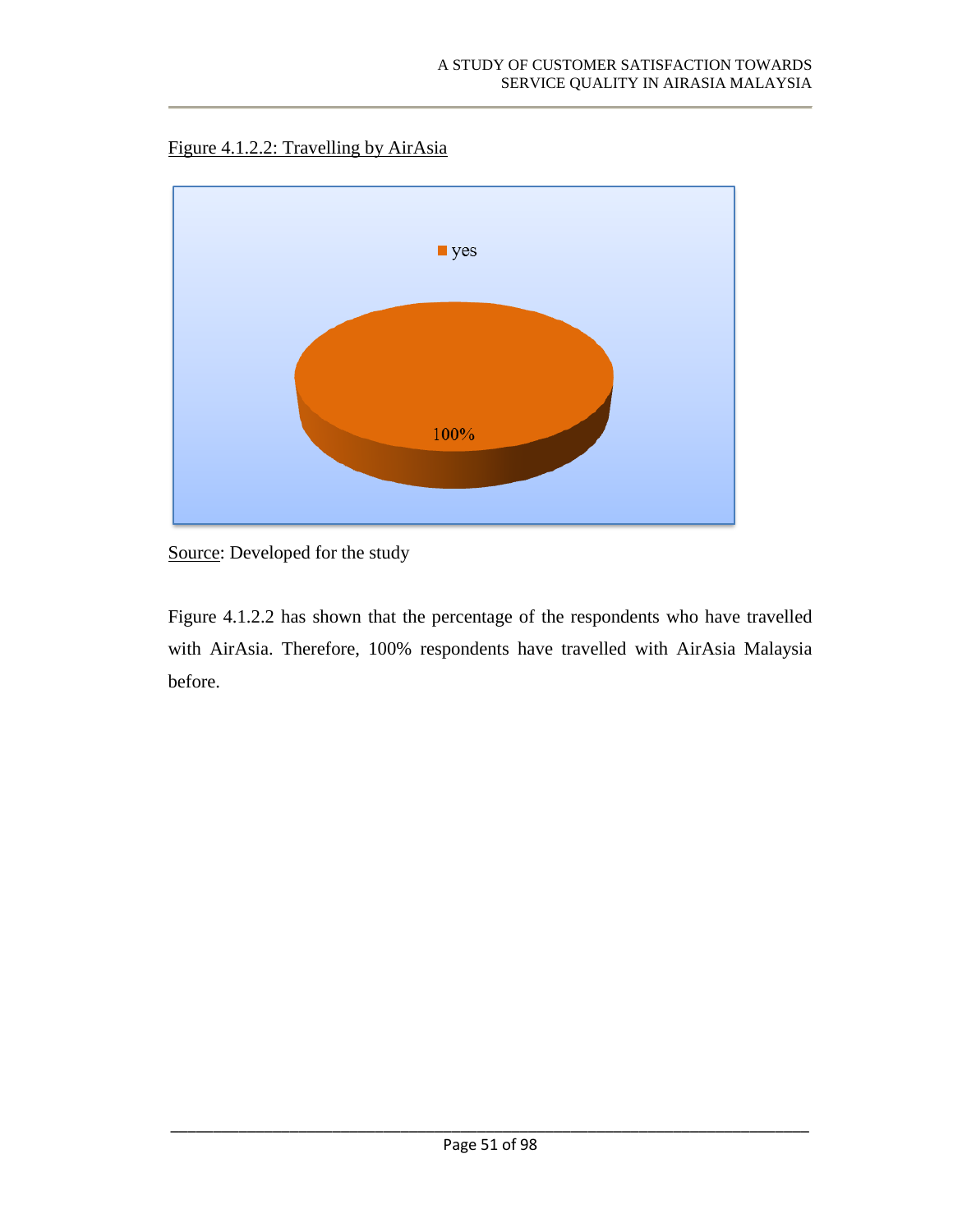#### Figure 4.1.2.3: Travel regularly



Source: Developed for the study

Figure 4.1.2.3 has shown that the percentage of the respondents who have chosen to travel regularly. There were 67.20% respondents' international travel and 32.8 % respondents' domestic travel.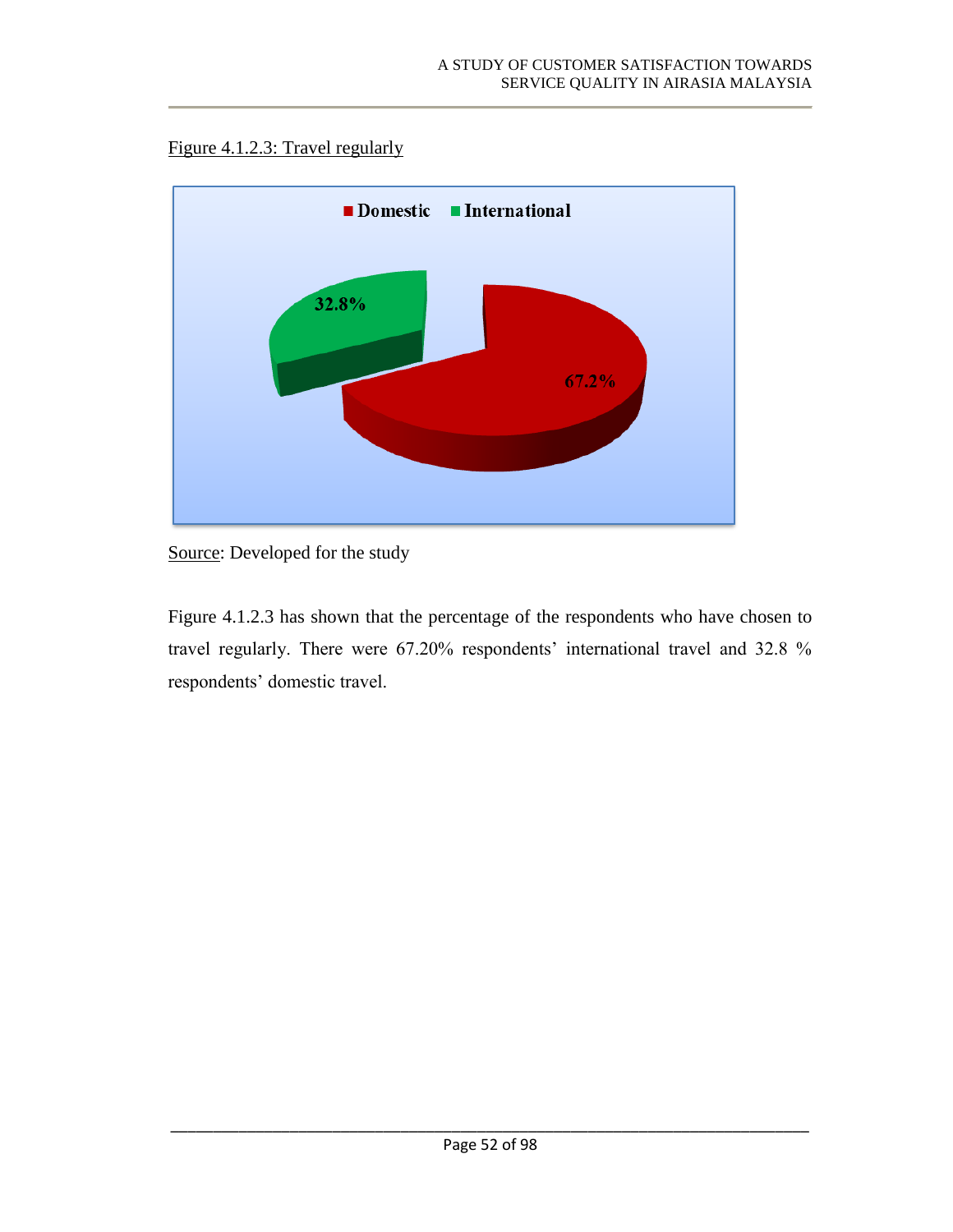



Source: Developed for the study

Based on Figure 4.1.2.4, the frequency of travel per year was shown. There were 83.90% of the respondents who travelling for 1-5 times in a year, followed by 6.90% of the respondents who were travelling for 6-10 times in a year and 2.30% of the respondents who were travelling for 11-15 times in a year. Besides, there were 2.90% of the respondents who were travelling for 16-20 times in a year and 2.20% of the respondents were travelling for more than 20 times in a year.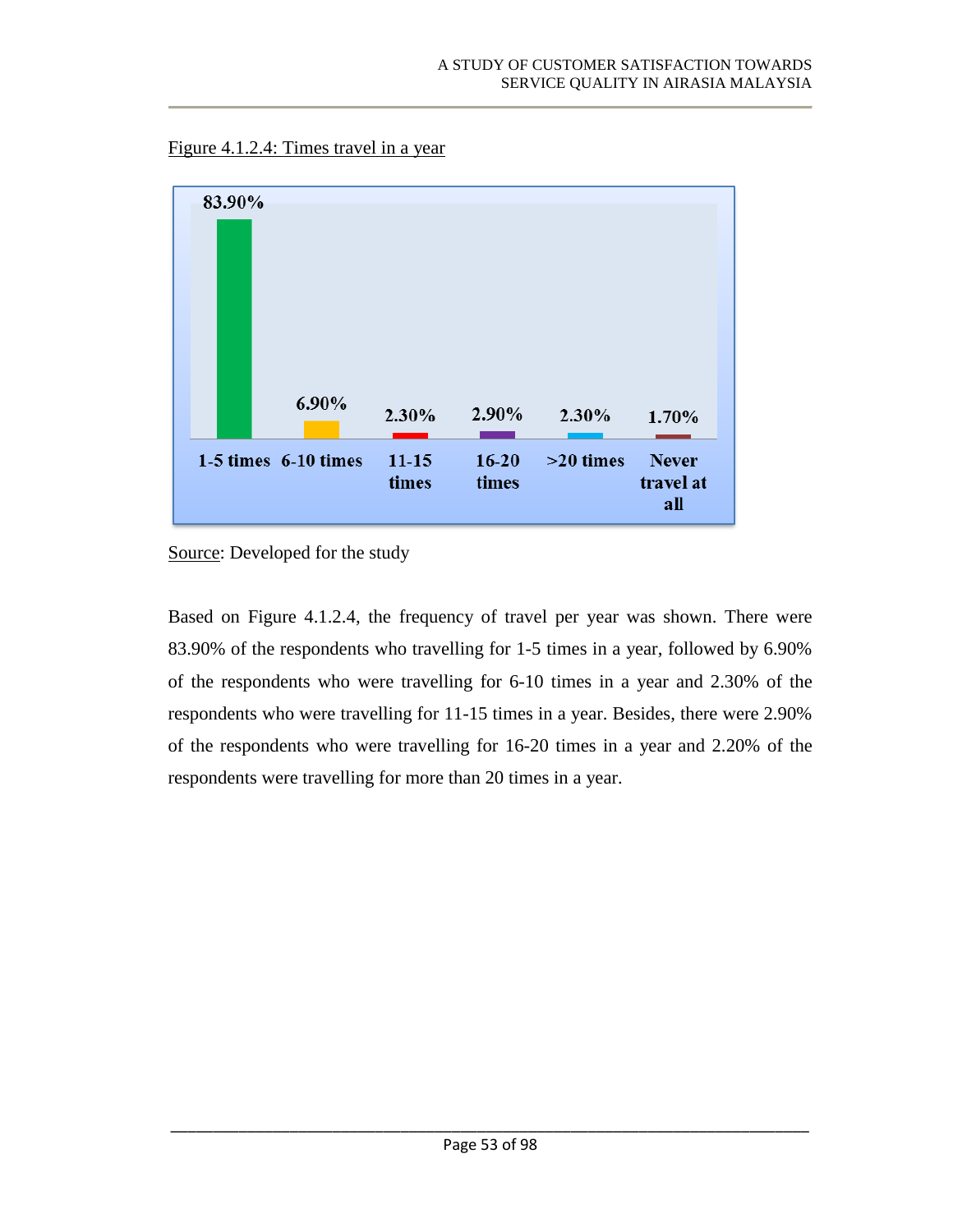

Figure 4.1.2.5: Travel with low cost airlines

Figure 4.1.2.5 has shown that the percentage of respondents who were likely to travel with low cost airlines. There were 98% of the respondents who would like to travel with low cost airlines whereas only 2% of the respondents who would not like to travel with low cost airlines

Source: Developed for the study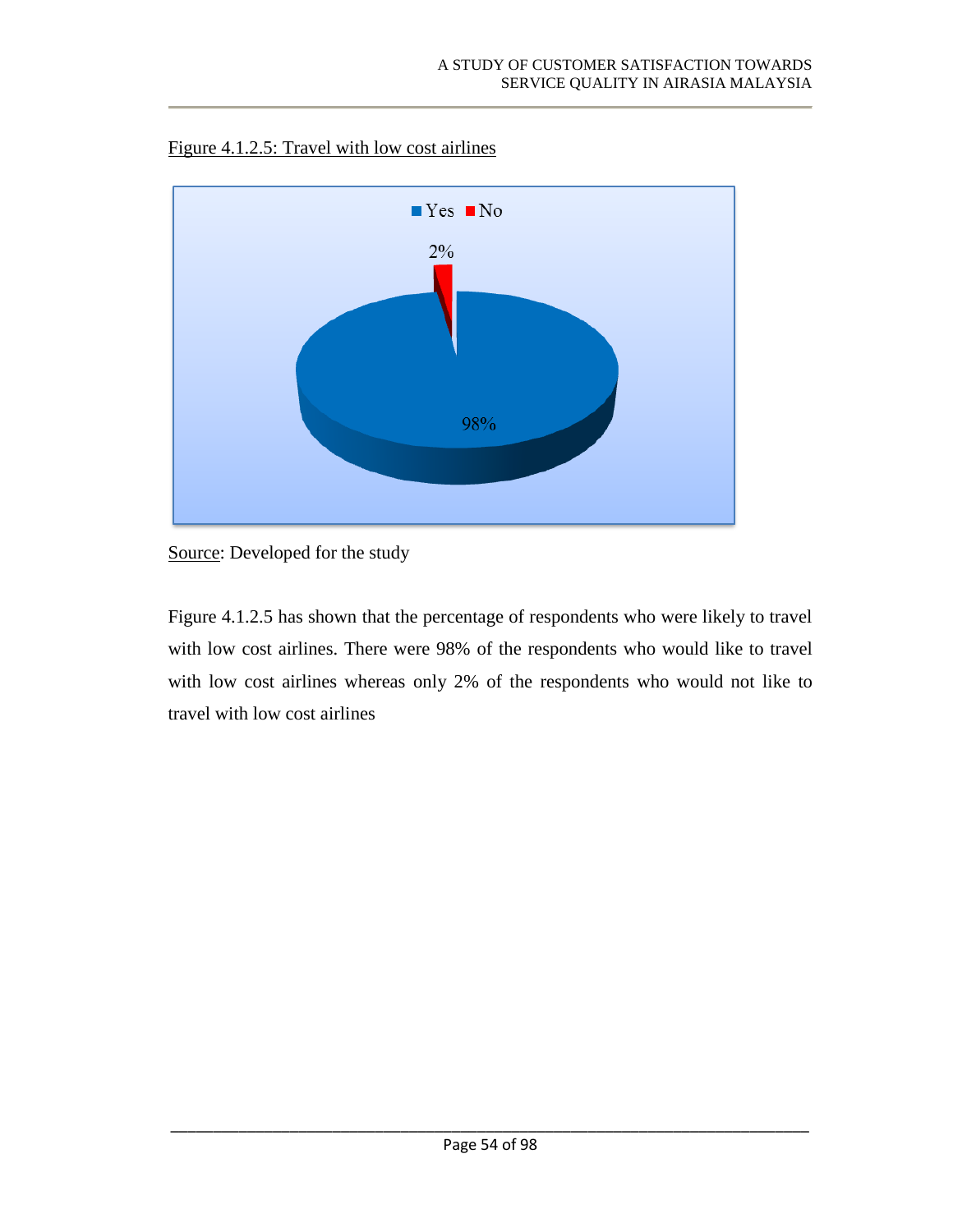



Source: Developed for the study

Figure 4.1.2.6 has shown that 90.80% of the respondents were taking economy class and 4.60% of the respondents were taking business class when travelling with AirAsia. Besides, 4.60% of the respondents were taking first class travel with AirAsia.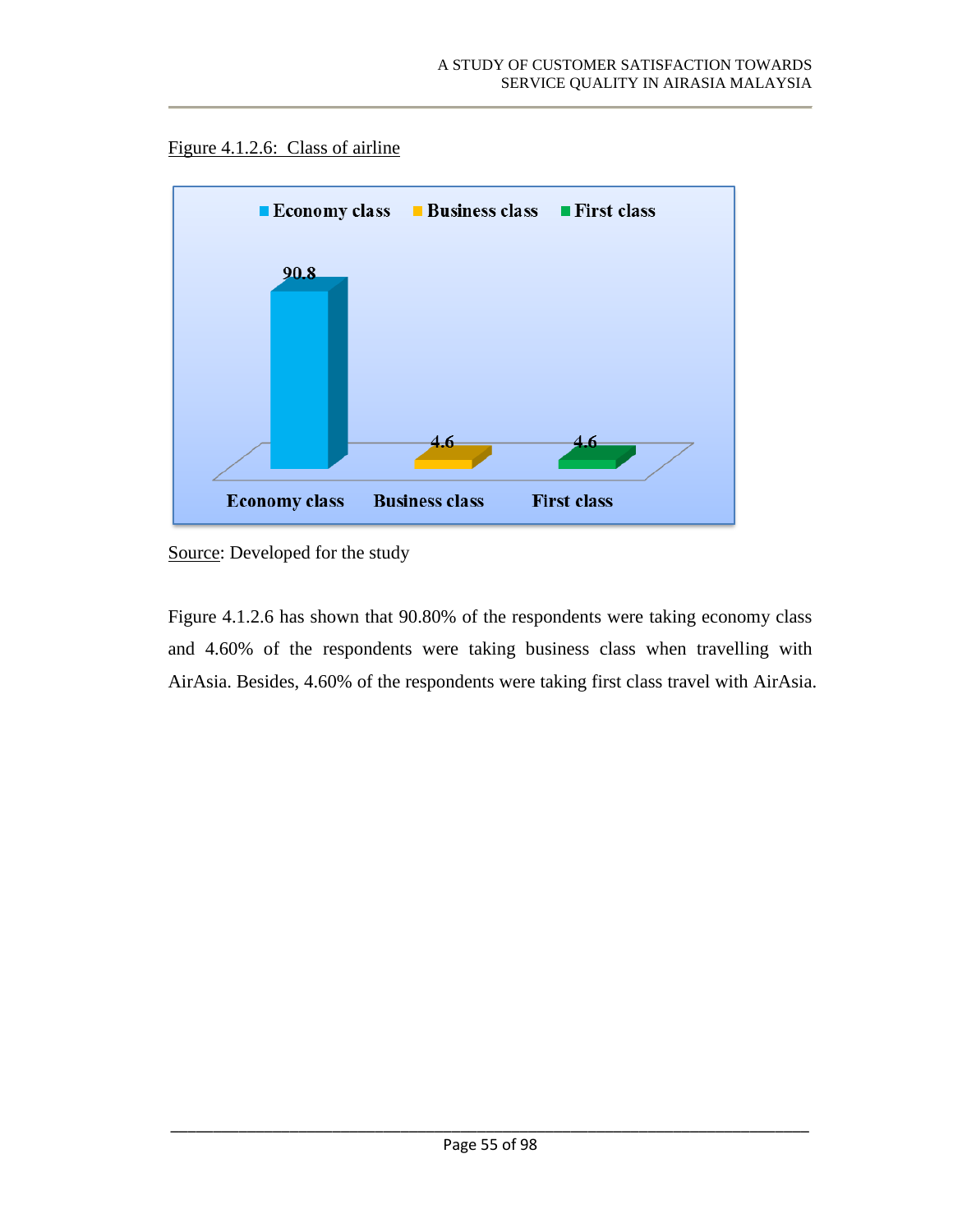



Source: Developed for the study

Figure 4.1.2.7 has shown the percentage of the means of airlines ticket purchase. There were 73.60% of the respondents who have booked via the Internet and 9.20% of the respondents through travel agents. Besides, 3.40% of the respondents have booked through the airline company office. Meanwhile, 13.20% of the respondents were travelers who have never booked ticket by themselves.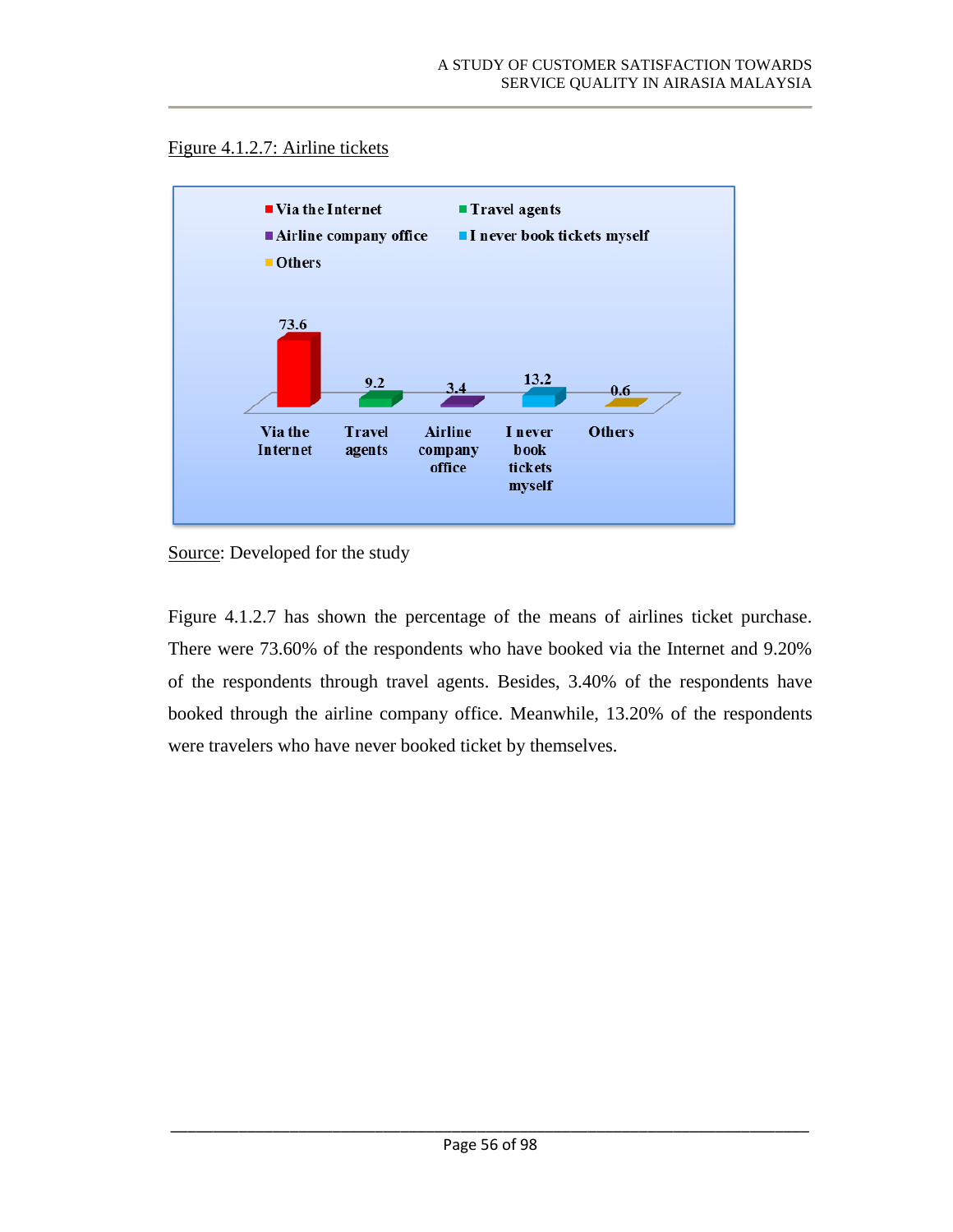#### Figure 4.1.2.8: Categorize of air travel



Source: Developed for the study

Figure 4.1.2.8 has shown how the respondents have categorized themselves in terms of air travel. 9.80% of the respondents were mostly business travelers and 77% of the respondents were leisure/personal traveler. Besides, 13.20% of the respondents were both business travelers and leisure travelers.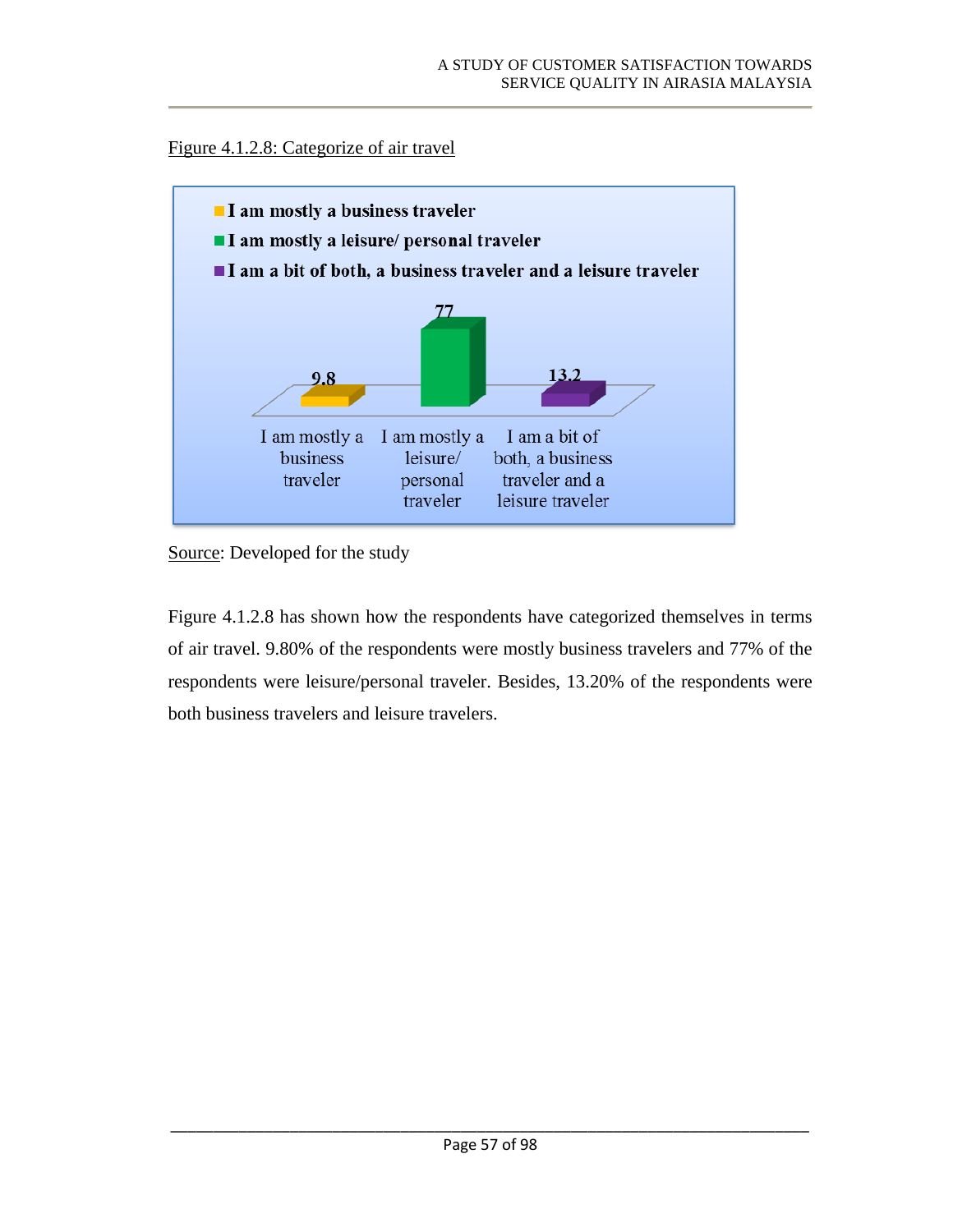## **4.3 Scale of Measurement**

### **4.3.1 Reliablity Test**

Table 4.8 Reliability Statistics for each of the variable

| No.             | Constructs                   | Alpha Coefficient | No. of item |
|-----------------|------------------------------|-------------------|-------------|
|                 | Tangible                     | .231              | 5           |
| 2               | Schedule                     | .662              | 9           |
| 3               | <b>Ground Staff</b>          | .829              | 7           |
| $\overline{4}$  | <b>Flight Attendants</b>     | .829              | 7           |
| $5\overline{)}$ | Online                       | .736              | 5           |
| 6               | Food                         | .714              | 6           |
| $7\phantom{.0}$ | <b>Customer Satisfaction</b> | .687              | 5           |

Source: Developed for the study

According to Malhotra (2002), the alpha coefficient below 0.6 portrays weak reliability of the variables. If the alpha coefficient ranges from 0.6 to 0.8, they are considered to be moderate strong. If the alpha coefficient is in the range of 0.8 to 1.0, they are considered to be very strong.

In this study, it illustrates the reliability of seven variables. Cronbach's alpha was employed to examine the internal reliability of the 39 items and used to measure the six constructs.

Based on Table 4.3, the results have revealed that the internal reliability of each construct has ranged from 0.231 to 0.829. Alpha Coefficient of 0.6 was set as the minimum criterion. Construct of tangibles features did not fulfill the minimum criterion as it portrayed an alpha coefficient of 0.231. Thus the result of the pilot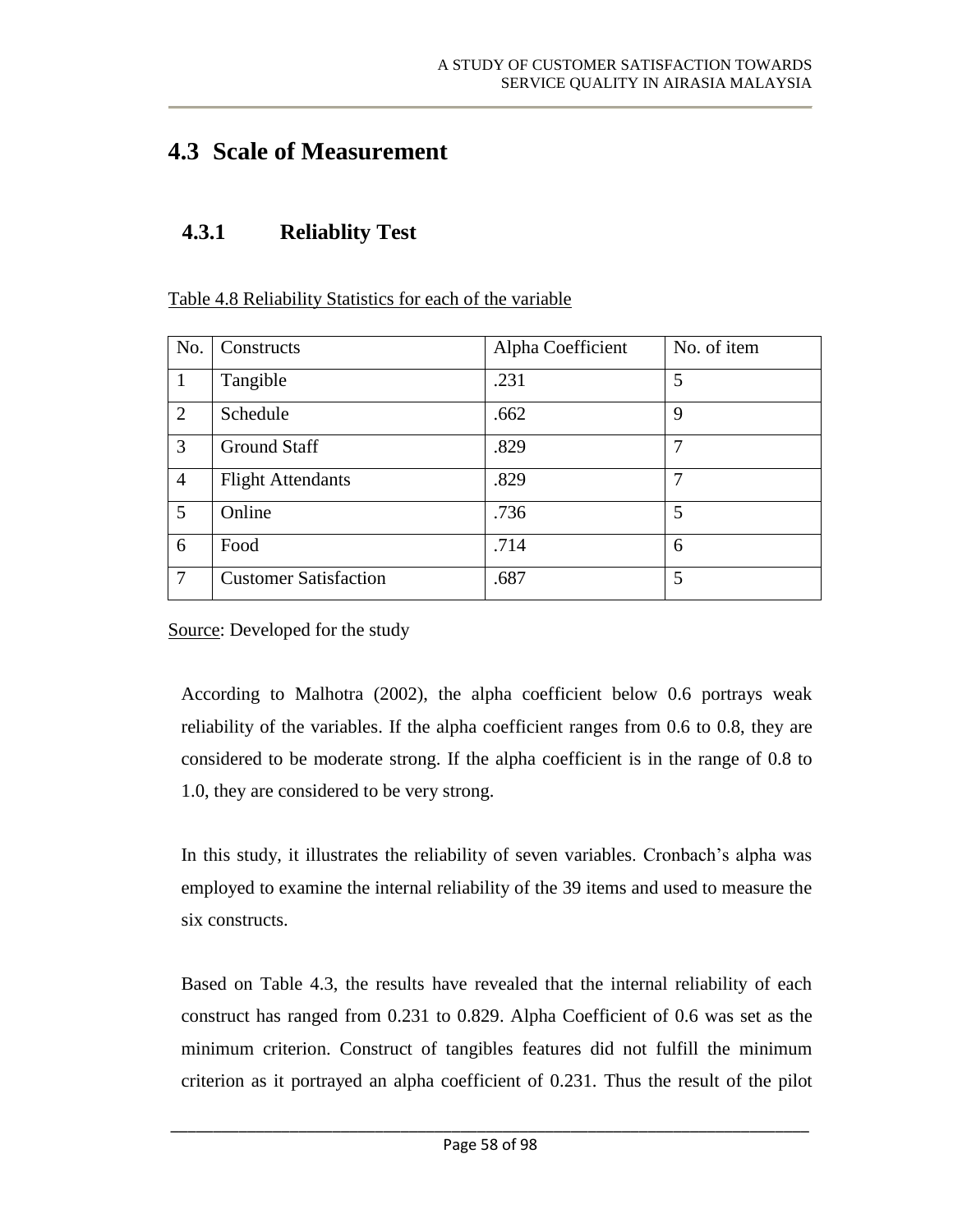test has indicated that overall except the tangible satisfactory internal consistency reliability for each construct. The result has shown that services provided by ground staff and flight attendants had the highest coefficient (0.829) while the tangible features had the lowest coefficient (0.231).

## **4.4 Inferential Analysis**

### **4.4.1 Pearson Correlation Analysis**

|            | <b>TAN</b> | <b>SCH</b>  | <b>GS</b>  | FA           | ONL        | <b>FOO</b>   | CS |
|------------|------------|-------------|------------|--------------|------------|--------------|----|
| <b>TAN</b> | 1          |             |            |              |            |              |    |
| <b>SCH</b> | $0.433***$ |             |            |              |            |              |    |
| <b>GS</b>  | $0.338**$  | **<br>0.444 |            |              |            |              |    |
| <b>FA</b>  | $0.339***$ | $0.485***$  | $0.548***$ |              |            |              |    |
| ONL        | $0.252$ ** | $0.453***$  | $0.307***$ | 0.451        |            |              |    |
| <b>FOO</b> | $0.056$ ** | $0.154***$  | $0.169***$ | $0.250^{**}$ | $0.189$ ** | 1            |    |
| CS         | $0.348***$ | $0.372$ **  | $0.358$ ** | $0.489***$   | $0.378***$ | $0.143^{**}$ |    |

Table 4.9 Pearson Correlation

Source: Developed for the study

Based on Table 4.9, it has shown that the correlation matrix for the seven examined construct which were tangible features (TAN), schedule (SCH), ground staff (GS), flight attendants (FA), online services (ONL), food services (FOO) and customer satisfaction (CS). According to the Table 4.9, all the constructs did not exceed the value of 0.75. Hence, all the constructs were different and did not overlap with each other. Besides, there were positive correlations among all the constructs because none of the constructs had negative sign.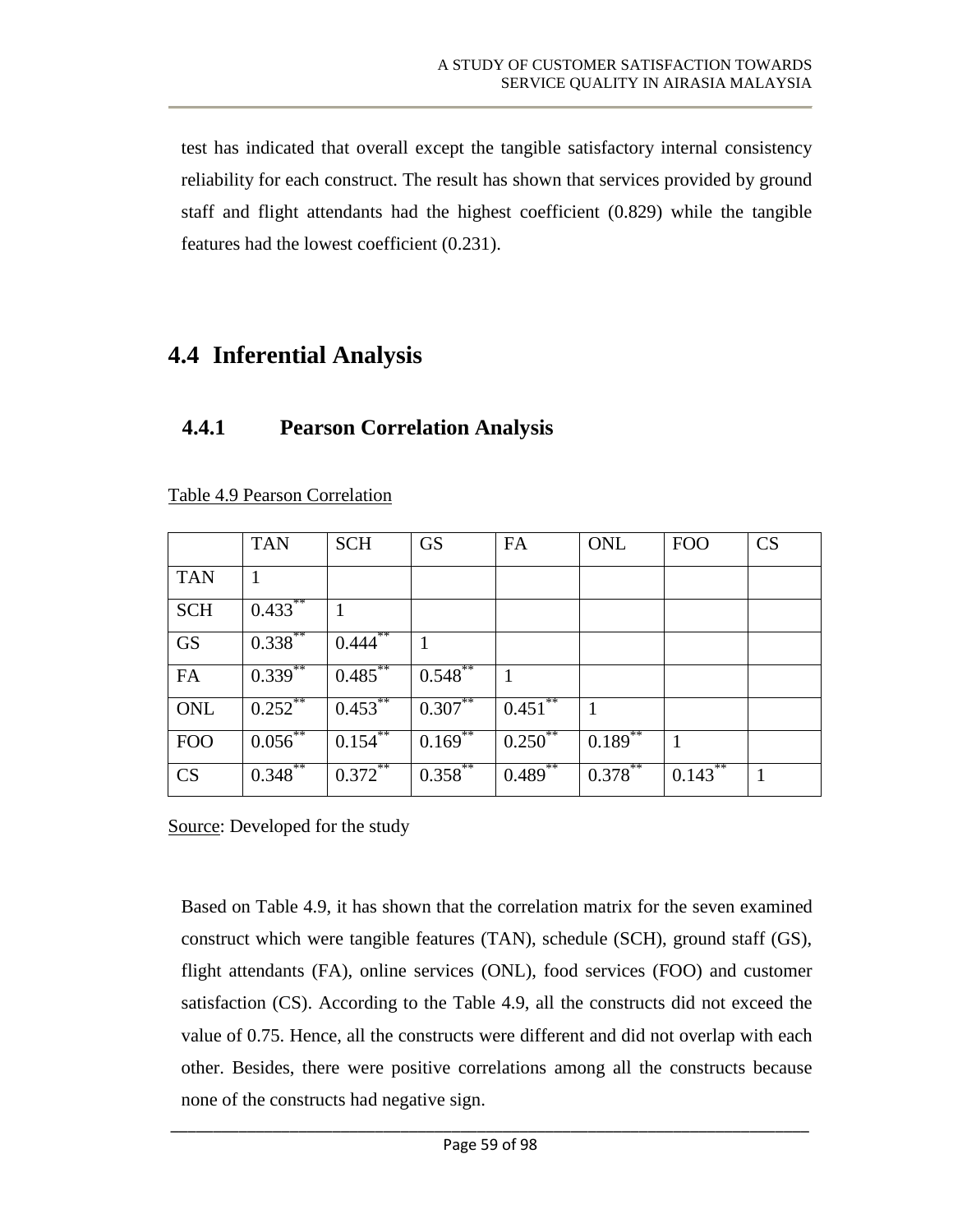In this study, FA has shown positive relationship with  $r=0.489$ , significant at 0.01 level. Next, it was followed by ONL with  $r=0.378$ , SCH with  $r=0.372$ , GS with  $r=0.358$ , TAN with  $r=0.348$  and FOO with  $r=0.143$ , all correlations were significant at 0.01 level. Thus, the result has shown that there is a significant relationship between customer satisfaction towards service quality in AirAsia and all the independent variables.

### **4.4.2 Multiple Regressions Analysis**

Table 4.10 Model Summary

| Model R |                | R Square | Adjusted R Square | Std. Error of the Estimate |
|---------|----------------|----------|-------------------|----------------------------|
|         | $.554^{\circ}$ | .307     | .282              | .47083                     |

Source: Developed for the study

a. Predictors: (Constant), Average of Food item, Average of Schedule item, Average of Ground staff item, Average of Online item, Average of Tangible item, Average of Flight attendant's item

Table 4.10 has shown that the R Square is 0.307 for the regression of customer satisfaction of 0.554. This means that 30.70% of the variation in the customer satisfaction be explained by the six independent variable which are food services, online services, services provided by flight attendants, services provided by ground staff, schedule and tangible. The others 69.30% remain unexplained.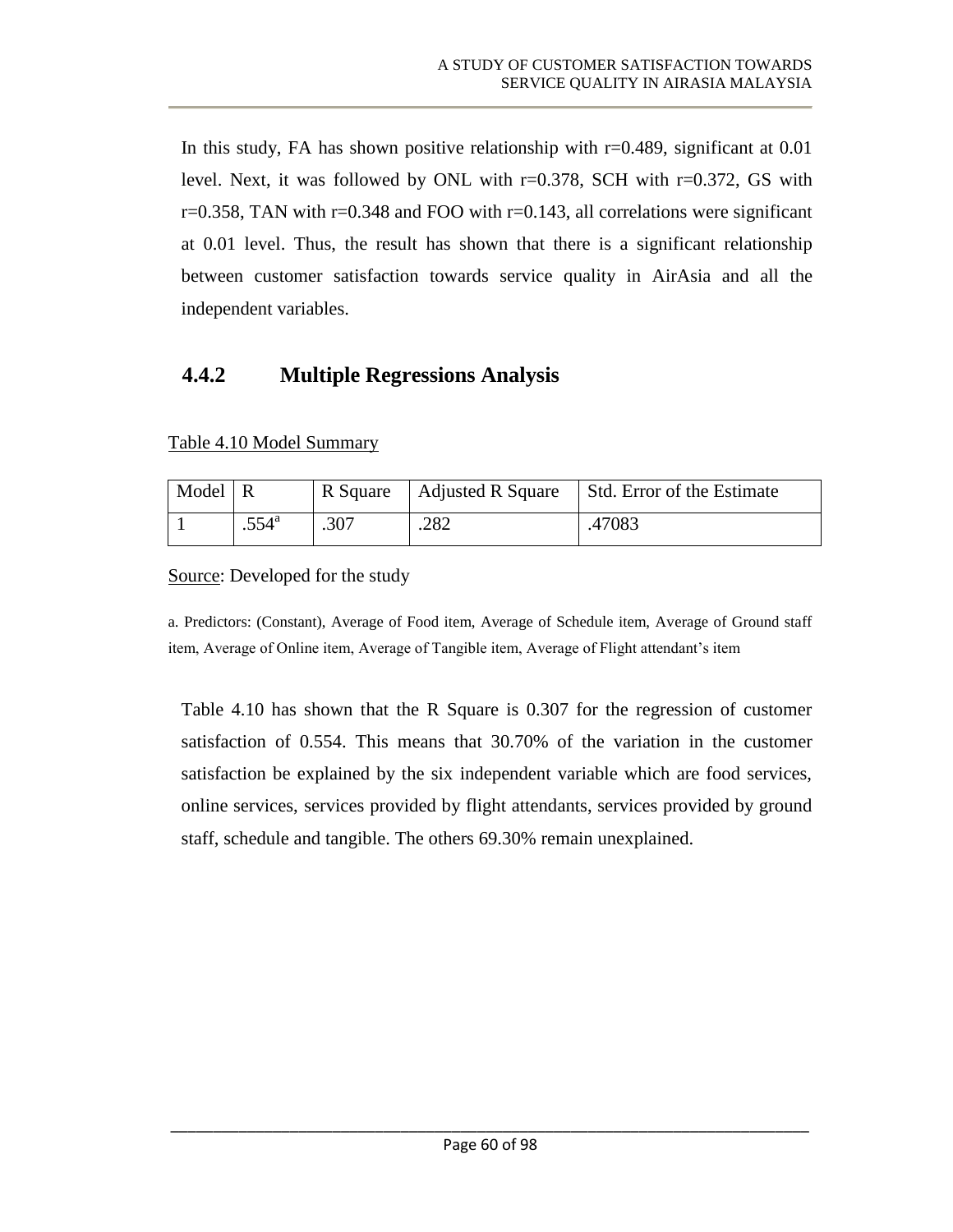#### Table 4.11 ANOVA test

| Model |  |                   | Sum of Squares | df  | Mean Square |        | Sig.    |
|-------|--|-------------------|----------------|-----|-------------|--------|---------|
|       |  | Regression 16.378 |                |     | 2.730       | 12.313 | $000^a$ |
|       |  | Residual          | 37.021         | 167 | .222        |        |         |
|       |  | Total             | 53.399         | 173 |             |        |         |

Source: Developed for the study

a. Predictors: (Constant), Average of Food item, Average of Schedule item, Average of Ground staff item, Average of Online item, Average of Tangible item, Average of Flight attendants item

b. Dependent Variable: Average of Satisfaction item

#### **4.4.2.1 Test of Significant**

| Model        |            |                |            |              |       |      |
|--------------|------------|----------------|------------|--------------|-------|------|
|              |            | Unstandardized |            | Standardized | T     | Sig. |
|              |            | Coefficients   |            | Coefficients |       |      |
|              |            |                |            |              |       |      |
|              |            | B              | Std. error | <b>B</b> eta |       |      |
| $\mathbf{1}$ | (Constant) | .509           | .317       |              | 1.605 | .110 |
|              | <b>TAN</b> | .214           | .098       | .160         | 2.194 | .030 |
|              | <b>SCH</b> | .064           | .096       | .056         | 0.673 | .502 |
|              | <b>GS</b>  | .061           | .074       | .066         | 0.822 | .412 |
|              | FA         | .274           | .079       | .299         | 3.494 | .001 |
|              | <b>ONL</b> | .130           | .064       | .155         | 2.042 | .043 |
|              | <b>FOO</b> | .010           | .063       | .010         | 0.156 | .876 |

#### Table 4.12 Coefficients

Source: Developed for the study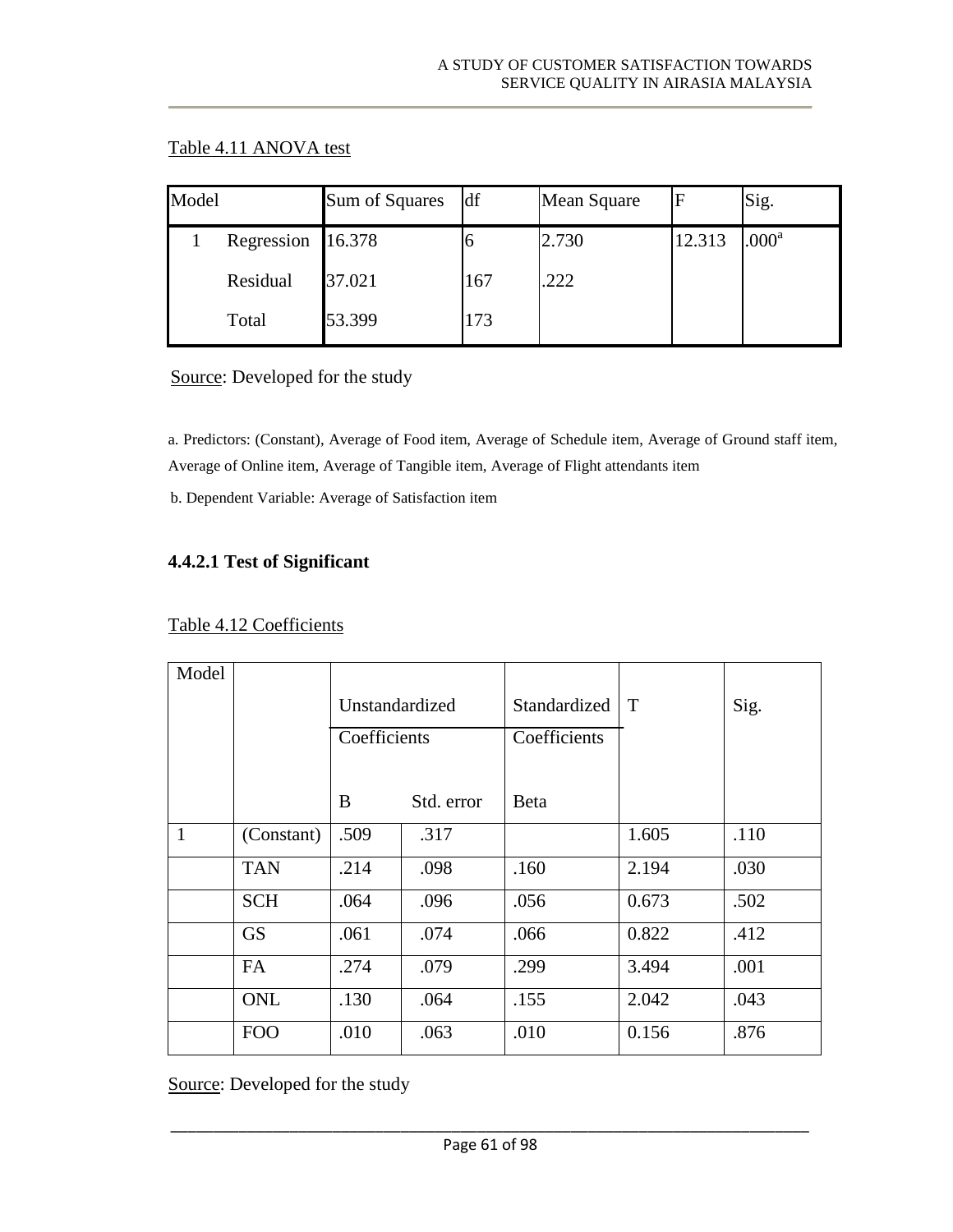TAN= Tangible Features SC= Schedule GS= Services Provided by Ground Staffs FA= Services Provided by Flight Attendants ONL= Online Services FOO= Food Services

There are six hypotheses that have been derived in this research study namely:

#### Tangible Features

H0: There is no positive relationship between tangible features and customer satisfaction in services quality of AirAsia Malaysia.

H1: There is a positive relationship between tangible features and customer satisfaction in services quality of AirAsia Malaysia.

Reject H $0$  if  $p<0.05$ 

Based on Table 4.12, the significant value of TAN is 0.030, which is below the pvalue of 0.05. This can be concluded that is a positive relationship between tangible features and customer satisfaction, so it rejects H0.

#### Schedule

H0: There is no positive relationship between schedule and customer satisfaction in services quality of AirAsia Malaysia.

H2: There is a positive relationship between schedule and customer satisfaction in services quality of AirAsia Malaysia.

Reject H0 if  $p<0.05$ 

Based on Table 4.12, the significant value of SCH is 0.502, which is above the pvalue of 0.05. This can be concluded that is no significant relationship between schedule and customer satisfaction, so it rejects H2.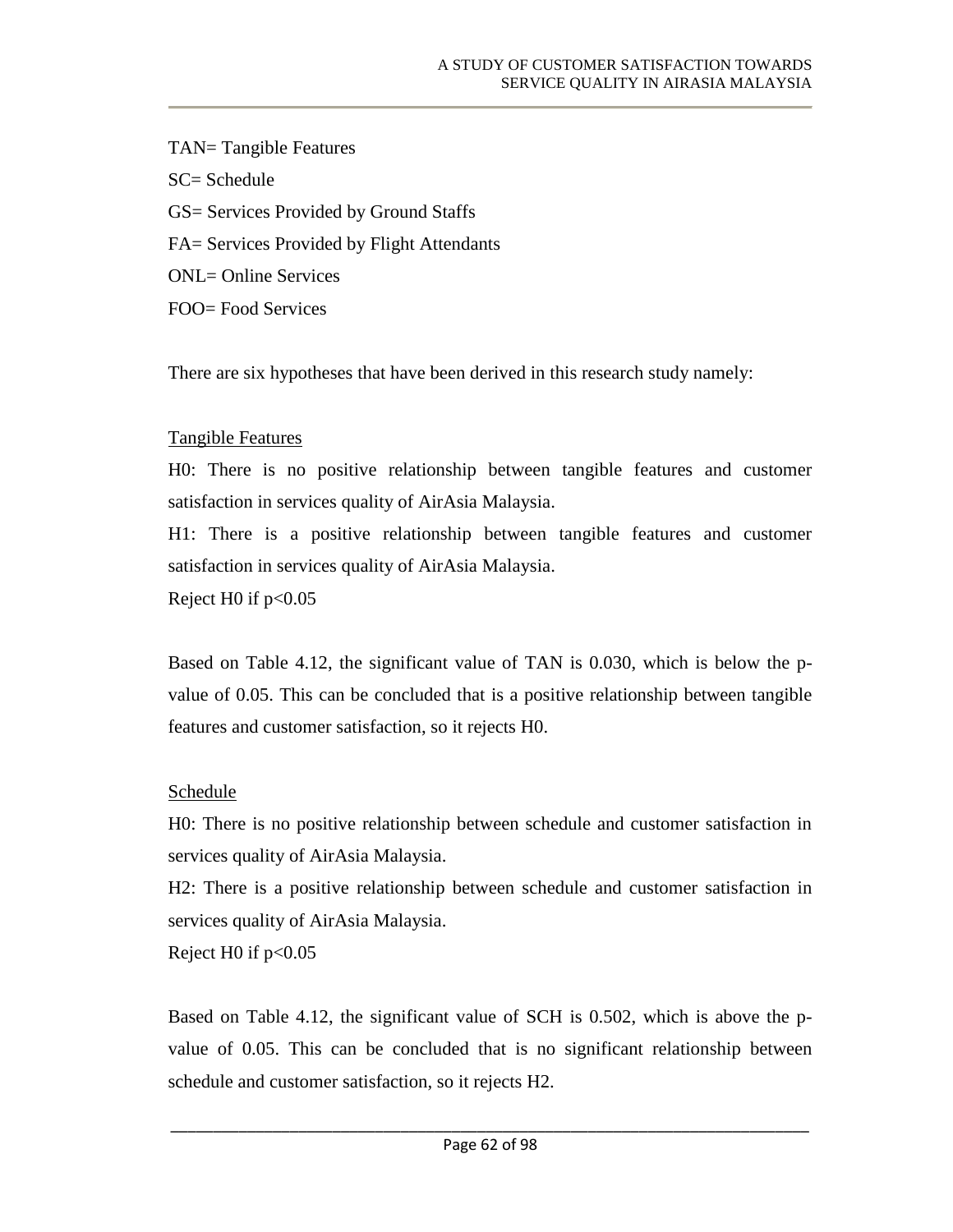#### Services Provided by Ground Staff

H0: There is no positive relationship between services provided by ground staff and customer satisfaction in services quality of AirAsia Malaysia.

H3: There is a positive relationship between services provided by ground staff and customer satisfaction in services quality of AirAsia . Malaysia

Reject H $0$  if  $p<0.05$ 

Based on Table 4.12, the significant value of GS is 0.412, which is above the p-value of 0.05. This can be concluded that is no significant relationship between services provided by ground staff and customer satisfaction, so, it rejects H3.

#### **Services Provided by Flight Attendants**

H0: There is no positive relationship between services provided by flight attendants and customer satisfaction in services quality of AirAsia Malaysia.

H4: There is a positive relationship between services provided by flight attendants and customer satisfaction in services quality of AirAsia Malaysia.

Reject H $0$  if  $p<0.05$ 

Based on Table 4.12, the significant value of FA is 0.001, which is below the p-value of 0.05. This can be concluded that is a positive relationship between services provided by flight attendants and customer satisfaction, so it rejects H0.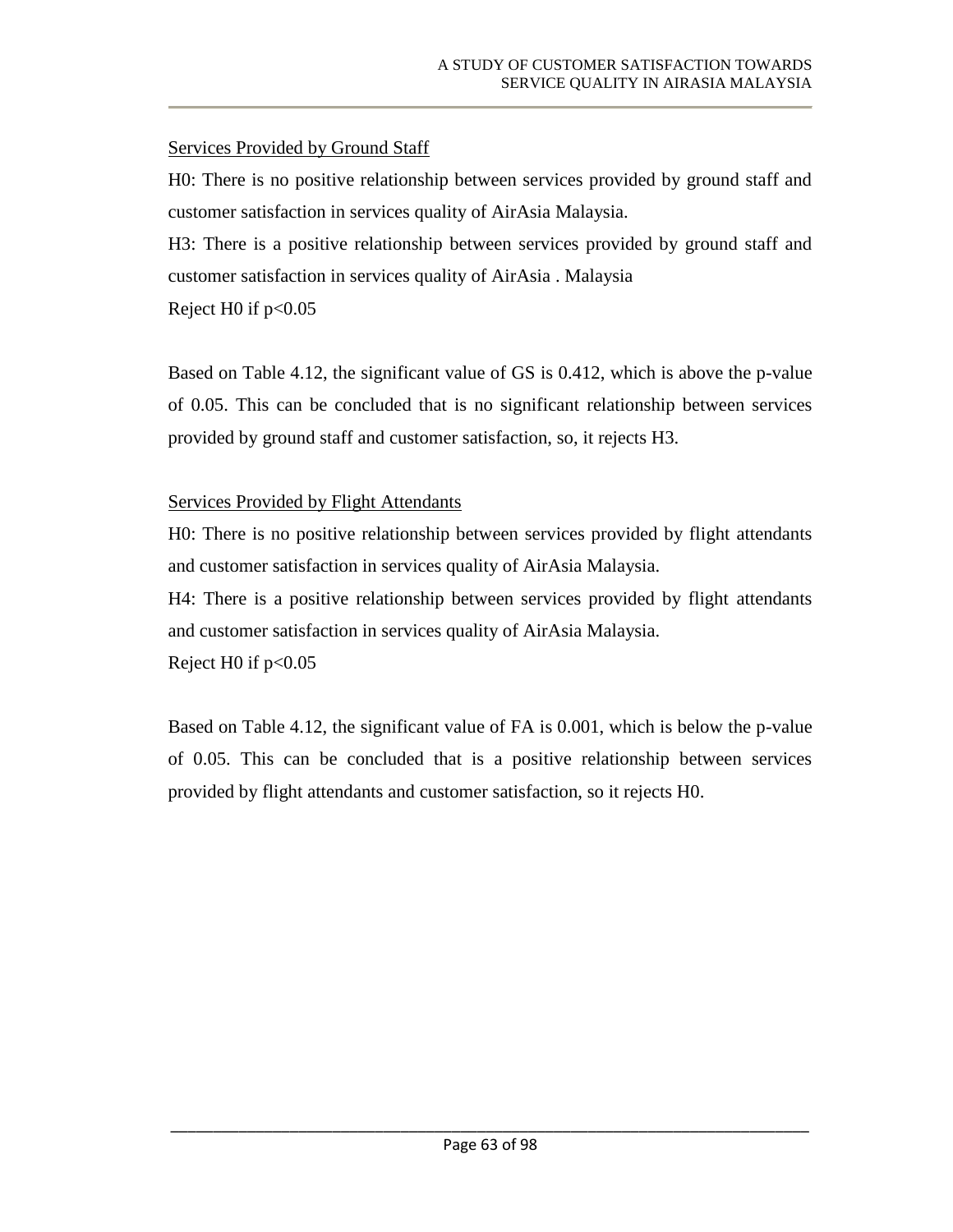#### Online Services

H0: There is no positive relationship between online services and customer satisfaction in services quality of AirAsia Malaysia.

H5: There is a positive relationship between online services and customer satisfaction in services quality of AirAsia Malaysia.

Reject H $0$  if  $p<0.05$ 

Based on Table 4.12, the significant value of ONL is 0.043, which is below the pvalue of 0.05. This can be concluded that is a positive relationship between online services and customer satisfaction, so it rejects H0.

#### Food Services

H0: There is no positive relationship between food services and customer satisfaction in services quality of AirAsia Malaysia.

H6: There is a positive relationship between food services and customer satisfaction in services quality of AirAsia Malaysia.

Reject H0 if  $p<0.05$ 

Based on Table 4.12, the significant value of FOO is 0.876, which is above the pvalue of 0.05. This can be concluded that is no significant relationship between food services and customer satisfaction, so it rejects H6.

## **4.5 Conclusions**

In this chapter, the descriptive analysis, scale measurement and inferential analysis which were used to analyze the outcome of the data collected and generated results for further discussion. The next chapter will provide a more detailed discussion of the major findings and conclusions of the study.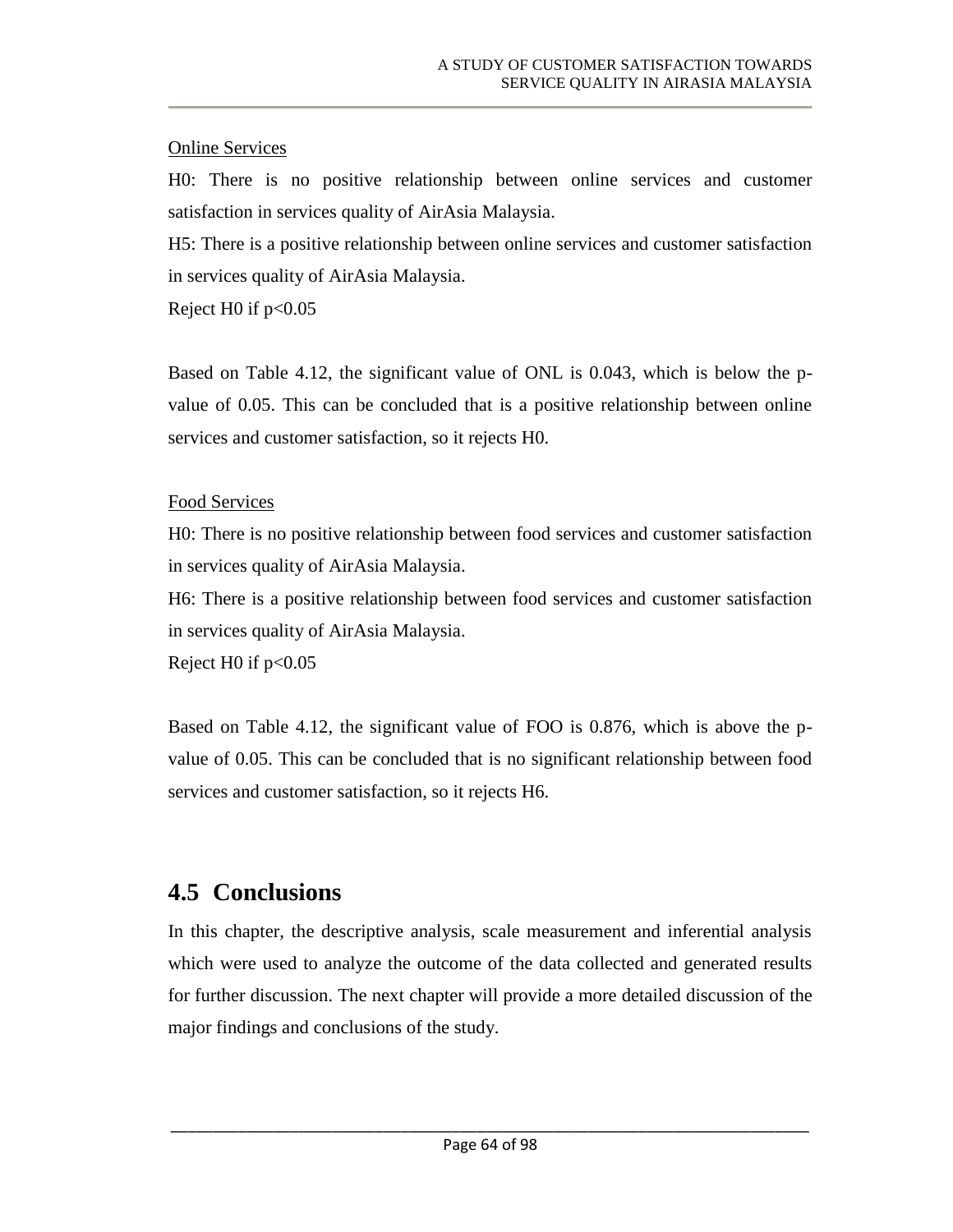# **CHAPTER 5: DISCUSSION, CONCLUSION AND IMPLICATIONS**

## **5.1 Introduction**

In the previous chapter, the researchers have obtained results from the data collected. This chapter will discuss on the findings from previous chapter and it contains four parts which are the interpretation of results and hypothesis, limitation, recommendation and conclusion of the study.

## **5.2 Summary of Statistical Analysis**

#### **5.2.1 Descriptive Analysis**

From the respondents' descriptive study, the personal details are classified as gender, age, race, marital status, working status, income and education level. Majority of the respondents were female which have constituted 57.5% of the sample size, aged category of between 21-30 years old which have constituted 70.7% of the respondents and most of them were Chinese and single which have constituted 60.3% and 73.0% respectively of the respondents. In this study, most of the respondents were working full-time which have constituted 48.9% of the respondents with the majority income of below RM 1,000 which have constituted 42.0% of the respondents. Most of the respondents were from degree levels which have constituted 56.3% of the respondents.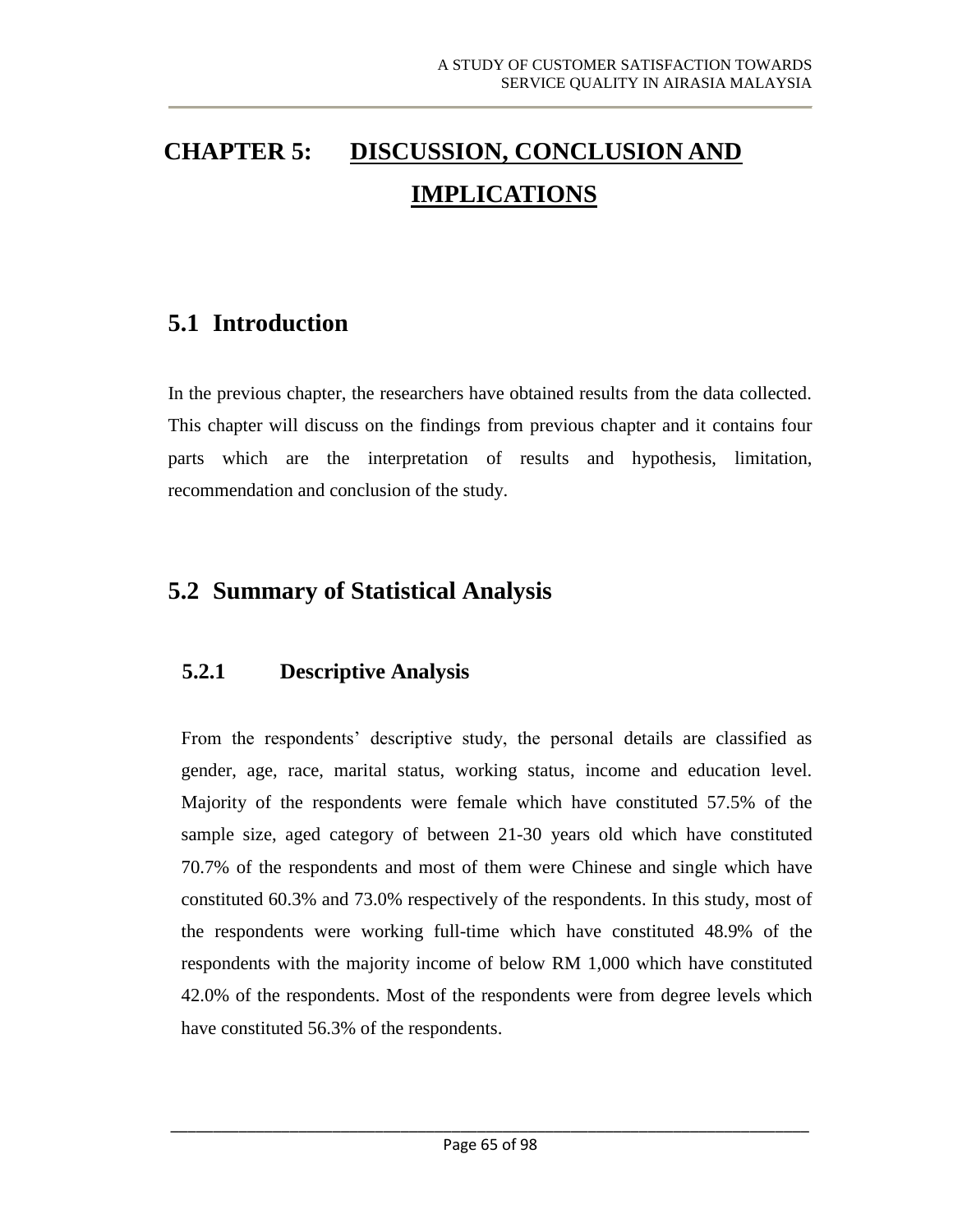As for the general information, there were several questions issued and the summary gained shown as follow. 100% of the passengers have travelled with air and have travelled with AirAsia. There were 67.2% of the respondents were travelling regularly domestically. From the results, the highest frequency for the respondents to travel in a year was 1-5 times which have constituted 83.9% of the respondents. Furthermore, there were 98% of the respondents who would preferably travel with low cost airlines. Besides, economy class was the majority choice among the respondents, recording 90.8% of the respondents. Additionally, most of the respondents have booked the air tickets via the Internet which have constituted 73.6% of the respondents and lastly majority of the respondents were the leisure or personal travelers, recording 77% of the respondents.

#### **5.2.2 Scale Measurement**

The scale measurement is identified by the reliability test. The Conbach's alpha is used to examine the reliability among six constructs that consist of 39 items. Among the six constructs measured, GS and FA score the highest coefficient (0.829), followed by ONL (0.736), FOO (0.714) and SCH (0.662). All the reliability analysis result appears reliable of values greater than 0.6 except for the TAN  $(0.231)$  are below than 0.6.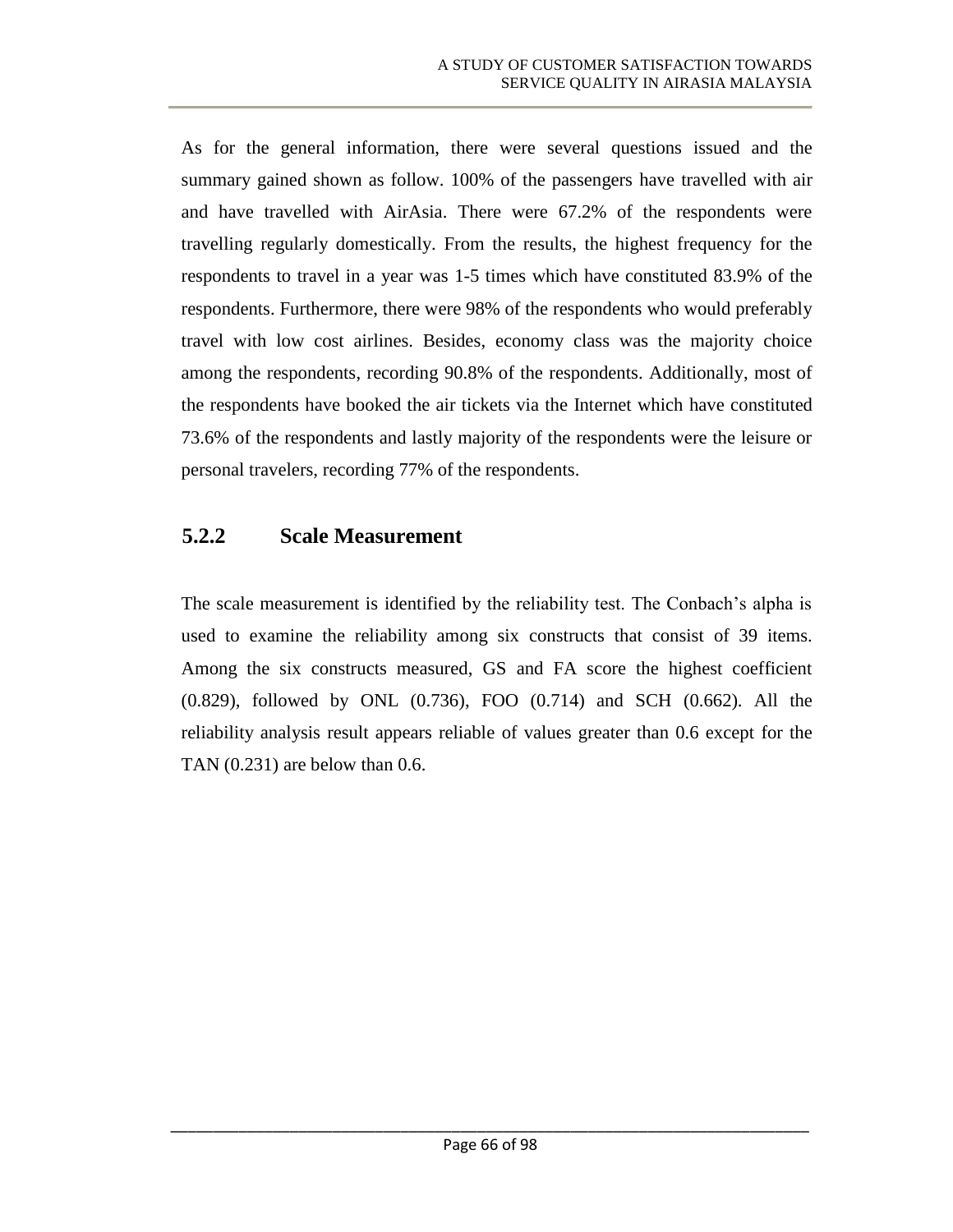## **5.3 Inferential Analysis**

#### **5.3.1.1The Pearson Correlation Analysis**

Pearson correlation analysis is used to measure the association among the six constructs. Based on the result, there are positive correlations among all the constructs because none of the constructs has negative sign with significant at pvalue  $\leq 0.05$ . The highest correlation is FA with r=0.489, then followed by ONL with r=0.378, SCH with r=0.372, GS with r=0.358 and TAN with r=0.348. Meanwhile, the lowest correlation is food services with  $r=0.143$  and all correlation were significant at 0.01 levels.

#### **5.3.1.2Multiple Regression Analysis**

From the analysis, the  $R^2$  regression of customer satisfaction is 0.307. The regression coefficient for TAN is 0.214, SCH is 0.064, GS is 0.061, FA is 0.274, an ONL is 0.130 and FOO is 0.010. Besides, the constant is at 0.509, therefore the estimated equation for the model is:

 $CS=$  0.509 +0.214(TAN) +0.064(SCH) +0.061(GS) +0.274(FA) +0.13(ONL) +0.010(FOO)

- $TAN = Tangible Features$
- $SCH = Schedule$
- $GS =$  Ground Staff
- $FA$  = Flight Attendants
- ONL = Online Services
- FOO = Food Services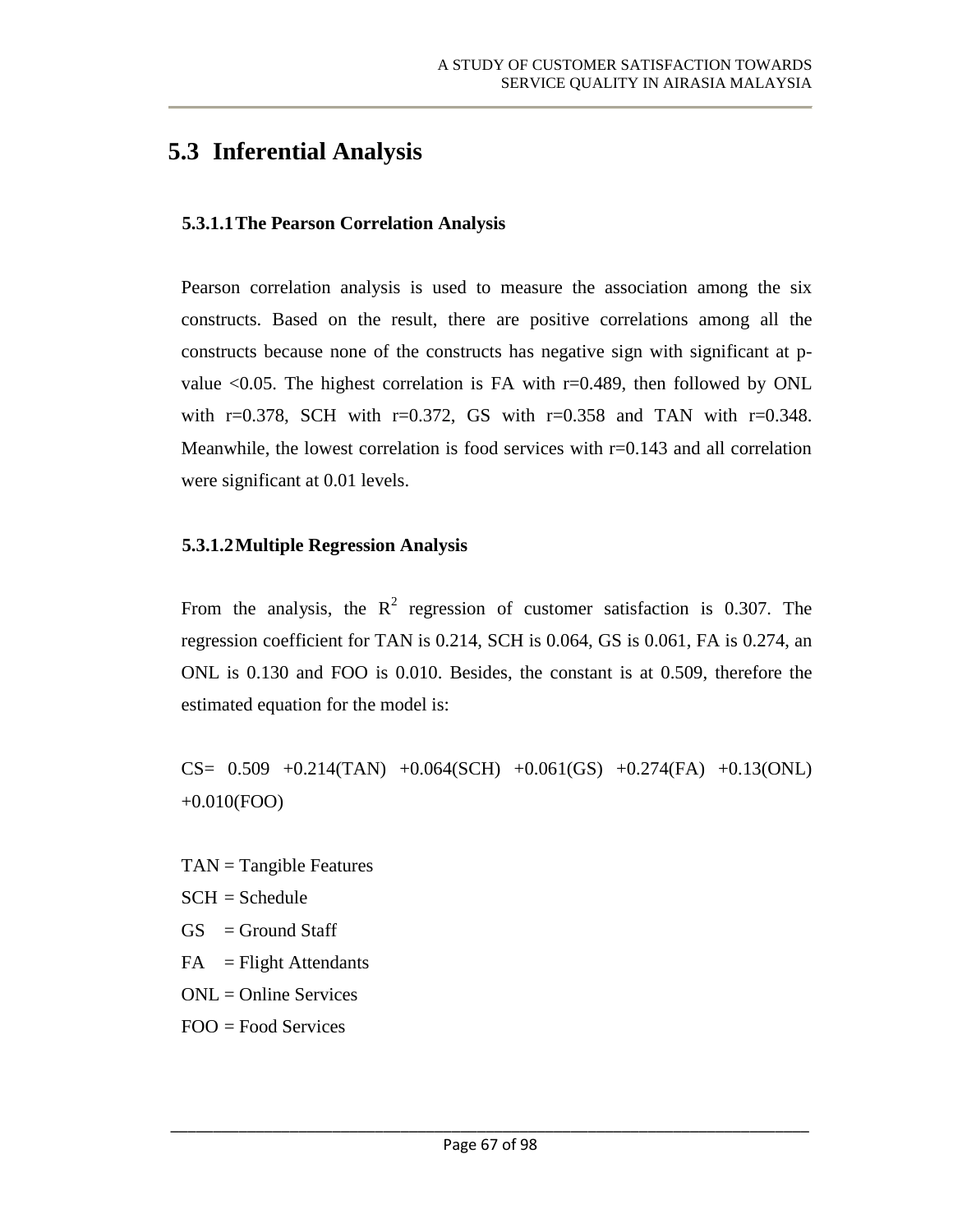## **5.4 Discussions of the Major Findings**

### **5.4.1 Hypothesis 1**

H0: There is no relationship between tangible features and customer satisfaction in service quality of AirAsia Malaysia.

H1: There is a positive relationship between tangible features and customer satisfaction in service quality of AirAsia Malaysia.



From the study, the researchers have found out that TAN is significant to CS. This can be supported by Brady and Cronin (2001), Rust and Oliver (1994), Zeithaml et al. (1988), who stated that the environment quality as the extent to which TAN of the service place play a formative role in consumer perceptions of overall SQ.

Through the study, the result has shown that TAN will influence CS. Based on the findings by Kumar & Barani (2012), TAN are positively related to CS. Moreover, the study has also shown that with continually improving SQ in area of TAN will lead to the increase in the level of CS.

According to Kim & Lee (2009), the perception of TAN in LCCs by passenger was lower than other SQ dimension; therefore LCCs should not ignore the importance of TAN.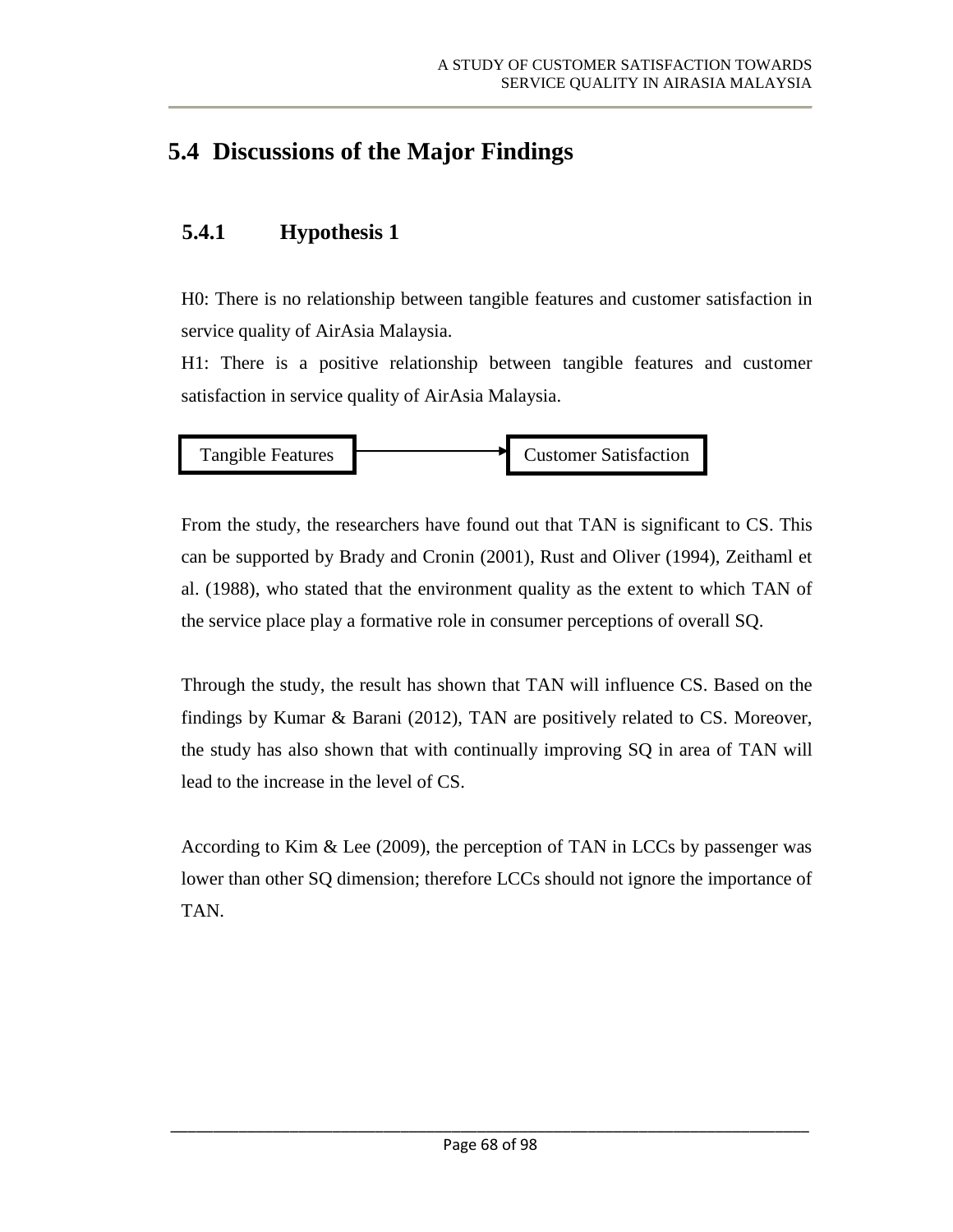### **5.4.2 Hypothesis 2**

H0: There is no relationship between schedule and customer satisfaction in service quality of AirAsia Malaysia.

H2: There is a positive relationship between schedule and customer satisfaction in service quality of AirAsia Malaysia.



Based on the result of the study, it has shown that SCH is not significant to CS. The reason of insignificant between SCH and CS in SQ of AirAsia may due to the lack of emphasis on SCH by passengers. Most of the respondents in this study are leisure/personal travelers. Thus, they are not much concerned about SCH like delay of flight as business travelers do.

Normally, leisure travelers have more free time than business travelers. Leisure travelers are able to wait if the flight is delayed. But for business travelers, they do not have much free time to wait in case of flight delay. They may have to rush for a meeting for their business.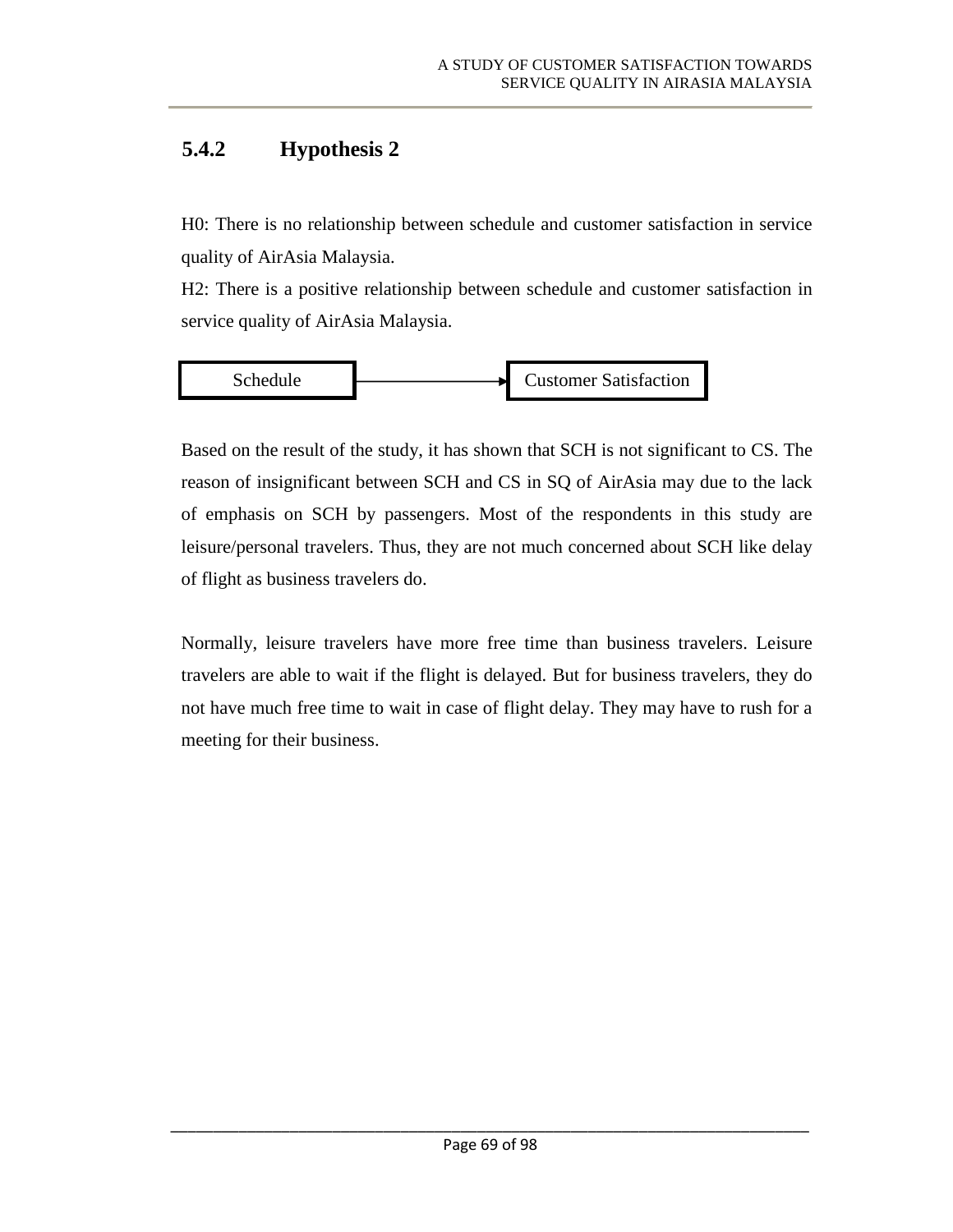### **5.4.3 Hypothesis 3**

H0: There is no relationship between ground staff and customer satisfaction in service quality of AirAsia Malaysia.

H3: There is a positive relationship between ground staff and customer satisfaction in service quality of AirAsia Malaysia.



From the study, the researchers have found out that the services provided by GS is not significant to CS. Being a LCC, AirAsia operates in low cost marketing strategy. It has a tendency to reduce the operation cost to deliver the lowest fare to the customers. The dependency on ONL is higher in relative to the dependency on GS. For example, there is no complimentary counter check-in for domestic flights. Such service is related to the GS. A service charge of RM 10 is incurred for check-in over the counter. Thus, more customers will opt for online check-ins rather than counter check-ins. The lack of contact between the GS and customers reduces the significance of this variable as compared to the other variables.

Moreover, the customers do not have high expectations towards LCCs as compared to the traditional carriers due to the lower fare incurred. With that, the customers are more likely to concern about the FA rather than the GS. This is contributed by the higher degree of contact with the FA compared to the GS. Therefore, this can support the result found out from the study.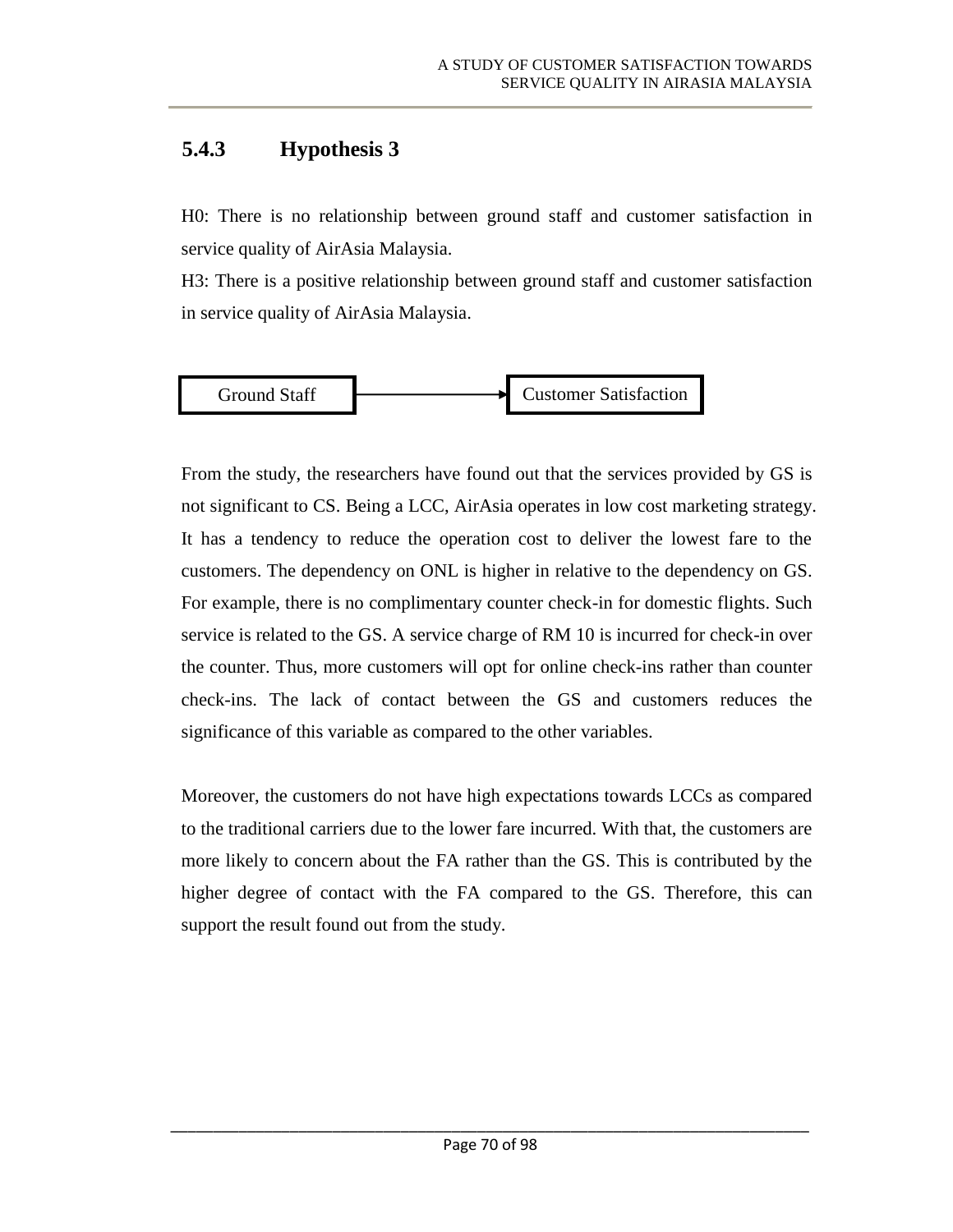### **5.4.4 Hypothesis 4**

H0: There is no relationship between services provided by flight attendants and customer satisfaction in service quality of AirAsia Malaysia.

H4: There is a positive relationship between services provided by flight attendants and customer satisfaction in service quality of AirAsia Malaysia.



Throughout the study, the researchers have found out that FA is significant to CS and it is also the **MOST important** factor to influence CS (β=0.299). Based on An & Noh (2009), FA play a crucial role for passengers in choosing the airlines company. A certain airlines company is most likely to be represented by the FA. Airplane is the place where a respective passenger spends the most amount of time in. The passengers emphasize on the services on board as they have limited access to territorial space in the airplane. Passengers are preferred to associate with FA rather than GS. Thus, the FA are the ones who have the most contact with the passengers.

Providing good customer service and ensuring passengers with a pleasant travelling experience are important parts of a FA job. Besides, greetings and friendly approaches from FA to the passengers, willingness to help the passengers, neat and smart appearance and possessing the knowledge to cater for the passenger's enquiries are also important elements for passengers in choosing the airlines company. The level of CS is influenced by the efficiency of FA in meeting the customers' needs. New FA require more time to provide a satisfactory level of service as compared to the experienced FA.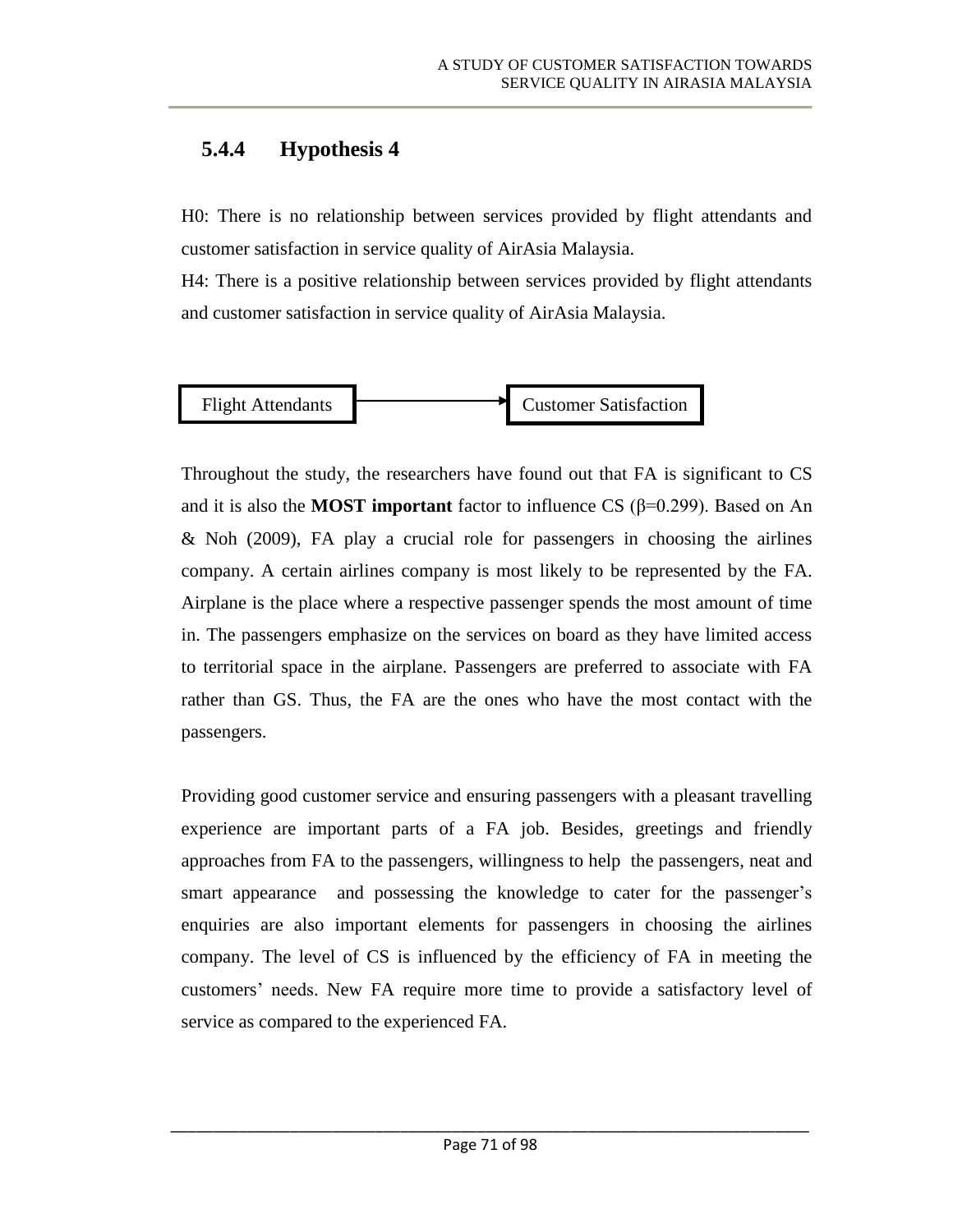Moreover, Munusamy, Chelliah and Pandian (2011) stated that CS can be improved by increasing the number of FA. Because of the low cost operation, AirAsia has limited the number of FA on each of the journey on the plane. It is normally 3-5 FA who provide the service for passengers on each flight. Sometimes, there is insufficient numbers of FA to handle the request by passengers. So, it can directly affect the level of CS.

#### **5.4.5 Hypothesis 5**

H0: There is no relationship between online services and customer satisfaction in service quality of AirAsia Malaysia.

H5: There is a positive relationship between online services and customer satisfaction in service quality of AirAsia Malaysia.



The result of the study has shown that ONL is significant to CS. This can be supported by Adam, Wang and Frank (2009), stated that, to fully understand online CS, there is a need to look into the consumers' interaction with the web site both as a store and as a system interface. Based on AirAsia website, it can be said that majority (65%) of the flight ticket sales were done through online. Due to low cost operation by AirAsia, there is only several operating sales office. AirAsia is focusing more on the online sales. Moreover, even the boarding check-in has to done online (domestic flight). If the customers choose not to check in through online, they will have to pay RM10 service charge for check-in over the counter. In order to avoid the counter check-in charges, the customers will naturally choose to check in online.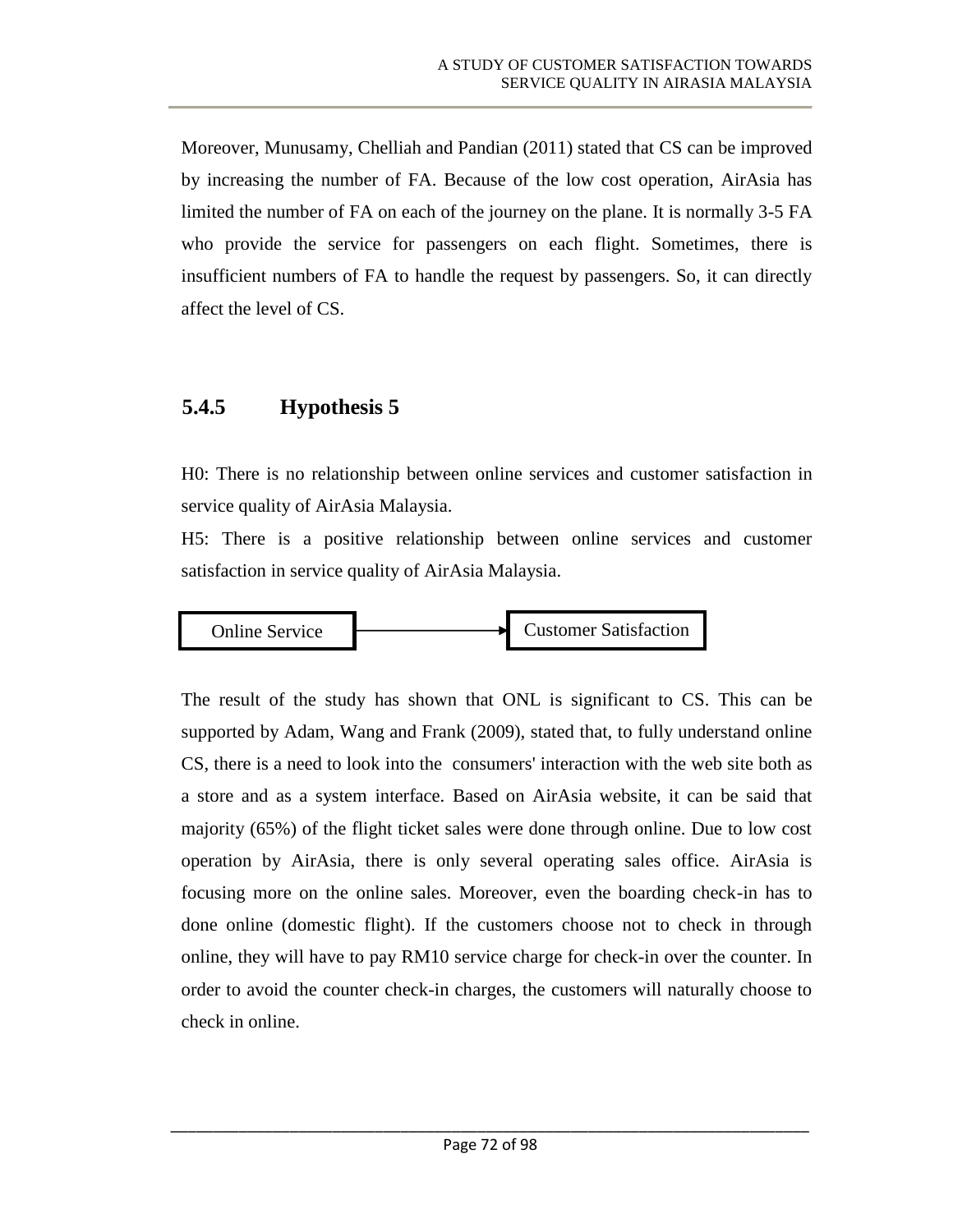Besides, if the customers perform online check-in, they can arrive slightly later to the airport. Since every activity and transaction related to AirAsia like checking on flight information, purchasing the ticket or onboard check-in are performed online, so the customers' expectation on the ONL will be high. Thus, it can relate to CS. Hence, any changes in ONL will influence the level of CS.

### **5.4.6 Hypothesis 6**

H0: There is no relationship between food service and customer satisfaction in service quality of AirAsia Malaysia.

H6: There is a positive relationship between food service and customer satisfaction in service quality of AirAsia Malaysia.



Based on the result of the study, the researchers have found out that FOO is not significant to CS and it is also the **LEAST important** factor that will influence CS  $(β=0.010)$ .

Due to the low cost and no frills operation, the customers are not provided with any in-flight meals unless customers opt to purchase the meals with extra charges. Comparing to other full service carriers like MAS and Singapore Airlines, their flight fare offered has included for the in-flight meals. The passengers from AirAsia may choose not to opt for in-flight meals because they want the lowest fare with no extra charges. Therefore, they do not have high expectation of the FOO by AirAsia.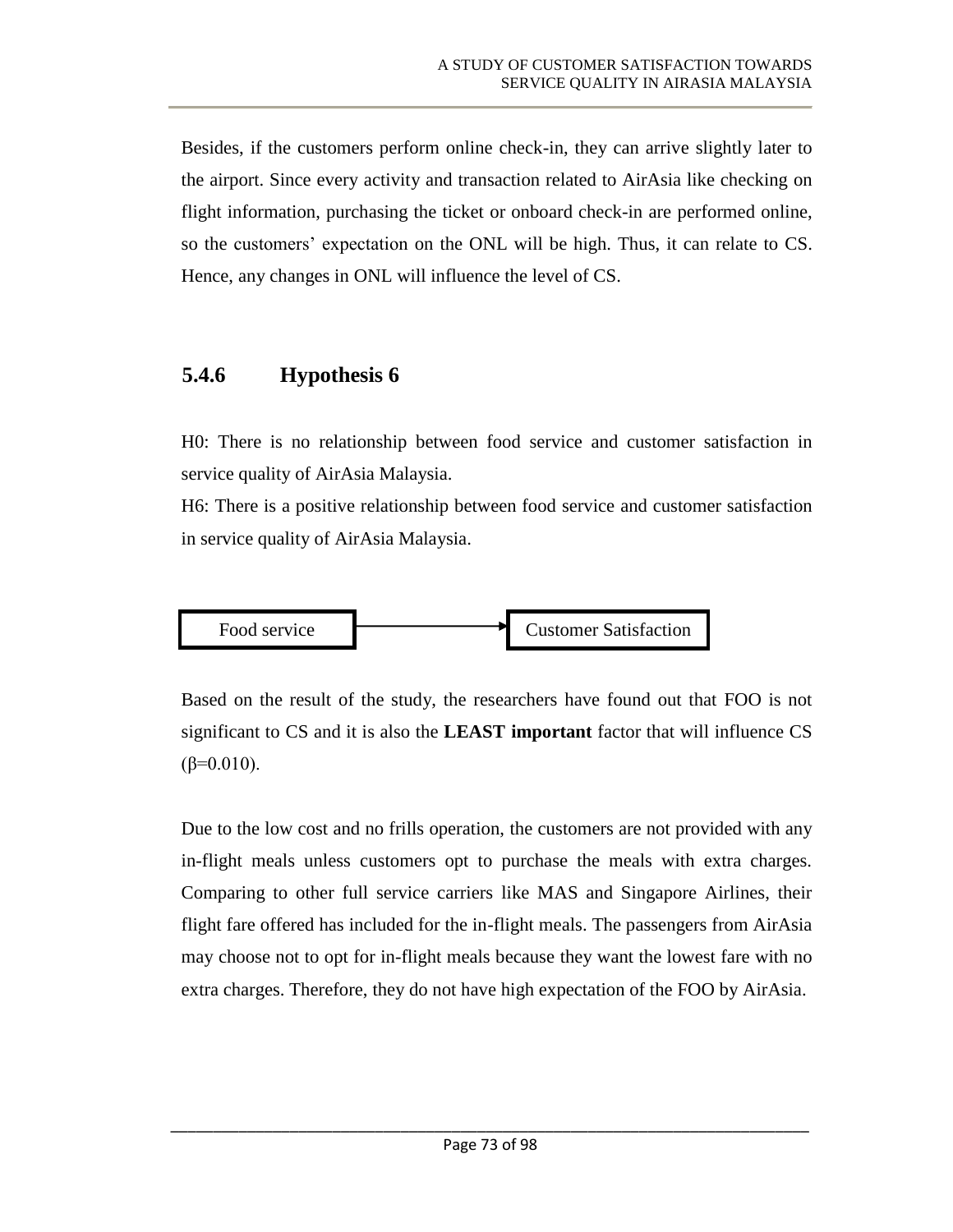Besides that, almost all AirAsia flights are short-hauled (3 hour flight or less). For instance, flight from Kuala Lumpur to Pulau Pinang only takes 1 hour. There is insufficient time for the customers to have a proper meal, or else the customers need to rush to finish the meals. The customers would rather choose to have a rest or nap than to consume the meals in a rush. So, the customers will not choose to use the FOO in AirAsia. Therefore, FOO is less likely to affect the level of CS.

## **5.5 Implications of the Study**

### **5.5.1 Managerial Implications**

This study has recommended a handful of implications for the policy makers as well as the practitioners of AirAsia. Hence, by going through the overall findings of the study, there are some of the important implications that should be emphasized in overall performance of AirAsia. By implementing it, it helps to boost the sales performance of AirAsia.

Firstly, since FA is the most important factor that influences CS, AirAsia should improve the quality of their FA. AirAsia can conduct appropriate trainings for their FA, specifically language, knowledge of flight and emergency procedures, hospitality skills, first aid and medical skills, ability to assist people with special needs such as young children or people with disabilities. Besides, AirAsia can increase the number of FA in the flight to cater for more passengers' needs.

The study also provides a better insight like the comfort of the seats in the flight. Through the study, it is found out that a lot of passengers were not satisfied about seats in the plane because the seats are very close to each others, especially when it comes to movement of the passengers on the seat which causes inconvenience both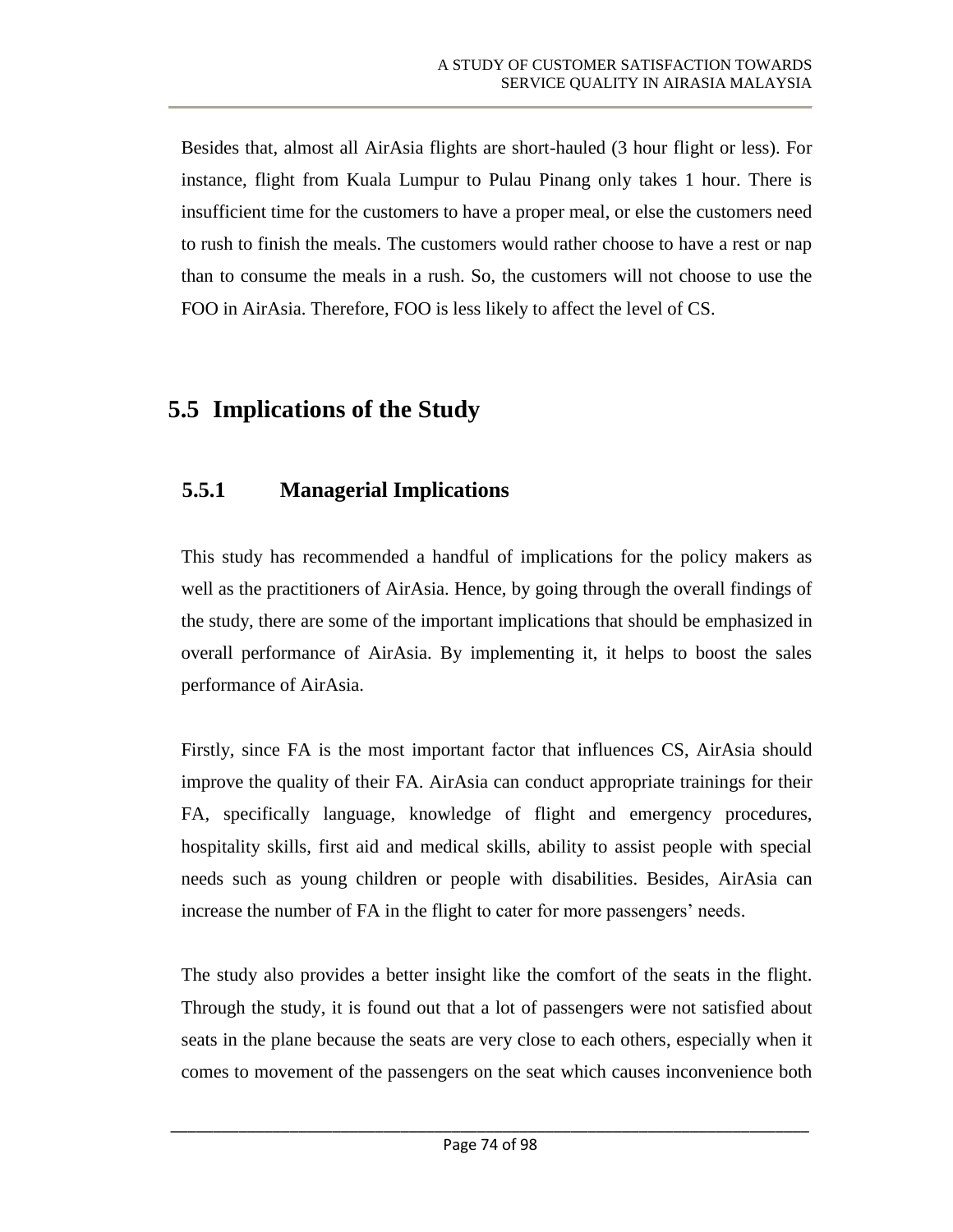to the passenger itself and the neighboring passengers. AirAsia should consider purchasing larger plane with comfortable seats and wider area which allows movement of the passengers without affecting the other passengers in the flight. It is even more significant for long distance travelling as the passengers may seek for personal territorial space for slight movements to ease boredom and discomfort.

Furthermore, the results of the study also give several good implications for the AirAsia on how to attract and retain the current AirAsia customers. Responsiveness to the customers' enquiries plays a significant role in the SQ of the AirAsia. Especially for online booking, it happens mostly during the promotional period. Whenever there is a promotion on their website, congestion on the website happens. The customers will put in a virtual "waiting room" and they are not able to make any browsing and information gathering. This may cause disappointment among customers. Thus, AirAsia can add more servers to increase the efficiency for their website.

## **5.6 Limitations of the Study**

Throughout the progress of conducting this study, there are several limitations that have been identified and important to be pointed out in order for the researchers to learn and acknowledge.

The first limitation is limited sample size to represent whole population of AirAsia Malaysia. Due to time and resources constraints, the researchers have distributed 200 questionnaires which considered as a limited sample size to conduct for study. Nevertheless, the researchers have received 174 questionnaires, thus this small sample size has caused the result to be limited and it might fail to represent high and mighty accuracy of gratifying results needed for this study.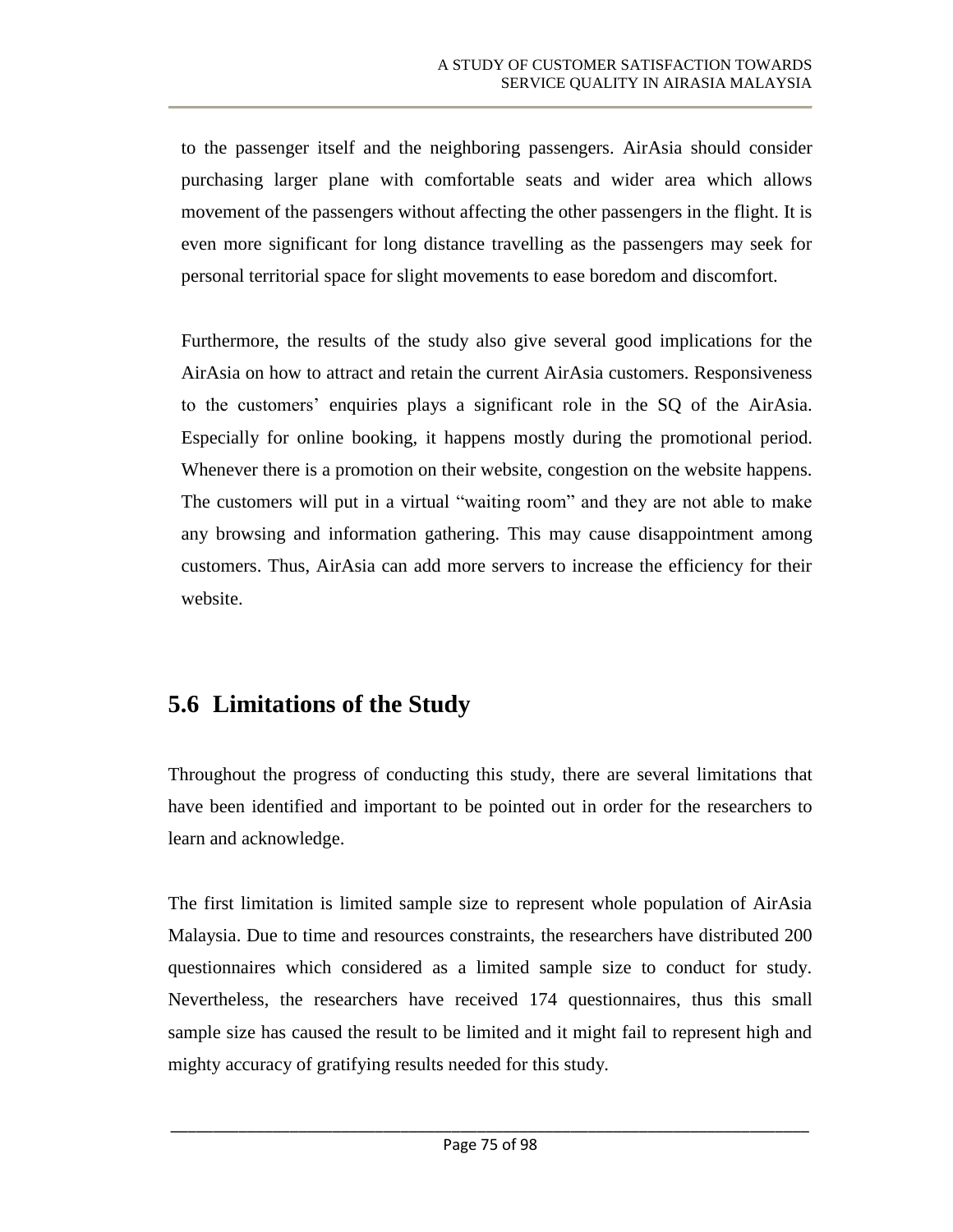Secondly, the researchers have only prepared an English version of questionnaire to the respondents. Thus, it has caused difficulties to some of the respondents who are unable to fully understand certain questions that have been asked by the researchers due to low English standard level. Thus, they would rather follow their intuitions to answer it which can cause bias to the result.

Thirdly, there are some factors that have not been included in the study whereby they are significant to the study as well. In this study, the researchers only focus on examining the non-price factors. Price is an important factor to LCC where consumers are widely based on the price to judge on the service quality. Additionally, pricing strategy is the main focus for LCC to run the business. Moreover, promotional packages should be covered because the passengers are likely to give rating on the service quality that are delivered by the service provider who provides service that mainly based on the promotion offered. Furthermore, the passengers also perceive security as one of the factors that give impact on the CS. Eventually, the researchers did not analyze these factors due to time constraints.

Lastly, the questionnaire was designed in a close-ended manner which required respondent to tick on the answer that is the best to represent their thoughts or satisfaction level. Although it was beneficial as the respondents could easily and conveniently answer the questionnaire, the researchers were able to analyze and interpret the data easily due to time and resources constraint. However, it would limit the researchers to gain more in-depth understanding and thoughts from the passengers towards AirAsia Malaysia, which indirectly affect the accuracy and reliability of result. If the questionnaire were designed in an open-ended manner, the researchers would be able to find out what is uppermost in the respondents minds. Simultaneously, better accuracy of result could be obtained. However, the respondents will feel troublesome by this kind of questionnaire which would require them to take longer time to answer.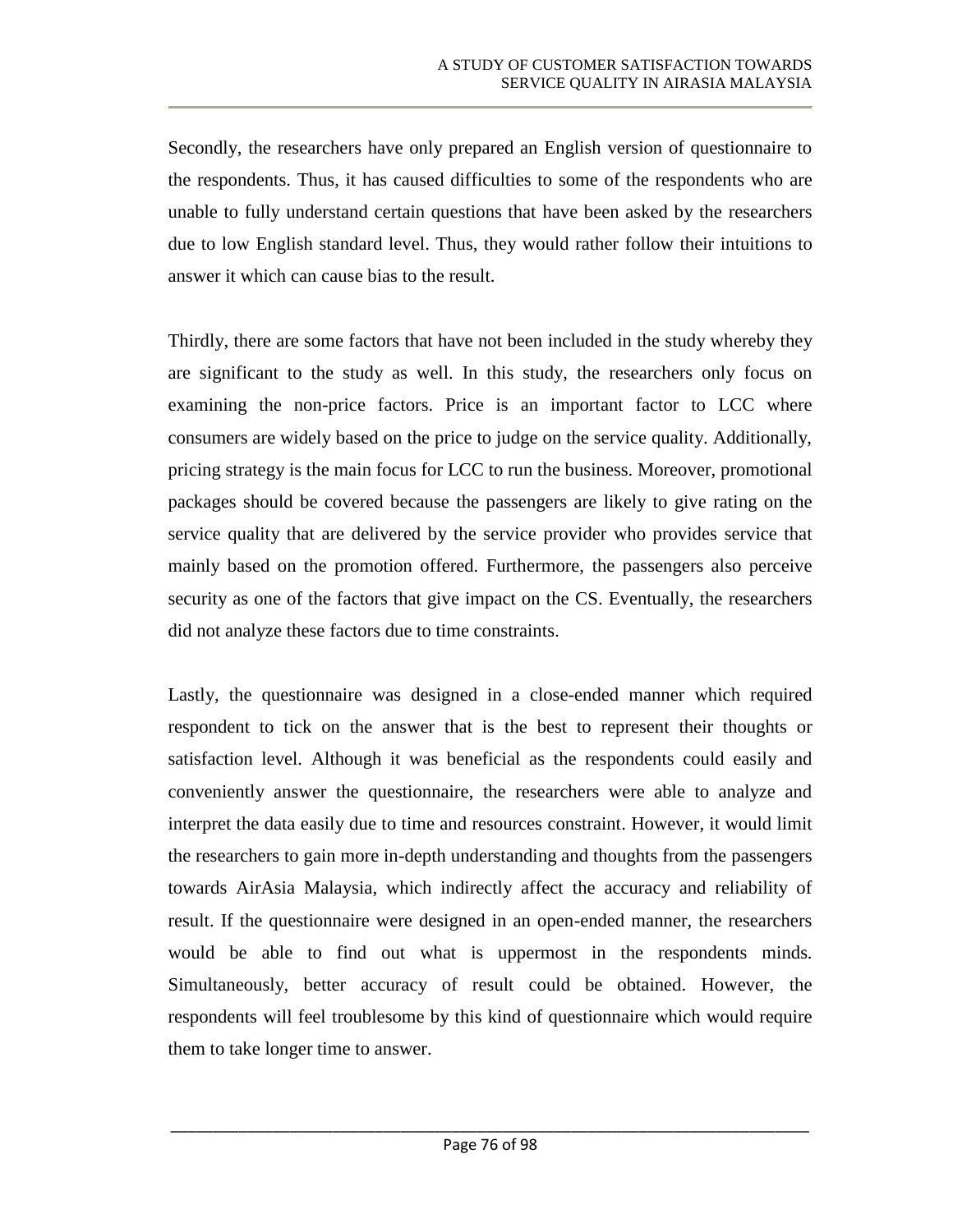## **5.7 Recommendations for Future Research**

After completing this study, the researchers have found out that there are some spaces for improving the quality of this study in future.

The accuracy and reliability of the result can be improved by expanding the sample size, specifically more than 200 questionnaires. Besides, the time frame of conducting survey should be extended in order for the researchers to get sufficient time to distribute and collect from large number of respondents. For current study, the researchers have only distributed questionnaire to KL, Klang Valley and LCCT which might not be comprehensive enough to represent the whole population. Thus, to obtain a large sample size, the researchers can distribute it to all states in Malaysia as well as other countries that allow in capturing the satisfaction level of vary passengers towards the service delivered by AirAsia.

In order to avoid bias of this study, multi-language questionnaire is highly recommended, it should provide English, Malay, Chinese, and Tamil versions of questionnaire. By inserting multi languages in questionnaire, it can help to increase the level of understanding for the respondents who are not able to understand the full English version of questionnaire. Additionally, the respondents can choose their preferred language to answer, thus they would able to understand the research questions which lead to the accuracy of result.

Besides, the researchers have only covered six factors that might have impacted on the CS. However, the researcher might neglect certain significant factors that play an important role in determining the satisfaction level towards SQ that is delivered by AirAsia. Price, promotion and security are emphasized by the passengers from LCC. Thus, these three factors should be carried out in future research to obtain in-depth understanding on passengers' satisfaction level towards AirAsia Malaysia and it is useful for the study which regards to LCC.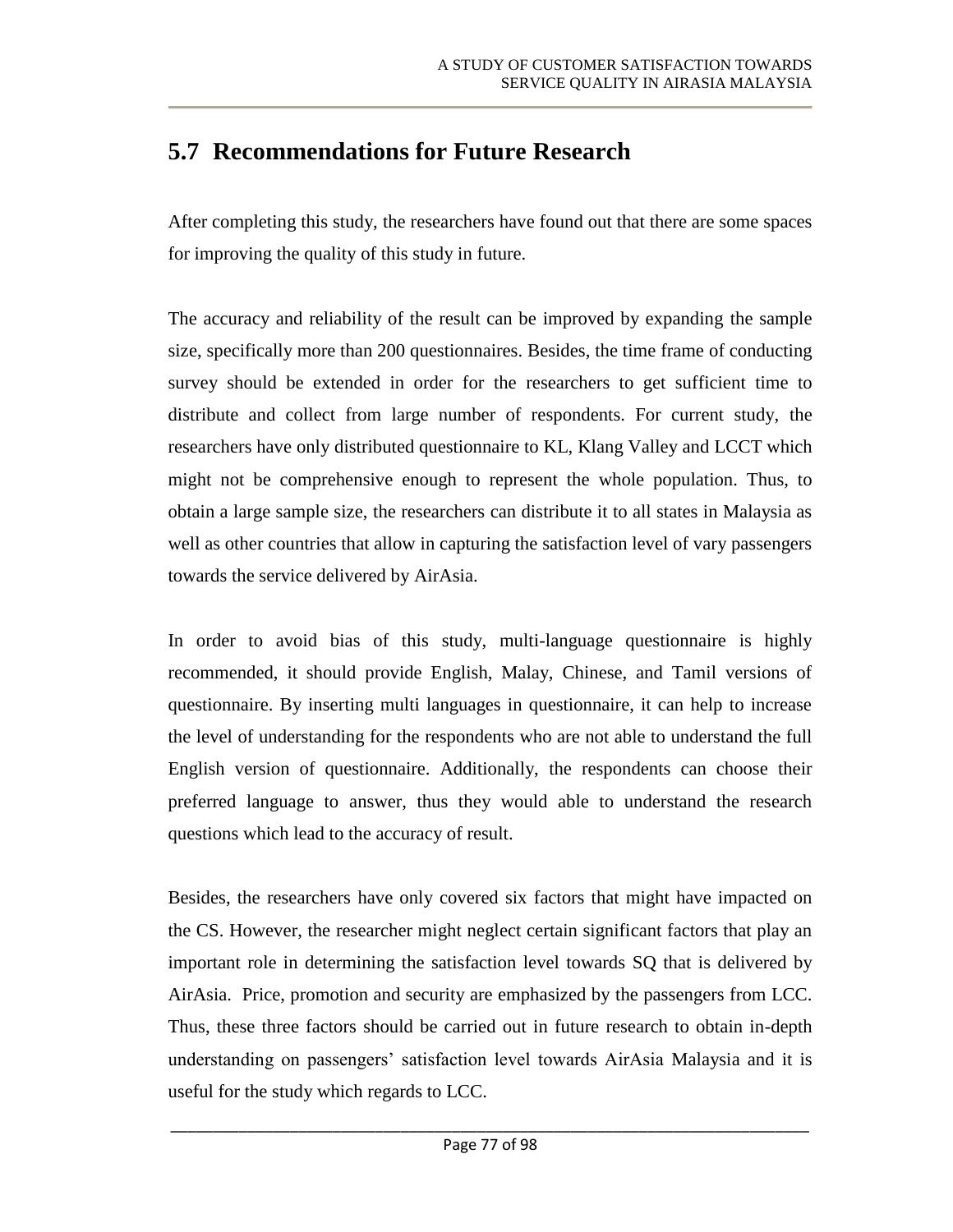Other than that, for future researchers they can also conduct the study in a qualitative research so that they can obtain more reliable and precise information.

## **5.8 Conclusion**

As a conclusion, this portion summarizes the entire chapter of this study. There are managerial implications that have helped the airlines industry to make service improvement in order to maximize its business performance. Besides, this study has included several limitations that have been faced by the researchers. However, these limitations have been supported by recommendations in order to enhance the airlines industry as a whole in the future.

Throughout this study, the researchers have discovered some hidden and important factors that have impacted the level of CS towards SQ of AirAsia Malaysia. Hence, this study has helped the airlines industry to keep track of the six important independent variables and continuously monitor their SQ in ensuring maximum satisfaction among the customers. Thus, it also definitely helps to create customer loyalty for the airlines industry.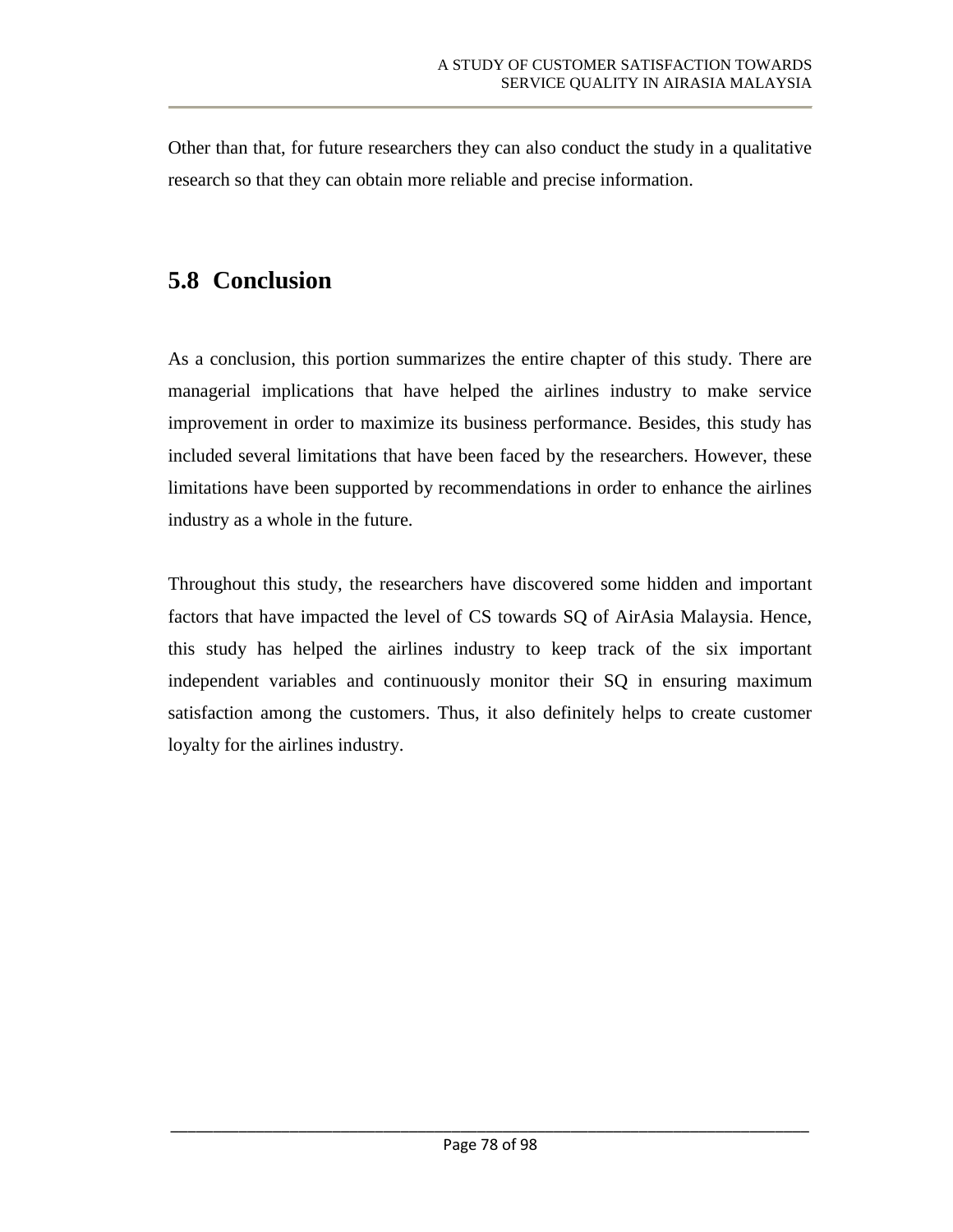## **REFERENCES**

- Adam, F., Wang, L., & Frank, T. (2009). Attribute perceptions, customer satisfaction and intention to recommend e-services. *Journal of Interactive Marketing*, 23, 209-220.
- Adler, T., Falzarano, C. S., & Spitz, G. (2005). Modeling service trade- offsin air itinerary choices. *Journal of the Transportation Research Board, 1915*, 20-26.
- Agich, G. J. (1993). *Autonomy and long term care*. New York: Oxford University Press.
- An, M., & Noh, Y. (2009). Airline customer satisfaction and loyalty: Impact of inflight service quality. *Springer, 3*, 293-307.
- Anderson, S., Pearo, L. K., & Widener, S. K. (2008). Drivers of service satisfaction: Linking customer satisfaction to the service concept and customer characteristics. *Journal of Service Research, 10(4)*, 365- 381.
- Andrews, J. (1999). *The Shortfall in Airport Capacity and Opportunities for Mitigation*. International Workshop on Air Traffic Management, Capri, Italy.
- Ater, I. (2007). *How over-scheduling affects scheduled block times in different hub airports.* Retrieved November 11, 2011, from [http://nextor.org/Conferences/200706\\_Airport\\_Access\\_Rights/Ater.pdf](http://nextor.org/Conferences/200706_Airport_Access_Rights/Ater.pdf)
- Babbar, S., & Koufteros, X. (2008). The human element in airline service quality: Contact personnel and the customer*. International Journal of Operation & Production Management, 28(9),* 804-830.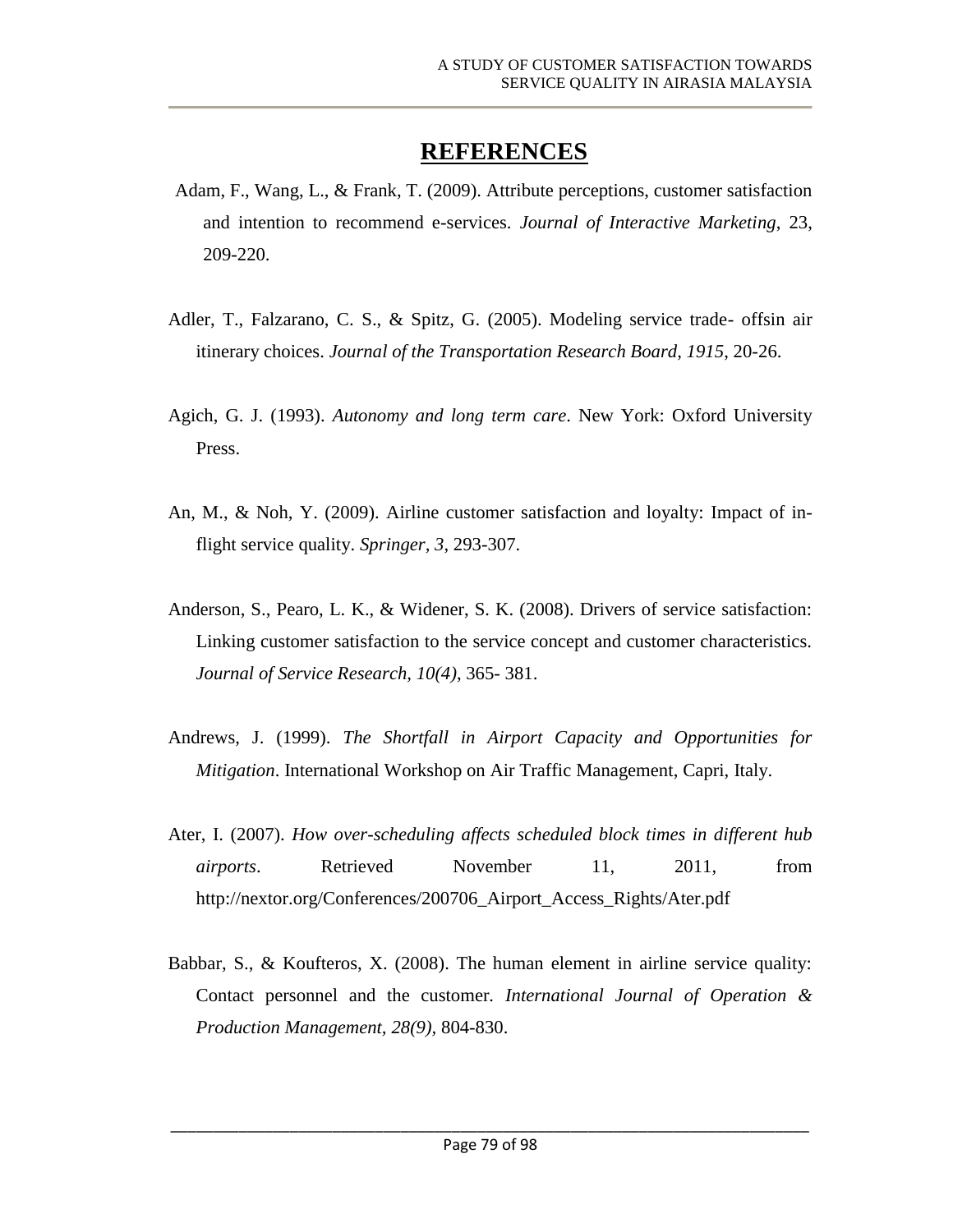- Ball, M., & Hoffman, R. (2001). *Proceedings of the Triennial Symposium on Transportation Analysis*. Sao Miguel, Portugal.
- Bamford, D., & Xystouri, T. (2005). A case study of service failure and recovery within an international airline. *Managing Service Quality, 15(3)*, 306-322.
- Bitner, M. J. (1992). Servicescapes: The impact of physical surroundings on customers and employees. *Journal of Marketing, 56*, 57-71.
- Bond, D. (2003). Purse strings remain tight to enhance airspace capacity. *Aviation Week & Space Technology, 158(8),* 39-40.
- Brady, M. K. (2001). Some new thoughts on conceptualizing perceived service quality: A hierarchical approach. *Journal of Marketing, 65(3)*, 34-49.
- Brown, S. W. (1991). *Service quality: Multidisciplinary and multinational perspectives*. New York: Macmillan, Inc.
- Bruna, I., & Morales, M. (2008). Perceived service quality, perceived value and recommendation: A study among Canadian public library users, *Library Management, 29(4/5)*, 352–366.
- Burns, A. C., & Bush, R. F. (2006). *Marketing research* (5th ed.). New Jersey: Prentice Hall.
- Cadotte, E. R., Woodruff, R. B., & Jenkins, R. L. (1987). Expectations and norms in models of consumer satisfaction. *Journal of Marketing Research, 24,* 305-314.
- Carman, J. M. (1990). Consumer perceptions of service quality: An assessment of the SERVQUAL dimensions. *Journal of Retailing, 66(1)*, 33-55.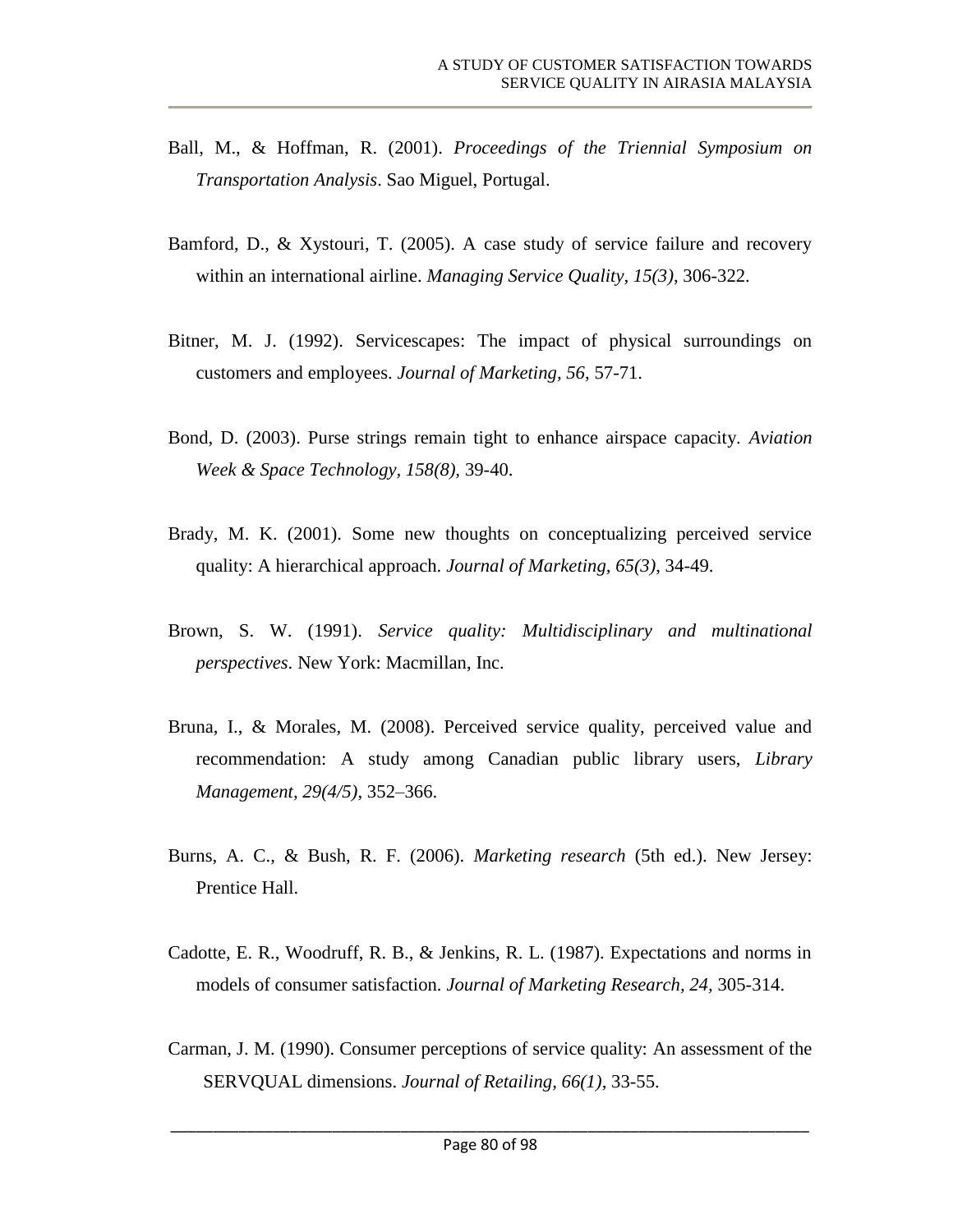- Cavana, R. Y., Brian, L., Delahaye, & Sekaran, U. (2001). *Applied business research: Quatitative and Quantitative methods*. New York: John Wiley& Sons, Inc.
- Chen, M. C., Chang, K. C., Hsu, C. L., & Yang, I. C. (2011). Understanding the Relationship between service convenience and customer satisfaction in home delivery by Kano model. *Asia Pacific Journal of Marketing and Logistics, 23(3)*, 386-410.
- Churchill, G., & T. Brown. (2004). *Basic Marketing Research*. Mason, OH: South-Western.
- Collis, J., Hussey, R., & Hussey, J. (2003) *Business research: a practical guide to undergraduate and postgraduate students*(2<sup>nd</sup> ed.). Basingstoke: Palgrave Macmillan.
- *Corporate profile*. (2012). Retrieved November 11, 2011, from <http://www.airasia.com/my/en/corporate/corporateprofile.page>
- Crompton, J. L., & Love, L. L. (1995). The predictive validity of alternative approaches of evaluating quality of a festival. *Journal of Travel Research, 34(1),* 11-24.
- Cunningham, L. F., Young, C. E., & Lee, M. (2002). Cross-cultural perspectives of service quality and risk in air transportation. *Journal of Air Transportation, 7*, 3- 26.
- *Data collection method* (n.d.). Retrieved February 20, 2012, from [http://people.uwec.edu/piercech/researchmethods/data%20collection%20method](http://people.uwec.edu/piercech/researchmethods/data%20collection%20methods/data%20collection%20methods.htm) [s/data%20collection%20methods.htm](http://people.uwec.edu/piercech/researchmethods/data%20collection%20methods/data%20collection%20methods.htm)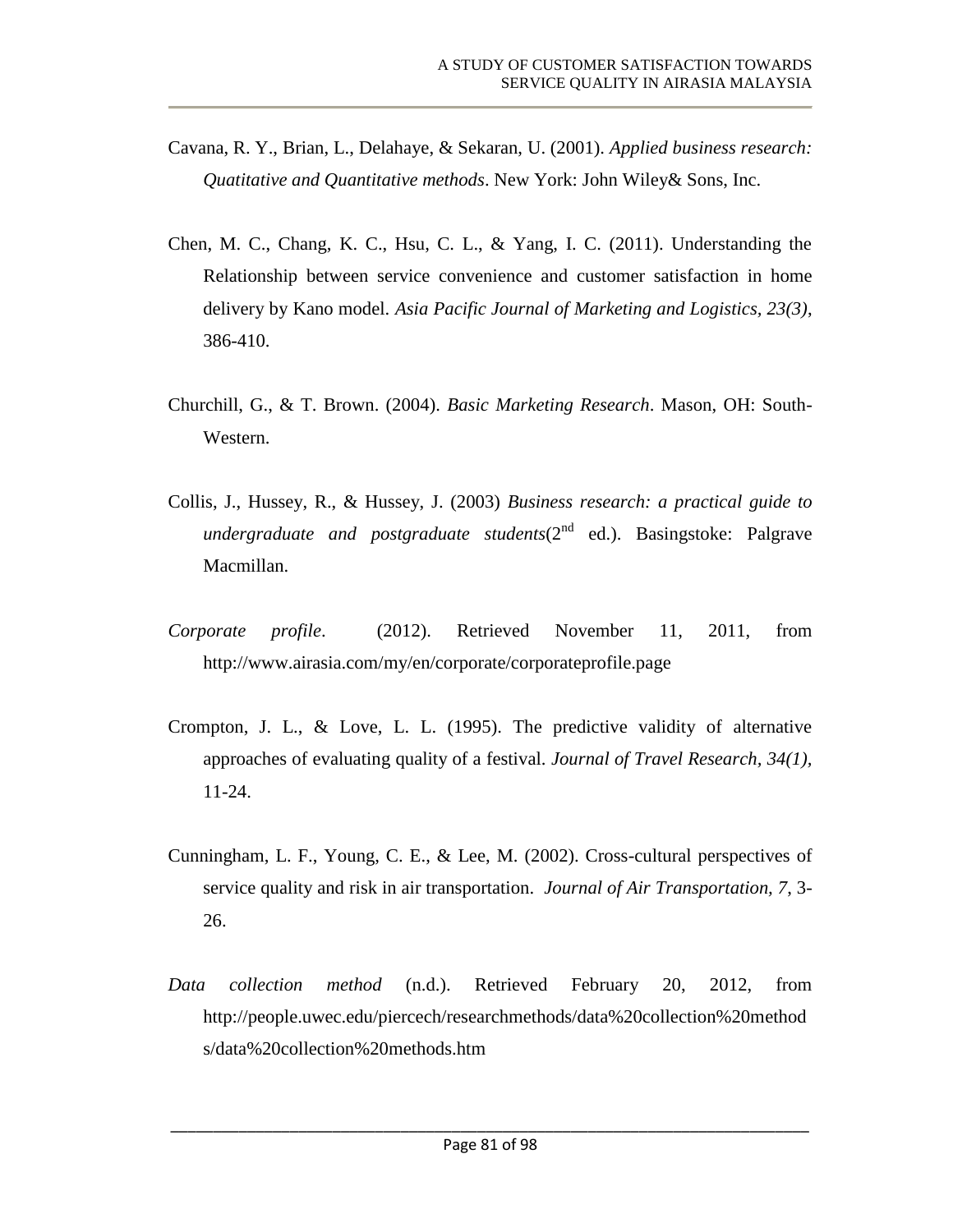- *Data-collection tools* (n.d.). Retrieved February 20, 2012, from [http://www.nationalgangcenter.gov/Content/Documents/Assessment-](http://www.nationalgangcenter.gov/Content/Documents/Assessment-Guide/Assessment-Guide-Chapter-9.pdf)[Guide/Assessment-Guide-Chapter-9.pdf](http://www.nationalgangcenter.gov/Content/Documents/Assessment-Guide/Assessment-Guide-Chapter-9.pdf)
- David, J. R. (2011). *Budget airlines*. Retrieved November 11, 2011, from <http://blog.malaysia-asia.my/2011/08/budget-airlines.html>
- Delwiche, J. (2004). The impact of perceptual interactions on perceived flavor. *Food Quality and Preference*, 15(2).
- Dougherty, D. S., & Drumheller, K. (2006). Sensemaking and emotions in organizations: Accounting for emotions in a rational (ized) context. *Communication Studies, 57(2),* 215-238.
- Dr. Jayaraman, M., & Dr. Shankar, C. (2011). An investigation of impact of service strategy on customer satisfaction in the budget airline industry in Malaysia: A case study of Air Asia. *Contemporary Marketing Review, 1(1)*, 1-13.
- Fick, G. R., & Ritchie, J. R. (1991). Measuring service quality in the travel and tourism industry. *Journal of Travel Research, 30*, 2-9.
- Filar, J. A., Manyem, P., & White, K. (2002). How airlines and airports recover from schedule perturbations: A survey. *Annals of Operations Research, 108*, 315- 333.
- Fourie, C., & Lubbe, B. (2006). Determinants of selection of full service airlines and low- cost carriers: A note on business travelers in South Africa. *Journal of Air Transport Management, 12*, 98- 102.
- Gronroos, C. (1984). A service quality model and its marketing implication. *European Journal of Marketing, 18(4),* 36–44.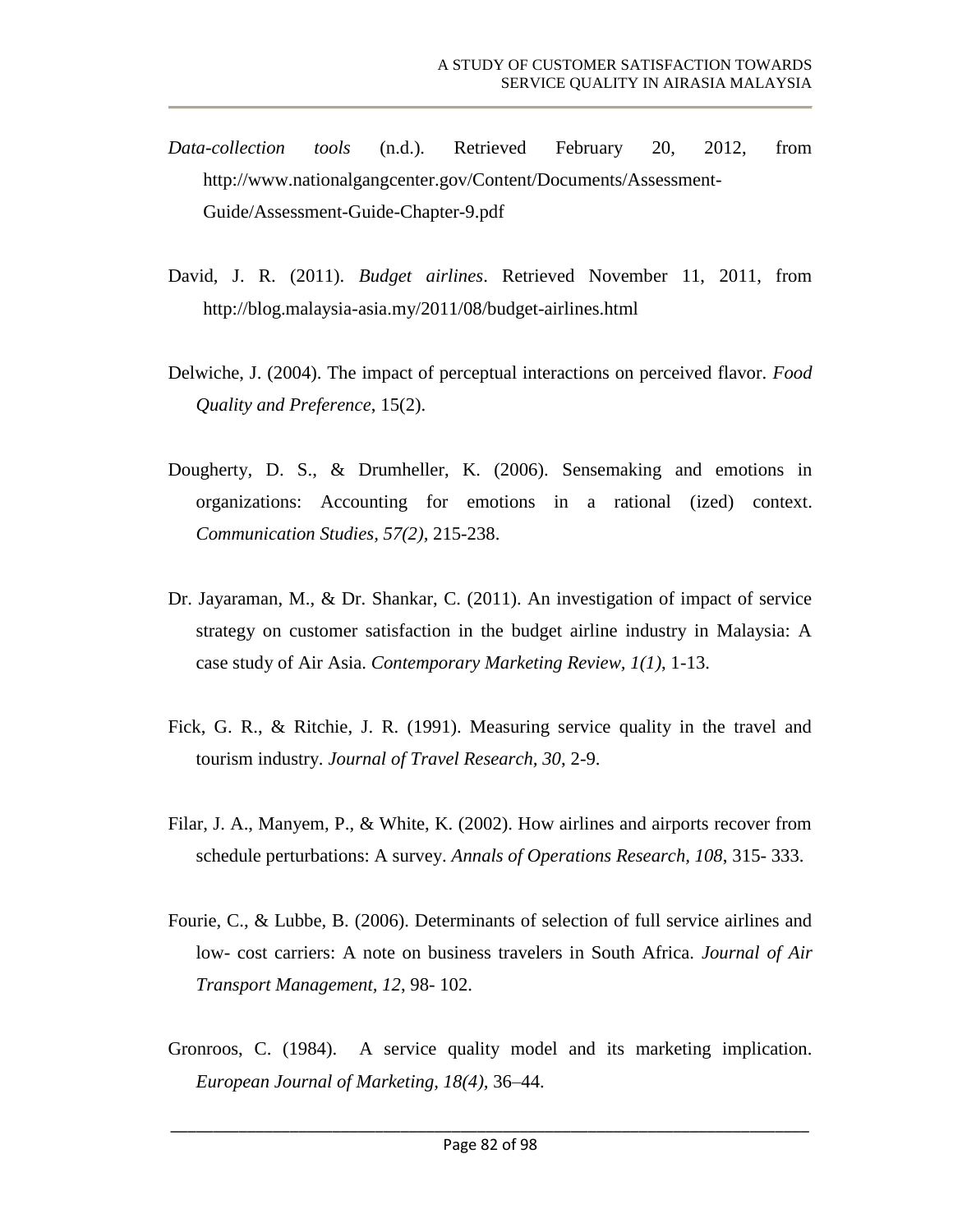- Gulnazahmad. (2011). *Primary and secondary data.* Retrieved February 20, 2012, from<http://gulnazahmad.hubpages.com/hub/-Primary-and-Secondary-Data>
- Hair, J. F., Bush, R. P., & Ortinau, D. J. (2006). *Marketing research: Within a changing information environment* (3rd ed.). New York: McGraw-Hill.
- Hameed, M. (2011). *Low cost airlines: A brief history, the current state and the future.* Retrieved November 11, 2011, from [http://aviationknowledge.wikidot.com/aviation:low-cost-airlines:a-brief-history](http://aviationknowledge.wikidot.com/aviation:low-cost-airlines:a-brief-history-the-current-state)[the-current-state](http://aviationknowledge.wikidot.com/aviation:low-cost-airlines:a-brief-history-the-current-state)
- Hansman, R. J. (2005). *Statement of R. John Hansman Jr. before the Subcommittee on Space and Aeronautics, House Committee on Science, U.S. House of Representatives*. Presentation to the US Congress. Washington, DC.
- Helms, M. M., & Mayo, D. T. (2008). Assessing poor quality service: Perceptions of customer service representatives. *Managing Service Quality, 18(6),* 610-622.
- Heskett, J. L., Jones, T. O., Loveman, G. W., Sasser, W. E., Jr., & Schesinger, L. A. (1994). Putting the service-profit chain to work. *Harvard Business Review*, *72(2)*, 164-174.
- Hitzig, N. B. (2009). *Elements of sampling: The population, the frame, and the sampling unit.* Retrieved February 29, 2012, from <http://www.nysscpa.org/cpajournal/2004/1104/essentials/p30.htm>
- Jambi. H. A. (2003). Perceived food autonomy: Measurement and relationships with food satisfaction among assisted living residents. *Proquest Information and Learning Company*, 2- 193.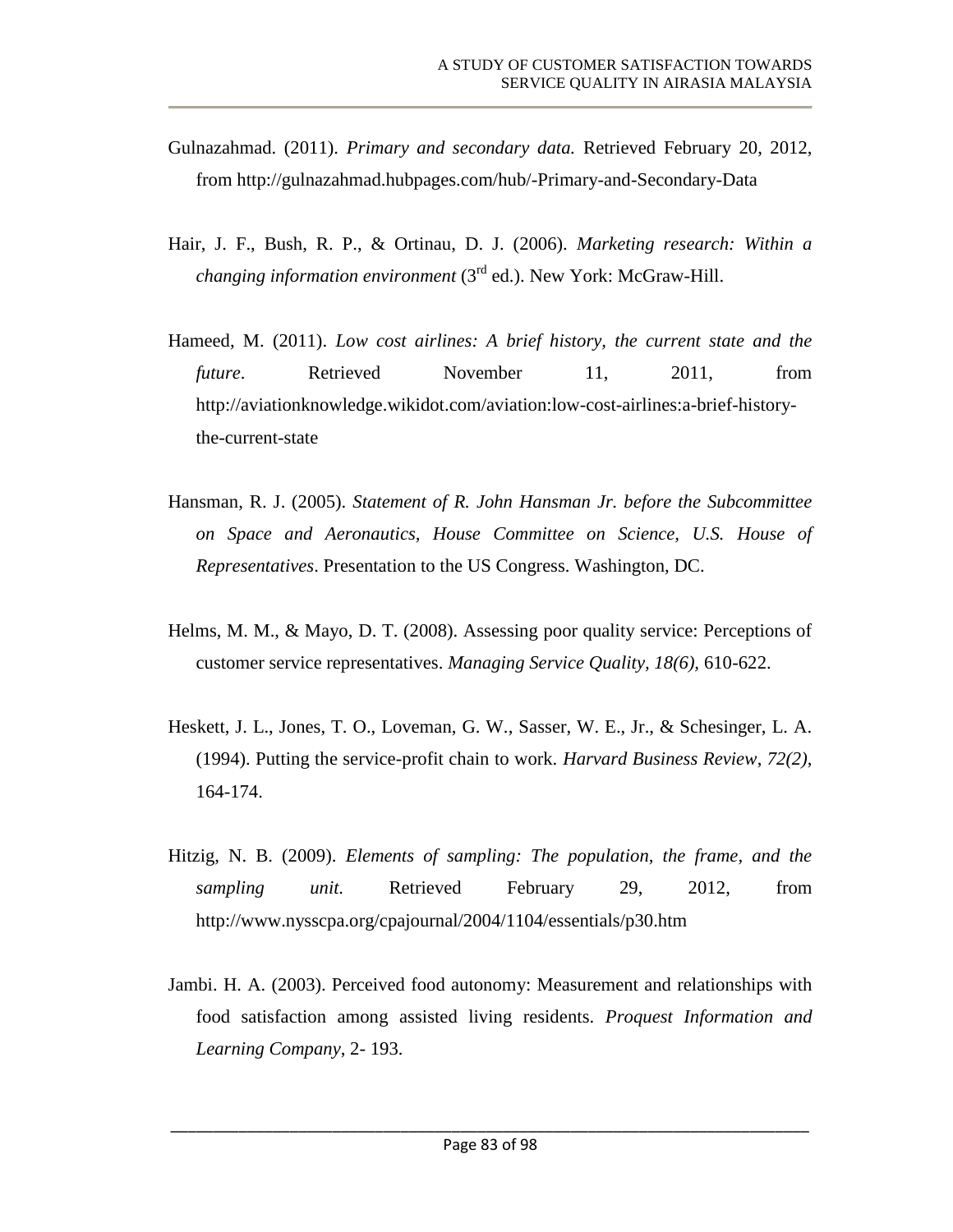- James, P. K. (1997). *Sampling*. Retrieved March 13, 2012, from [http://www.okstate.edu/ag/agedcm4h/academic/aged5980a/5980/newpage15.htm`](http://www.okstate.edu/ag/agedcm4h/academic/aged5980a/5980/newpage15.htm%60)
- Johns, N., & Pine, R. (2002). Consumer behavior in the food service industry: A review. *International Journal of Hospital Management, 21,* 119–134*.*
- Jusuf, Z. (2011). Applying SERVQUAL model and factor analysis in accessing customer satisfaction with service quality: The case of mobile telecommunication in Macedonia. *EuroJournal, 9(11)*, 86- 101.
- Kanafani, A., & Ghobrial, A. (1995). Quality-of-service model of intercity air-travel demand. *Journal of Transportation Engineering, 121*, 135-140.
- Kasper, H., Van Helsdingen, P., & De Vries, V. (1999). *Services Marketing Management*. John Wiley & Sons, New York, NY.
- Kaushik, N., Kaushik, V. K., & Taneja, G. (2008). An analytical study of customers' preference and satisfaction in Indian domestic aviation sector. *The Icfai Journal of Brand Management*, *5(1),* 6-19.
- Kim, Y. K., & Lee, H. R. (2011). Customer satisfaction using low cost carriers. *Journal of Tourism Management, 32*, 235- 243.
- Kumar, R., & Barani, G. (2012). Appraisal relationship between service quality and customer satisfaction in organized retailing at Bangalore City, India*. Industrial Engineering Letters, 2(2)*, 61-70.
- Lam, S. Y., Shankar, V., Erramilli, M. K., & Murthy, B. (2004). Customer value, satisfaction, loyalty, and switching costs: An illustration from a business-tobusiness service context. *Journal of the Academy of Marketing Science, 32*, 293- 311.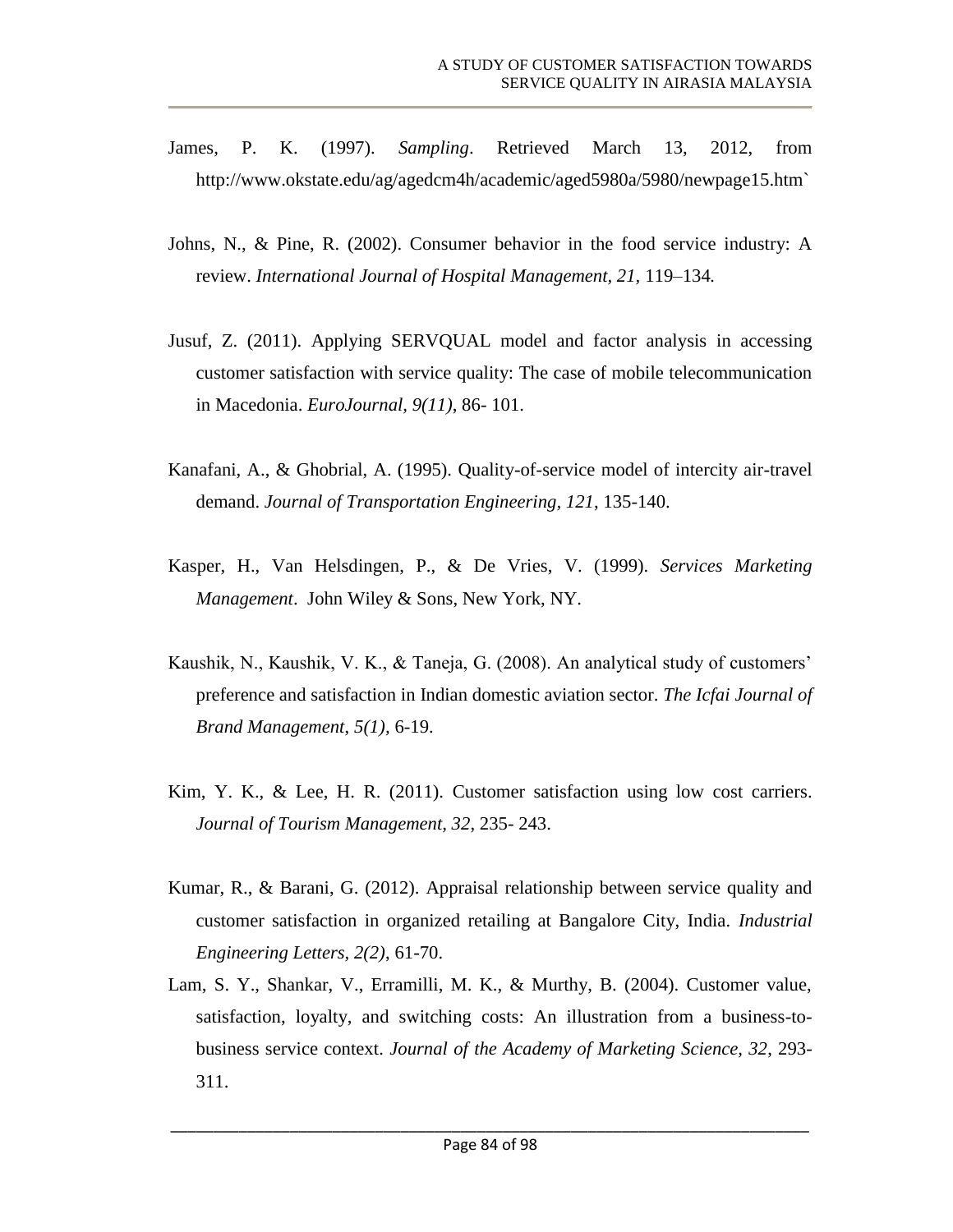- Leonard, F. S., & Sasser, W. E. (1982). The incline of quality. *Harvard Business Review, 60(5)*, 163-171.
- Leong, H. Y. & Lee, K. S. (2009). *Buying via internet*. Retrieved January 20, 2012, from http://biz.thestar.com.my/news/story.asp?file=/2009/4/11/business/3620542&sec= business.
- Lidz, C. W., Fischer, L., & Arnold, R. M. (1992). *The erosion of autonomy in long term care*. New York: Oxford University Press.
- Ling, F. I., Lin, K., & Lu, J. L. (2005). Difference in service quality of cross- strait airlines and its effect on passengers' preferences. *Journal of the Eastern Asia Society for Transportation Studies, 6*, 798- 813.
- Liu, L. (2005). On-line flight search for low-cost airlines. *University of Durham*, 1- 81.
- Lorenzoni, N., & Lewis, B. L. (2004). Service recovery in the airline industry: A cross- cultural comparison of the attitudes and behaviours of British and Italian front-line personnel. *Managing Service Quality, 14(1),* 11-25.
- Lovelock, C. H., & Wirtz, J. (2003), Services Marketing: People Technology and Strategy (5<sup>th</sup> ed.). Pearson/Prentice-Hall, Englewood Cliffs, NJ.
- Lu, J. L., & Tsai, L. N. (2004). Modeling the effect of enlarging seating room on Passenger preferences of domestic airlines in Taiwan. *Journal of Air Transportation, 9(2),* 83-96.
- *Malaysia airlines.* (2012). Retrieved November 11, 2011, from <http://www.malaysiaairlines.com.my/my/en/corporate-info/our-story.html>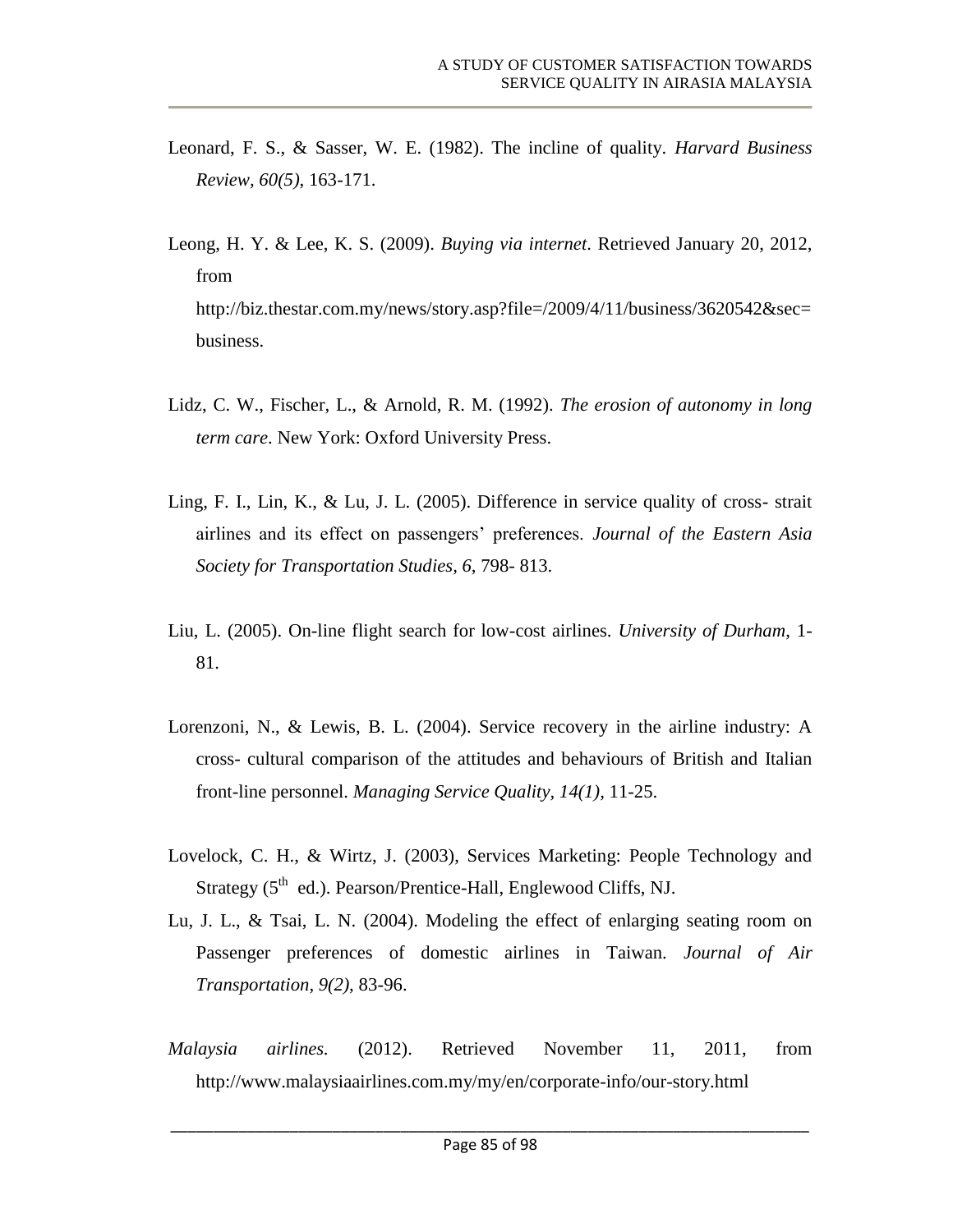- Malhotra, N. K. (2007). *Marketing research: an applied orientation* (5<sup>th</sup> ed.): New York, Prentice Hall Inc.
- Malhotra, N. K., & Peterson, M. (2006). *Basic marketing research: A decisionmaking approach*  $(2^{nd}$  ed.). New Jersey: Prentice Hall.
- McCollough, M. A., Berry, L. L., & Yadav (2000). An empirical investigation of customer satisfaction after service failure and recovery. *Journal of Service Research, 3(2),* 121- 137.
- McLeod, S. A. (2008). *Likert Scale*. Retrieved February 26, 2012, from: <http://www.simplypsychology.org/likert-scale.html>
- Munusamy, J., Chelliah, S., & Pandian, S. (2011). Customer satisfaction delivery in airline industry in Malaysia. *Australian Journal of Basic and Applied Sciences, 5(11),* 718- 723.
- Murphy, A. G. (2001). The flight attendant dilemma: An analysis of communication and sensemaking during in-flight emergencies. *Journal of Applied Communication Research, 29(1)*, 30-53.
- Natalisa, D., & Subroto, B. (2003). Effects of management commitment on service quality to increase customer satisfaction of domestic airlines in Indonesia. *Singapore Management Review, 25(1),* 85-104.
- O'Brien, D. (1997). *Questionnaire Design*. Retrieved February 22, 2012, from: [http://www.cc.gatech.edu/classes/cs6751\\_97\\_winter/Topics/quest-design/](http://www.cc.gatech.edu/classes/cs6751_97_winter/Topics/quest-design/)
- Oliver, R. L. (1981). Measurement and evaluation of satisfaction processes in retail settings. *Journal of Retailing, 57,* 25-48.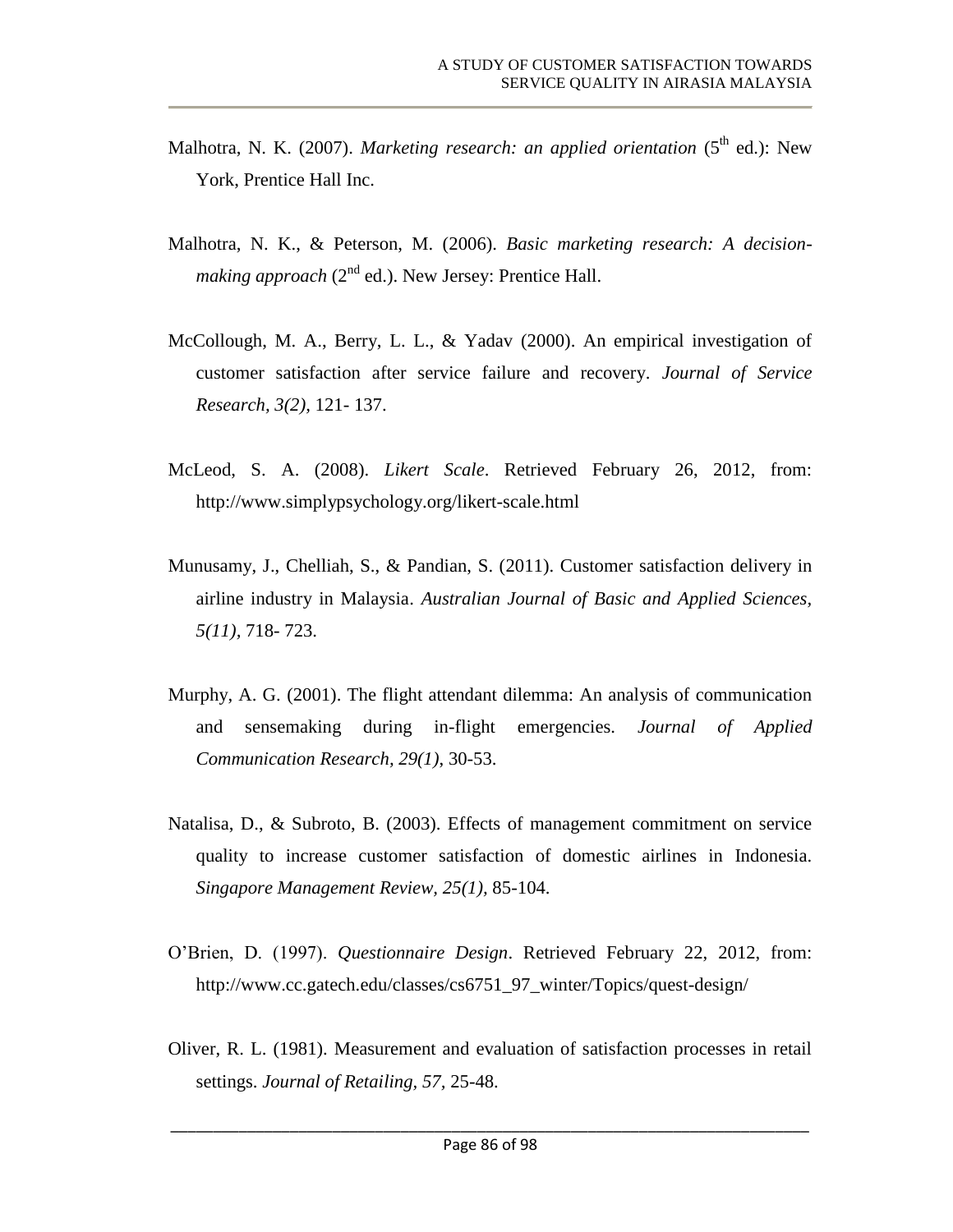- Oliver, R. L. (1993). A conceptual model of service quality and service satisfaction: Compatible goals, different concepts. Advances in Services Marketing and Management: Research and Practice, 65-85.
- Parasuraman, A., Zeithaml, V. A., & Berry, L. L. (1988). SERVQUAL: A multipleitem scale for measuring consumer perceptions of service quality. *Journal of Retailing, 64(1)*, 12-40.
- Park, J. W., Robertson, R., & Wu, C. L. (2004). The effect of airline service quality on passengers' behavioural intentions: A Korean case study. *Journal of Air Transport Management, 10*, 435- 439.
- Pham, N. T. (2011). Using service convenience to reduce perceived cost. *Marketing Intelligence & Planning, 29(5)*, 473-487.
- Pietroluongo, L. (2012). *What is the definition of an online service?* Retrieved February 21, 2012, from [http://www.ehow.com/facts\\_7341095\\_definition-online](http://www.ehow.com/facts_7341095_definition-online-service_.html)[service\\_.html](http://www.ehow.com/facts_7341095_definition-online-service_.html)
- Pratt, D. (2008). *Planning and Conducting a Pilot Test*. Retrieved February 25, 2012, from:<http://www.nationalserviceresources.org/practices/19498>
- Proussaloglou, K., & Koppelman, F. (1995). Air carrier demand- An analysis of market share determinants. *Journal of Transportation, 22*, 371-388.
- Rabin, J. H. (1983). Accent is on quality in consumer services this decade. *Marketing News, 17(5),* 12.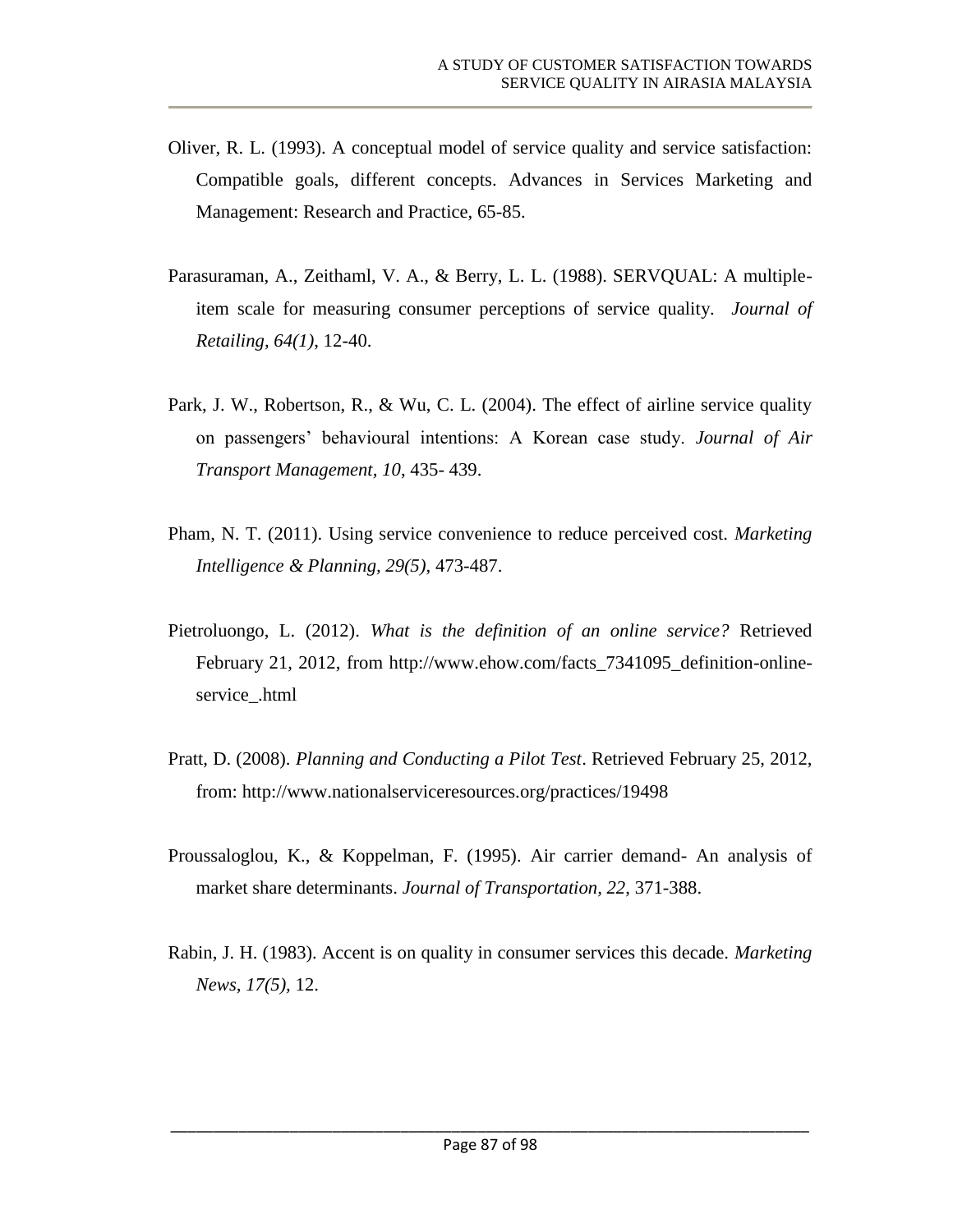- *Researchers have studied and provide info.* (2009). Retrieved February 20, 2012, from [http://www.slideshare.net/datacollection/data-collection-methods-are](http://www.slideshare.net/datacollection/data-collection-methods-are-important-to-research-findings)[important-to-research-findings](http://www.slideshare.net/datacollection/data-collection-methods-are-important-to-research-findings)
- Rhoades, D. (2006). Growth, customer service and profitability Southwest style. *Managing Service Quality, 16(5)*, 538-547.
- Rhoades, D. L., & Waguespack, B. Jr. (1999). Better safe than service? The relationship between service and safety quality in the US airline industry. *Managing Service Quality, 9(6),* 396-400.
- Ries, K.G., III, & Fries, P.J. (2000). Methods for estimating low-flow statistics for Massachusetts streams. *U.S. Geological Survey Water-Resources Investigations, 56(2)*, 15-40.
- Rust R. T., & Oliver, R. L. (1994). *Service quality: insights and managerial implications from the frontier*. Thousand Oaks, CA: Sage Publications: 1-19.
- Saha, G. C., & Theingi. (2009). Service quality, satisfaction, and behavioral intentions*. Managing Service Quality, 19(3),* 350-372.
- *Samples and sampling* (n.d.). Retrieved March 13, 2012, from [http://ccnmtl.columbia.edu/projects/qmss/samples\\_and\\_sampling/types\\_of\\_sampl](http://ccnmtl.columbia.edu/projects/qmss/samples_and_sampling/types_of_sampling.html) [ing.html](http://ccnmtl.columbia.edu/projects/qmss/samples_and_sampling/types_of_sampling.html)
- *Sampling* (n.d.). Retrieved March 13, 2012, from <http://www.cemca.org/books/chap13.htm>
- *Sampling frame.* (2012). Retrieved February 21, 2012, from [http://www.statistics.com/index.php?page=glossary&term\\_id=851](http://www.statistics.com/index.php?page=glossary&term_id=851)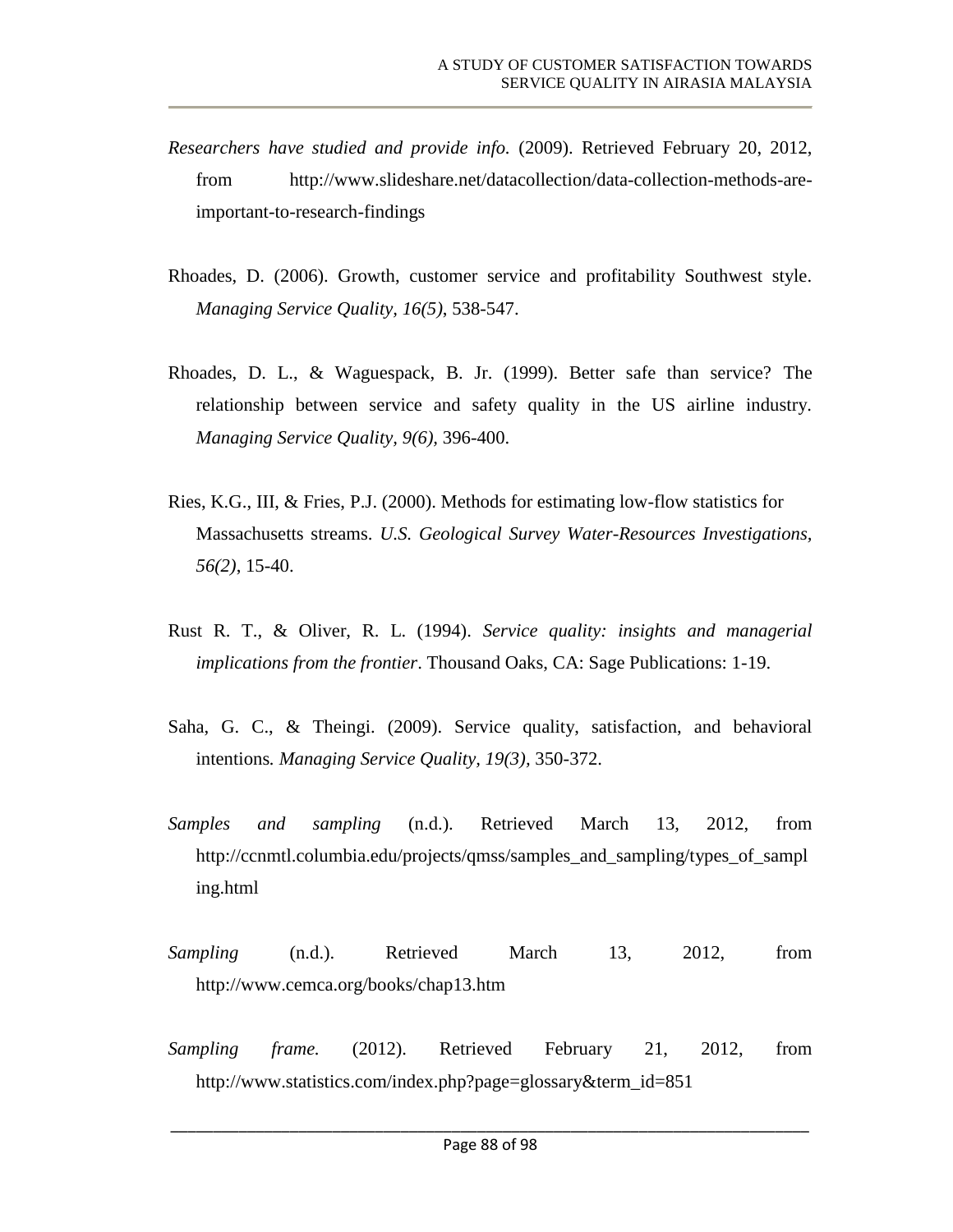- *Sampling in marketing research* (n.d.). Retrieved February 29, 2012, from [http://www.google.com.my/url?sa=t&rct=j&q=elements%20of%20sampling%20](http://www.google.com.my/url?sa=t&rct=j&q=elements%20of%20sampling%20process&source=web&cd=4&sqi=2&ved=0CDoQFjAD&url=http%3A%2F%2Fwww.apmf.org.sg%2FTopic4.ppt&ei=QU1OT6XUMofZrQess9mFDw&usg=AFQjCNEMw3ayBnB5U7LdEx78Fxx2phBDXg) [process&source=web&cd=4&sqi=2&ved=0CDoQFjAD&url=http%3A%2F%2F](http://www.google.com.my/url?sa=t&rct=j&q=elements%20of%20sampling%20process&source=web&cd=4&sqi=2&ved=0CDoQFjAD&url=http%3A%2F%2Fwww.apmf.org.sg%2FTopic4.ppt&ei=QU1OT6XUMofZrQess9mFDw&usg=AFQjCNEMw3ayBnB5U7LdEx78Fxx2phBDXg) [www.apmf.org.sg%2FTopic4.ppt&ei=QU1OT6XUMofZrQess9mFDw&usg=AF](http://www.google.com.my/url?sa=t&rct=j&q=elements%20of%20sampling%20process&source=web&cd=4&sqi=2&ved=0CDoQFjAD&url=http%3A%2F%2Fwww.apmf.org.sg%2FTopic4.ppt&ei=QU1OT6XUMofZrQess9mFDw&usg=AFQjCNEMw3ayBnB5U7LdEx78Fxx2phBDXg) [QjCNEMw3ayBnB5U7LdEx78Fxx2phBDXg](http://www.google.com.my/url?sa=t&rct=j&q=elements%20of%20sampling%20process&source=web&cd=4&sqi=2&ved=0CDoQFjAD&url=http%3A%2F%2Fwww.apmf.org.sg%2FTopic4.ppt&ei=QU1OT6XUMofZrQess9mFDw&usg=AFQjCNEMw3ayBnB5U7LdEx78Fxx2phBDXg)
- Saunders, M., Lewis, P., & Thornhill, A. (2009). *Research methods for business students* (5<sup>th</sup> ed.). Pearson Education.
- *Scale of Measurement*. Retrieved February 26, 2012, from: [http://www.wadsworth.com/psychology\\_d/templates/student\\_resources/workshop](http://www.wadsworth.com/psychology_d/templates/student_resources/workshops/stat_workshp/scale/scale_05.html) [s/stat\\_workshp/scale/scale\\_05.html](http://www.wadsworth.com/psychology_d/templates/student_resources/workshops/stat_workshp/scale/scale_05.html)
- Schall, M. (2003). Best practices in the assessment of hotel-guest attitudes. *Cornell Hotel and Restaurant Administration quarterly, 44(2),* 51-65.
- *Secondary data.* (2012). Retrieved February 20, 2012, from [http://www.managementstudyguide.com/secondary\\_data.htm](http://www.managementstudyguide.com/secondary_data.htm)
- Sekaran, U. (2003). *Research methods for business: A skill building approach* (4<sup>th</sup> ed.). New York: John Wiley & Sons. Inc.
- *Self-administered Questionnaire*. Retrieved February 22, 2012, from: <http://medanth.wikispaces.com/Self-administered+Questionnaire>
- Seshadri, A., Baik, H., & Trani, A. A. (2007). Model to estimate origin-transferdestination route flows and origin-destination segment flows across continental United States. *Transportation Research Board Annual Meeting*.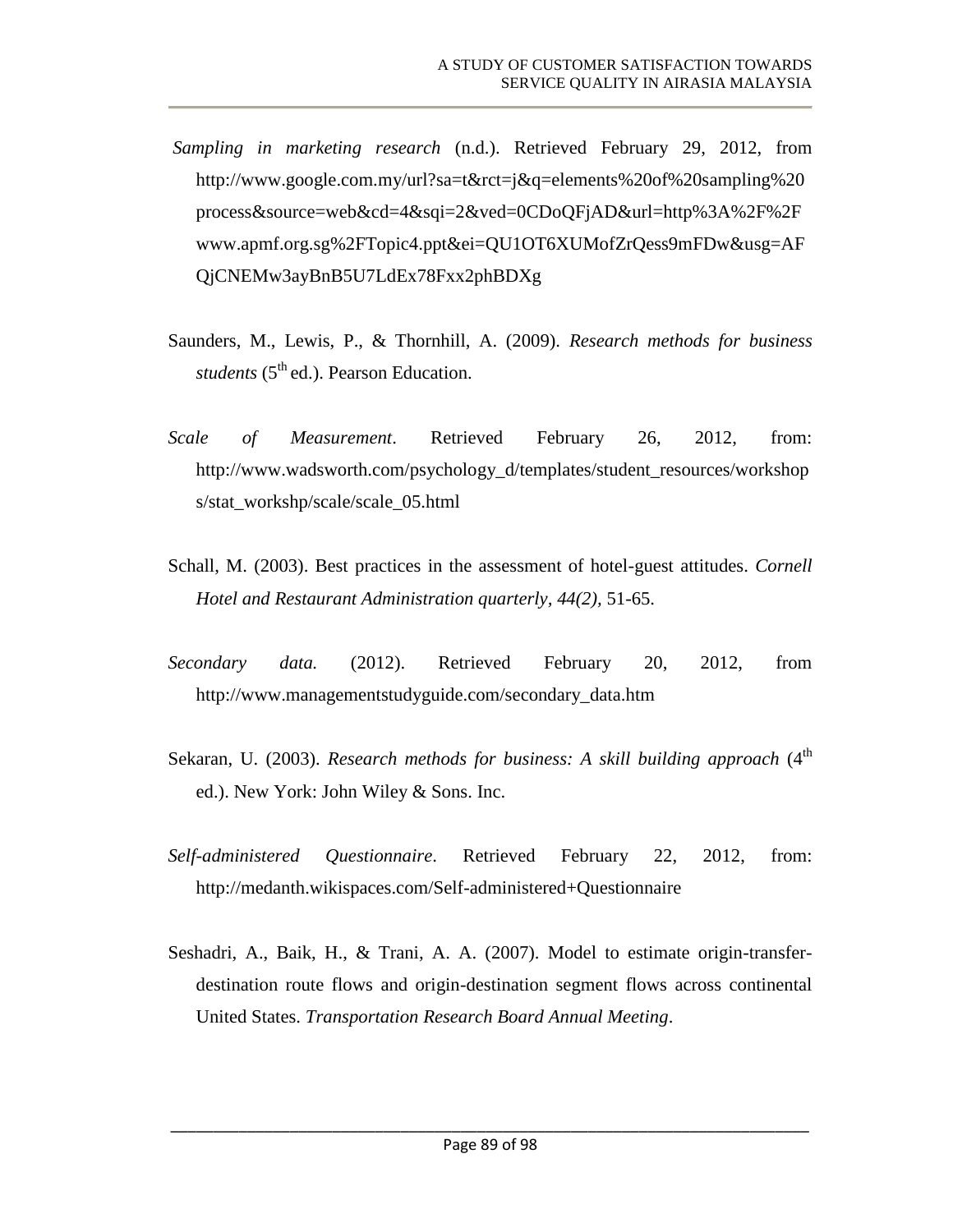- Suhaiza, Z., Lee, C. K., & Fernando, Y. (2008). Service quality analysis on the consumer perceptions toward online ticketing: Evidence in Malaysia. *International Business Management, 2(1)*, 11-21.
- Sukamolson, S. (n.d.). Fundamentals of quantitative research. *Language Institute Chulalongkorn University*, 1- 20.
- Sultan, F., & Simpson, M. C. (2000). International service variants: Airline passenger expectations and perceptions of service quality. *Journal of Services Marketing, 14*, 188–216.
- Sun, K. S., & Chiou, H. (2011). Aviation ground crews: Occupational stresses and work performance. *African Journal of Business Management, 5(7)*, 2865-2873.
- Susskind, A. M., & Chan, E. K. (2000). How restaurant features affect check averages: A Study of the Toronto restaurant market. *Cornell Hotel and Restaurant Administration quarterly*, *41(6),* 56-63.
- Tiernan, S., Rhoades, D. L., & Jr, W. B. (2008). Airline service quality. *Managing Service Quality, 18(3),* 212-224.
- Uherek, E. (2006). *Low cost airlines in Europe.* Retrieved November 11, 2011, from [http://www.atmosphere.mpg.de/enid/Information\\_2/Low\\_cost\\_airlines\\_-](http://www.atmosphere.mpg.de/enid/Information_2/Low_cost_airlines_-_development_61i.html) [\\_development\\_61i.html](http://www.atmosphere.mpg.de/enid/Information_2/Low_cost_airlines_-_development_61i.html)
- Wakefield, K., & Blodgett, J. (1996). The effects of the servicescape on customers' behavioral intentions in leisure service settings. *The Journal of Services Marketing, 10(6)*, 66-76.
- Wambsganss, M. C. (1999). *Collaborative Decision Making in Air Traffic Management*. International Workshop on Air Traffic Management, Capri, Italy.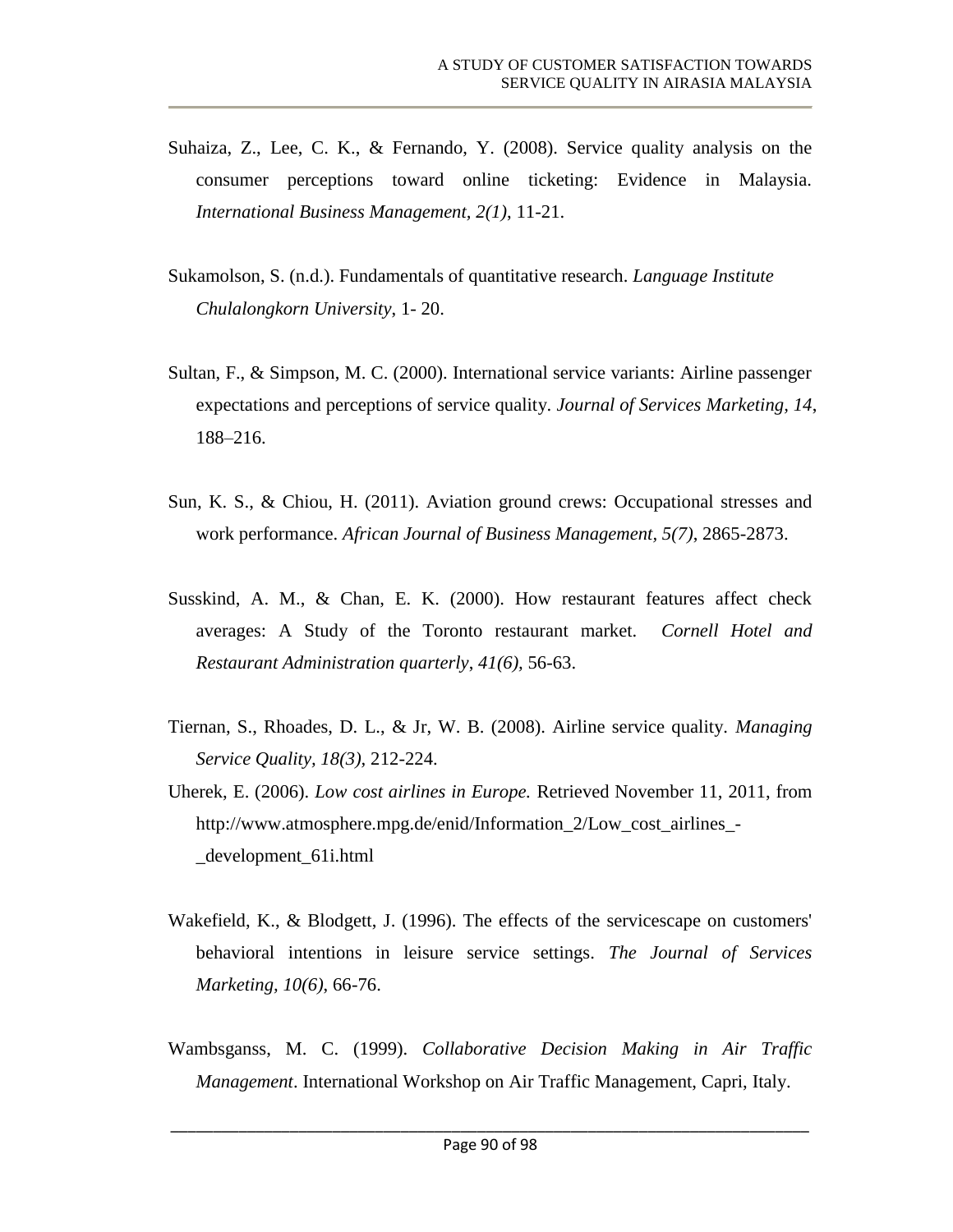Weick, K. E. (1995). *Sensemaking in organizations*. Thousand Oak, CA: Sage.

- William, M. K. (2006). *Research Methods Knowledge Base*. Retrieved February 22, 2012, from:<http://www.socialresearchmethods.net/kb/index.php>
- Williams, C. (2003). Sky service: The demands of emotional labour in the airline industry. *Gender, Work, and Organizations, 10(5)*, 513-550.
- Winsted, K. F. (2001). Evaluating service encounters: A cross- cultural and cross industry exploration. *Journal of Marketing Theories and Practice*, 106-123.
- Woodside, A. G., Wilson, E. J., & Milner, P. (1992). Buying and marketing CPA services. *Industrial Marketing Management, 21*, 265-272.
- Wouters, C. (1989). The sociology of emotions and flight attendants: Hochschild's managed heart. *Theory, Culture, & Society, 6*, 95-123.
- Zeithaml, V. A. (1988). Consumer perceptions of price, quality, and value: A meansend model and synthesis of evidence. *Journal of Marketing, 52*, 2-22.
- Zeithaml, V. A., Parasuraman, A., & Berry, L. L. (1990). *Delivering quality services*. New York: The Free Press.
- Zikmund, W. G.  $(2003)$ . *Business research methods*  $(7<sup>th</sup>$  ed.). United Stated of American. Thomson South-Western.
- Zikmund, W. G., Babin, B. J., Carr, J. C., & Griffin, M. (2010) *Business research Methods* (8th ed.) Canada: South-Western, Cengage Learning.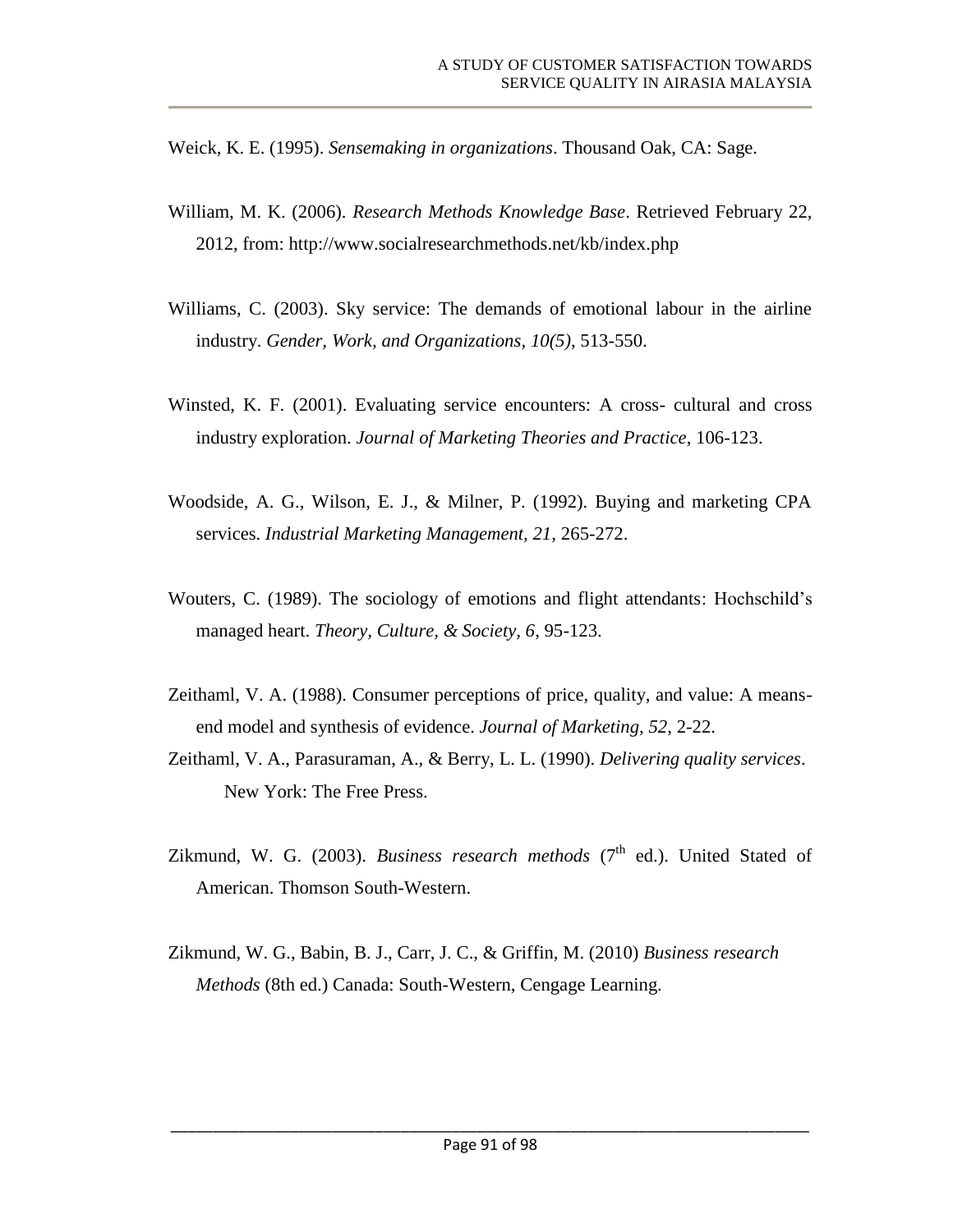## **APPENDICES**

#### **Appendix A: Questionnaire**



## **UNIVERSITI TUNKU ABDUL RAHMAN FACULTY OF ACCOUNTANCY AND MANAGEMENT BACHELOR OF INTERNATIONAL BUSINES (HONS)**

## **Research Project Topic:** A Study of Customer Satisfaction Towards Service Quality in AirAsia Malaysia

Dear respondents,

We are Final Year students of Bachelor of International Business (HONS), from Universiti Tunku Abdul Rahman.

We are currently conducting a survey to study the customer satisfaction towards service quality in AirAsia. Your response will be held confidential and it is meant for academic purpose only. The responses that you give will be strictly confidential and data from this survey will be reported only in aggregate. It will take about 10-15 minutes of your time in order to complete this survey.

Thank you for your precious time and participation in this study.

Group Researchers:

| Eng Ai Jia     | 10UKB07185 |
|----------------|------------|
| Lee Shee Cheae | 10UKB04219 |
| Tan Pei Pei    | 10UKB06447 |
| Yeoh Chun Yam  | 10UKB05945 |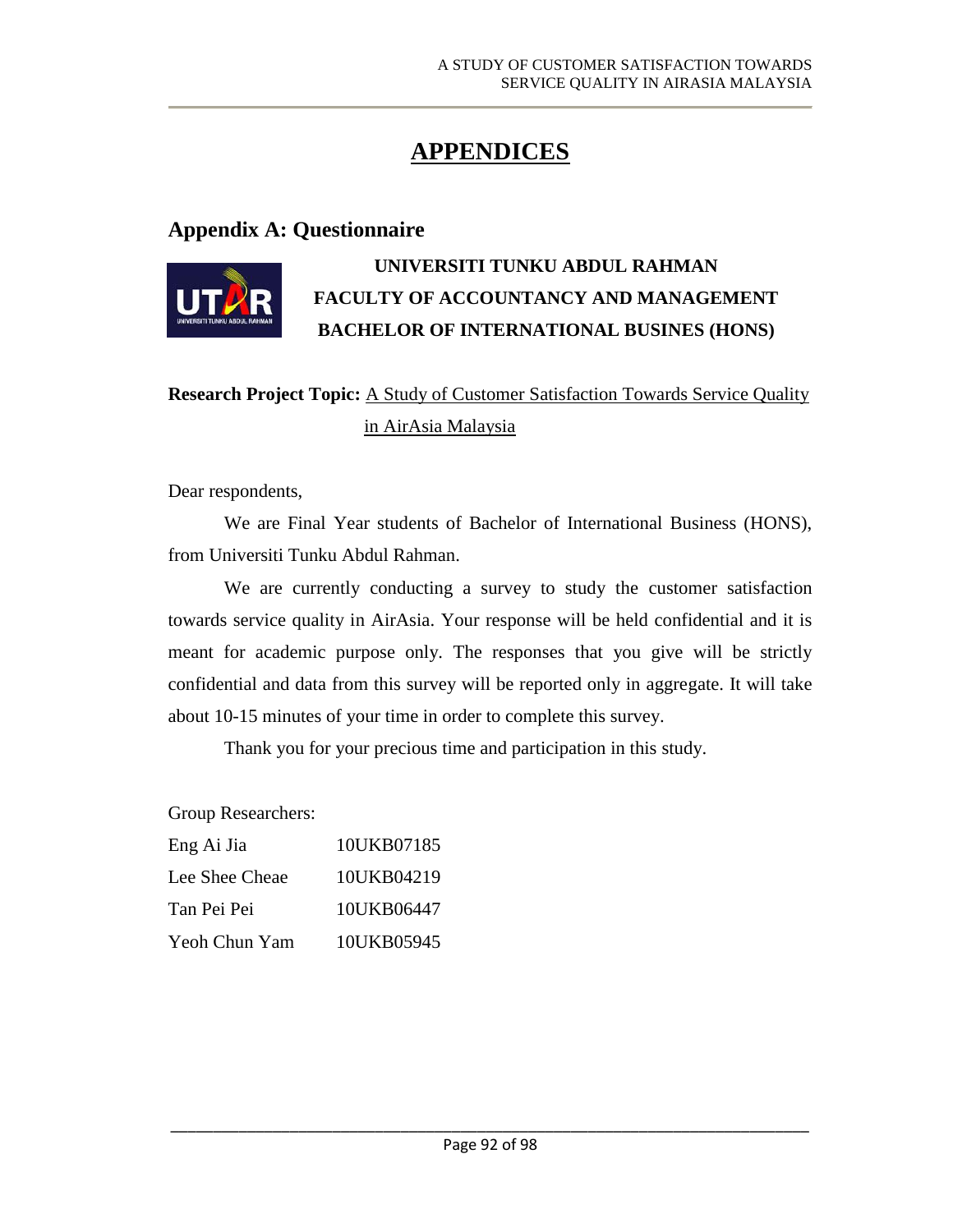#### **SECTION A: Personal Details**

- 1. Please state your gender:
	- □ Male
	- □ Female
- 2. Please state your age:
	- $\Box$  18 20 years old
	- $\Box$  21 30 years old
	- $\Box$  31 40 years old
	- $\Box$  41 50 years old
	- □ Above 50 years old
- 3. Please state your race:
	- □ Malay
	- □ Chinese
	- $\Box$  Indian

□ Others (Please state): \_\_\_\_\_\_\_\_\_\_\_\_\_\_\_\_\_\_\_\_\_\_\_\_\_\_\_\_

- 4. Please state your marital status:
	- $\Box$  Single
	- □ Married

□ Others (Please state): \_\_\_\_\_\_\_\_\_\_\_\_\_\_\_\_\_\_\_\_\_\_\_\_\_\_\_\_

- 5. Please state your work status:
	- □ Student
	- $\Box$  Full-time
	- □ Part-time
	- □ Not working
	- □ Retired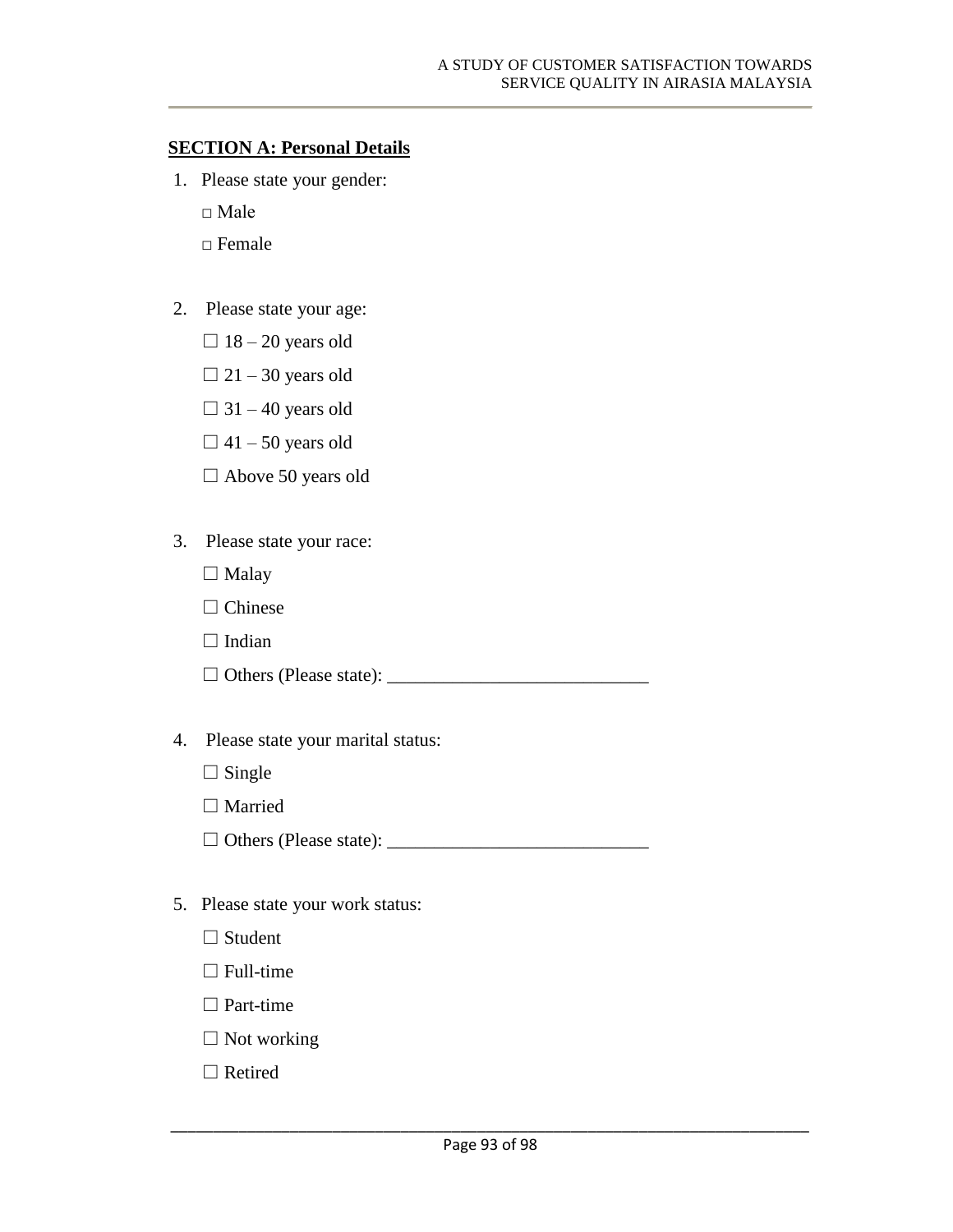□ Others (Please state): \_\_\_\_\_\_\_\_\_\_\_\_\_\_\_\_\_\_\_\_\_\_\_\_\_\_\_\_

- 6. Please state your income:
	- $\Box$  Below RM1,000
	- $\Box$  RM1,001 RM2,000
	- $\Box$  RM2,001 RM3,000
	- $\Box$  RM3,001 RM4,000
	- $\Box$  Above RM4.001
	- □ Others (Please state): \_\_\_\_\_\_\_\_\_\_\_\_\_\_\_\_\_\_\_\_\_\_\_\_\_\_\_\_
- 7. Please state your current educational level:
	- $\square$  SPM
	- □ STPM
	- □ Diploma
	- □ Degree
	- □ Master
	- □ PhD

□ Others (Please state): \_\_\_\_\_\_\_\_\_\_\_\_\_\_\_\_\_\_\_\_\_\_\_\_\_\_\_\_

#### **SECTION B: General Information**

- 1. Have you ever travelled by air?
	- □ Yes

 $\square$  No

2. Are you ever travelled by AirAsia?

□ Yes

□ No

- 3. Where you travel regularly?
	- □ Domestic
	- □ International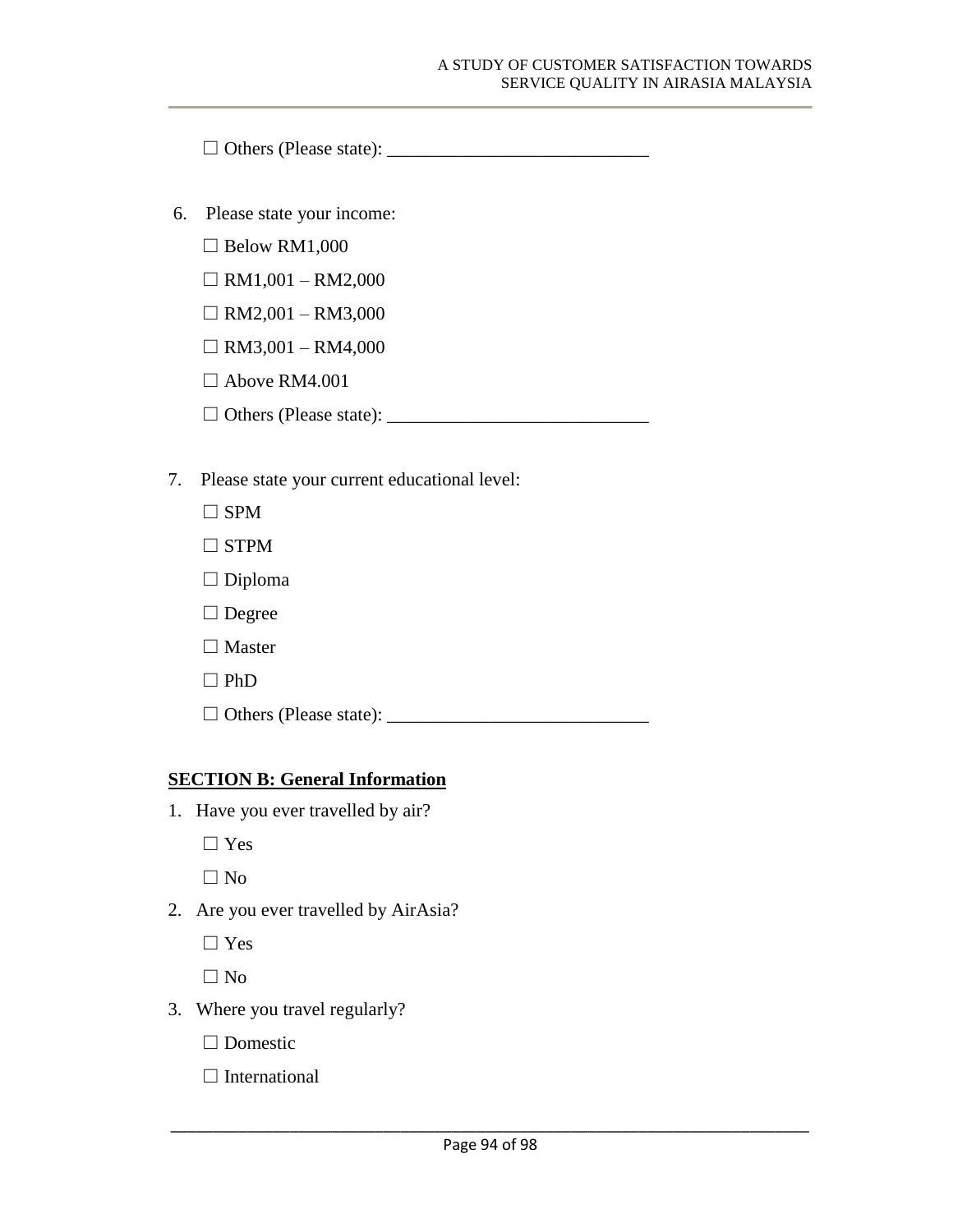- 4. How many times did you travel in a year?
	- $\square$  1-5 times
	- $\Box$  6-10 times
	- $\Box$  11-15 times
	- $\square$  16-20 times
	- $\Box$  > 20 times
	- $\Box$  Never travel at all
- 5. Are you likely to travel with low cost airlines?
	- □ Yes
	- □ No
- 6. Which class do you usually travel in by air?
	- □ Economy class
	- $\square$  Business class
	- $\Box$  First class
- 7. How do you book your airline tickets?
	- $\Box$  Via the Internet
	- $\Box$  Travel agents
	- □ Airline company office
	- □ I never book tickets myself
	- □ Others (Please state): \_\_\_\_\_\_\_\_\_\_\_\_\_\_\_\_\_\_\_\_\_\_\_\_\_\_\_\_
- 8. How would you categorize yourself in terms of air travel?
	- $\square$  I am mostly a business traveler
	- $\square$  I am mostly a leisure/ personal traveler
	- $\Box$  I am a bit of both, a business traveler and a leisure traveler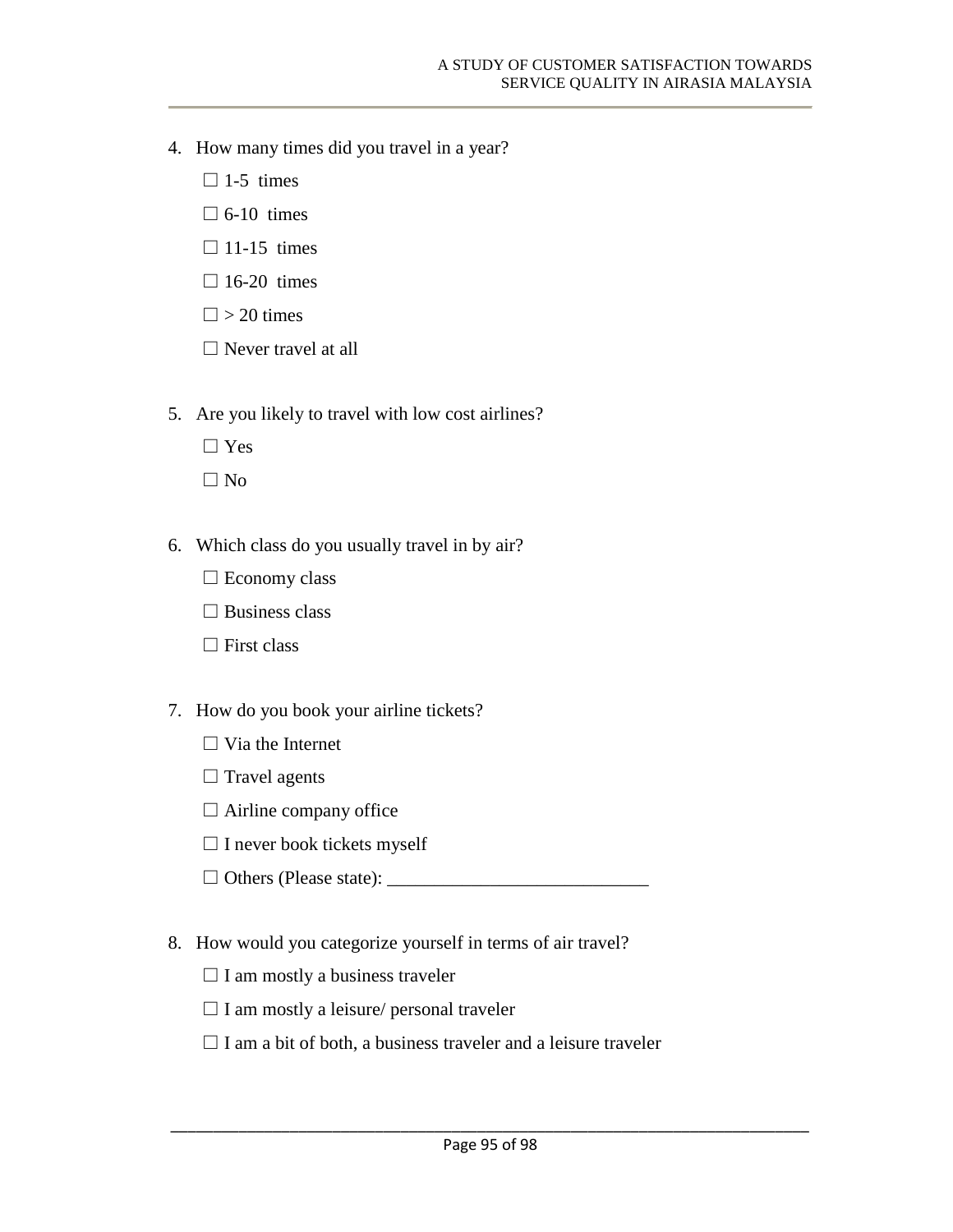## **SECTION C: General Opinion**

Please tick wherever you agree.

## **SA = Strongly Agree, A = Agree, N = Neutral, D = Disagree, SD = Strongly**

### **Disagree**

#### **(I) Tangible Features**

| No. | <b>Statements</b>                                        | SA | N | SD |
|-----|----------------------------------------------------------|----|---|----|
|     | The airline has new planes.                              |    |   |    |
| 2.  | The air conditioners in the planes were comfortable.     |    |   |    |
| 3.  | The seats in the planes were comfortable.                |    |   |    |
| 4.  | Quality of in-flight environment and airport facilities. |    |   |    |
| 5.  | Variety and choices of in-flight entertainment           |    |   |    |
|     | facilities.                                              |    |   |    |

# **(II) Schedules**

| No.              | <b>Statements</b>                                           | <b>SA</b> | A | N | <b>SD</b> |
|------------------|-------------------------------------------------------------|-----------|---|---|-----------|
| 1.               | The airline has convenient flight schedule.                 |           |   |   |           |
| 2.               | The air plane departed from the airport at schedule time.   |           |   |   |           |
| 3.               | The air plane arrived at the destination at schedule time.  |           |   |   |           |
| $\overline{4}$ . | The airline did not cancel the flight.                      |           |   |   |           |
| 5.               | Remedial procedures for delayed or missing baggage.         |           |   |   |           |
| 6.               | Information of flight schedule is well-organized.           |           |   |   |           |
| 7.               | Delay departures of flights.                                |           |   |   |           |
| 8.               | The airline's flight schedule reliability was very high.    |           |   |   |           |
| 9.               | My expectations were high that I would receive compensation |           |   |   |           |
|                  | if I encountered a long delay.                              |           |   |   |           |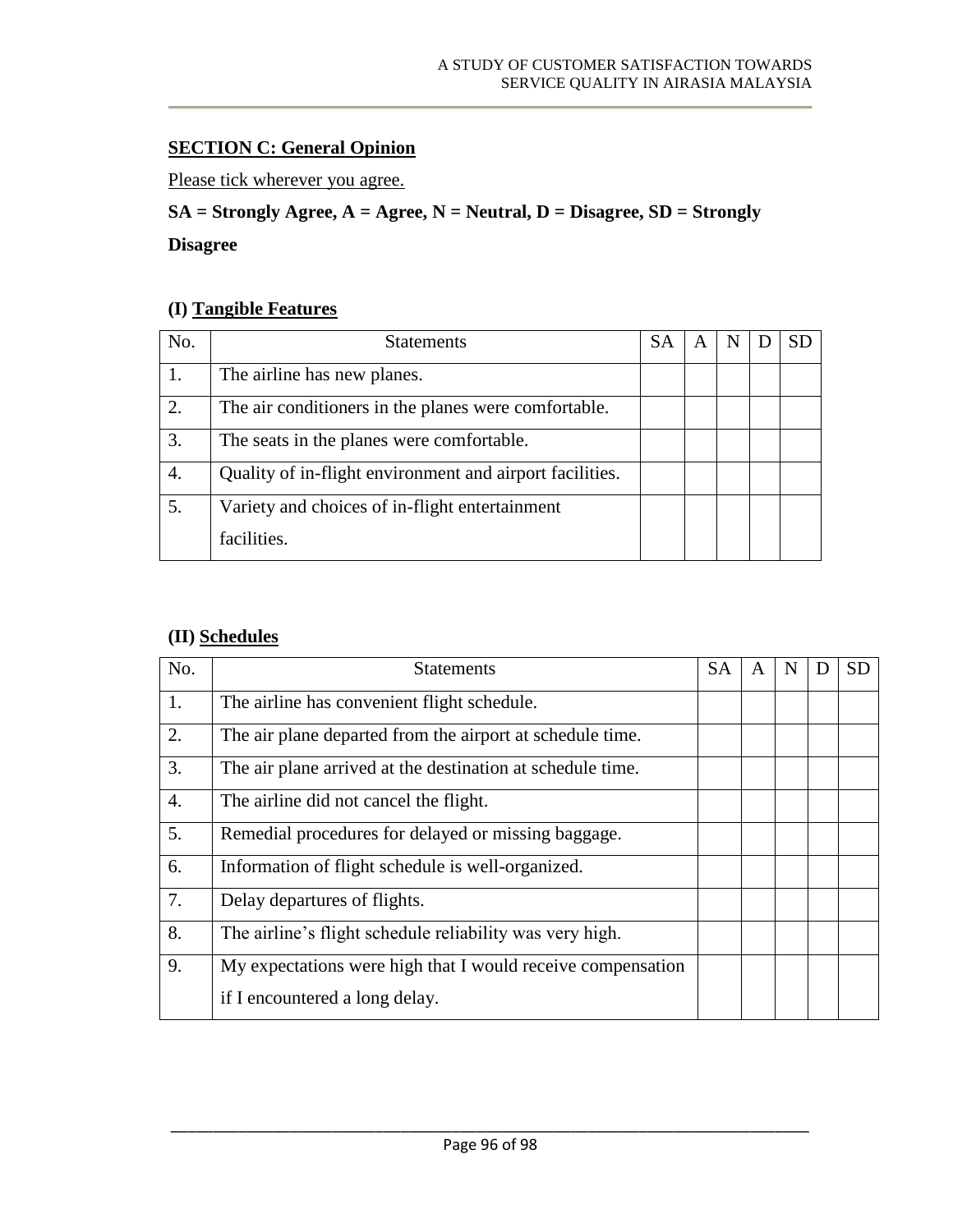| No. | <b>Statements</b>                            | <b>SA</b> | A | N | SD |
|-----|----------------------------------------------|-----------|---|---|----|
| 1.  | Well dressed and neat appearance.            |           |   |   |    |
| 2.  | Easy to contact.                             |           |   |   |    |
| 3.  | Had sincere interest in fulfilling my needs. |           |   |   |    |
| 4.  | Willing to help passengers.                  |           |   |   |    |
| 5.  | Never too busy to respond to my request.     |           |   |   |    |
| 6.  | Friendly to passengers.                      |           |   |   |    |
| 7.  | Had knowledge to answer my questions.        |           |   |   |    |

## **(III) Services provided by ground staff (Airport)**

## **(IV) Services provided by flight attendants (Plane)**

| No. | <b>Statements</b>                            | <b>SA</b> | A | N | SD |
|-----|----------------------------------------------|-----------|---|---|----|
|     | Well dressed and had neat appearance.        |           |   |   |    |
| 2.  | Easy to contact.                             |           |   |   |    |
| 3.  | Had sincere interest in fulfilling my needs. |           |   |   |    |
| 4.  | Willing to help passengers.                  |           |   |   |    |
| 5.  | Never too busy to respond to my request.     |           |   |   |    |
| 6.  | Friendly to passengers.                      |           |   |   |    |
| 7.  | Had knowledge in answering my questions.     |           |   |   |    |

## **(V) Online Services**

| No. | <b>Statements</b>                                       | SА | A | N | SD |
|-----|---------------------------------------------------------|----|---|---|----|
|     | It is flexible and easy to choose airports.             |    |   |   |    |
|     | It is flexible and easy to select date and time.        |    |   |   |    |
| 3.  | It is very fast to the result page.                     |    |   |   |    |
| 4.  | The information is clearly present on the result page.  |    |   |   |    |
|     | The flights information is accurate and update in time. |    |   |   |    |